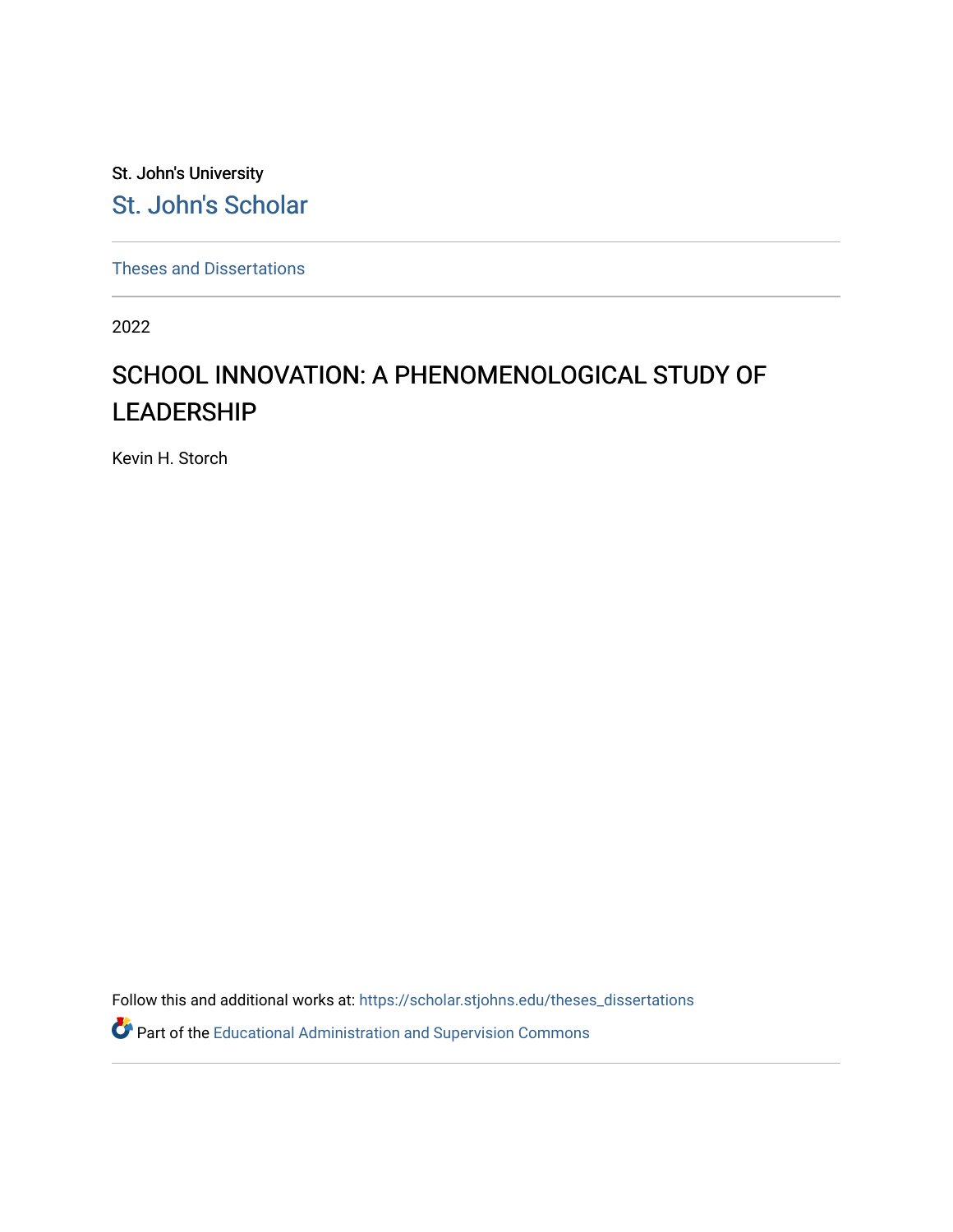# SCHOOL INNOVATION: A PHENOMENOLOGICAL STUDY OF LEADERSHIP

A dissertation submitted in partial fulfillment of the requirements for the degree of

# DOCTOR OF EDUCATION

to the faculty of the

# DEPARTMENT OF ADMINISTRATIVE AND INSTRUCTIONAL LEADERSHIP

of

# THE SCHOOL OF EDUCATION

at

# ST. JOHN'S UNIVERSITY

New York

by

Kevin H. Storch

 $\_$  , and the contribution of  $\_$  , and  $\_$  , and  $\_$  , and  $\_$  , and  $\_$  , and  $\_$  , and  $\_$  , and  $\_$ 

Date Submitted 10/26/2021 Date Approved 1/30/2022

Kevin H. Storch Dr. Barbara Cozza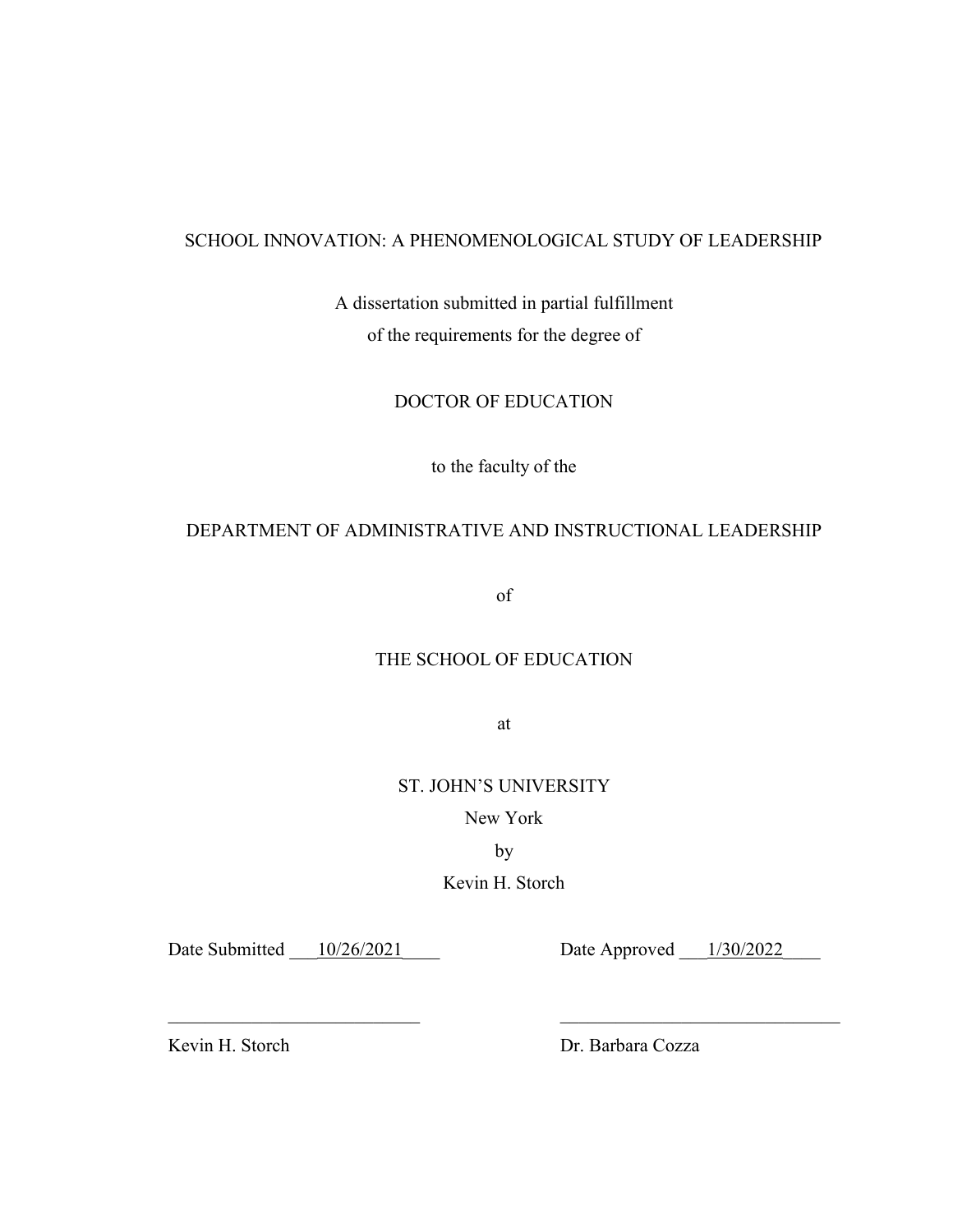**©Copyright by Kevin H. Storch 2022** 

**All rights reserved.**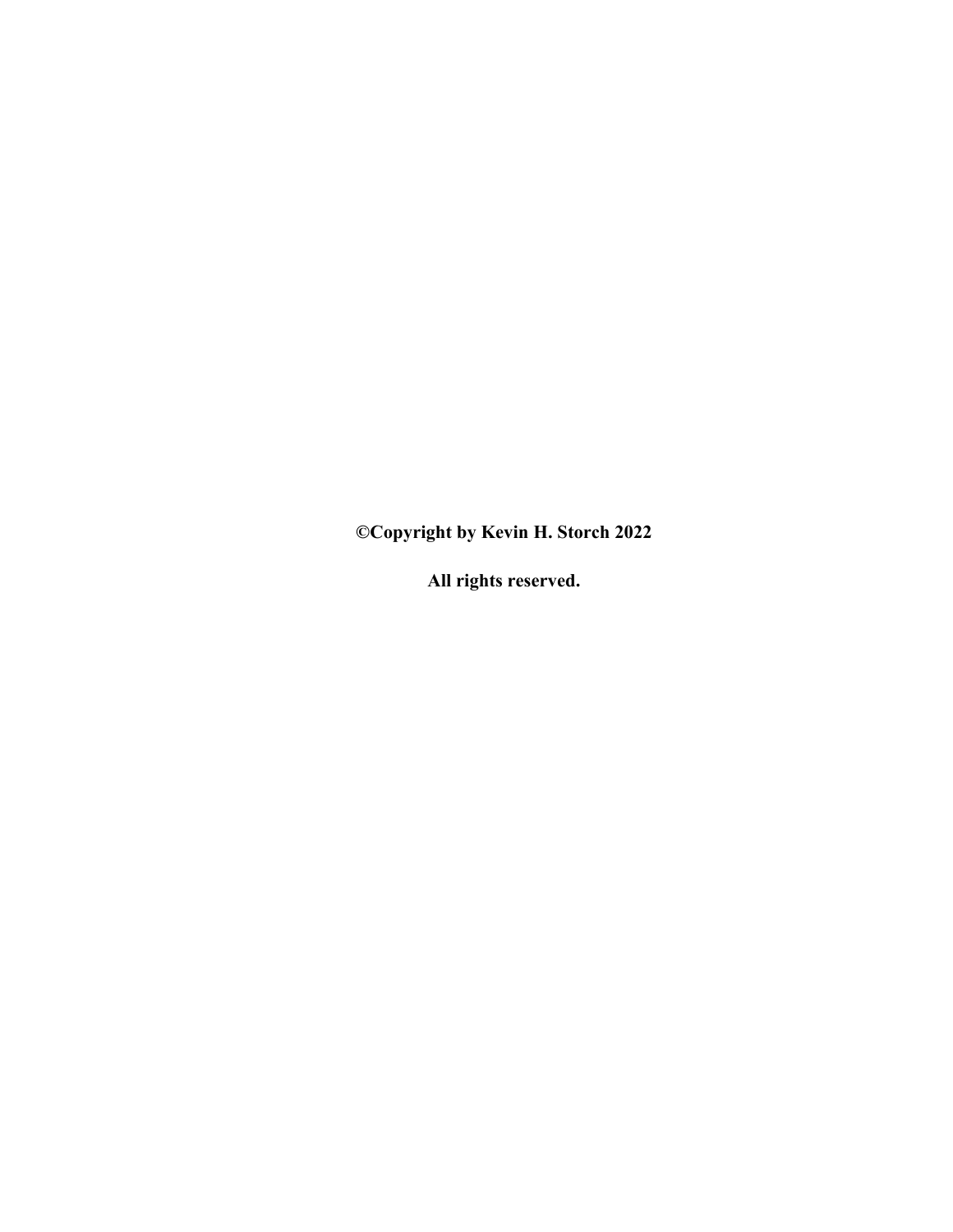#### **ABSTRACT**

# SCHOOL INNOVATION: A PHENOMENOLOGICAL STUDY OF LEADERSHIP Kevin H. Storch

The purpose of this phenomenological study is to gain an understanding of what school innovation looks like as well as how school and district leaders address the concept. Technology has forever changed society. We must be careful not to confuse school innovation as the implementation of technology in the classroom. Educational leaders face the challenge of engaging students in meaningful learning opportunities that go beyond rote memorization and performance on standardized assessments following NCLB and Common Core. This study identifies characteristics of school culture that are necessary for innovation to take place. Principal and district leaders have to be knowledgeable as well as be willing to provide teachers with autonomy to make decisions and take informed educational risks in their instruction. Qualitative data from a school district on Long Island New York identified for innovative instructional practices provides insight into the phenomenon of innovation. Interviews conducted of teachers as well as school and district leaders provided the data. Interpretive themes evolved from the interviews as well as collected artifacts. Self Determination Theory provided a theoretical framework for the study in order understand teacher motivation to engage in innovative practices. Findings from the study indicate that a relationship exists between innovation and teacher autonomy, relatedness, and competency. Leadership style and the establishment of trust within the organization are also essential to innovation.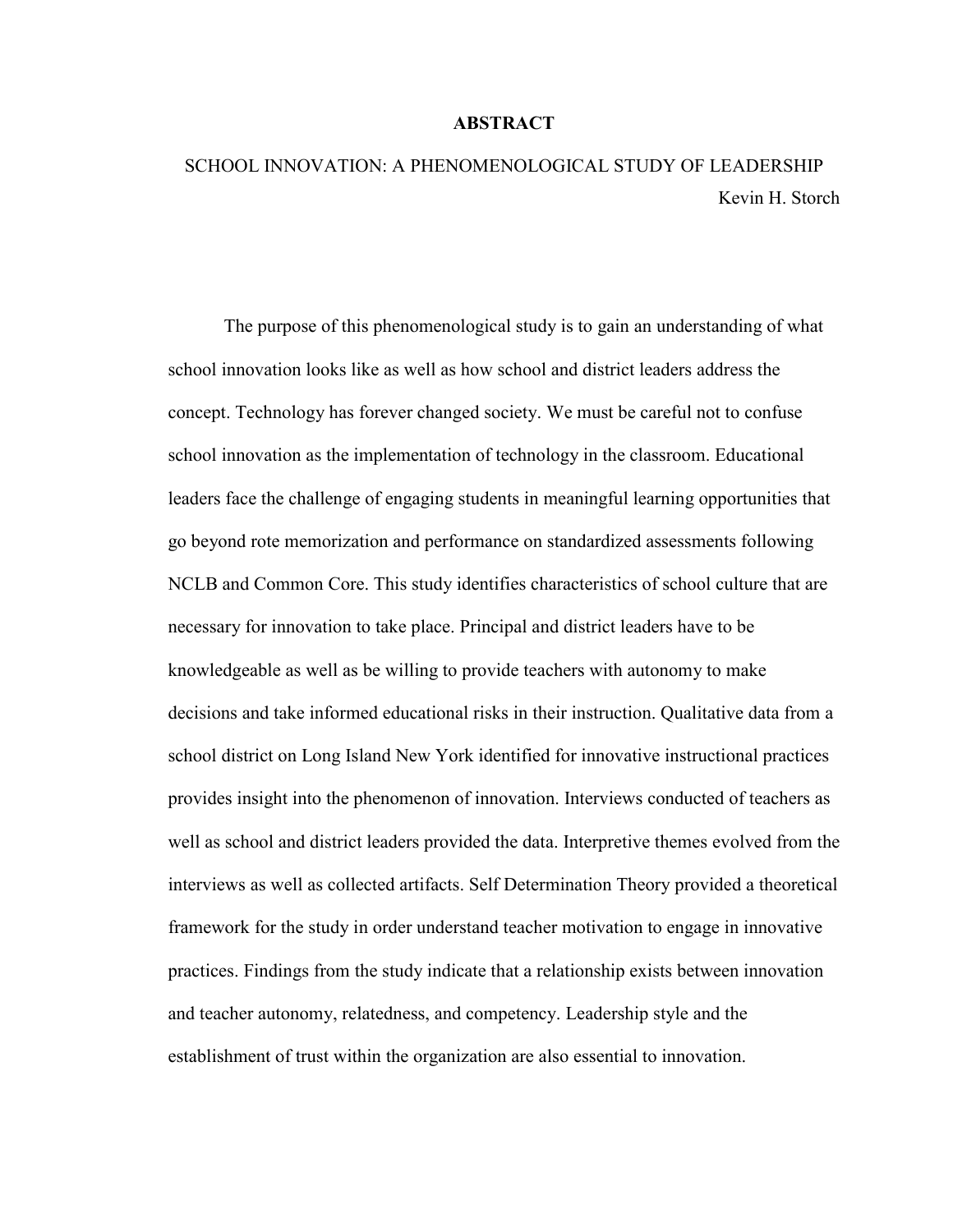# **TABLE OF CONTENTS**

| Connection with Social Justice and/or Vincentian Mission in Education  10 |  |
|---------------------------------------------------------------------------|--|
|                                                                           |  |
|                                                                           |  |
|                                                                           |  |
|                                                                           |  |
|                                                                           |  |
|                                                                           |  |
|                                                                           |  |
|                                                                           |  |
|                                                                           |  |
|                                                                           |  |
|                                                                           |  |
|                                                                           |  |
|                                                                           |  |
|                                                                           |  |
|                                                                           |  |
|                                                                           |  |
|                                                                           |  |
|                                                                           |  |
|                                                                           |  |
|                                                                           |  |
|                                                                           |  |
|                                                                           |  |
|                                                                           |  |
|                                                                           |  |
|                                                                           |  |
|                                                                           |  |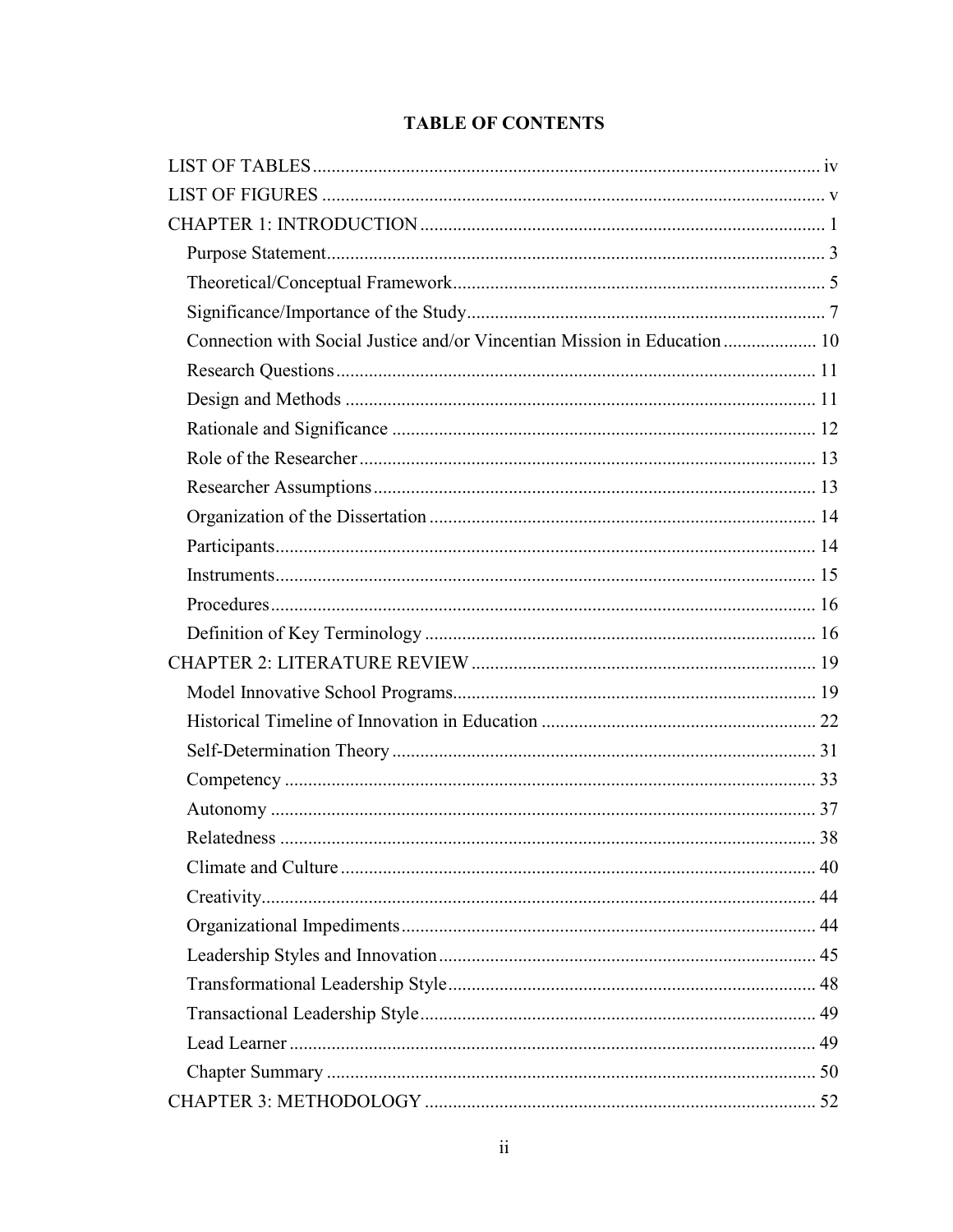| Research Question 1: What does innovation look like in a school environment? 64        |
|----------------------------------------------------------------------------------------|
| Research Question 2: What characteristics of school culture are important in order for |
| Research Question 3: What are administrators willing to do in order for teachers to    |
| Research Question 4: What knowledge and skills does the principal apply to encourage   |
| CHAPTER 5: SUMMARY, CONCLUSIONS, AND RECOMMENDATIONS  105                              |
|                                                                                        |
|                                                                                        |
|                                                                                        |
|                                                                                        |
|                                                                                        |
|                                                                                        |
|                                                                                        |
|                                                                                        |
|                                                                                        |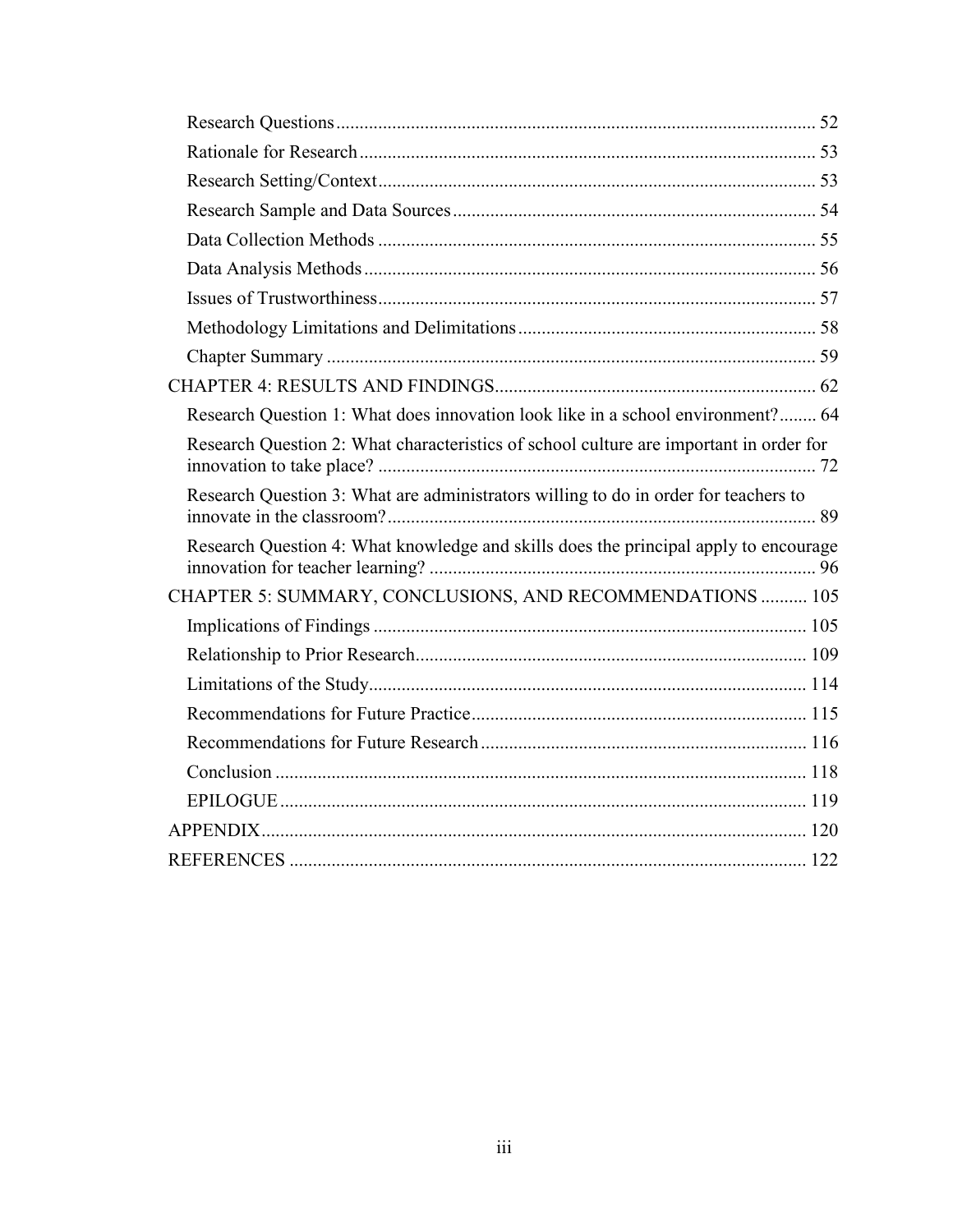# **LIST OF TABLES**

| Table 7. Themes Related to Administrator Willingness to Innovate96 |  |
|--------------------------------------------------------------------|--|
|                                                                    |  |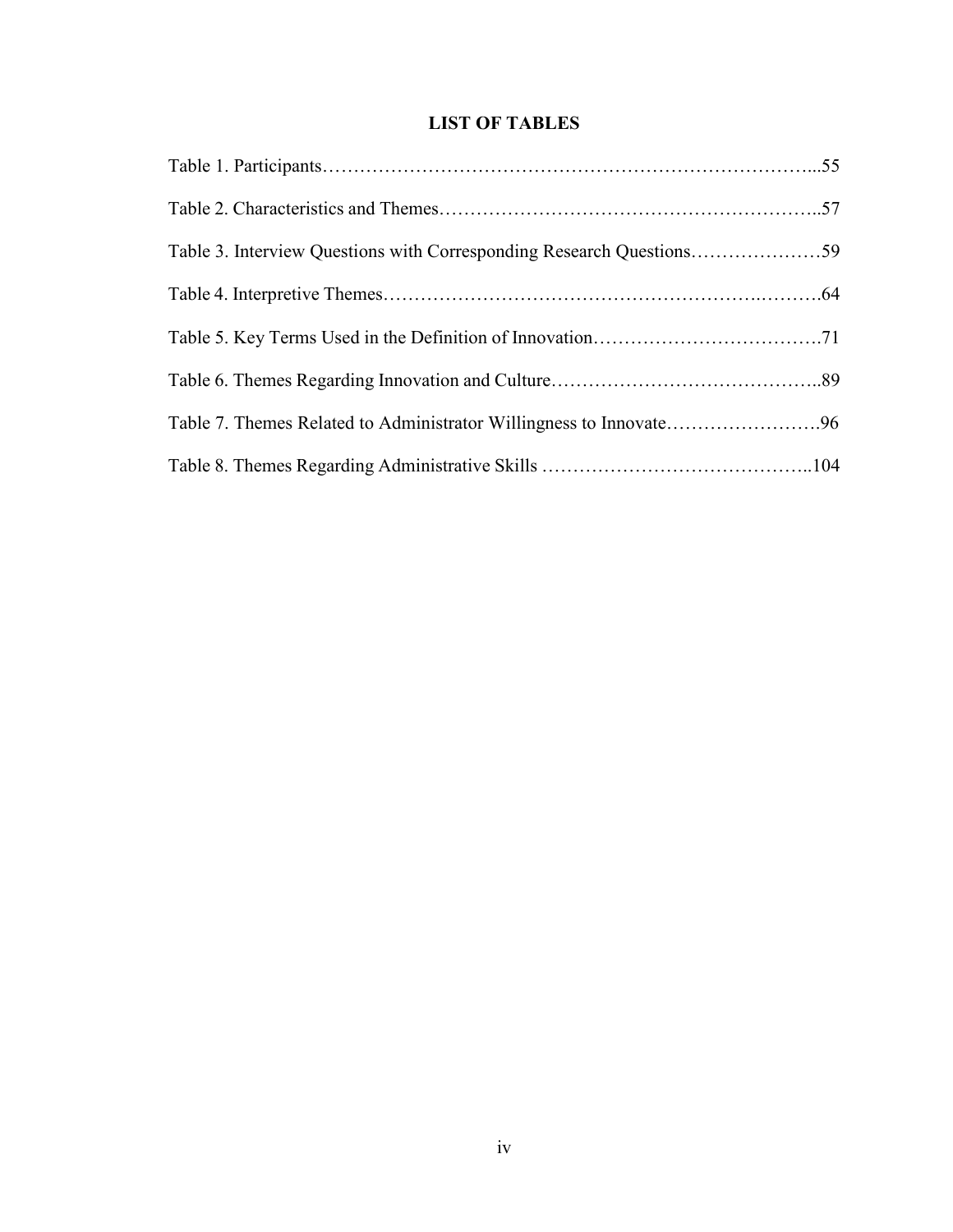# **LIST OF FIGURES**

Figure 1. Self Determination Theory and Leadership Conceptual Framework ……….….7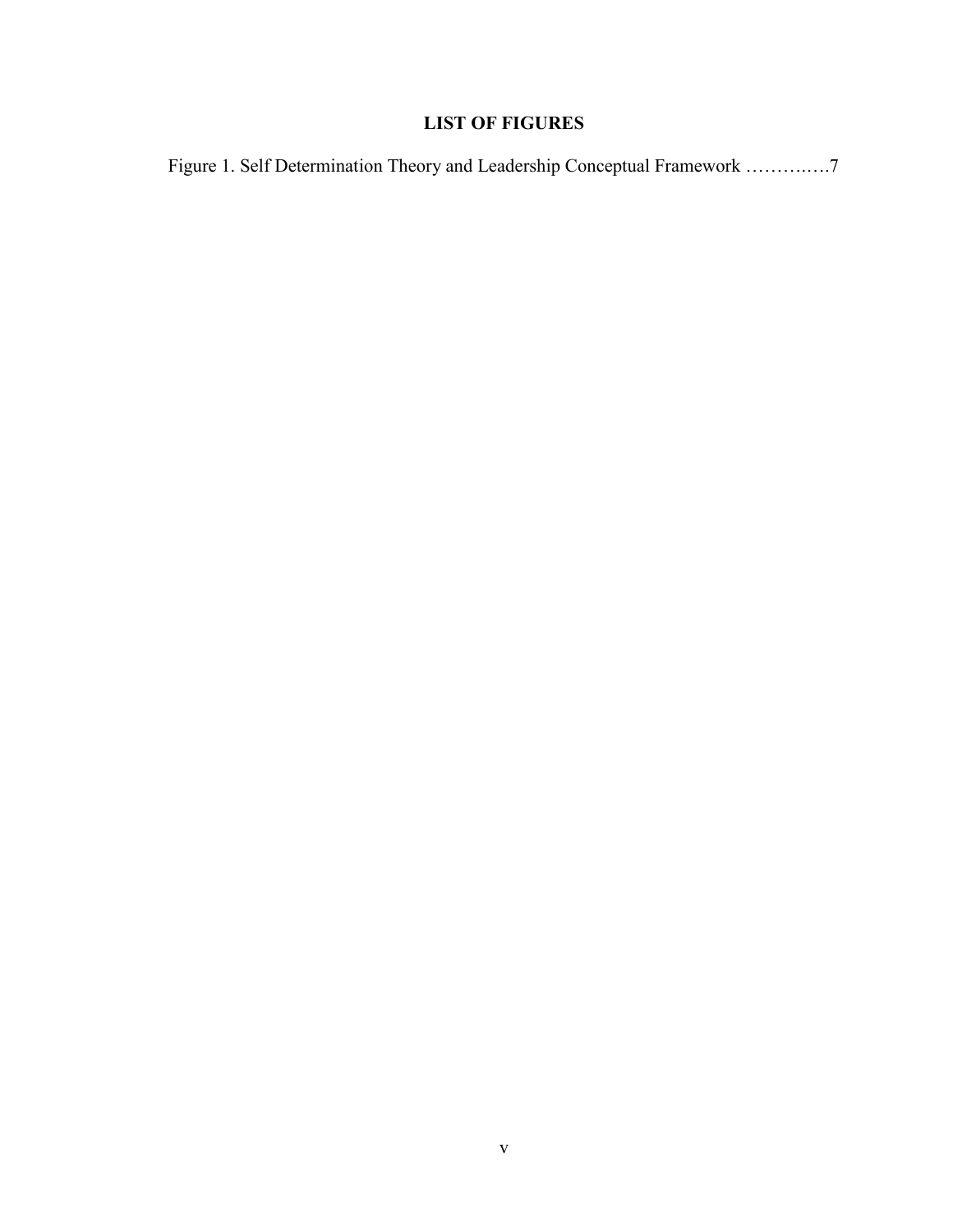#### **CHAPTER 1: INTRODUCTION**

What is school innovation? The term "innovation" describes something that is new, novel, sophisticated, complex, or cutting edge. What does innovation look like in the classroom of the real world and how are educational leaders adapting to technological innovations within society? Many of the studies that this researcher has investigated focus on variables such as innovative atmosphere, support from administration, and obstacles that may impede innovation. For this study, the literature review directly relates to school leadership and Self Determination Theory of motivation. The researcher strives to understand the leader's behavior to motivate others and to develop an innovative culture within the organization. The researcher explored the areas of relatedness, teacher autonomy, and competence needed to innovate as important factors of intrinsic motivation. The researcher sought to understand the behaviors of school leaders and teacher motivation as related to innovation. The relationship between leadership and innovation is the central focus of this phenomenological study. School leaders encourage innovative thinking and instructional practices within their organizations, but little research addresses this directly.

Public education continues to evolve over time and is reflective of shifts in society. In recent years, school leaders have worked towards standardization of instruction in a one size fits all modality. Creativity and the willingness within schools to engage in innovative instructional practices have suffered. Over the past twenty years, legislation passed with the goal of improving student achievement through standardized curriculum and assessments. Recent legislation passed in 2015, ESSA (Every Student Succeeds Act), replaced NCLB (No Child Left Behind) through significant revisions to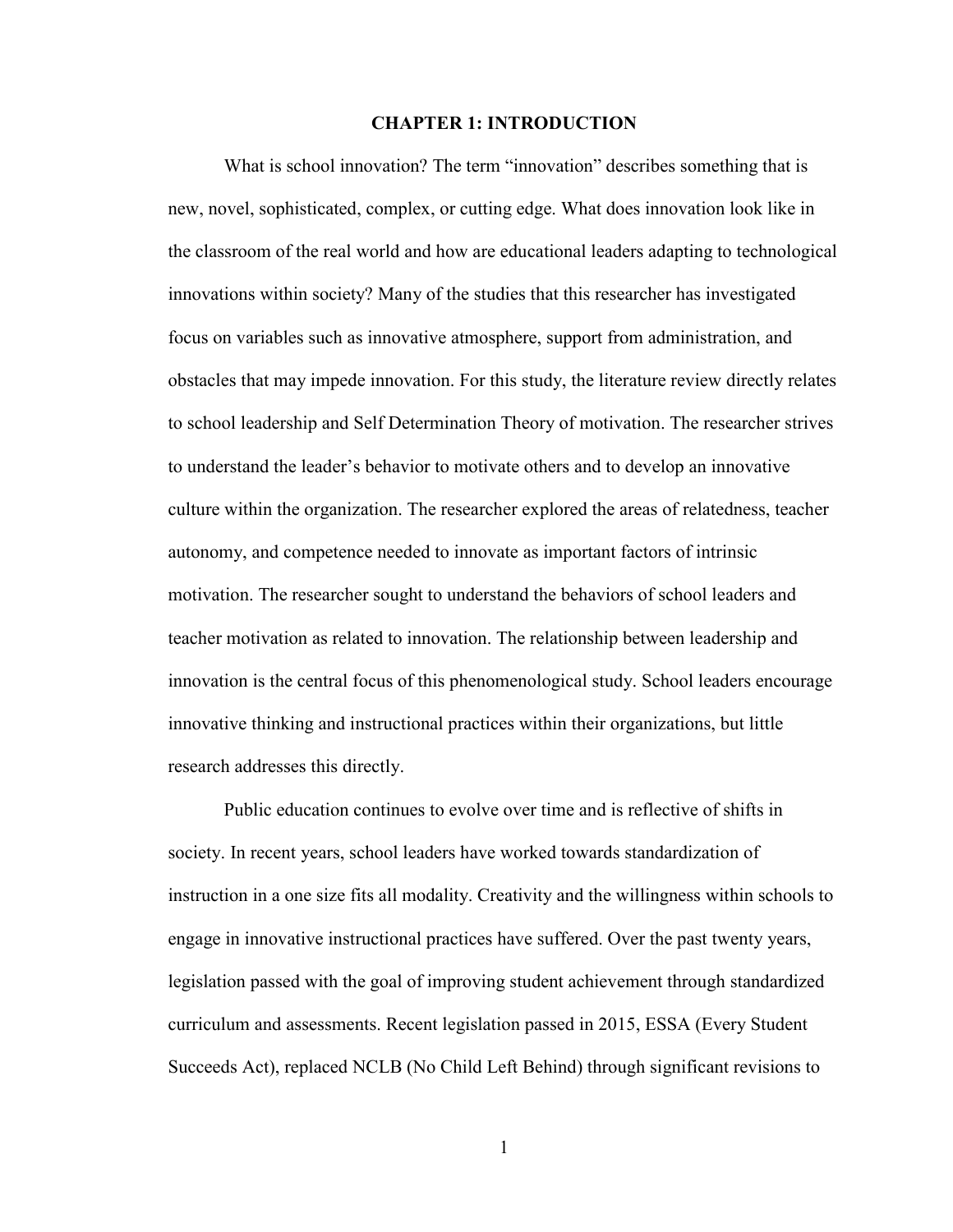student assessment, learning, professional development, and instruction. ESSA provides current best practices through local research and improvement policies, whereas NCLB fell short by requiring school districts to implement universal one size fits all approaches regardless of local needs (Dynarski, 2015; Haller et al., 2016). NCLB applied a business model to public education that required teachers to be compliant and follow the curriculum exactly and simultaneously with peers. Educators expected Learning and achievement to improve through consistency, drill, and frequent assessments. Even though NCLB has been replaced by Common Core Standards and subsequently, ESSA, many educators have not changed their instructional practices, persist in doing things the way that they have always done them, and continue to struggle to close the achievement gap between demographic and income level groups (Christensen, 2015). Educators have not lost focus on the goals of student achievement, improvement in instruction, teacher development, and the elimination of the achievement gap; however, the world is changing so quickly around the public school system. The current system struggles to maintain the ability to adequately provide students with the skills necessary to compete in a globally competitive work force (World Economic Forum, 2016).

As we look to the future, Couros (2015) asks, "If you had to choose between compliant, engaged, or empowered, which word would you want to define your students?" (p. 97). Researchers have not fully addressed the development of school leaders as innovators as technology and how educators and students learn have evolved. School leadership is crucial in creating a trusting learning environment conducive to learning, teaching, and the attraction and retention of high-quality teachers. The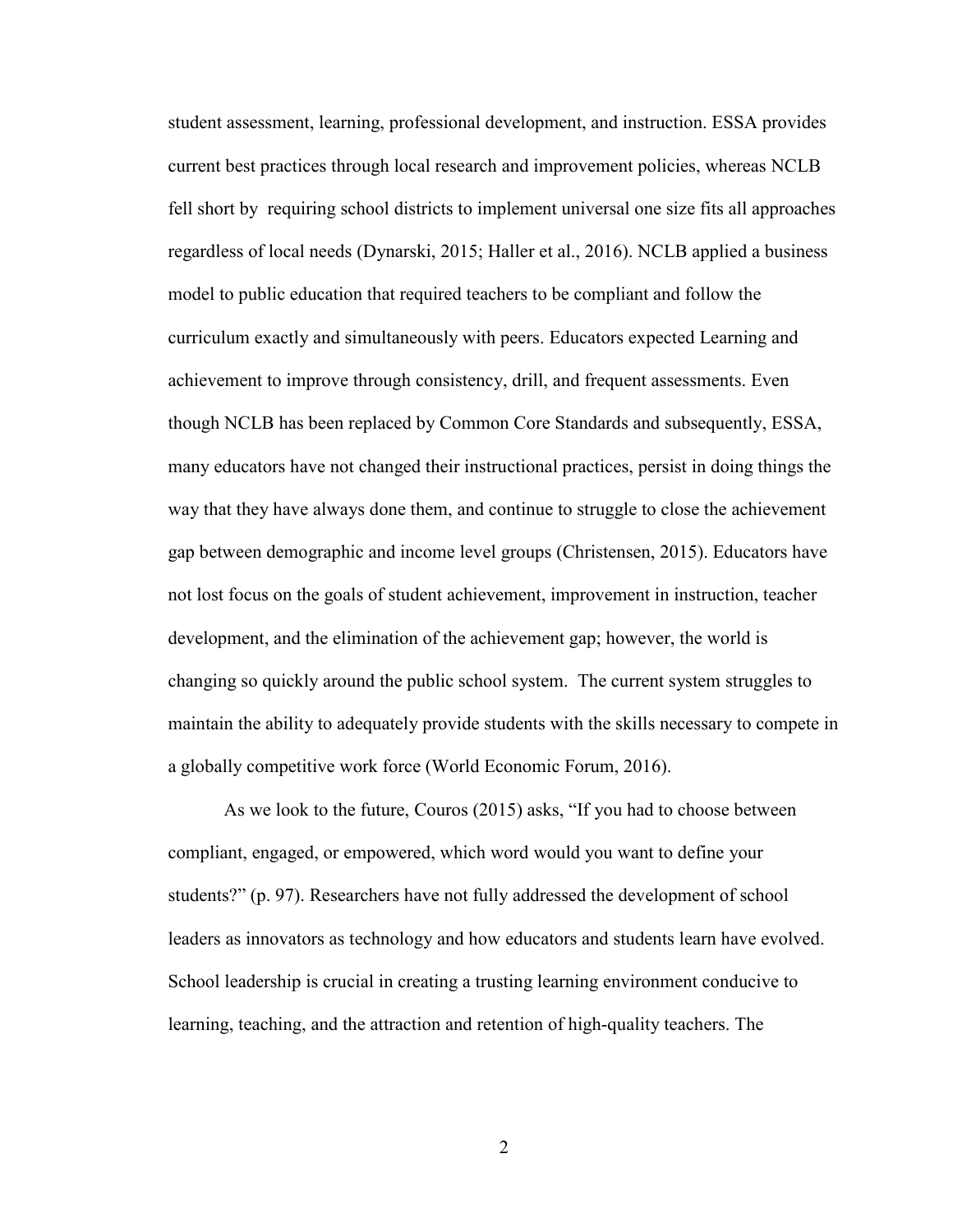importance of strong school leadership in relation to student learning is second only to teaching itself (Merriam-Webster, n.d.).

#### **Purpose Statement**

The purpose of this study is to examine the phenomena of school innovation and the role of the school district and building level administrators in motivating teachers to change the way they engage teachers and students in the learning process. The goal of this study is to understand the phenomenon of innovation and to share with others in the hope that they may benefit. Within the research, innovation has been defined as "the successful implementation of creative ideas within an organization." (p. 1, Aslan et al., 2018). Synonyms of innovation also include change, transformation, metamorphosis, and breakthrough. Innovation is defined by Merriam-Webster (Merriam-Webster, n.d.); "the introduction of something new: a novel idea, method, or device." According to Wikipedia ("Innovation", 2021), innovation "is a new idea, creative thoughts, new imaginations in form of device or method." The IGI Global Publisher of Knowledge website considers innovation as "the process of creating and introducing something new and it requires the invention of something new and its implementation in the organization or in the market" (IGI Global, 2021). Couros (2015) describes innovation as taking something that is new and making it better.

Innovation in the classroom is not just technology alone. Innovation may include a variety of instructional practices that focus on teacher and student learning and is commensurate with change. If we want the learning process for students to change, then we must also change the way teachers learn (Martin, 2018). The implementation of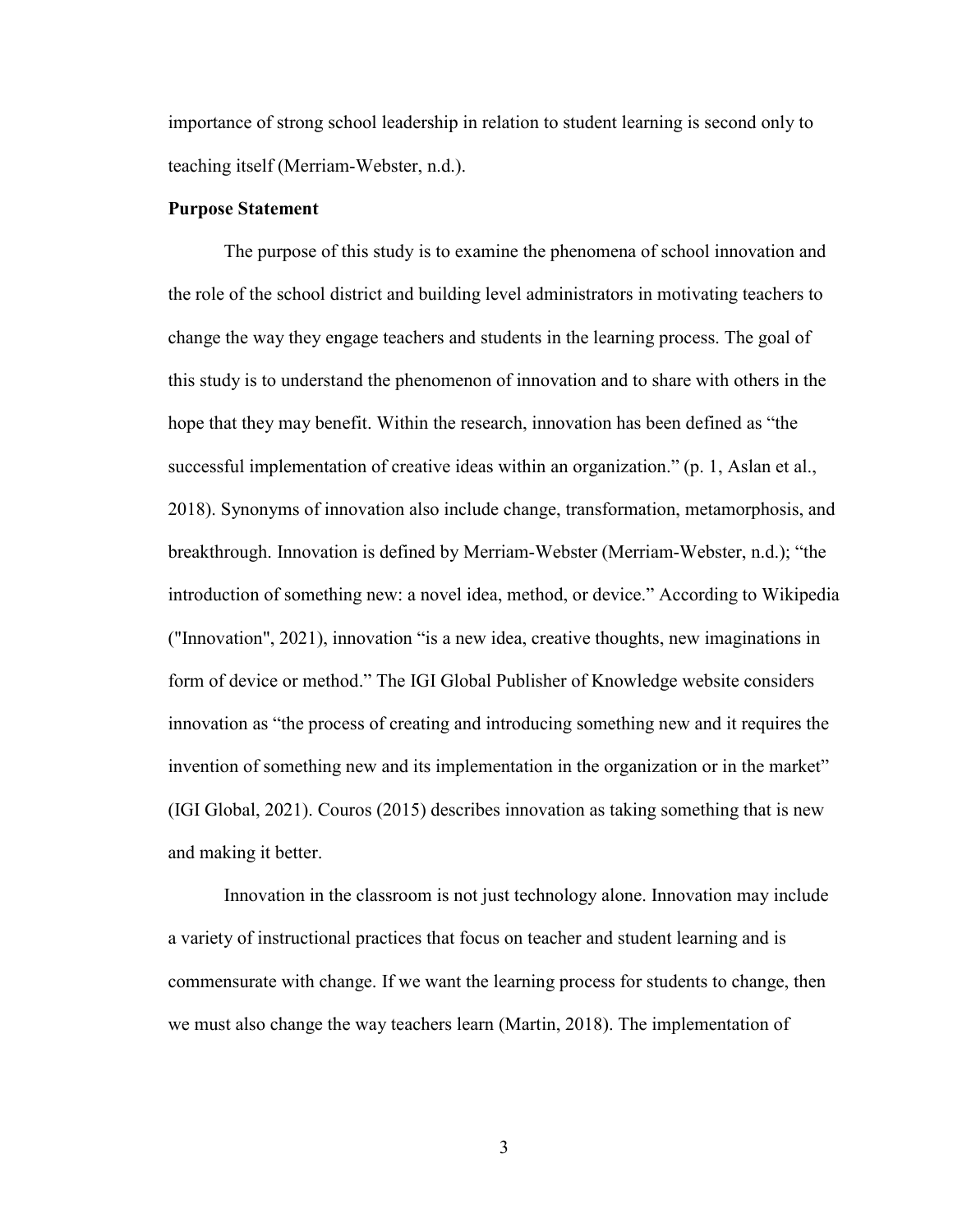innovative instructional practices in the classroom begins with teachers and supportive leadership.

Technology in a variety of forms is the most obvious when considering innovation in K-12 public education. Technology significantly affects how we live our lives. Cell phones, ipads, laptops, tablets, television, and the internet have all played a role in the transformation of society in a relatively short amount of time. Information is readily available to anyone who has access to a device and the internet. Schools have been slow to accept this societal shift. It appears that learning in the classroom has not kept pace with the world outside. Technological devices have slowly made their way into classrooms with resistance and a variety of obstacles, and have not transformed public education to the extent that one might expect (Lim et al., 2013). One might ask, what are we preparing students for? Juliani (2018) says, "Our job as teachers, leaders, and parents is not to prepare kids for something; our job is to help kids prepare themselves for anything."

This qualitative study examines innovation in schools with a focus on building level leadership. Analysis of additional variables such as relatedness, teacher autonomy, and necessary leadership reveal characteristics of the phenomenon. An interview instrument developed by the researcher based upon information found in a literature review of the topic. Data collected by means of interviews and the collection of artifacts from a suburban school system on Long Island, New York. The design of this phenomenological study was to gain a deeper understanding of the factors that impact innovation within the participating school district. Discussions with teachers and cultural expectations as well as personal insights shared by administrators and teachers may help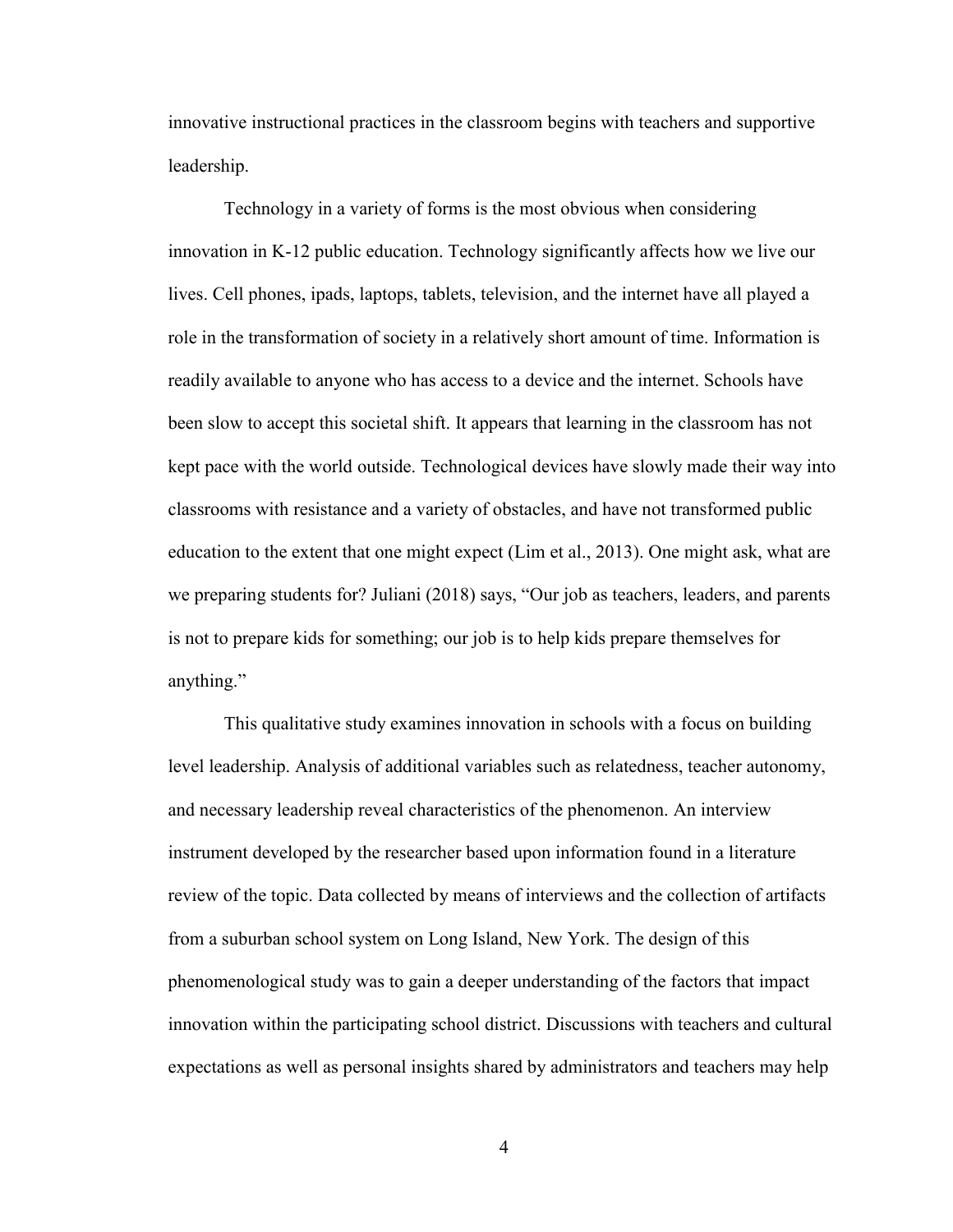to understand the phenomenon of school innovation and assist other leaders who wish to act as change agents to transform their schools into learning organizations for both students and teachers.

#### **Theoretical/Conceptual Framework**

Teachers must first be motivated to make change in their instruction in order for innovation to occur. Teachers may be motivated to engage in innovative practices with the support of their building level administrators. Teacher motivation to engage in innovative practices are explained by considering intrinsic motivation theory and what personal needs and circumstances are necessary. Self Determination Theory (SDT), developed by psychologists Edward Deci and Richard Ryan (1985). The theory was developed to understand the individuals' willingness to complete a desired task based upon intrinsic motivation. SDT includes two sub-theories: Cognitive Evaluation Theory and Organismic Integration Theory. The Cognitive Evaluation portion of SDT is based upon the idea that humans have three basic needs: autonomy, competence, and relatedness (Deci & Ryan, 1985). The Organismic Integration side of SDT makes distinctions among different types of motivation.

Deci and Ryan (2000) describe autonomy, competence, and relatedness as basic human needs that are inherent regardless of culture or country. Deci and Ryan define autonomy as our ability to make choices and have control over our actions. Competence is our ability to be good at something. Relatedness is our need to connect with others through positive relationships. The Cognitive Evaluation Theory portion of SDT requires all three components for intrinsic motivation to occur. How intrinsic motivation relates to learning is important in an educational setting. Teacher motivation is determined either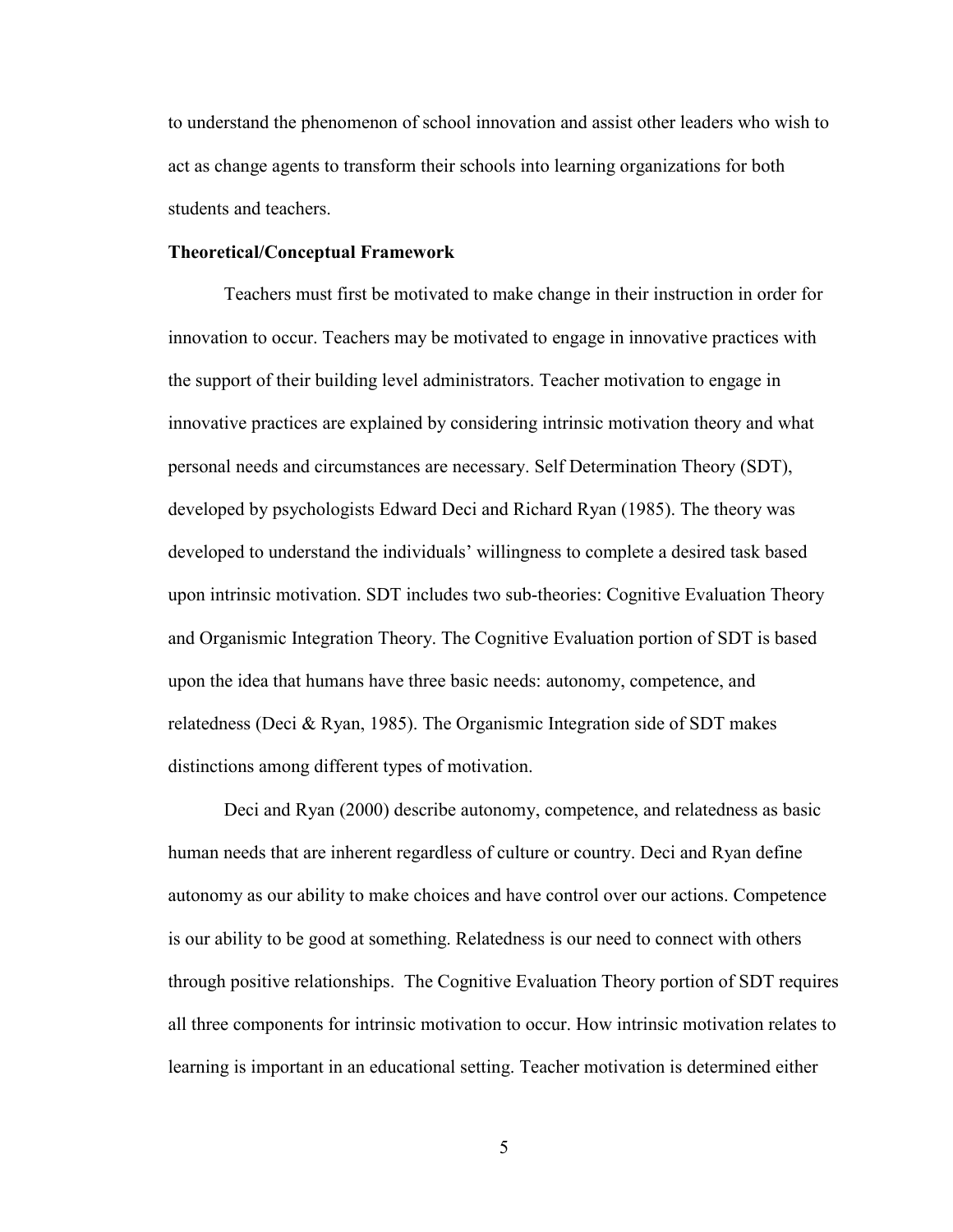intrinsically or extrinsically by the individual. The principal is responsible for establishing the climate and culture of the school which is either supportive of teachers engaging in innovation or is controlling of instructional practices and decision-making.

 Self Determination Theory forms the theoretical framework of the study. The three concepts of autonomy, relatedness, and competency provide a lens to understand what principals do to establish a culture that supports and promotes innovation. A basis for motivation of instructional change is meeting these basic needs. Building and district leadership has an impact on teacher motivation to engage in innovative instructional practices. The researcher developed a greater understanding of the phenomena of school innovation by gathering qualitative data through interviews of district and building leadership, teachers, and the collection of artifacts that bring clarity to understanding the phenomena. The researcher compared interpretive themes that emerged from the data among each participating group as well as collected artifacts. The following figure describes how SDT and leadership work together to develop school innovation.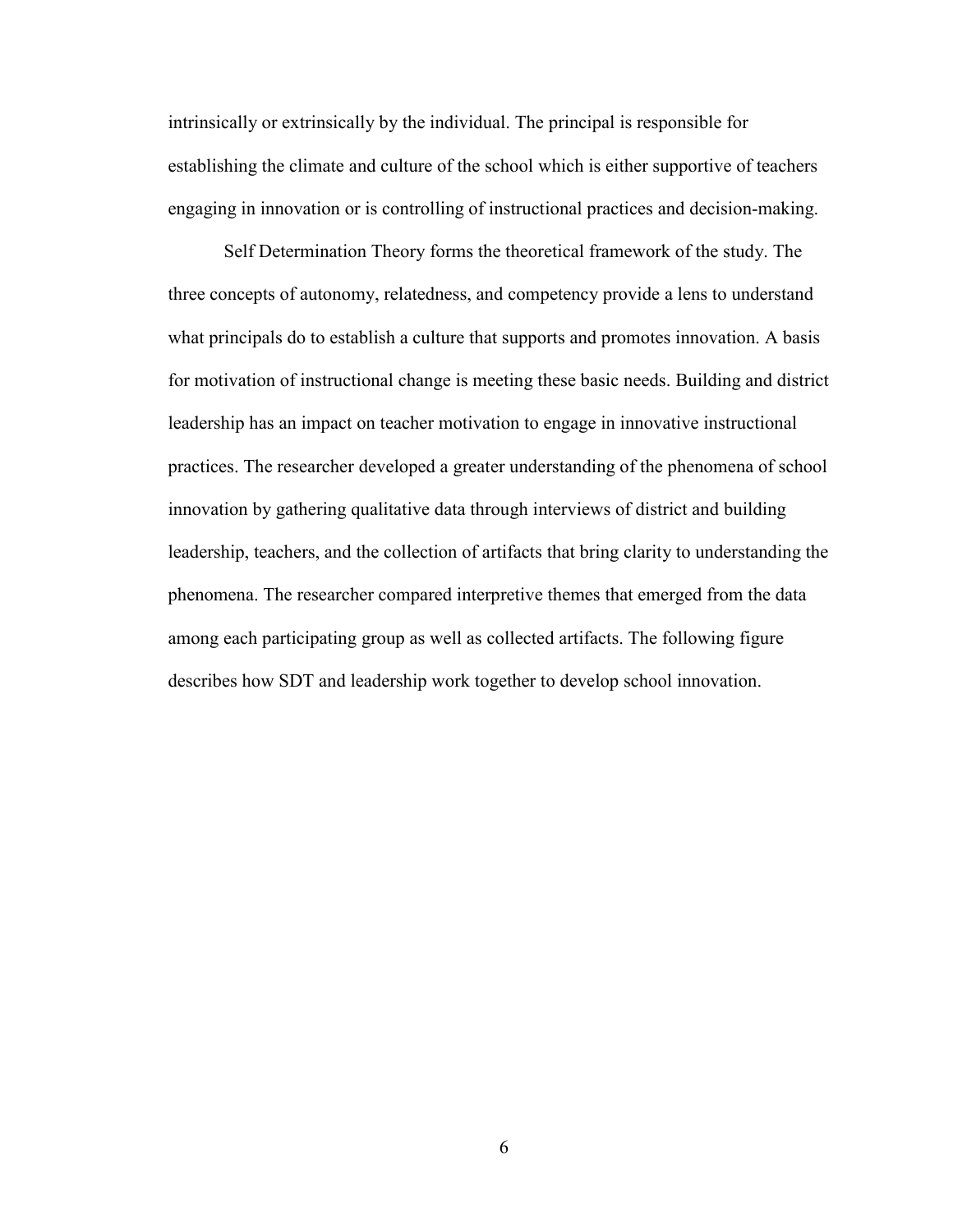#### **Figure 1**

*Self Determination Theory and Leadership Conceptual Framework* 



#### **Significance/Importance of the Study**

This study is important because of societal pressures that require the continuous evolution of public education. Innovation within classrooms is necessary if our students are to develop as independent learners. Students who attend public schools in the United States enter the system in kindergarten having already experienced a significant amount of technology in their personal lives (Zhao, 2017). If educators adequately prepare students, then public schools must keep pace with a rapidly changing technological world and be open to change. Fullan (1995) states that teachers and educational systems should be experts in the change process, but instead they are known for their resistance to change. School systems have yet to fully accept technology as a change agent. According to Lim et al. (2013), technology innovations have been considered invaders from the outside (Sawyer, 2006). The traditional model of public education has been that the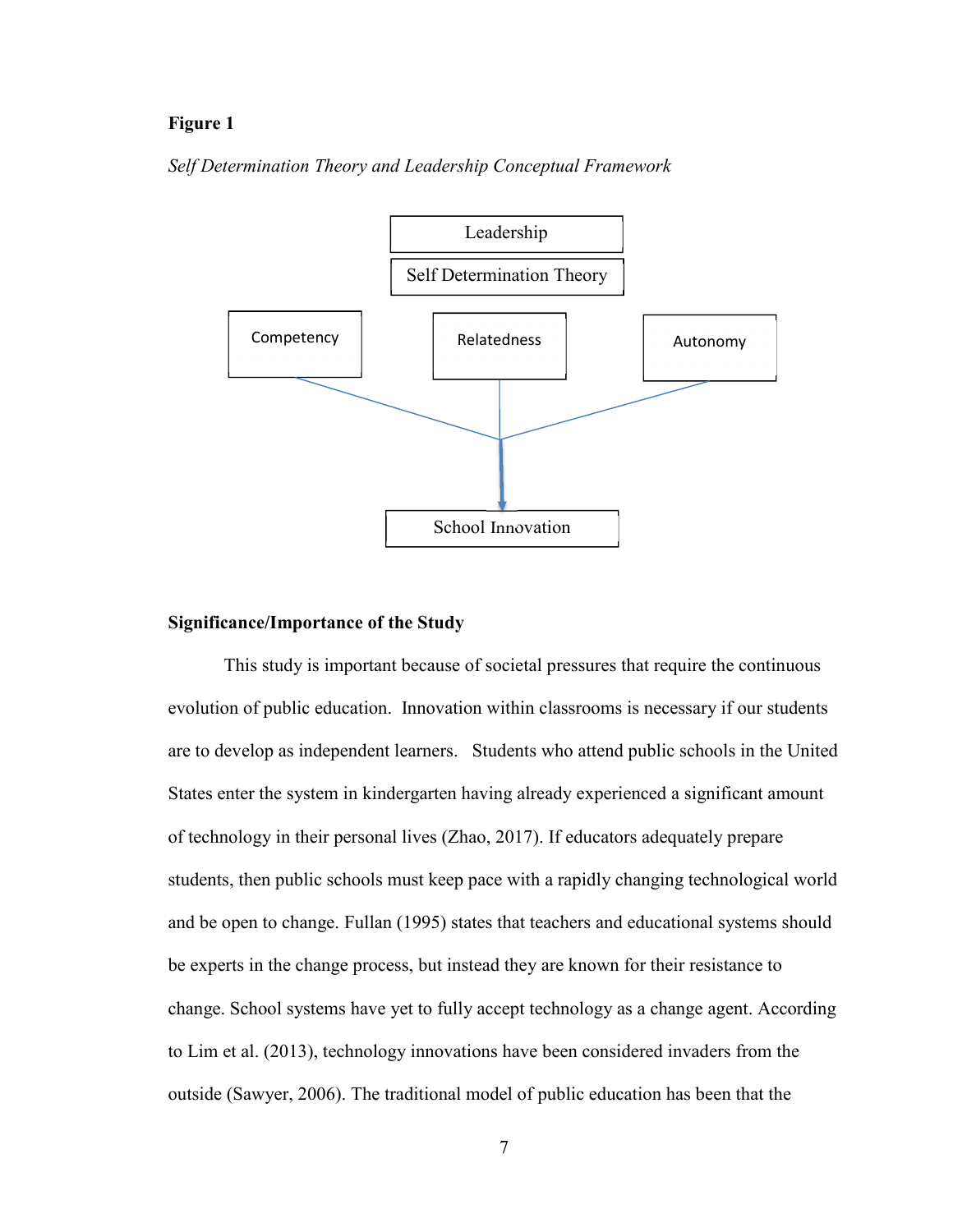teacher lectures and the students regurgitate the same information back in the form of an assessment. Some students have learned how to "play school" by giving back to teachers only what is expected and therefore not challenging themselves or their thinking. To these students, knowledge is static and only necessary to reach a positive letter grade. As a result, students have learned how to consume and recite knowledge instead of producing it through effort, collaboration, and creativity (Sawyer, 2006). Often, educators have made the mistake of looking to standardized testing as a means of measuring the success of student learning. Results from research suggest the contrary. Long lasting success depends upon a cultural change (Fullan, 1995). Martin (2018) points out that public education's best chances for staying current are to be open to trends such as social media and to allow students the opportunity to teach us in order to make learning meaningful. Martin cautions educators by saying "We can no longer dig our heels into the ground because we have always done it this way." (p. 53, Martin, 2018)

The role of the principal is complex but must include skills in the development of an innovative organization. State policy makers do not understand the contributions made by principals. Manna (2015) outlines a path for policy makers to address the need for revisions or omissions of policies to include standards, recruiting, evaluation, licensing, and professional development. Responsibilities of the principal include maintaining a safe learning environment, ensuring student learning and success, hiring and maintaining the most effective teachers, and providing meaningful professional development so that teachers remain current. At the state level, there is a significant amount of written policy regarding teachers and teacher effectiveness. Principals, however, are often low on the state agenda. Research does recognize that strong principal leadership can powerfully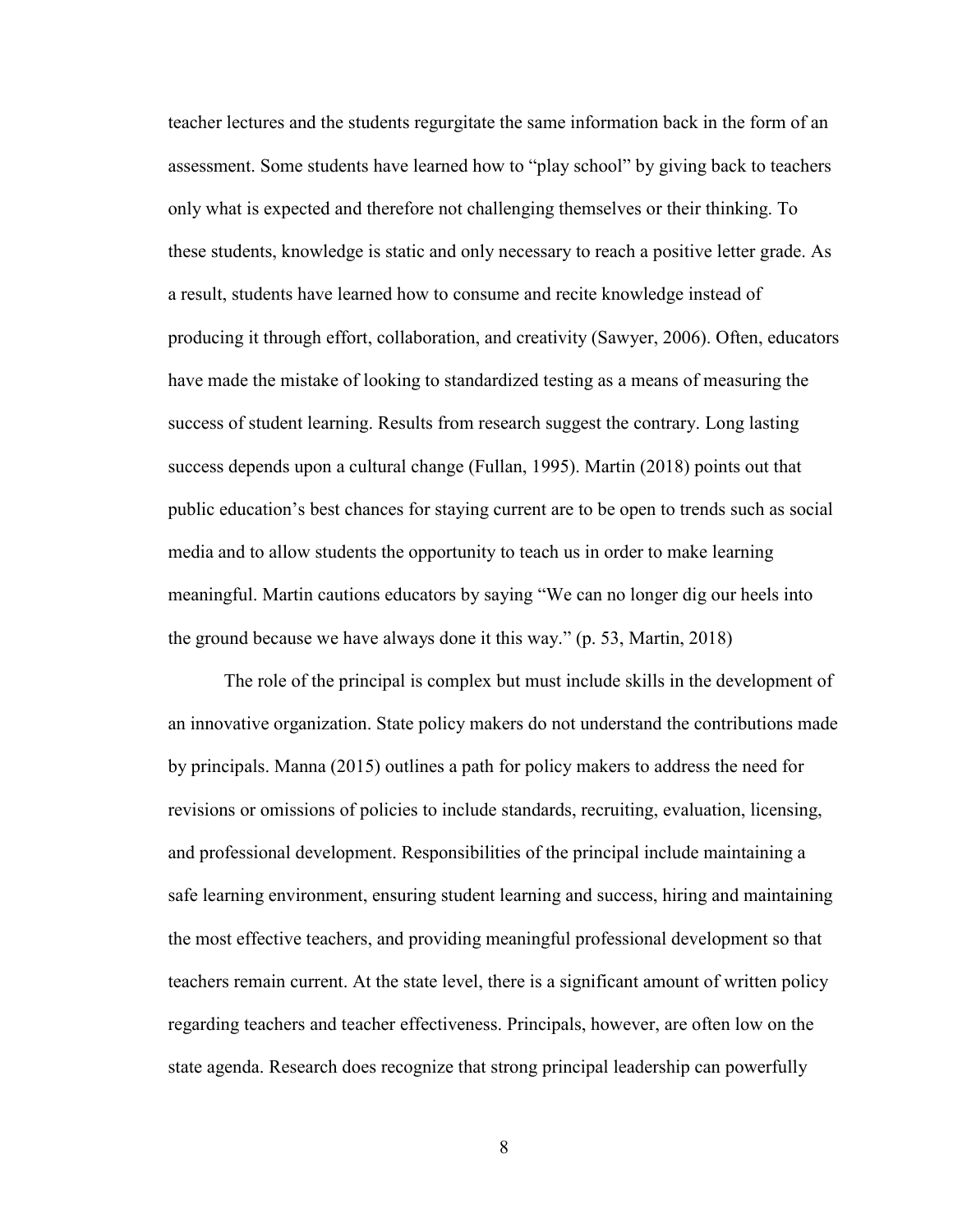affect teaching and leadership within schools. Nationwide, principal standards and expectations are obscure. There is little state policy written regarding principal professional development and assessment other than tying it to teacher systems. Manna (2015) makes convincing recommendations to state officials to change policy regarding professional development for principals. Manna's recommendations include principal standards, recruiting, preparation, licensing, support of professional growth, and the evaluation process.

In a world that is changing quickly in terms of technology and the sharing of information, what does learning for students look like in the future if traditional methodology is no longer effective? Schools of the future will require collaboration, goal setting, and creativity (Fullan, 2002; Sawyer, 2006). Children currently enrolled in school will enter a job market that is widely unknown, but many schools are preparing students to be good test takers rather than life-long learners. Today's students who will be the employees of tomorrow will be required to be life-long learners and thinkers. Thomas Friedman (2017) states that "the notion that we can go to college for four years and then spend that knowledge for the next thirty is over. If you want to be a lifelong employee anywhere today, you have to be a lifelong learner. And that means: more is now on you. And that means self-motivation to learn and keep learning becomes the most important life skill."  $(p. 2)$ .

A likely solution to this problem is for schools to increase the use of technology within the school day. This creates a variety of cultural, financial, and instructional challenges for schools (Zhao, 2017). Simply adding machines to a classroom is not enough. In order for long lasting change to occur, a cultural shift must take place within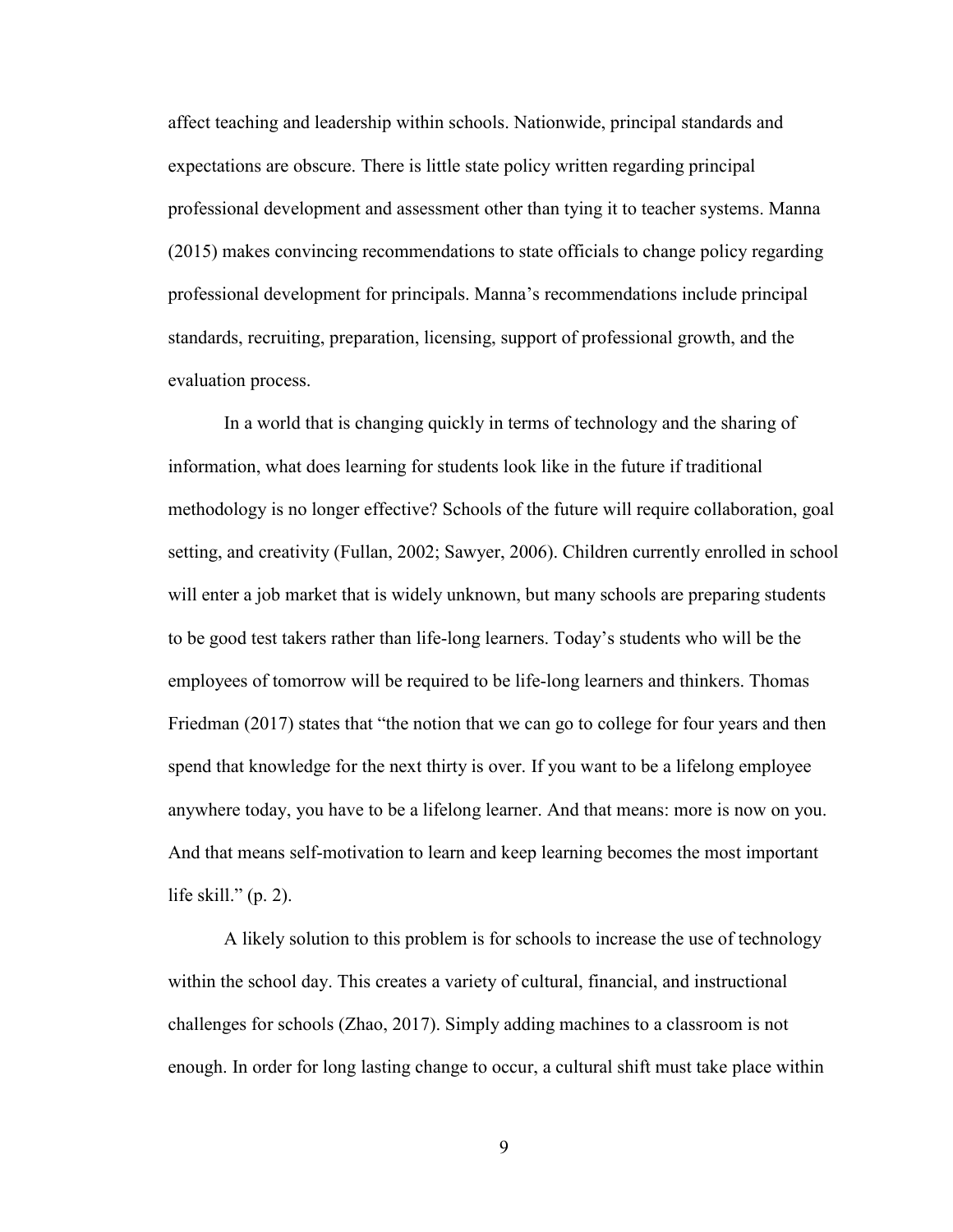each classroom and school (Lim et al., 2013). For various reasons, educators are reluctant to alter their instruction to a model that requires students to engage differently in learning. In the book, Disrupting Class, How Disruptive Innovation Will Change the Way the World Learns, Christensen ( 2017) discusses how technology in the classroom has had little impact on student learning when he says, "Schools have crammed the computers into the existing teaching and classroom models. Teachers have implemented computers in the most common-sense way to sustain their existing practice and pedagogies rather than to displace them" (p. 84). Innovative instructional models such as blended learning and flipped classrooms are quickly dismissed by traditional teachers for reasons such as cost, equipment, too much work, or student ability levels (Hilliard, 2015). Andy Hargreaves makes the argument that there is a difference between Christensen's "disruption" and improvement (Hargreaves, 2018). He cautions educators not to abandon all forms of traditional instruction as bad simply to replace it with the role of the teacher being solely that of the facilitator of information. Innovative instructional methods must be analyzed and vetted by educators over time, and not simply adopted as the latest fad. Educators must find a balance between the two schools of thought. Educational leaders worldwide will have to decide to remain in a pedagogy and methodology of teaching and high stakes assessment or adopt innovative instructional practices. It remains to be seen whether school administrators are prepared for this shift and how they will create school cultures that are supportive of innovation.

#### **Connection with Social Justice and/or Vincentian Mission in Education**

Teachers are reluctant to change and at times serve as barriers to the advancement of innovative instructional practices. The leadership provided by building level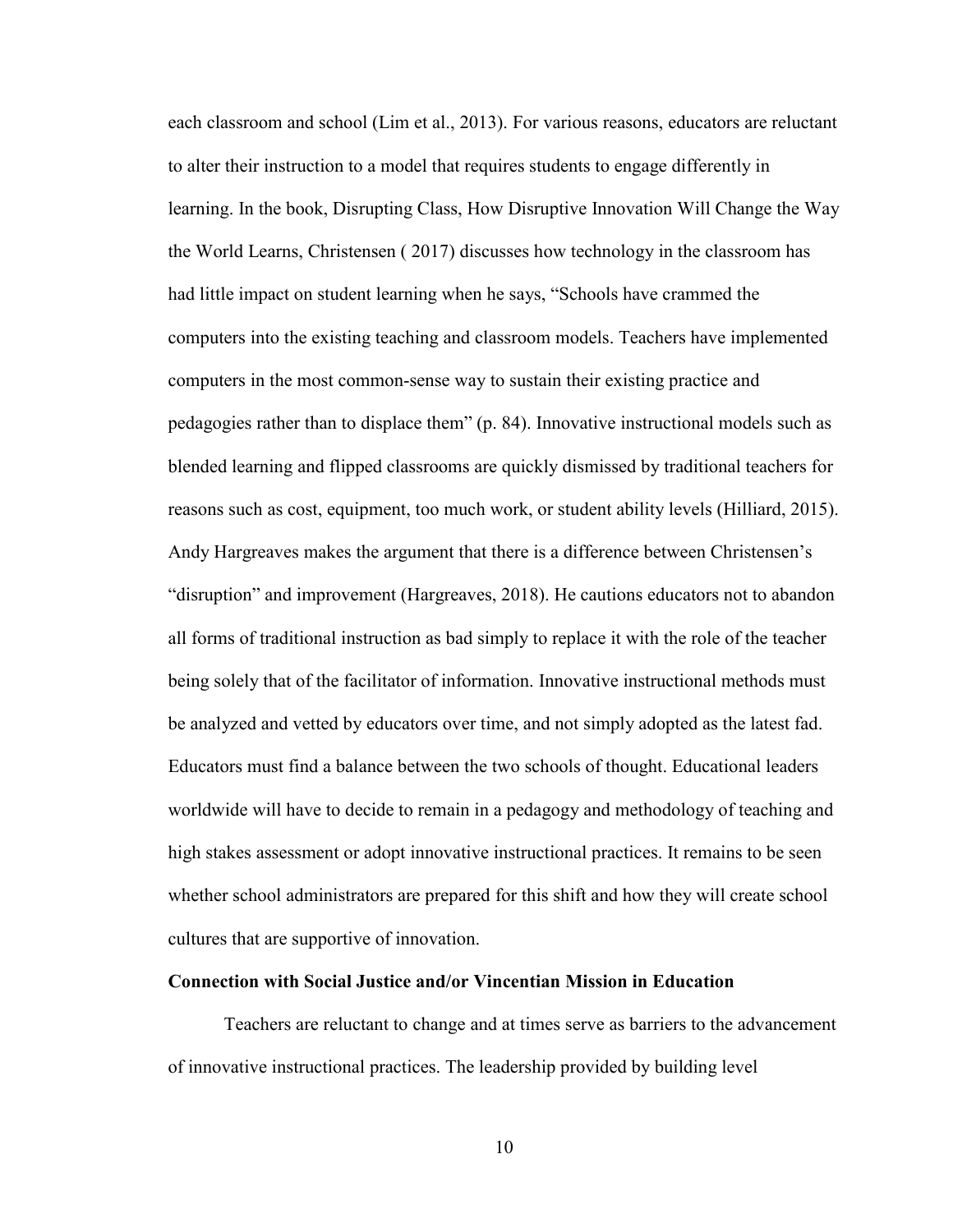administrators is important for change to occur. There are circumstances that have an impact on a teacher's willingness to engage in change regardless of a mandate from their building principal. One factor may be the desire to make a difference in their students' learning and wish to engage students differently in the learning process. Another may be the sense of belonging and connection to colleagues in a positive learning environment. Teacher competence or understanding of new and innovative practices may hold them back from taking professional risks. These barriers to teacher intrinsic motivation suppress the desire to want to do things differently. The goal of this study is to learn what building level administrators do to eliminate these barriers and to create the opportunity and culture for innovation to take place.

#### **Research Questions**

- What does innovation look like in a school environment?
- What characteristics of school culture are important in order for innovation to take place?
- What are administrators willing to do in order for teachers to innovate in the classroom?
- What knowledge and skills does the principal apply to encourage innovation for teacher learning?

#### **Design and Methods**

This qualitative study used a phenomenological methodology. The goal of the researcher was to gain a deeper understanding of the nature of school innovation as it relates to building leadership. To uncover the meaning of school innovation, the researcher interviewed building and district level administrators. The interviews revealed the lived experiences within a school district that has instituted significant innovative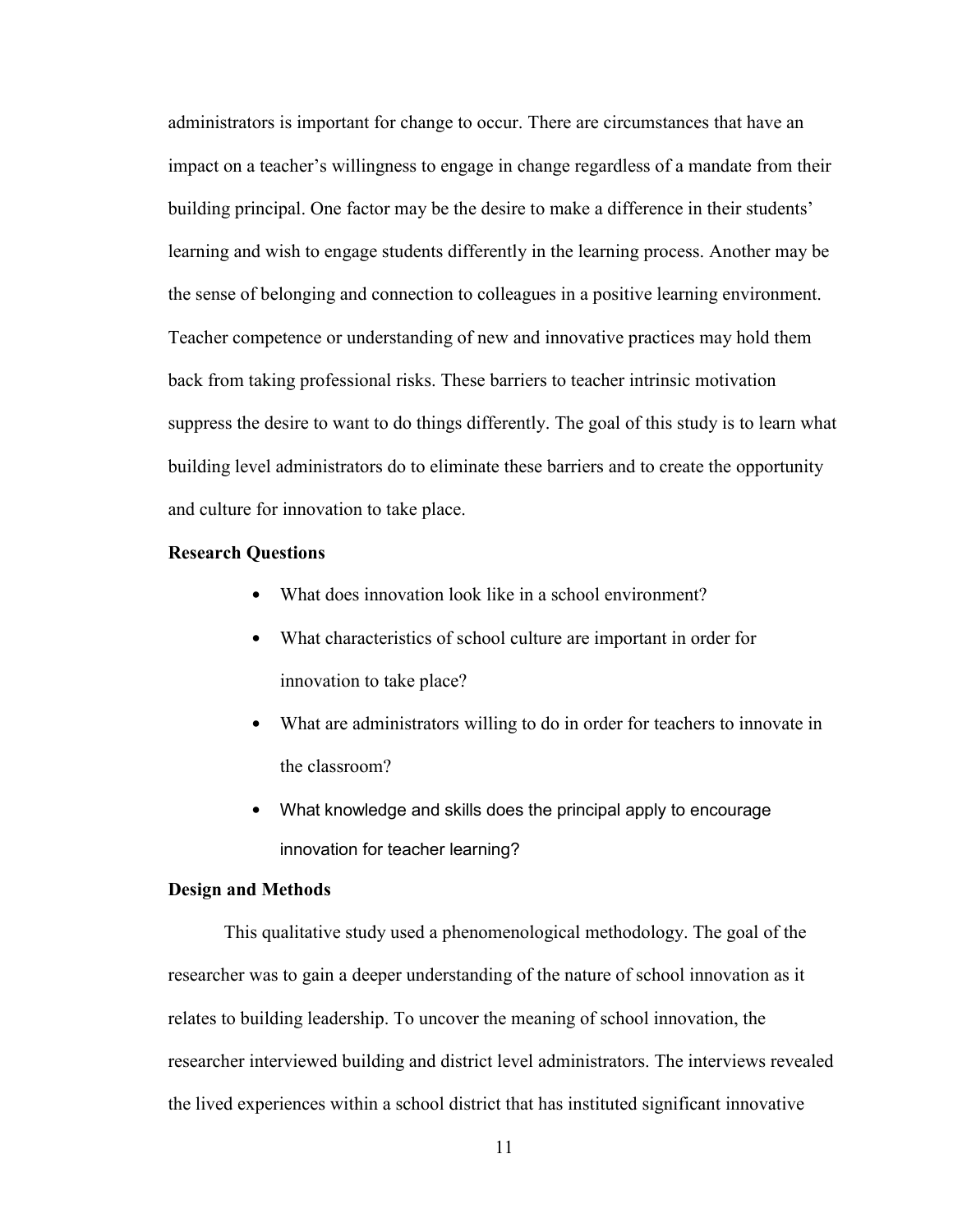instructional practices provided valuable insight. Teacher interviews as well as the collection of artifacts from the school district described additional evidence and experiences that explained the phenomenon. The positive or negative influence of district and building leadership on school innovation is the primary focus of the study. The first cycle coding of the qualitative data collected from district, teachers, and building leaders utilized the in vivo coding method. The researcher completed eclectic coding in the first to second coding cycles in order to refine the topics. In the final cycle of coding, the researcher identified consistencies within the data through pattern coding (Saldana, 2016). The researcher asked the following questions during the coding process:

- What are the administrators doing?
- How exactly are they doing this?
- How are observations similar from one leader to the next?

Through the coding process, the researcher made a comparison between the research questions and patterns and themes. Dedoose software was used for organization and analysis of data. The researcher calculated the frequency of each of the identified themes for each of the data sources. The study used data collected from interviews and artifacts or documents. In order to identify consistent themes and characteristics of the phenomenon, data from each source were compared and analyzed. By triangulating the data, the researcher was able to identify consistencies and form sound conclusions regarding the phenomena.

#### **Rationale and Significance**

There is little research connecting the behavior of school leaders and innovation. Recent research indicates a need for schools to shift from traditional instructional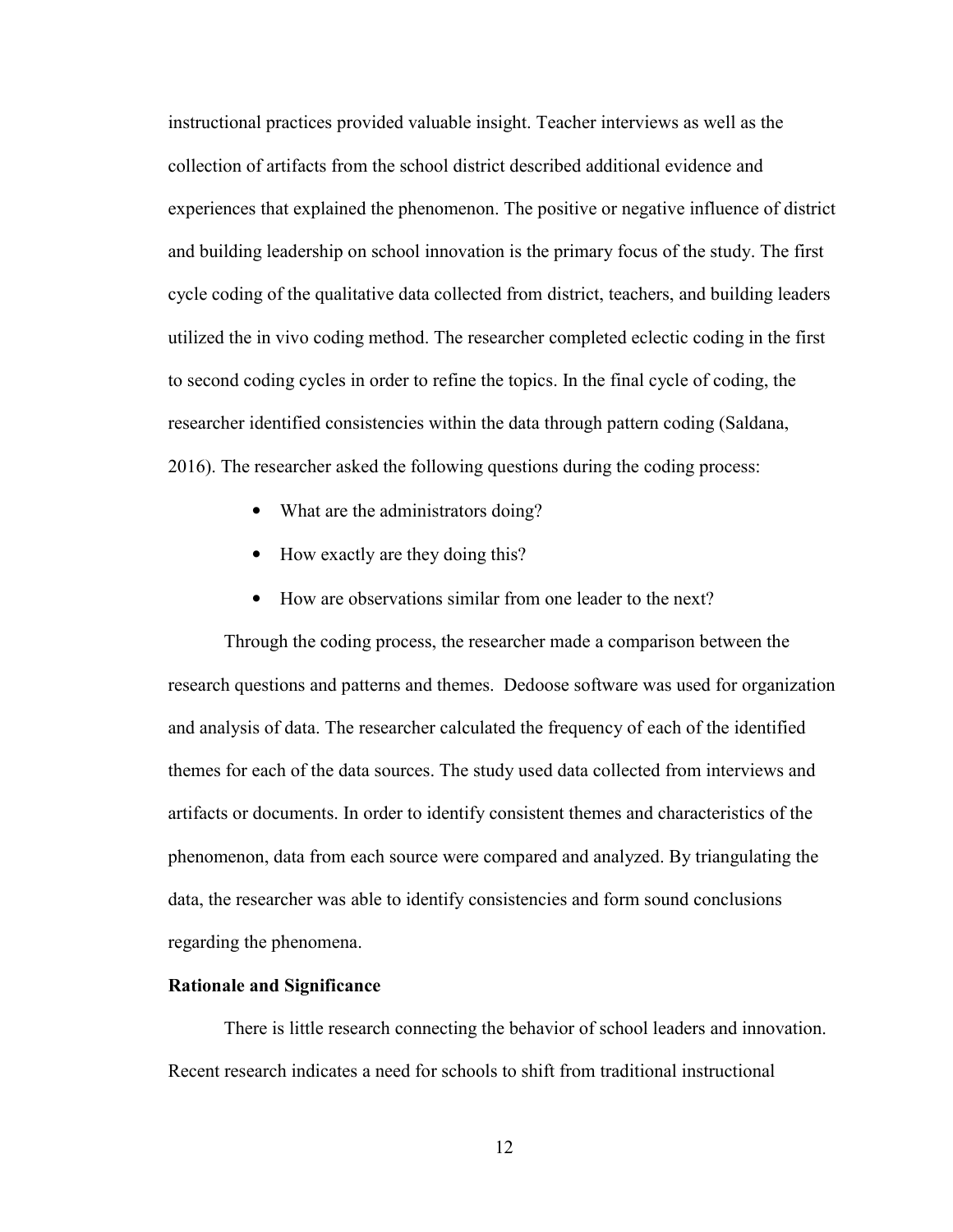practices and shift how students are engaged in the learning process. A catalyst for these shifts is the ubiquitous presence of technology in society. We live in a world where information is readily available to anyone with a device. The instructional practices used within the classroom must address this issue if schools are to prepare students for life beyond graduation. There is a call from businesses and universities for students to possess skills such as problem solving, creative thinking, and working as a part of a collaborative team. An additional challenge is a move away from Common Core Standards and the adoption of the Next Generation Standards for learning. Simultaneously, state expectations for principal effectiveness have also been modified (Reston, 2015) to capture these changes in standards for leadership. New York State has provided qualifying districts with additional funding to improve hardware, security, and the infrastructure that support technology and innovation through the State School Bond Act. The study is significant in that the findings may benefit current and future leaders who find themselves as change agents in time of transition for public education.

#### **Role of the Researcher**

 The role of the researcher in this study was to collect qualitative data from a group of school district and building leaders and teachers through an interview process. The researcher served in the role of interviewer in order to gather data in an unbiased manner. Through analysis of the collected data, the researcher synthesized and drew conclusions based upon the evidence. The researcher has no prior affiliation with the sample group or the school district in general.

#### **Researcher Assumptions**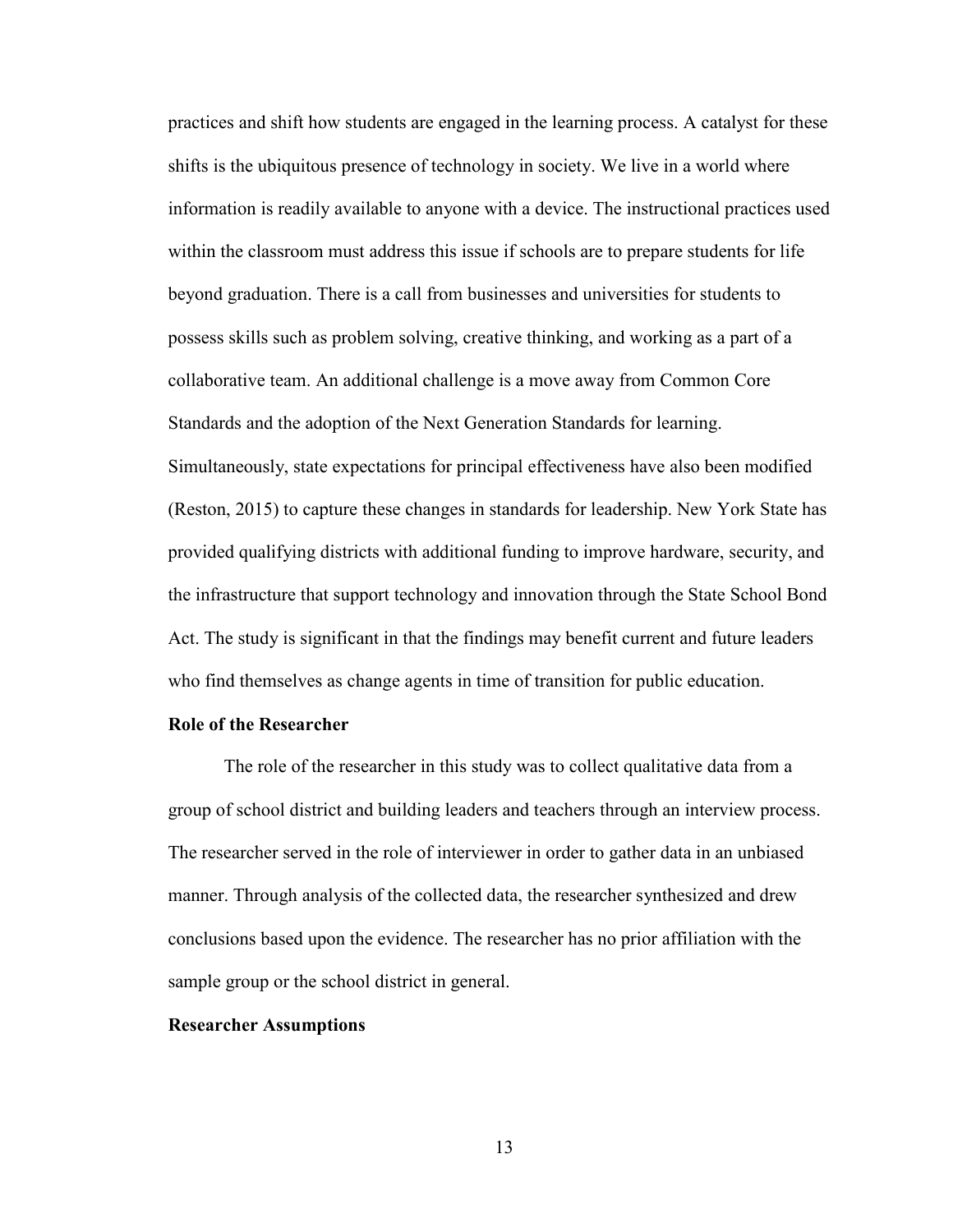Assumptions made by the researcher relate to the participants themselves. The researcher assumed that all participants regardless of the level within the organization believe in change and school innovation. The researcher assumed that all stakeholders shared a common shared vision for innovation. Principals and teachers may have less buy-in to the concept of innovation them without their input. The researcher assumes that each participant is sharing personal experiences and ideas regarding innovation willingly and without consequence.

#### **Organization of the Dissertation**

This dissertation is organized around three central concepts of SDT that affect school innovation. Those concepts include relatedness, autonomy, and competency to innovate. The literature review in chapter two focuses on each concept individually as it relates to school innovation. The qualitative methodology used for this phenomenological study includes interviews and collection of artifacts. The Dedoose software provided a system for data organization and analysis. Conclusions made from the triangulation of data illustrate and define the phenomenon of innovation. Self Determination Theory was used as a theoretical framework in order to understand principal motivation to engage in innovative activities for teacher, student, and personal learning. Chapter four of the study provides the reader with a detailed analysis of the data.

#### **Participants**

The target population of this phenomenological study consists of educators at the school and district levels including administrators and teachers. The participating district is a suburban school district located on Long Island, New York. The study focuses on innovative instructional practices in elementary and high school levels. Data collection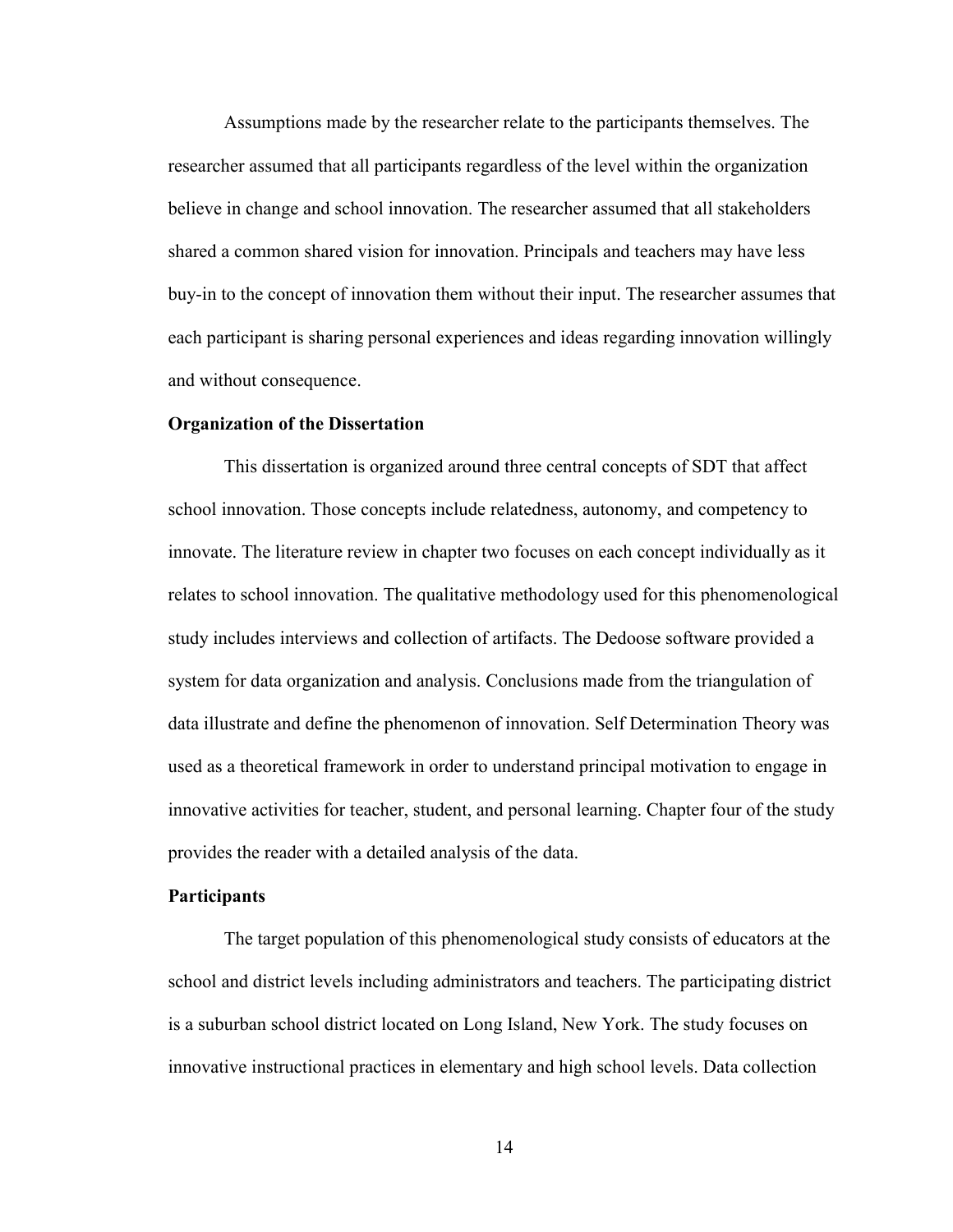for the study was done through in-depth interviews of participating educators. Through a review of the literature, the researcher developed the interview questions. The identified district recently received \$2.9 million from the state of New York in Smart School Bond Act funding. The district also has an established department titled "Innovation and Learning." Additionally, the district created an "Innovation Lab" for student use at the secondary level. The identified school district has adopted several innovative instructional practices and models. The district is a unique site for data collection in comparison to other school districts in the region.

#### **Instruments**

The researcher developed an interview guide for the purpose of data collection. Interview questions were generated from information gained through the literature review process. Each question was intentionally open ended in order to provide participants the opportunity to share their own lived experiences, thoughts, and ideas of school innovation.

The researcher conducted interviews of teachers responsible for instruction within classrooms and labs. Interviews were audio and video recorded using Zoom virtual conferencing technology. Zoom technology provided the researcher with a transcription of each interview. Transcripts were uploaded into Dedoose software for analysis. Participants were identified based upon their level within the school district such as teacher, building administrator, or district level leadership. The researcher conducted an initial in vivo coding of data found within the responses from each participant. Themes began to emerge through the coding process. Artifacts collected from the district level staff were analyzed in the same manner using Dedoose. The researcher triangulated the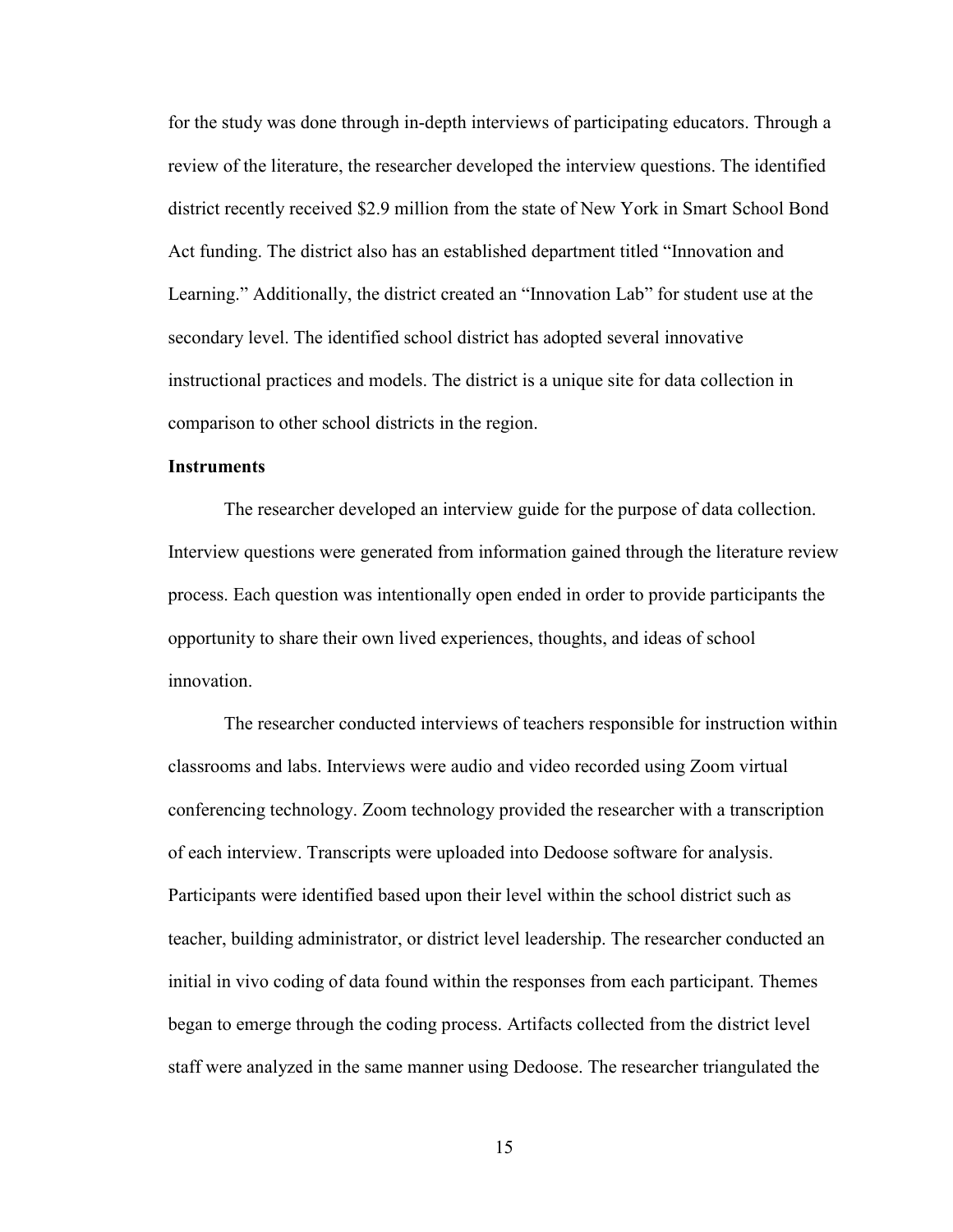data by comparing each of the three groups of participants and the artifacts. Results of the comparison of data will be provided and discussed in chapter four.

### **Procedures**

- 1. The researcher conducted remote interviews individually with each teacher, and district and building level administrator using Zoom software. Zoom provided a transcript of each interview. Interview questions were open ended and based upon literature review (Seidman, 2006).
- 2. Classroom teachers participated voluntarily. A letter of introduction to the study was sent to all teachers and leaders within the school district seeking participants.
- 3. In the participating school district, innovation is a district-wide initiative and overseen by an Assistant Superintendent for Innovation. Artifacts were collected from district level administration that were used to define a common goal and mission for innovation throughout the district.
- 4. In vivo methodology was used for analysis of All qualitative data. CAQDAS software, Dedoose software was used for further analysis and identification of major themes within the data.
- 5. The researcher drew conclusions based upon the data. As each research question was answered, a greater understanding of the phenomenon of school innovation and leadership was established.

#### **Definition of Key Terminology**

Innovation:

• Innovation is the successful implementation of creative ideas within an organization (p. 1, Aslan et al., 2018).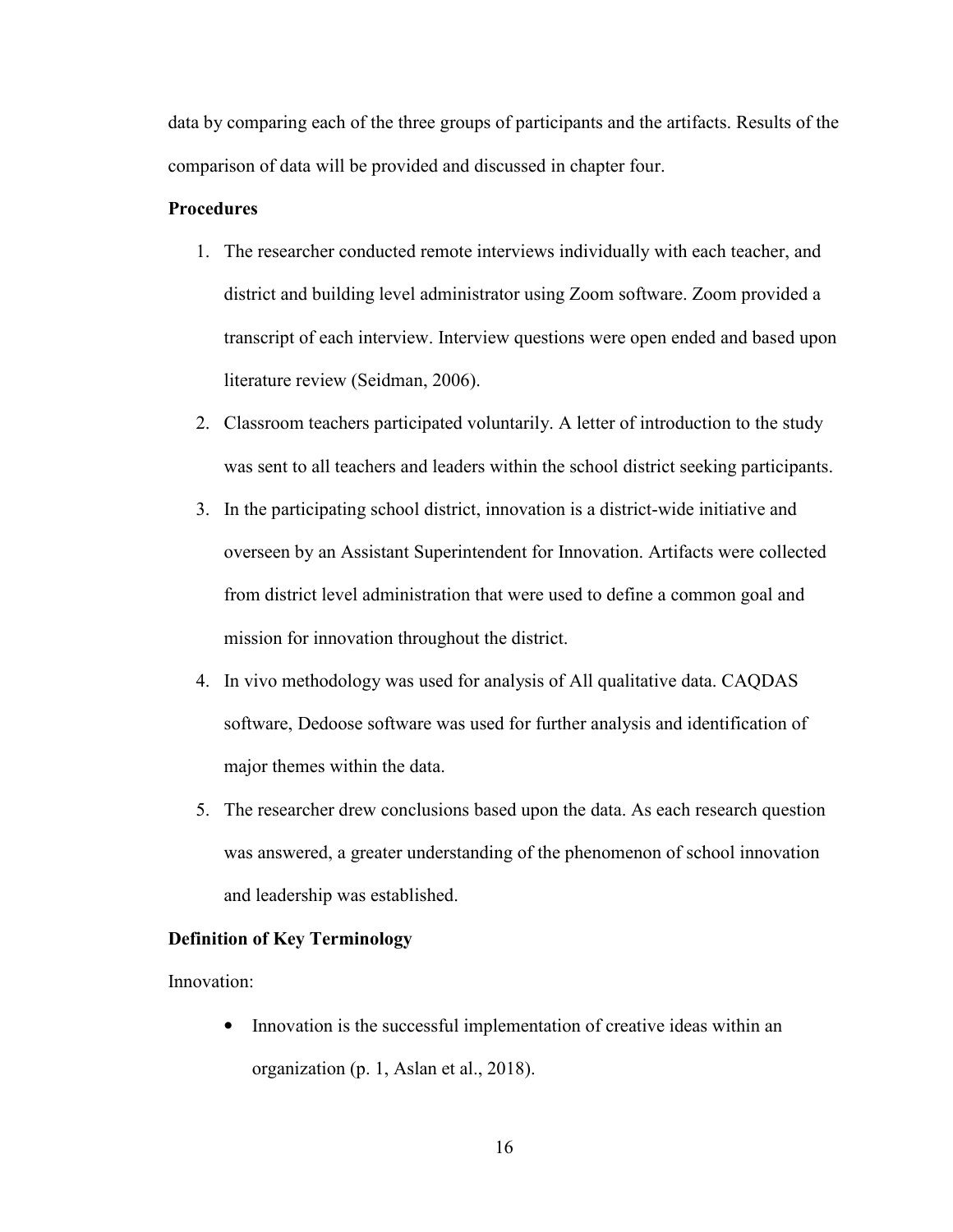- George Couros describes innovation as taking something that is *new* and making it *better* (Couros, 2015).
- Merriam-Webster defines innovation as the introduction of something new: a novel idea, method, or device (Merriam-Webster, n.d.).
- Wikipedia defines innovation as a "a new idea, creative thoughts, new imaginations in form of device or method" ("Innovation," 2021).
- The Business Dictionary defines innovation as "a process of translating an idea or invention into a good or service that creates value or for which customers will pay."

#### Disruption:

• Disruption describes a process whereby a smaller company with fewer resources is able to successfully challenge established incumbent businesses. Specifically, as incumbents focus on improving their products and services for their most demanding (and usually most profitable) customers, they exceed the needs of some segments and ignore the needs of others. Entrants that prove disruptive begin by successfully targeting those overlooked segments, gaining a foothold by delivering more-suitable functionality. (p.45, Christensen et al., 2015)

Self-determination theory:

• "The theory has proposed that all humans need to feel competent, autonomous, and related to others. Social contexts that facilitate satisfaction of these three basic psychological needs will support people's inherent activity, promote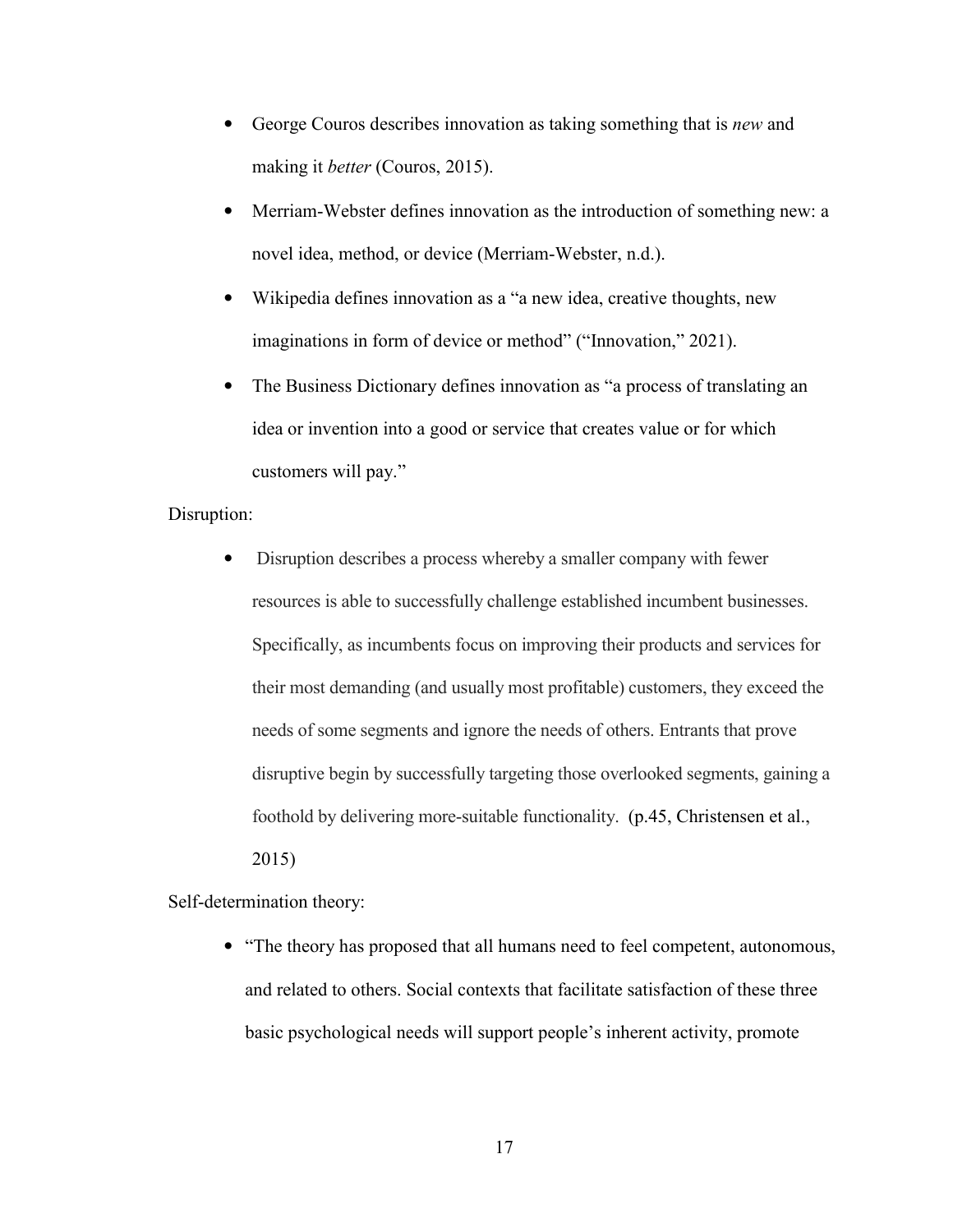more optimal motivation, and yield the most positive psychological,

developmental, and behavioral outcomes" (p. 1, Ryan & Deci, 2000).

### Competency:

• Competency is described by Deci and Ryan (1985) as positive feedback that enhances intrinsic motivation, and that negative feedback decreases intrinsic motivation.

# Relatedness:

• A person's identity as connected to others (Deci & Ryan, 1985).

# Autonomy:

• Deci and Ryan (2008) define autonomy as actions for which people feel a full sense of choice and endorsement of an activity.

# ISTE Standards:

• International Society for Technology in Education (*ISTE Standards for Administrators*, 2009).

### ESSA:

• Every Student Succeeds Act (*Every Student Succeeds Act (ESSA), U.S. Department of Education*, n.d.).

Smart Schools Bond Act:

• State funds provided to a qualifying school district to improve technology or infrastructure to improve student learning and opportunities (*Smart Schools Bond Act: Educational Management : P-12 : NYSED*, n.d.).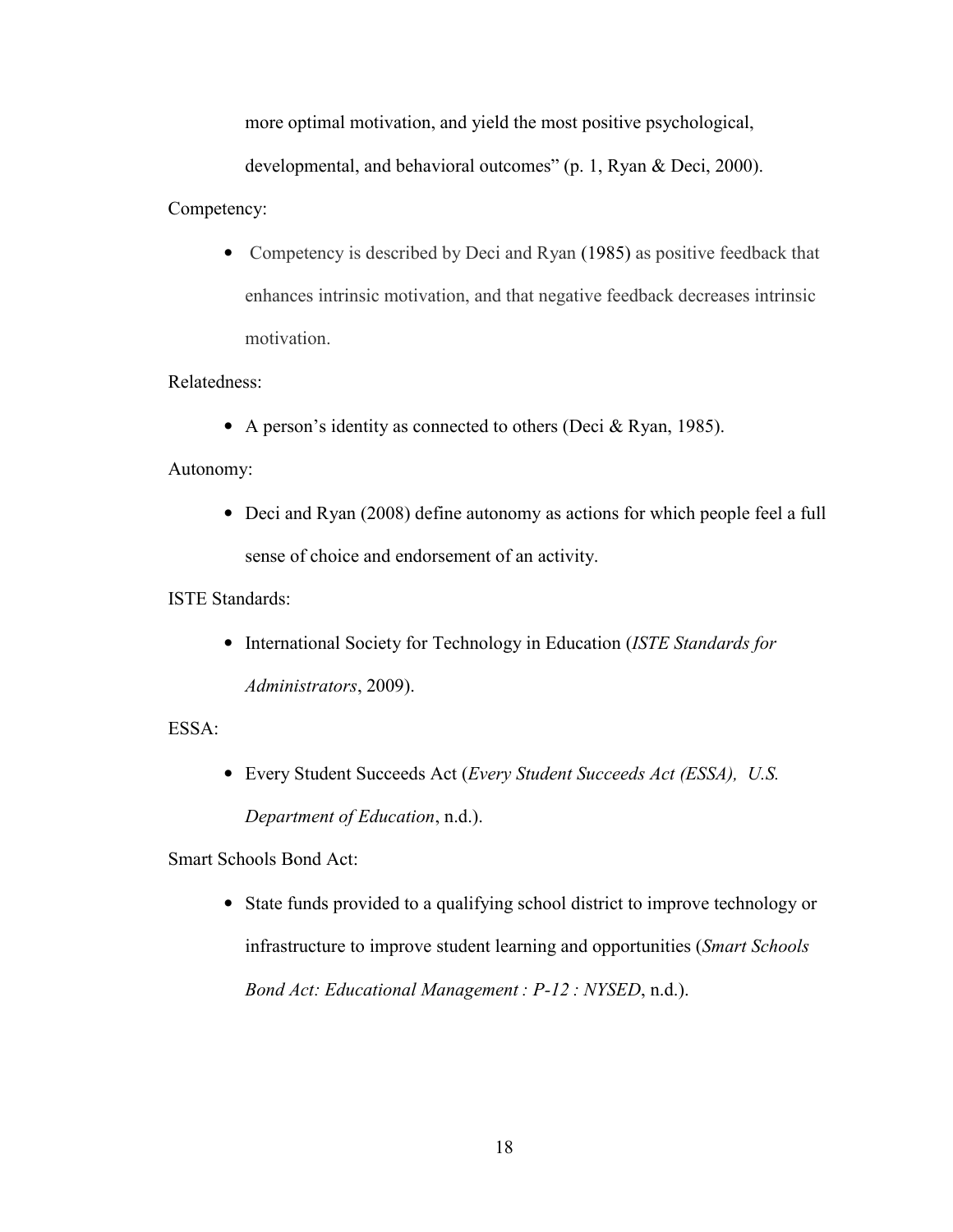#### **CHAPTER 2: LITERATURE REVIEW**

Innovation is synonymous with change as well as creativity. Several different factors effect school innovation. Within this chapter, the researcher examines some theses factors based upon a review of the literature. The researcher provides a glimpse of schools within the United States that are currently engaged in innovative instructional practices. Additionally, the researcher examines the social and political factors that have forced public education to innovate through history. The literature review provides further discussion regarding the components of Self Determination Theory such as teacher autonomy, relatedness, and competency. Within this chapter, the researcher also examines leadership style as a contributing motivational factor in innovation as well as organizational culture.

School innovation is not simply technology in the classroom. Technology plays a part in innovation but is not all inclusive of the phenomenon. As evidence, private schools are implementing significant innovative changes in the learning process for students while public schools appear to lag behind. In order to provide examples, the "how" and "what" innovation looks like in a school setting, the researcher used information obtained from websites of schools known for innovative practices within the United States. These schools may serve as models for both public and private educational institutions and perhaps provide a glimpse into the future of education.

#### **Model Innovative School Programs**

Avenues World School is a private kindergarten through twelfth grade school located in the Chelsea area of New York City, New York. The website for the school provides a variety of information regarding curriculum and staff. The school boasts a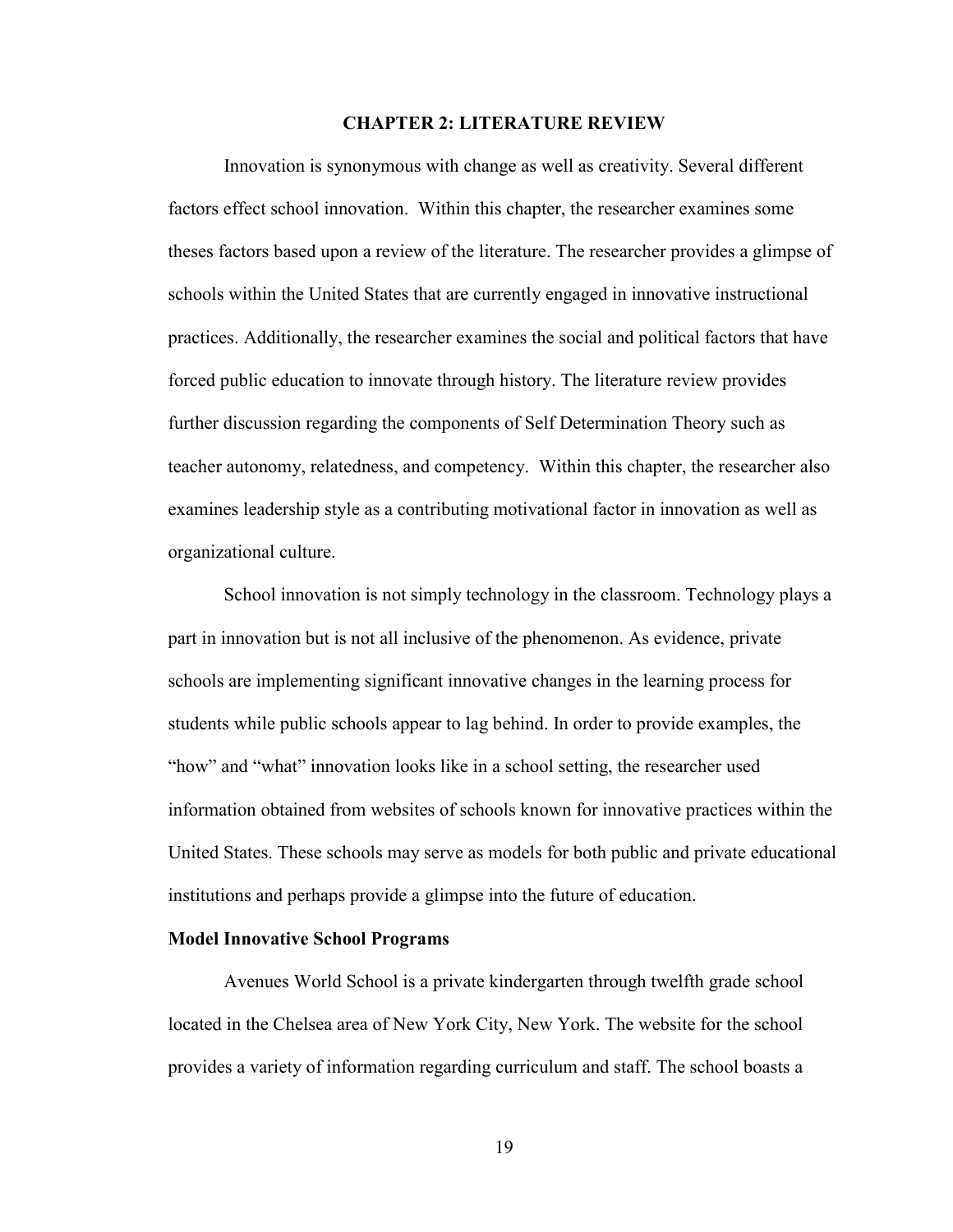unique modular curriculum system that engages students in real-world problems through an interdisciplinary approach. Students develop essential thinking skills through practice designed to develop empathy, mental agility, and problem solving. Technology is integrated throughout the curriculum and students participate in project-based learning. Foreign language instruction is a K-12 program. The staff and administrative team participate in on-going professional learning. (Avenues World School, 2021)

 The New York City Department of Education in 2008 established iSchool as an experiment in innovation. Co-principals Mary Moss Brown and Alisa Berger (Moss Brown & Berger, 2014) developed the school around the idea of personalization of student interests and learning needs. iSchool provides a challenge-based curriculum organized into modules that include interdisciplinary courses that focus on real work and real-world problems. Real world experiences help students to understand the content and develop important skills. The modules create opportunities for students to work with realworld experts to solve a problem. Online learning is a reality of the world and important in developing 21st century skills and learners. Core experiences include the coursework that all high school students are required to complete in order to meet the requirements for graduation as well as college acceptance and success. Work habits and "habits of mind" are developed. Individualized courses of study are created by offering students choice in courses. For example, mathematics is required for all four years. Assessment of student skills are conducted regularly in order to determine readiness to move on to the next level. Advancement to the next curricular level is not based upon age or grade level. Additional math course work and electives provide student the opportunity to enter into advanced levels of math. As an elective, an integrated arts program is provided. Each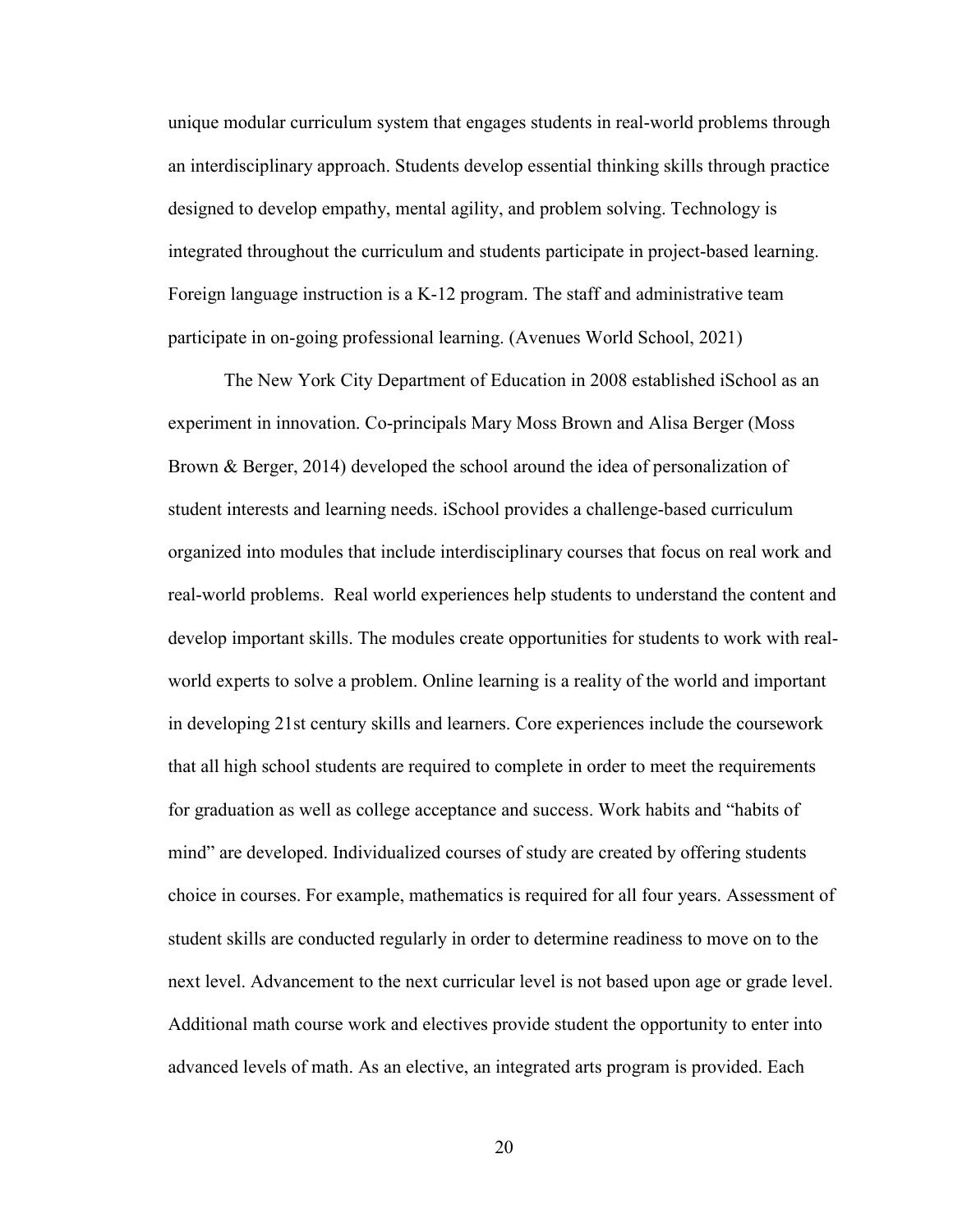student who attends iSchool must identify an "Area of Focus." This focus provides them with practical experience in order to learn independently and develop expertise in a topic of their choice. Teachers and administrators believe that, given the opportunity, students are motivated and more likely to explore areas of interest to them in the learning process. The Area of Focus process includes a proposal, literature review, and final project and presentation (Moss Brown & Berger, 2014).

 Unlike iSchool and Avenues World School, Rocketship Schools cater to students in disadvantaged and low-income areas. Rocketship schools are located in the San Francisco Bay area, Nashville Tennessee, Milwaukee Wisconsin, and Washington D.C. The foundation of Rocketship is built upon three tiers: personalized learning, talent development, and parent power and involvement. The school day for Rocketship students includes the rotation through four content blocks of time that include STEM, the humanities, learning lab, and enrichment. Instructional staff is specialized to specific content areas such as reading and math. Both whole and small group methodologies of instruction are utilized in order to meet students at their specific academic level. Students are engaged in adaptive online learning programs for two hours each day. These programs are designed to augment teacher instruction. The use of technology provides students with practice and repetition to master skills. Teachers strive to develop the whole child by providing a variety of enrichment courses. Professional development for teachers is vital in maintaining a highly skilled faculty. (Rocketship Public Schools, 2021)

 Blue School is a private pre-kindergarten through eighth grade school located in New York City, New York. The school is associated with the entertainment organization the Blue Man Group. It is an expectation of students who attend the Blue School to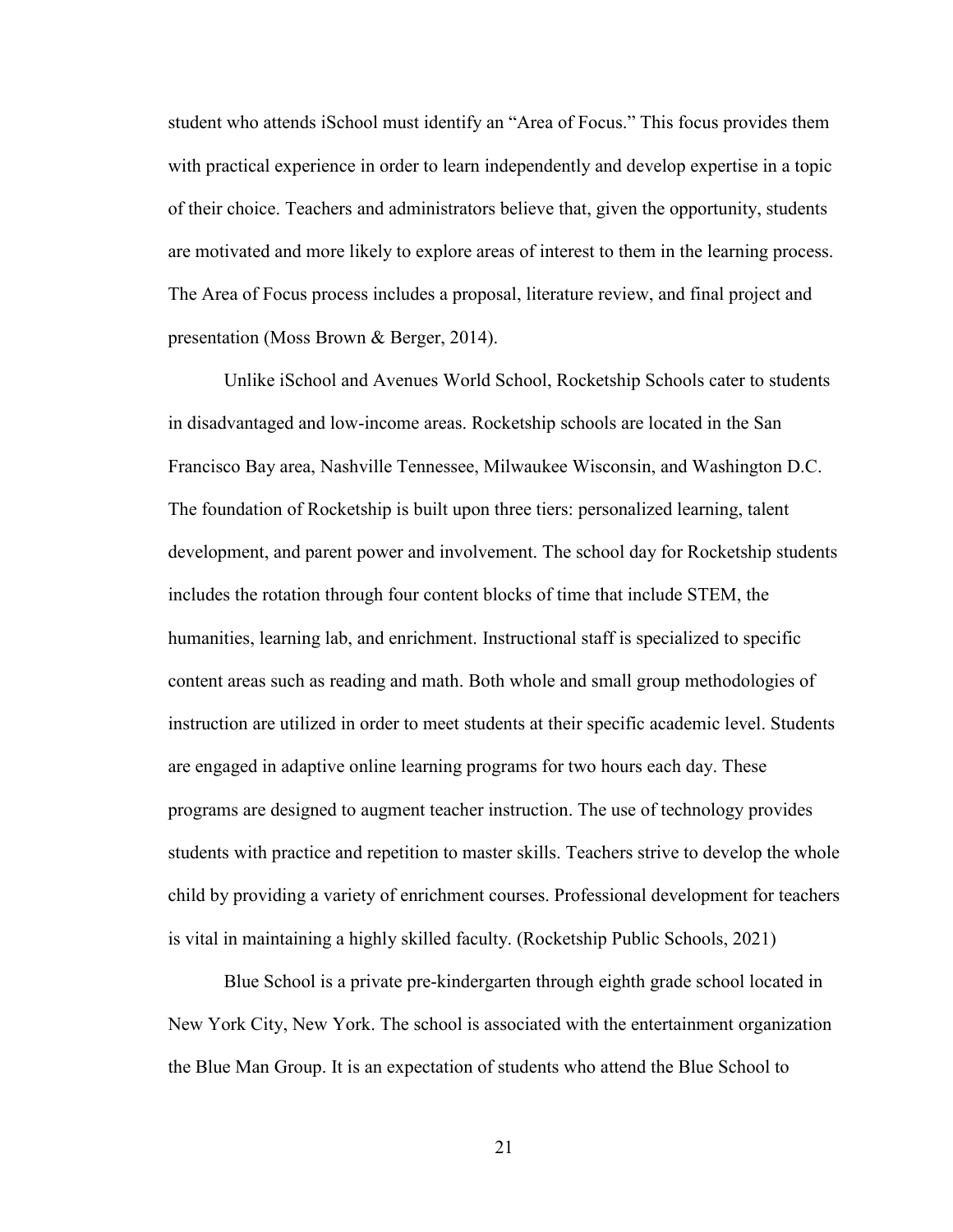accept personal responsibility for their learning as well as to have a relationship with the real world and real-world applications. Creative and innovative student responses to problems are encouraged by teachers. A highlight of the program is student selfdiscovery and questioning of the world. A culture of trust exists in which students openly share ideas with others. Students participate in weekly Art, Music, Drama, STEAM, and Spanish language classes. Project-based learning is embedded in the curriculum and an after school enrichment program is offered. (Blue School, 2021)

 Similarities of these highly innovative schools include connections to the world outside of the school building as well as creative problem solving. Each of the schools engage students in the learning process differently through project-based learning experiences. Technology is integrated throughout the curriculum and is often used to personalize instruction. Foreign language as well as instruction in the humanities are also important elements of each school curriculum. Teachers in each school are engaged in on-going professional development in order to maintain their effectiveness within the classroom. Teachers in these schools are motivated learners just like the students. Schools like these are reshaping what learning looks like for students and teachers. These schools demonstrate the next step of evolution of learning. But, how did this evolution occur, and when did it begin?

#### **Historical Timeline of Innovation in Education**

 The public education system in the United States has evolved from one year to the next since the beginning of compulsory education in 1852. This evolution has occurred with political and societal shifts as well as innovative instruction that challenged the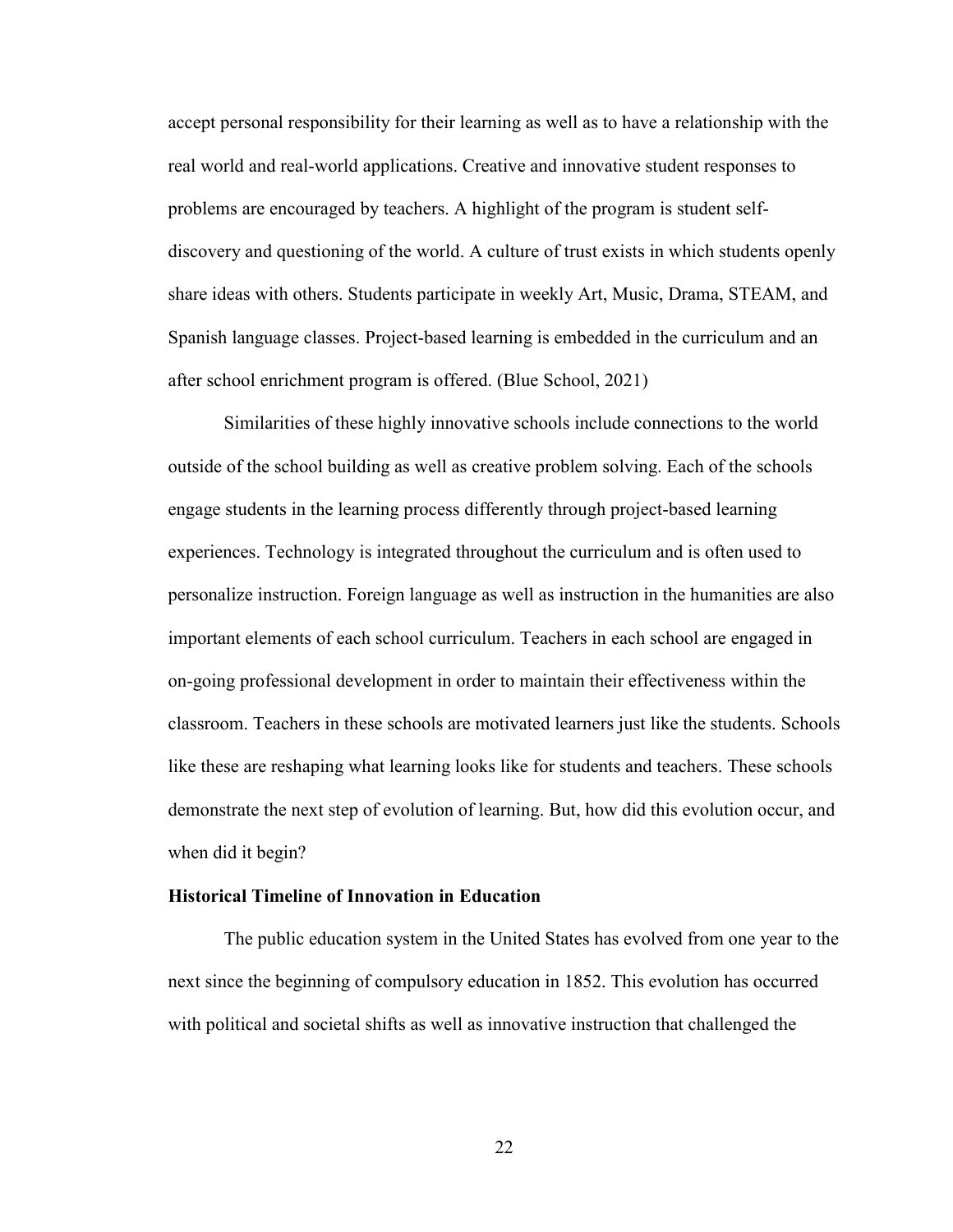status quo. Throughout the history of public education in the United States, innovation has been sparked by a significant societal or economic disruption.

Prior to the year 1957, public education served the public by preparing students for the industrial work force. Compliance and rote memorization of information was the basis of learning. The Soviet Union successfully launched Sputnik that dramatically challenged the U.S. attitude towards education. The satellite orbited the earth two times and crossed over the United States creating tremendous fear that the Russians were winning the race to space. The Soviet Union's success challenged both national security and pride. Emboldened educators across the country adopted a new focus on science and math in order to compete with the Russians. Educators realized that there was a need for innovation. As a result, students were provided with additional practice beyond the school day called homework. In addition, math and science educational funding was increased through the National Defense Education Act in 1958 (United States Senate, n.d.). The House recommendations for passage of the bill included language such as "It is no exaggeration to say that America's progress in many fields of endeavor in the years ahead—in fact, the very survival of our free country—may depend in large part upon the education we provide for our young people now." (Committee on Education and Labor, 1958)

 Innovation in public education took another significant leap when Lev Vygotsky's (1962) book *Thought and Language* was translated into English. Vygotsky's book challenged traditional thinking and examined the social nature of learning. His concept of Zone of Proximal Development described what a learner can do independently and what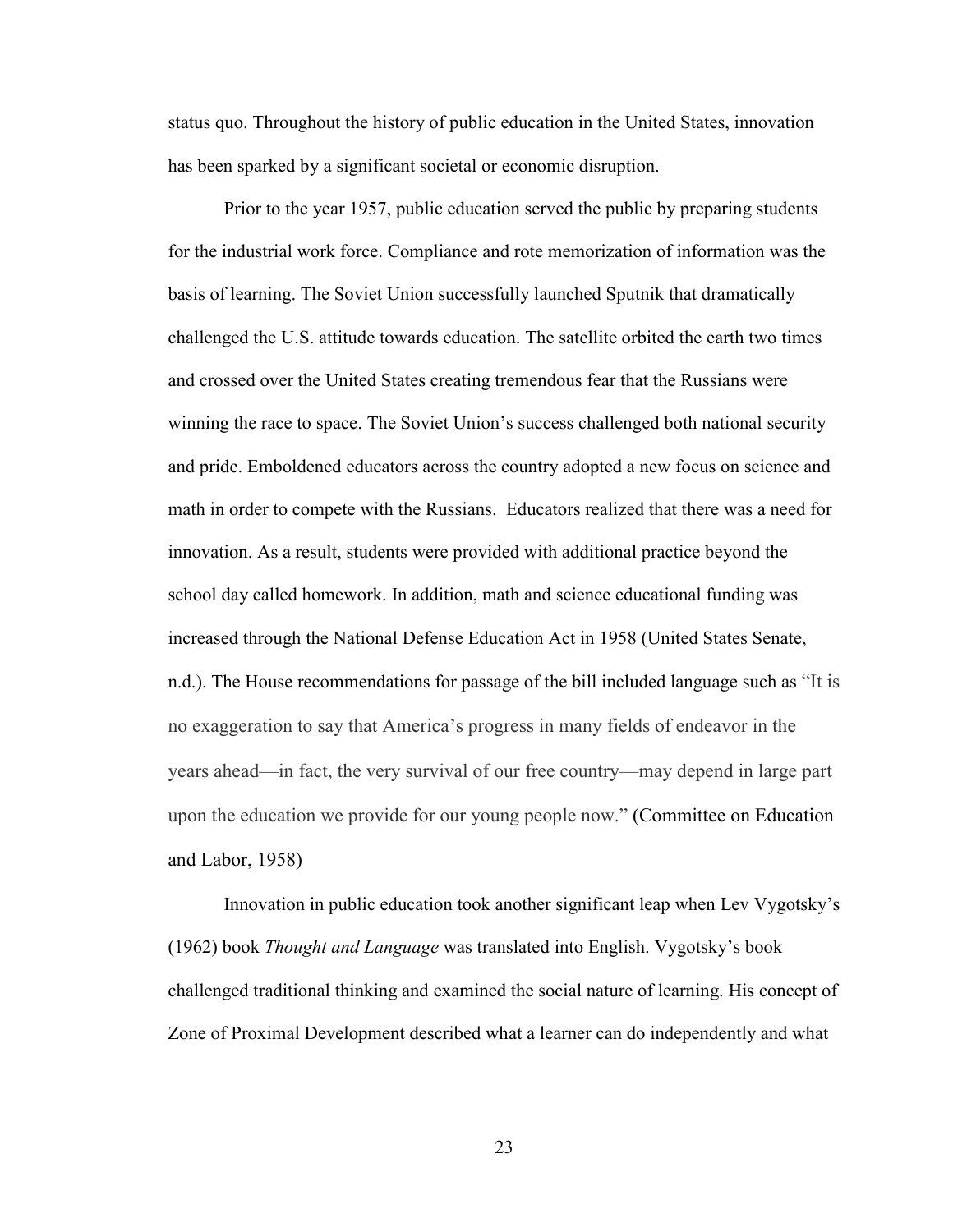they need help with from someone with knowledge and expertise. Vygotsky's book became the foundation for social constructivist ideology that looks at how students learn.

 Innovation exists in the public education system in the form of multiculturalism. In 1965, President Lyndon Johnson signed the Hart-Celler Immigration Act that brought equality and opportunity for immigration from all countries. As a result, immigration into the United States increased which had a dramatic effect on the public education system. Since 1965, State and Federal officials have responded by enacting legislation that provides support for students entering from other countries with limited education and are non-English speakers. Today, we refer to these students as ENL (English as New Learners). In 1968, Congress passed the Bilingual Education Act that defined terms such as English proficiency and "limited English proficiency" or LEP. Upon arrival into the U.S. education system, LEP students received the same curriculum as native Englishspeaking students. Lau v. Nichols (1974) stated that "there is no equality of treatment merely by providing students with the same facilities, textbooks, teachers, and curriculum; for students who do not understand English are effectively foreclosed from any meaningful education" (Lau v. Nichols, 1974). Educators innovated through differentiation in order to meet the needs of a changed and much more diverse student population. Delivery models of instruction such as dual language, basic mainstream, sheltered, and bilingual attempted to improve the language arts and mathematics skills of non-English speaking students. California passed Proposition 227 in 1998 requiring that instruction be conducted in English (California Proposition 227, the English in Public Schools Initiative, 1998). The proposition limits the amount of time students can receive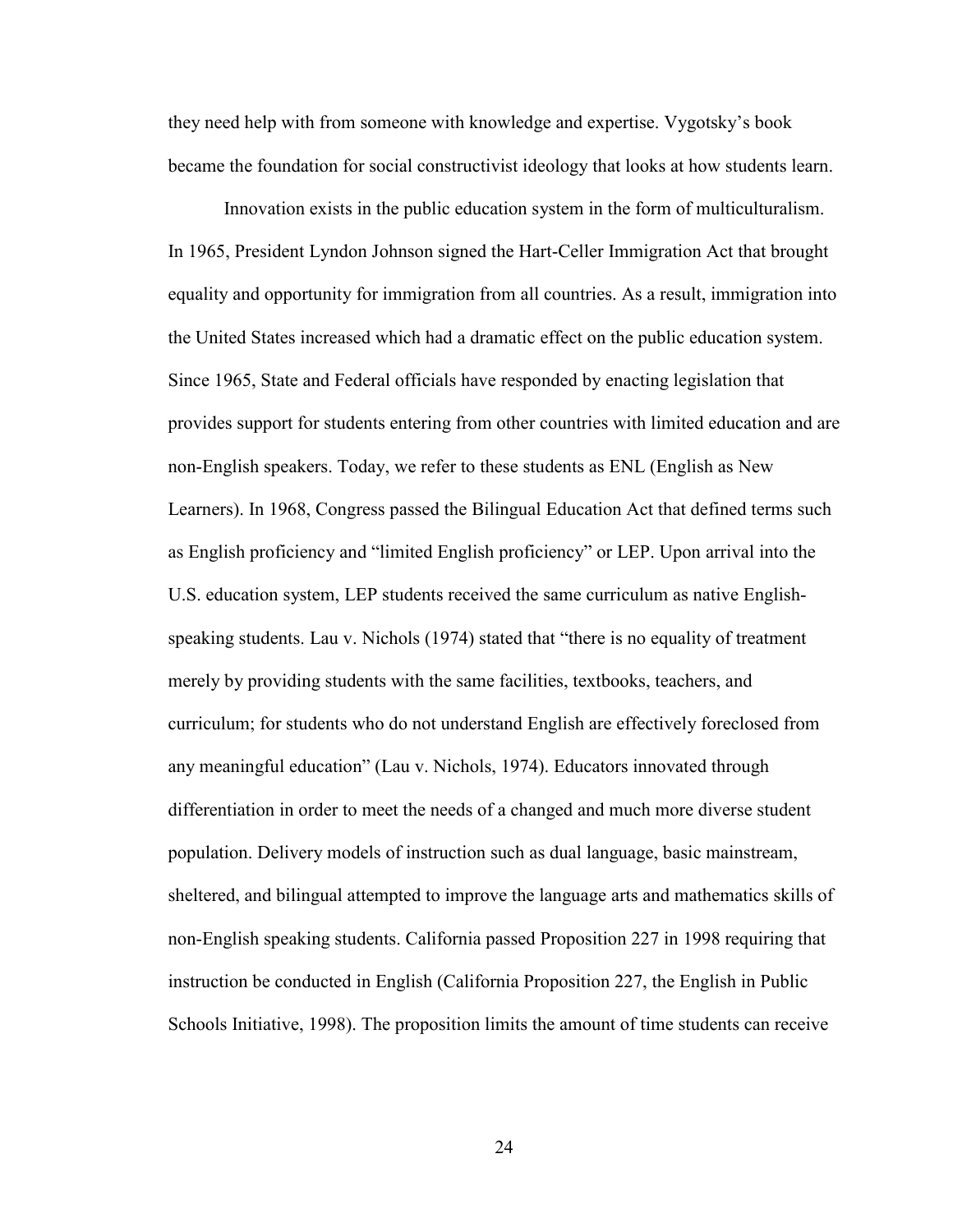special services, establishes a tutoring program, and provides \$50 million per year from the state. The proposition essentially ended bilingual education in the state of California.

In New York state, the Department of Education has outlined expectations for school districts within revisions to CR Part 154 (English Language Learner/Multilingual Learner Regulations & Compliance, 2014). This document includes addressing the needs of ELLs in early childhood education, providing resources and technical assistance to school districts to prepare bilingual and English as a New Language teachers to raise standards and achievement levels for ELLs, identifying instructional strategies for ELLs with interrupted/inconsistent formal education, developing resource documents to support literacy development for ELLs.

In the 1970's, public schools were racially divided and unequal. Civil unrest forced schools to innovate once again. The Civil Rights act signed by President Johnson in 1964, ended segregation and banned discrimination on the basis of color, race, sex, or national origin. Schools were required to provide equal learning opportunities for all students regardless of race. The Coleman Act concluded that African American children would benefit from attending white schools. As a result, school districts began the busing of minority students to predominantly white schools and white students to black schools in order to create balance and comply with the Civil Rights Law. This in turn created more controversy such as parents refusing to send their students to school as well as violent public demonstrations. Educators had to find an innovative way to achieve racial balance, maintain student achievement, and provide social emotional support for students. (Kanter & Lowe, 2017)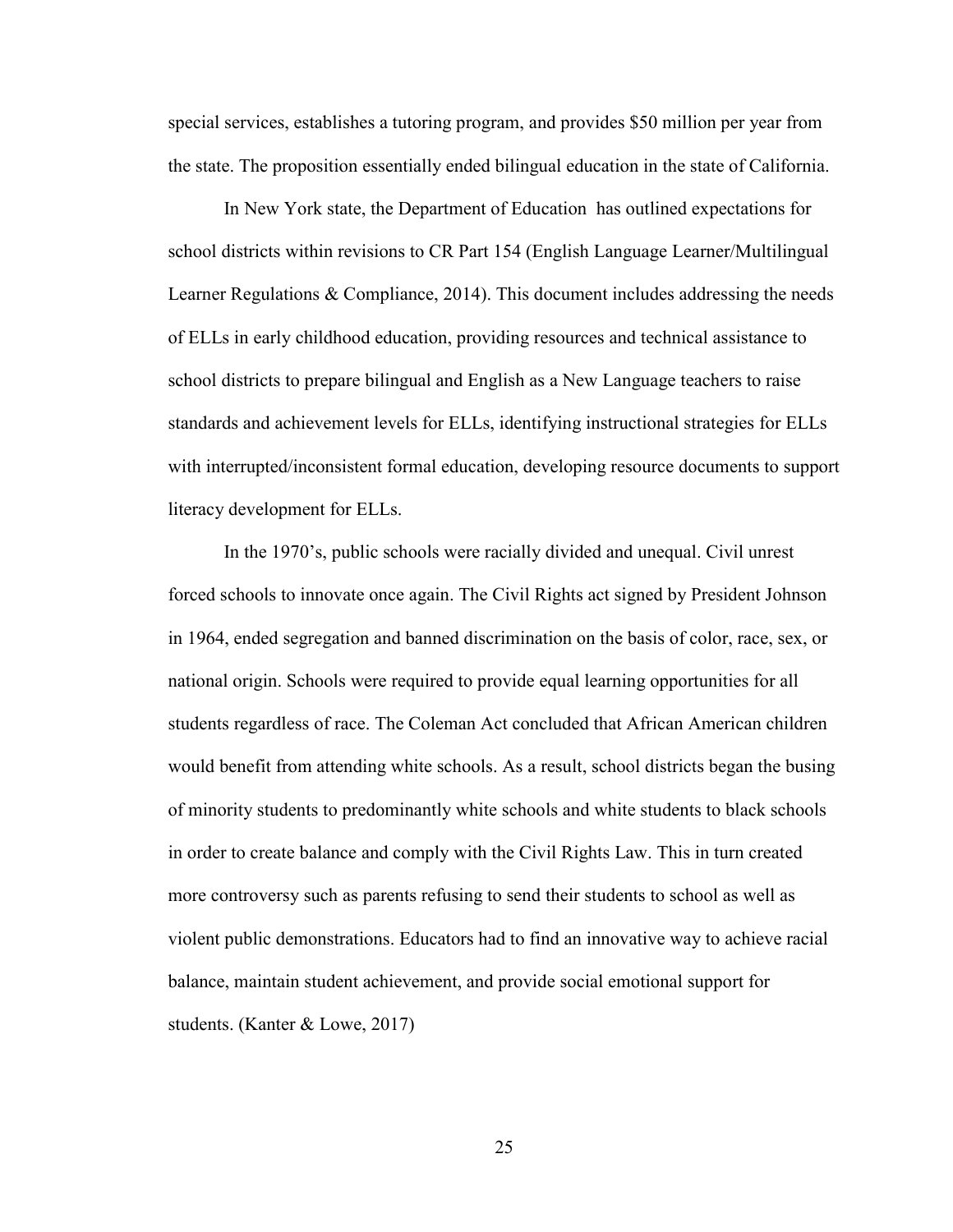Public Law 94-142, also known as the Individuals with Disabilities Education Act (IDEA), was ratified in 1975. School districts were no longer permitted to exclude students due to a physical or cognitive disability. The law ensured the right to a free and appropriate public education for all students. As a result, educators could no longer exclude students who did not match the norm. Innovation in the form of the Individualized Education Plan (IEP) was established. The major tenets of PL94-142 assure that all children with disabilities have access to a free, appropriate public education which emphasizes special education and related services designed to meet their unique needs. The law also ensures that the rights of children with disabilities and their parents are protected, to assist states and localities to provide for the education of all children with disabilities, and to assess and assure the effectiveness of efforts to educate all children with disabilities (*Public Law 94-142*, 1975).

Classroom instruction and the delivery of information was beginning to change in the 1970s and 1980s. Technological devices emerged as an educational tool. Texas Instruments produced the first hand-held calculator in 1972, the TI 2500. The development of this innovative technology established Texas Instruments as the world leader in electronics. From this simple machine, others would develop devices that would ultimately change how we work, play, communicate, and teach. The Apple Corporation was the first to enter the education realm in 1977 with the personal computer the Apple II and Apple IIe. For the first time, students used computers to learn. In 1981, IBM launched their first personal computer. The PC model 5150 was the smallest and most powerful computer on the market and used the MS DOS operating system. The PC became the standard for businesses. Technology evolved quickly, and by 1985, Microsoft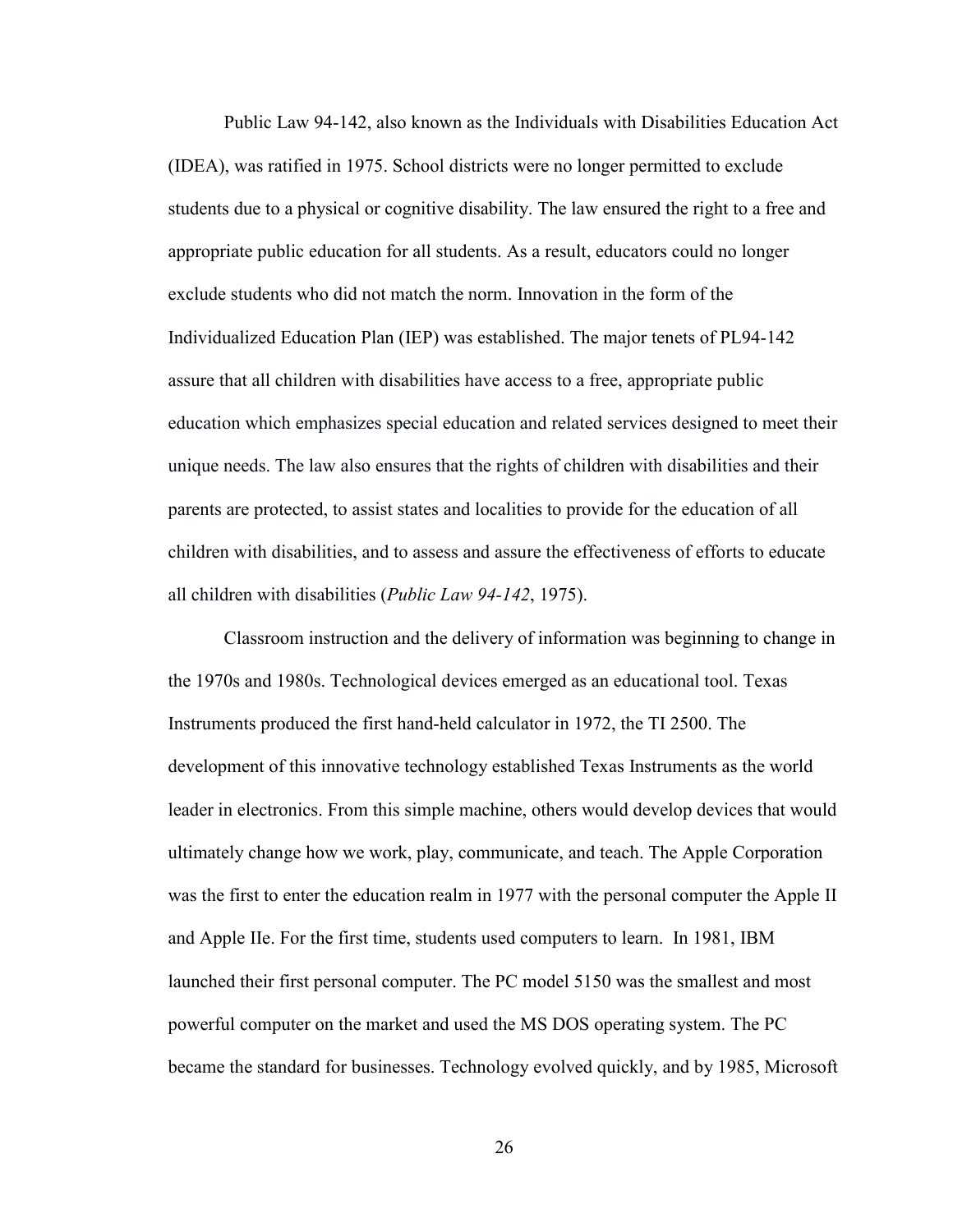had released the first version of the Windows system that revolutionized the industry. By 1991, the first smart board was developed by the Smart Corporation. The Smart Board provided an interface between the PC computer and a large display board. Projected images enabled notes written by the instructor in an overlay to view by the whole class electronically. The Netscape Corporation released in 1994 the first free for non-profit organizations internet browser. With Netscape, students had access to information from around the world. The teacher and a textbook were no longer the sole source of information and learning. The first online school, Compuhigh Whitmore, began in 1994. As the internet continued to evolve and technology advanced, other browser systems developed. Many other online schools would cause educators to rethink how to deliver instruction. Yet, online schools were not the norm. The vast majority of students continued to attend public school with their classmates and teachers as technology gradually became more a part of daily instruction.

The controversial document, A Nation at Risk (National Commission on Excellence in Education, 1983), called for sweeping reforms to the public education system from the National Commission on Excellence in Education. The 1983 report described the failures of the U.S. educational system at that time. Countries from around the world had surpassed U.S. students in academic achievement. The once great U.S. system of education that developed after Sputnik was now at best mediocre. The findings of A Nation at Risk describe the decline of the American system of education as a lowering of expectations for student achievement, a lack of time being spent on core subjects, watered down content, and poor teacher quality and development. High school graduates were not prepared with the necessary skills for work or college.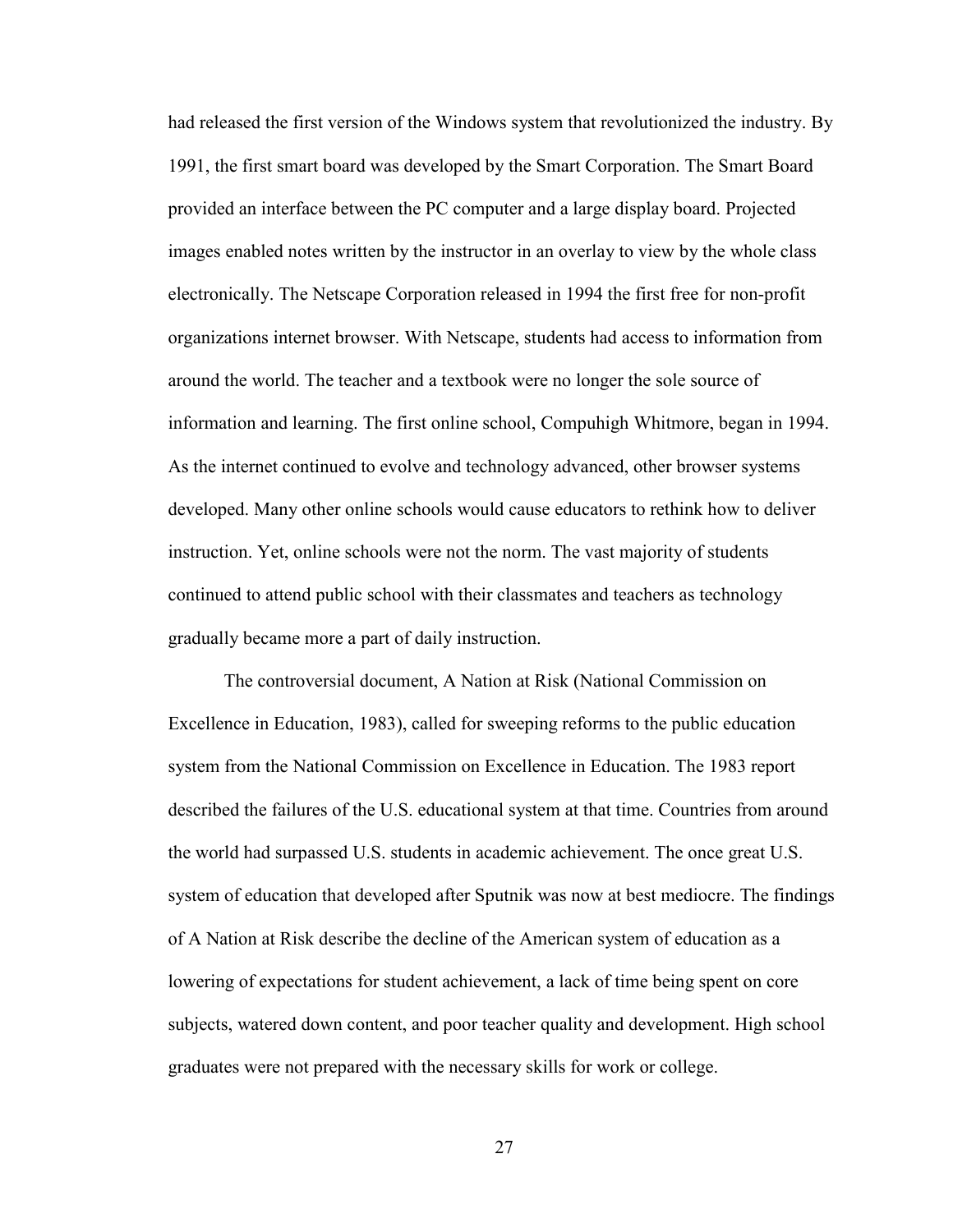The findings of the commission led to significant recommendations that included innovative approaches for future success of students and society. The first recommendation was to expand the expectations for high school graduation to include rigorous coursework that included four years of English and three years of math, science, and social studies. Expectations also required that students take two years of a foreign language and a half of a year of computer science. By today's standards, computers were simplistic and just emerging as an educational tool. Clearly, the commission recognized the importance of technology and computer science and the need for highly skilled workers in this area. Standards and stricter college admission requirement were proposed. Additional recommendations included extending and restructuring the school day in order to provide time for a more rigorous course of study. The commission recommended that students with specific learning needs such as gifted and exceptional education students should have an expanded or restructured day. The report suggested that administrative intrusions into classrooms should be limited in order to allow teachers the opportunity to teach. Teacher preparation programs should be held to rigorous and high expectations. In order to attract talented students to the profession, the commission recommended incentives in the form of grant programs. The commission also recommended that local school boards increase teacher salaries and expand the contract year to eleven months. Professionals outside of the profession in the areas of math and science should be considered for employment due to a shortage in these subject areas. The commission held school administrators responsible for implementing the reforms and providing financial stability to their school districts.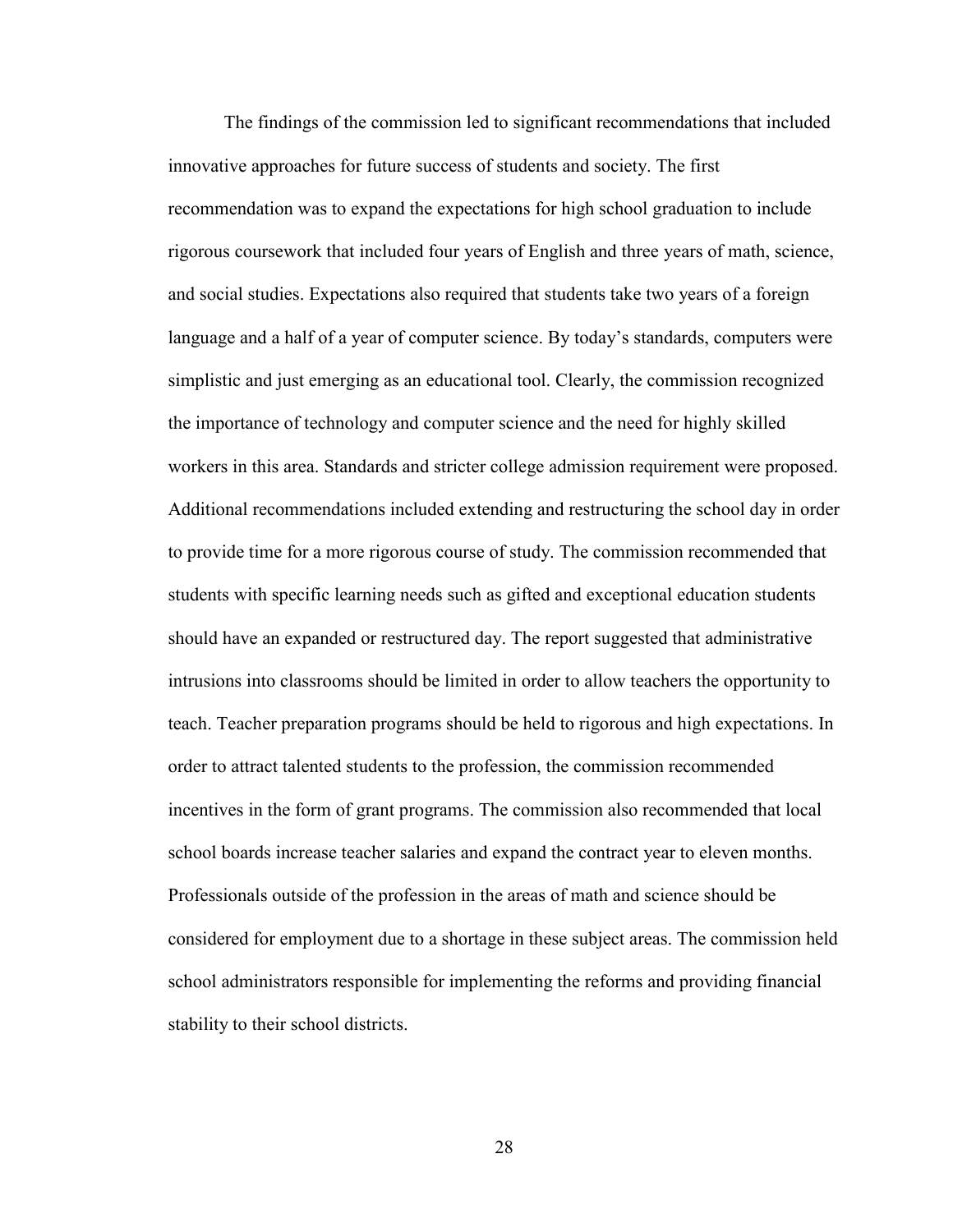The report *A Nation at Risk* caused a disruption in the status quo of public education in the United States. The findings of the report as well as the recommendations pushed educators to innovate. Once again, educators had to think differently about what and how they were preparing students for college or the work force. The fact that other countries were still out-performing American students emboldens the public to demand change and reform. The National Commission for Excellence in Education (1983) defines the term *excellence* as the individual learner performing at the boundary of their capability; high expectations from the school or college, which aids in reaching goals; and a society that has adopted these measures of learning in a rapidly changing world.

The next step in the evolution of public education took the form of intense focus on standards and student performance. In 2001, President George Bush signed the school reform legislation named No Child Left Behind (NCLB) into law (No Child Left Behind, 2001). NCLB offered little in terms of innovation of instruction, rather, educators moved towards standardization and accountability. The result was high stakes testing for students and accountability for educators through a business model. The goal of NCLB was to regain the nation's competitiveness in the world as well as address the growing proficiency gap among minority and non-minority communities. Performance goals created stringent expectations for each school in English language arts and math. The expectation was that schools demonstrate adequate yearly progress towards meeting these performance goals. Ultimately, schools were unable to meet the unrealistic expectations of all students performing at or above grade level. Educators were working from a place of compliance and standardization, or one size fits all instruction. NCLB was a disruption to public education in that it was prohibitive of creativity and in many ways undermined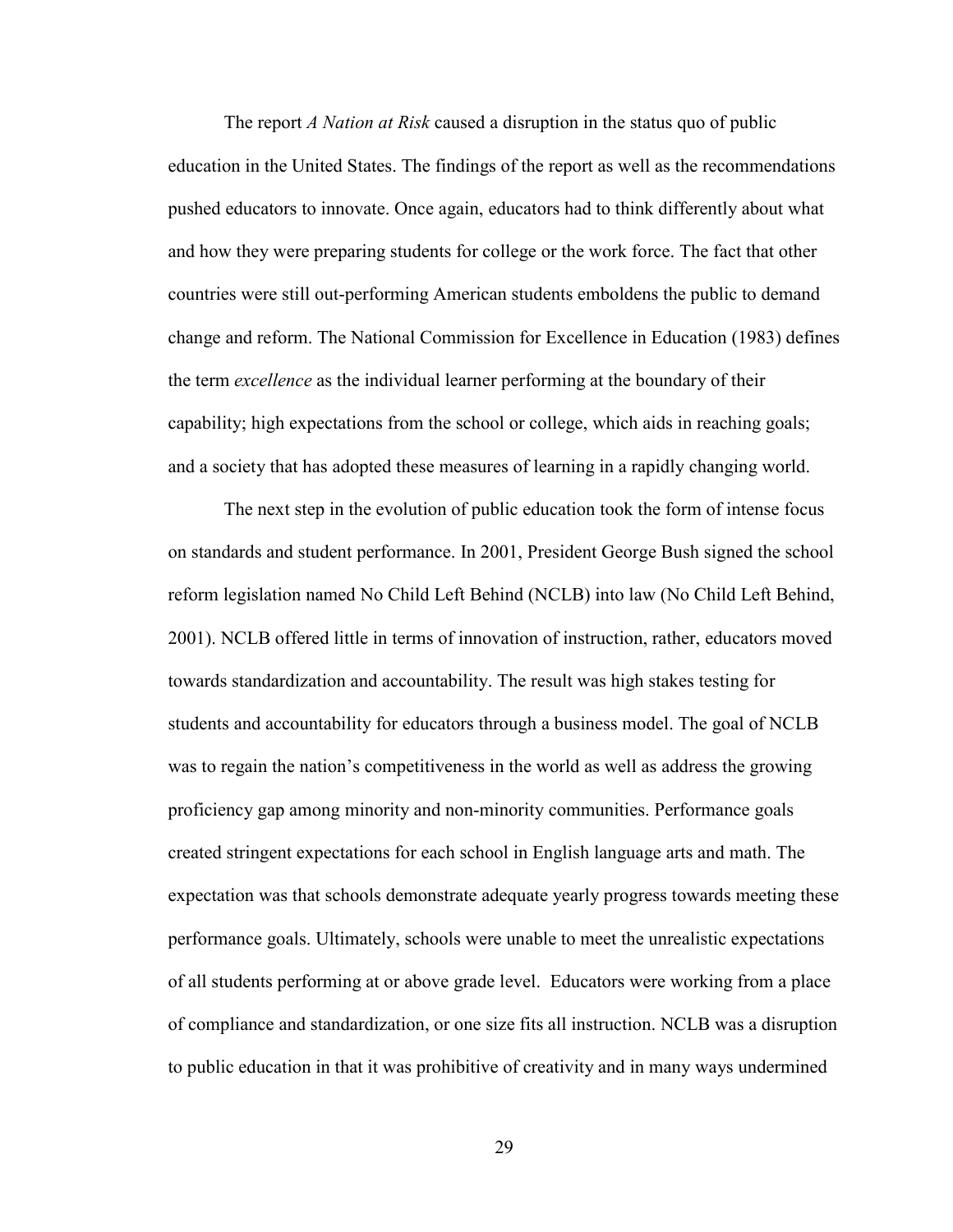the relationship between teacher and principal. In 2011, President Barrack Obama allowed states to request flexibility in the requirements to NCLB from the United States Department of Education. By 2012, thirty-three states received waivers from some of the requirements of NCLB. Changes to NCLB legislation came in the form of Common Core Standards and ESSA.

The Common Core State Standards initiative began in 2009 by state governors and commissioners of education. The objective of the standards was to establish a timeline for students to be career and college ready by the time they graduated from high school (Common Core State Standards, 2009). Many states had different definitions of proficiency. The Common Core standards reflected many of the existing standards and rewriting them so that they were consistent across states. Teachers played a significant role in the development of the standards. Along with the new standards came new assessments to monitor student progress towards college and career readiness. The shift in the assessment of the new standards was significant and many students did not perform as well on the more difficult Common Core assessment as they had previously. Parents and community members expressed outrage due to a perceived classroom focus on test prep, rather than on a rich curriculum (Ramaswamy, 2015). In 2015, 155,000 students in New York refused to take the state assessments for English language arts and math in grades three through eight. Additionally, student test scores and teacher evaluations were connected. As a result, New York and other states began pulling away from the Common Core or rewriting them under a new name. The Common Core disruption has led school districts, states, and governors to rewrite the standards into what referred to as the Next Generation State Standards.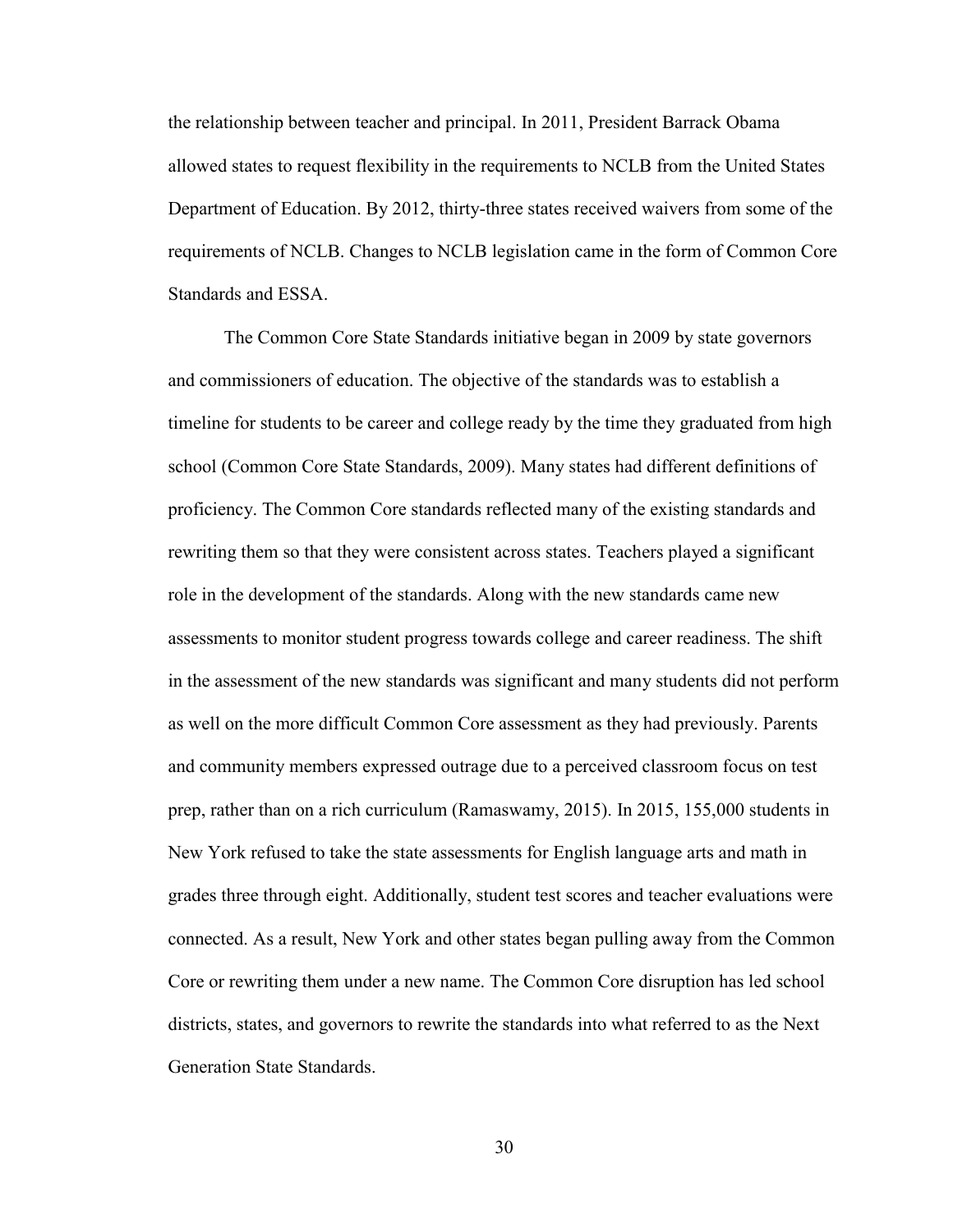The most recent disruption to public education has been the impact of the COVID-19 pandemic. Overnight, schools closed their doors and student learning and teaching took on a new modality. Educators scrambled to reinvent instruction in a remote or flipped format due to the pandemic. The virus forced educators to change the way that they deliver instruction and how students learn. Synchronous and asynchronous learning became the norm from the spring of 2020 through most of the 2021 school year. Student use of technology was essential to continue their learning through a remote or hybrid model (Olneck-Brown, 2021). Web based platforms such Google Classroom, Google Meets, Zoom, and other online video conferencing tools were instrumental. Teachers from Kindergarten through high school had to reinvent how they deliver instruction, assess students, and engage students in authentic and meaningful learning activities while students stayed at home. Educators do not understand the full effect of the pandemic on public education and student learning. Educators suspect that the transition to online learning has created gaps in student learning as well as the social and emotional wellbeing of students. The pandemic has provided few options for schools when it comes to technological innovations. When in-person instruction in the classroom is no longer possible, the use of technology to maintain student learning is the only option. This shift happened quickly, and many educators were not prepared. The pandemic raises additional questions regarding a teachers' willingness to engage in innovative instructional practices as well as skills required for a principal to lead in a remote or hybrid world.

### **Self-Determination Theory**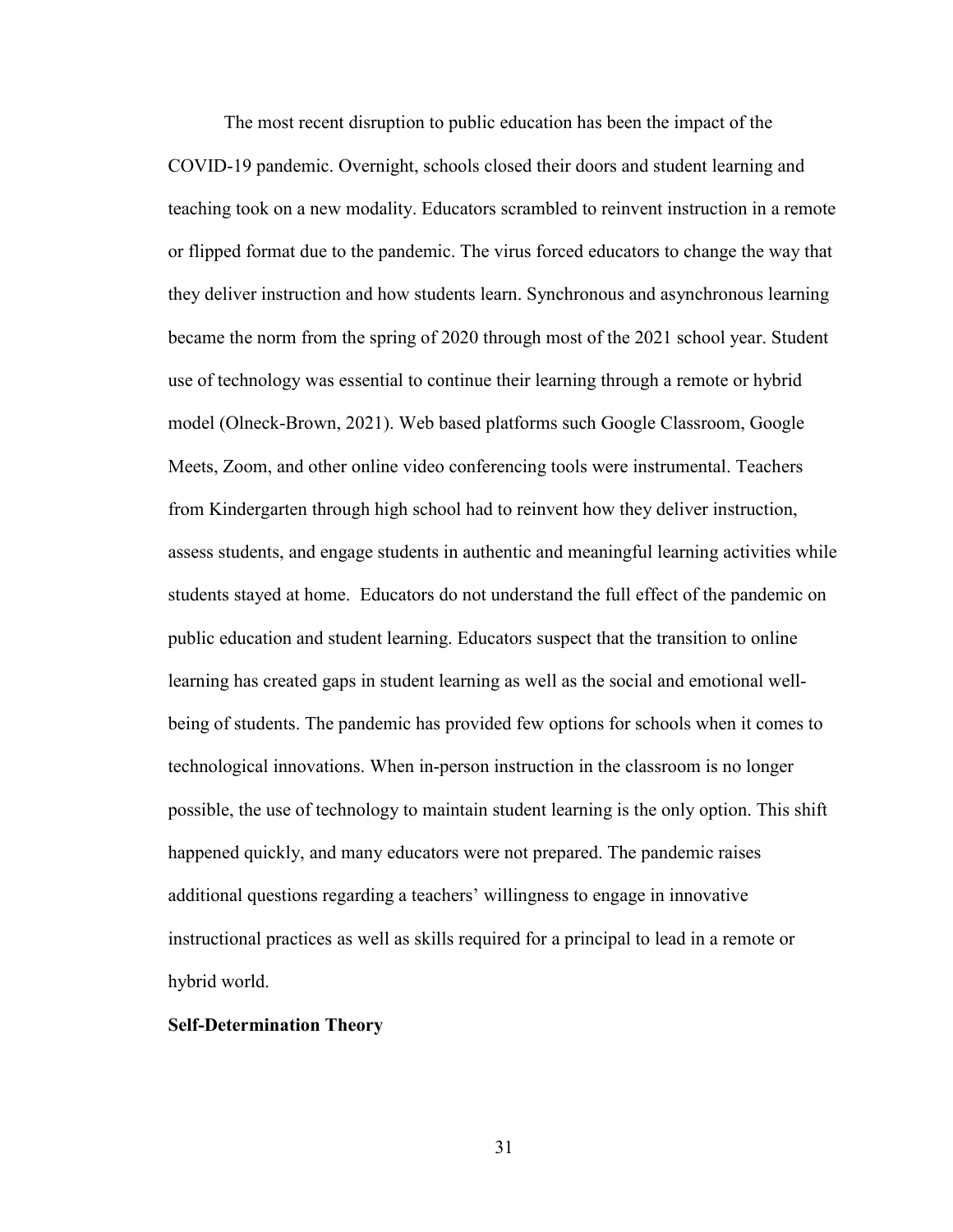In order for learning to take place for either student or teacher, adequate motivation to learn must first exist. Seth Godin (Godin, 2020) points out that "Learning can't be done to you. It is a choice, and it requires active participation, not simple adherence to metrics" (August 24, 2020). The researcher has used the Self Determination Theory as a theoretical framework in order to understand teachers' motivation to engage in innovative practices.

Psychologists Edward Deci and Richard Ryan (1985) developed Self Determination Theory (SDT) in order to understand the individuals' willingness to complete a desired task based upon intrinsic motivation. SDT is comprised of two subtheories, Cognitive Evaluation Theory and Organismic Integration Theory. The Cognitive Evaluation portion of SDT is based upon the idea that humans have three basic needs; autonomy, competence, and relatedness (Deci & Ryan, 1985) The Organismic Integration side of SDT makes distinctions among different types of motivation.

Autonomy, competence, and relatedness are described by Deci and Ryan (Ryan & Deci, 2000) as basic human needs that are inherent regardless of culture or country. Deci and Ryan defined autonomy as our ability to make choices and have control over our actions. Competence is our ability to be good at something. Relatedness is our need to make connections with others through positive relationships. For an individual to be intrinsically motivated, all three basic needs within the Cognitive Evaluation Theory portion of SDT are required. Intrinsic motivation in an educational setting is important in how it relates to learning. Motivation of teachers to engage in innovative instructional practices is determined by the individual either intrinsically or extrinsically. As previously stated, the principal is responsible for establishing the climate and culture of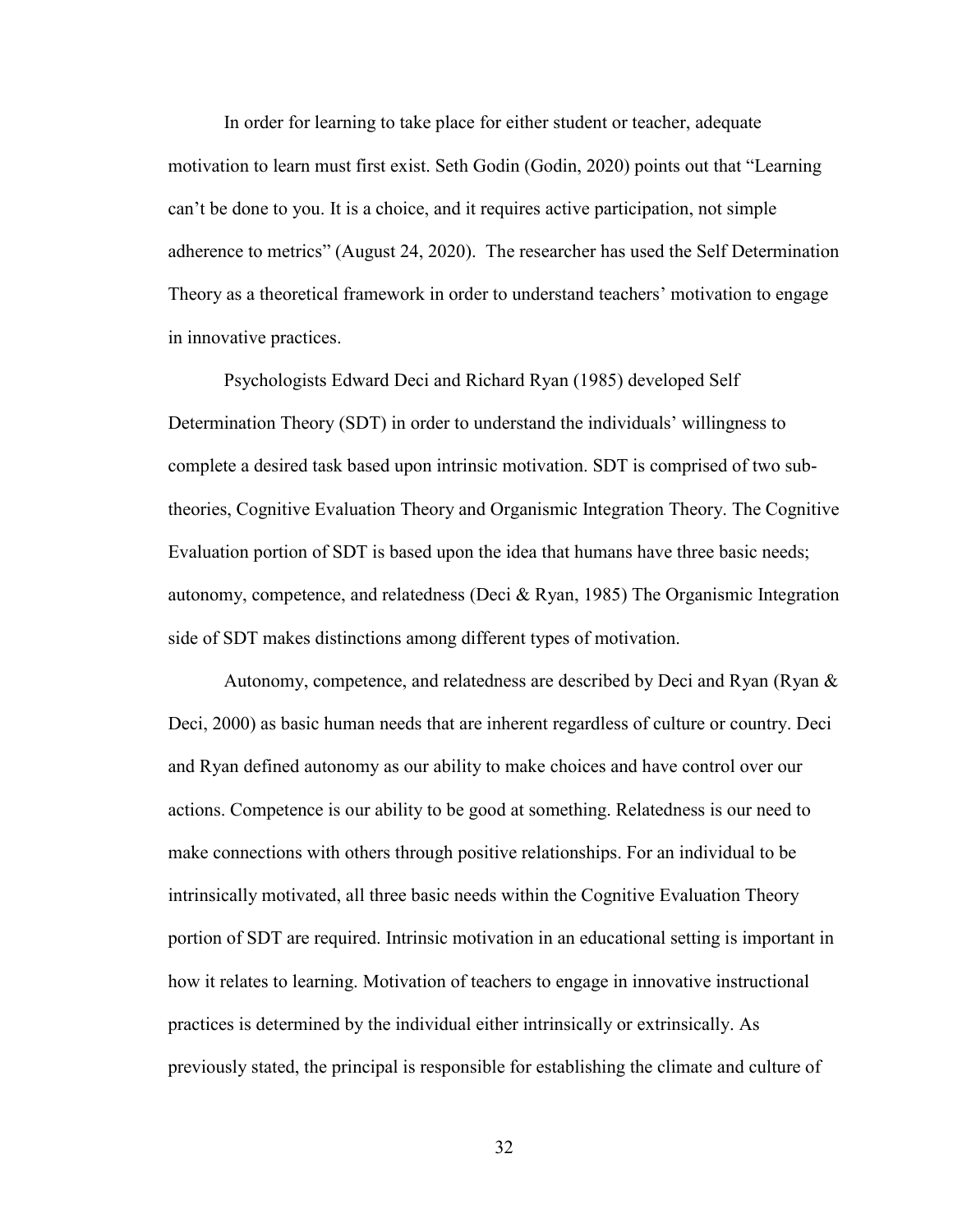the school, which is either supportive of teachers engaging in innovation or is controlling of instructional practices and decision-making.

Self Determination Theory states that there are different types of motivation. Distinctions between the types of motivation described within the Organismic Integration portion of SDT are relevant to the study. Distinctions are determined through the amount of autonomy felt by the individual. Deci and Ryan (2008) define intrinsic motivation as "doing a behavior because the activity itself in interesting and spontaneously satisfying" (p. 14). Deci and Ryan define extrinsic motivation defined in contrast as "engaging in an activity because it leads to some separate consequence" (p. 15, Deci & Ryan, 2008). Deci and Ryan found that interpersonal climates such as homes, work, and classrooms have an effect on a persons' intrinsic motivation. Social climates that are supportive and informational enhance intrinsic motivation. In addition, Deci and Ryan found that the effects of positive feedback and extrinsic rewards are dependent upon the context of the social climate. If feedback provided in a supportive and knowledgeable manner, then enables autonomy and intrinsic motivation. Feedback provided in a controlling context decreases intrinsic motivation. In chapter four, the researcher will examine collected evidence in order to answer the question the following question: What behaviors do principals engage in that is supportive of teacher autonomy?

#### **Competency**

Within SDT, competency is defined by Deci and Ryan (1985) as one's ability to be good at something. In the educational setting, this translates into professional learning for teachers and administrators. Expectations for principals regarding the integration of technology within schools has been outlined within the International Standards for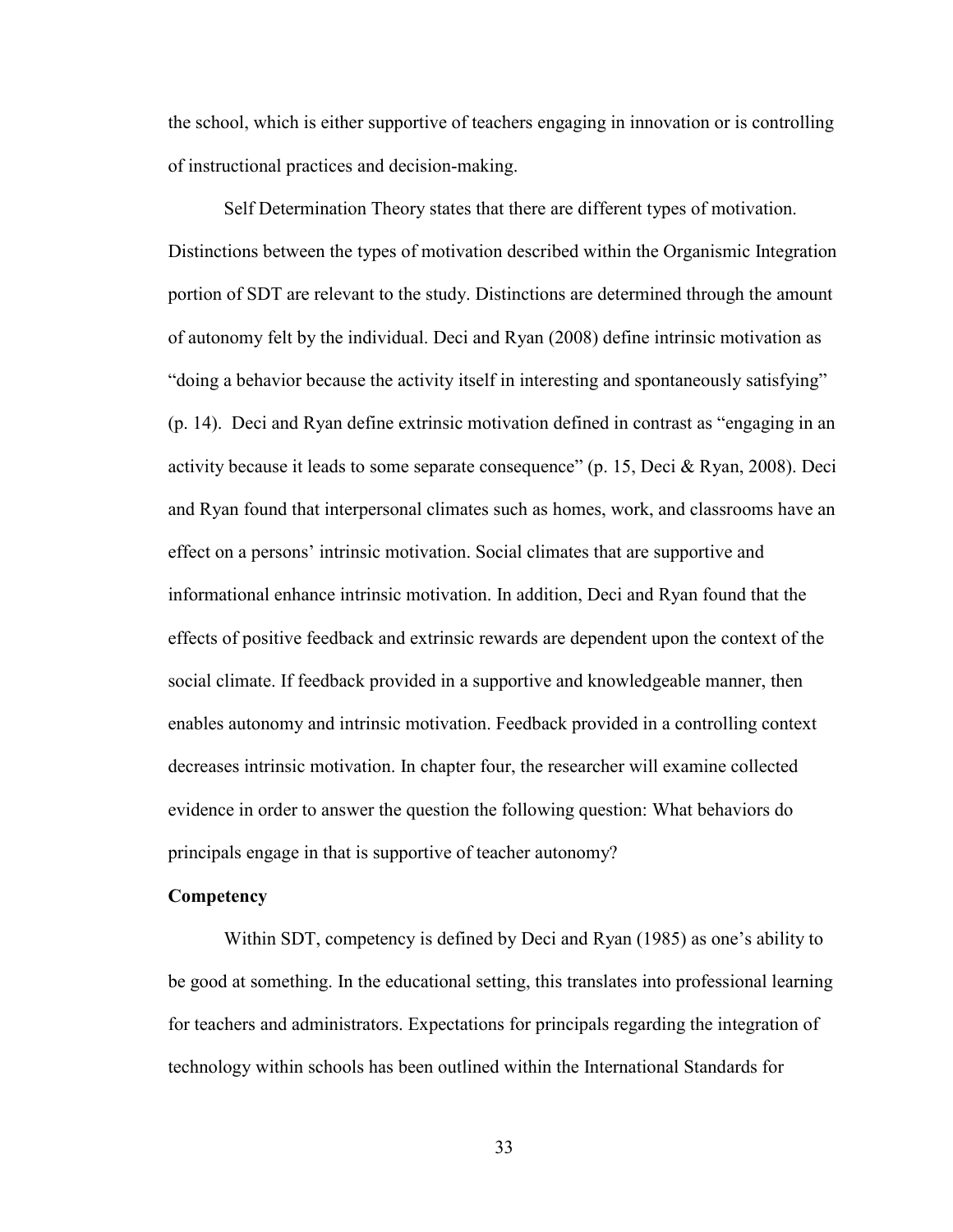Technology in Education (*ISTE Standards for Administrators*, 2009) When considering innovation and technology within a school, the ISTE standards are internationally accepted for teachers as well as educational leaders. The standards for an educational leader include visionary planner, equity and citizenship advocate, empowering leader, systems designer, and connected learner. These broad headings are broken down into specific items of principal practice. Within the ISTE, standards describe leadership characteristics that include the assurance that a skilled teacher uses technology to meet student learning needs and that they have access to engaging, meaningful activities. Principals model digital citizenship and cultivate responsible on-line behaviors. As a visionary planner, leaders engage others by developing a shared vision and plan for learning through the use of technology. This includes the involvement of key stakeholders in the development and adoption of a school technology plan. Leaders work collaboratively to create an action plan for student learning. Action plans undergo an evaluation and revision process in order to ensure a positive impact on student learning. The leader engages in a continuous improvement cycle and regularly communicates with stakeholders. The principal also works to create a culture for all learners including students and teachers. Teachers are empowered to pursue personalized professional learning. The leader inspires innovation through collaboration and allowing teachers to have time and space to explore technology to enhance their learning. Assessments of students' personalized learning paths create opportunity to measure progress over time. Leaders also create teams to continuously improve technology and develop infrastructure.

In 2017, the United States Department of Education revised the national technology plan in a document titled *Reimagining the Role of Technology in Education*.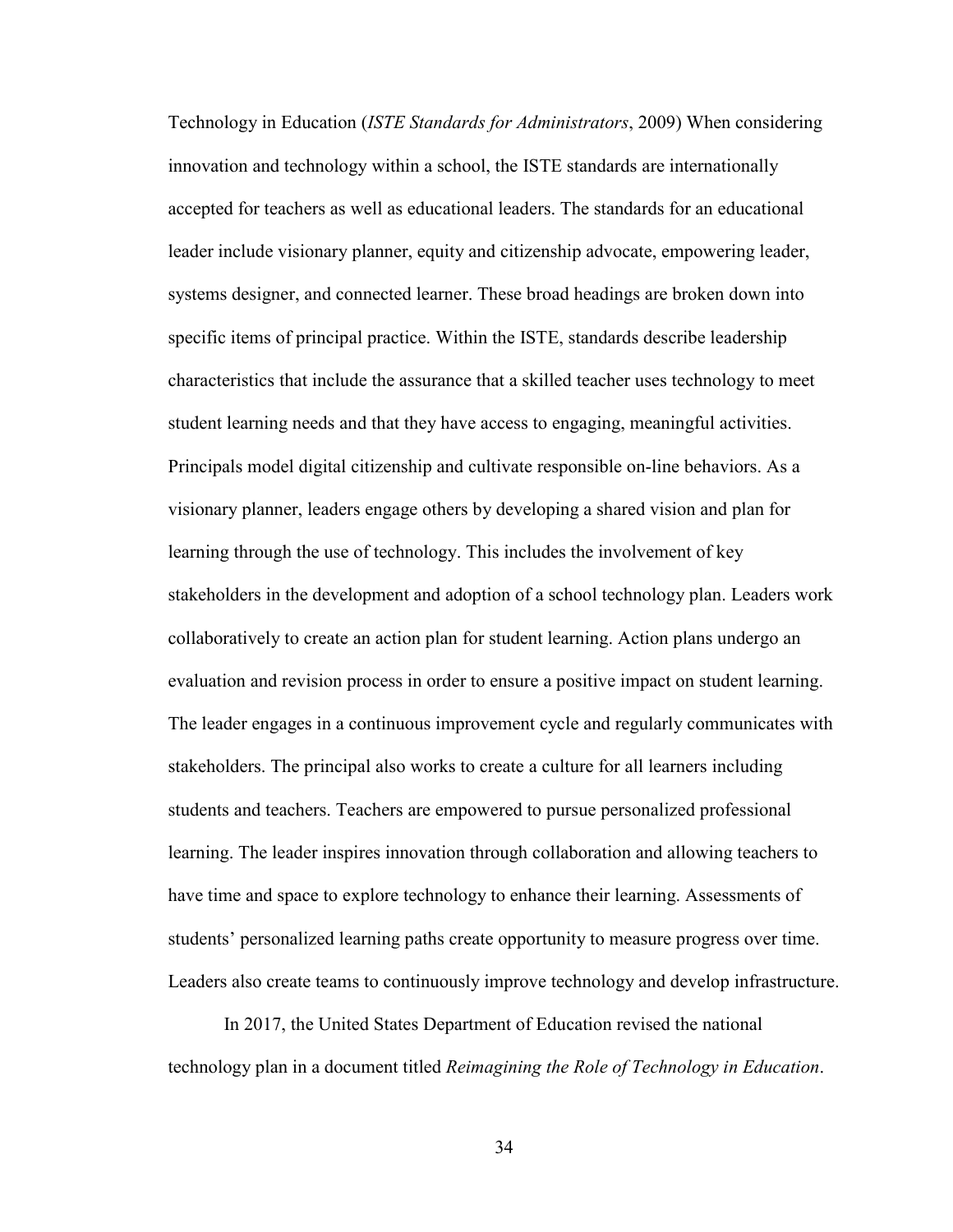The United States national technology plan outlines similar goals specific to leadership as the ISTE document. Goals include collaborative leadership, personalized student learning, robust infrastructure, and personalized professional learning (Reimagining the Role of Technology in Education, 2017). Chapter 3 of this document, subtitled *Creating a Culture and Conditions for Innovation and Change,* addresses the importance of leadership. Stated in the opening paragraph, the author explains the importance of strong leadership.

Taking full advantage of technology to transform learning requires strong leadership capable of creating a shared vision of which all members of the community feel a part. Moving to learning enabled by technology can mean a shift in the specific skills and competencies required of leaders. Education leaders need personal experience with learning technologies, an understanding of how to deploy these resources effectively, and a community wide vision for how technology can improve learning. (p. 1)

Recommendations for leadership include the establishment of a clear and strategic vision for the use of technology locally by working collaboratively with all stakeholders such as educators, technology professionals, community members, and cultural institutions.

 New York State has adopted new performance standards for school principals and assistant principals. The standards developed by the National Policy Board of Educational Administration (2015) describe the principal as a change leader. The Professional Standards for Educational Leaders (PSEL) focus upon and emphasize students and learning. This focus includes the academic success and the well-being of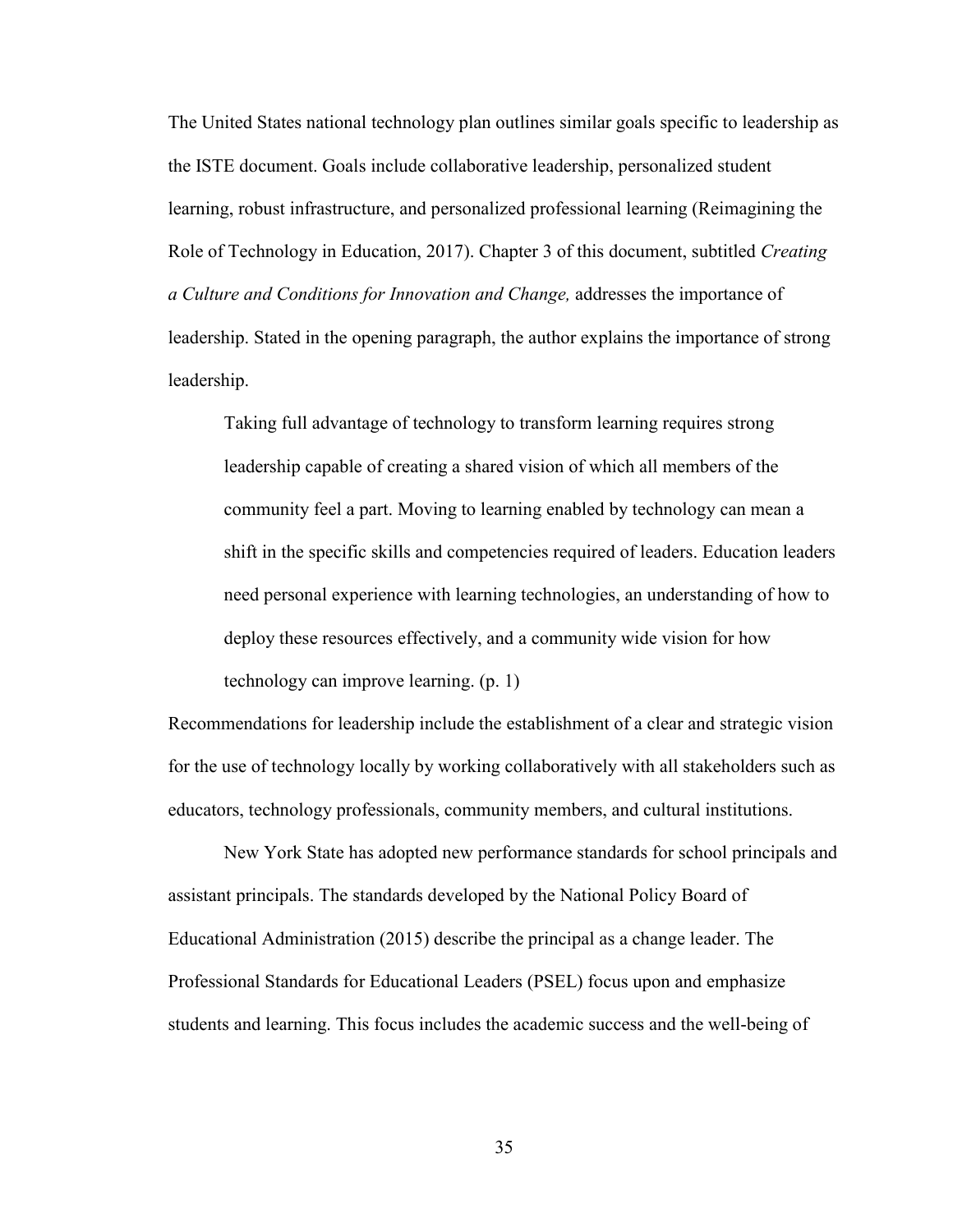each student. There is a connection between student success and each PSEL domain.

PSEL identifies ten leadership practices:

- 1. Ensuing an orderly and supportive environment
- 2. Planning, coordinating, and evaluating teaching and the curriculum
- 3. Strategic resourcing
- 4. Promoting and participating in teacher learning and development
- 5. Change agent
- 6. Communicates ideals and beliefs
- 7. Intellectual stimulation
- 8. Situational awareness
- 9. Knowledge of curriculum, instruction, and assessment
- 10. Establishing goals and expectations

Based upon these leadership practices, the principal serving as a change agent is dependent upon their knowledge of curriculum, instruction, and assessment. Planning and promoting teacher development as well as establishing goals and expectations are all important practices related to innovation.

Each document, the ISTE Standards, the National Technology Plan, and the PSEL Standards, emphasize and focus on the influence of the principal on student and teacher learning. Other similarities include the establishment of a shared vision, collaboration, meaningful professional development, and the creation of a positive school culture.

Michael Fullan (2014) makes an important point that principals are under bureaucratic pressure to perform in the way of test scores. Currently, principals are in the middle between accountability of high stakes assessments and an excessively complex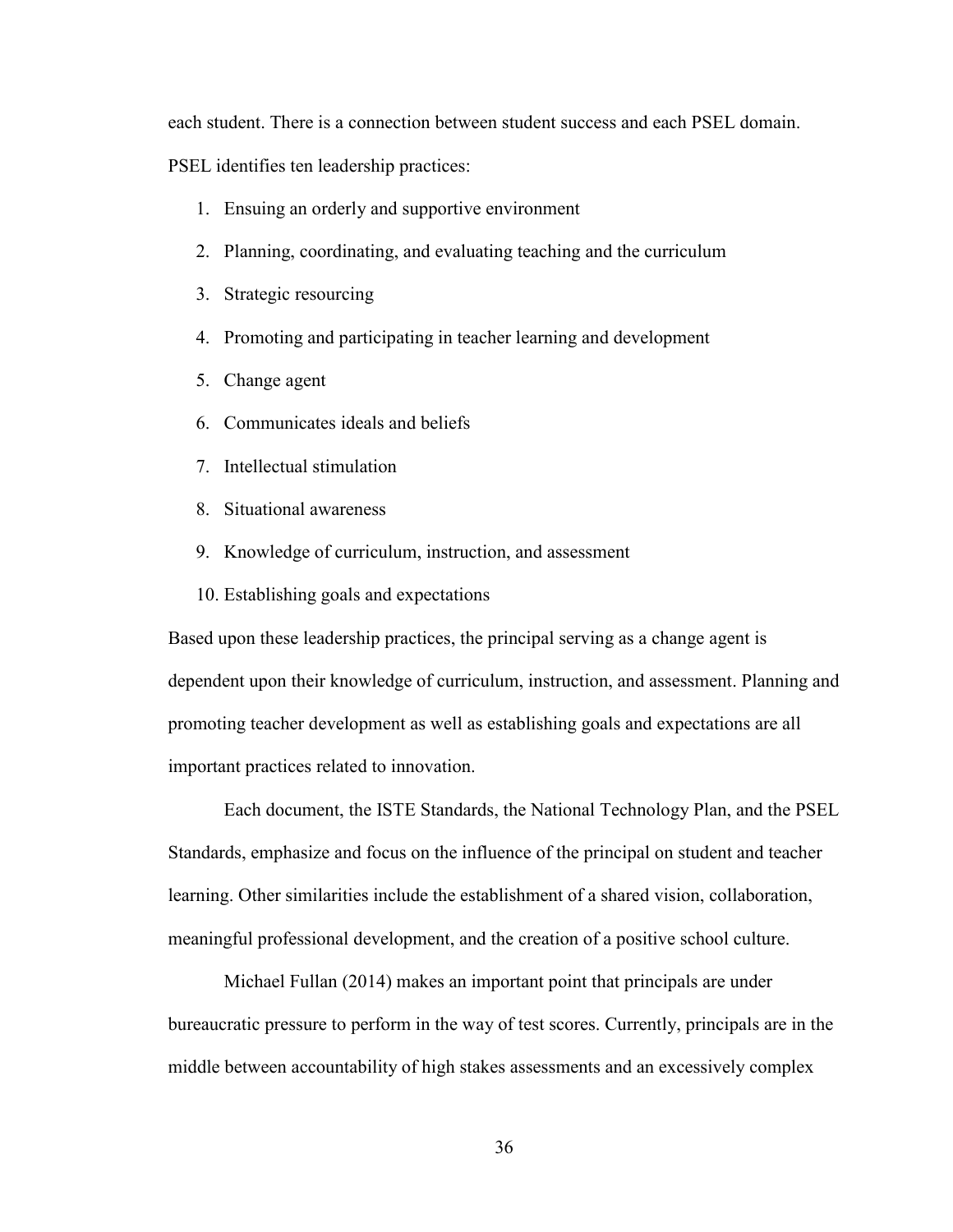teacher evaluation system. Within the Annual Professional Performance Review (APPR), it is the expectation that principals improve student learning through one teacher assessment at a time. Fullan considers change through teacher assessments an ineffective strategy. However, leaving principals with complete control is ineffective as well. When principals provide teachers with autonomy in exchange for results and accountability, they fail (p. 42, Fullan, 2014). Fullan outlines three problems with the argument that complete principal autonomy is effective. First, schools have not built capacity within the teachers. Without the principal, teachers would not be able to sustain the effort to improve instruction alone. Second, those teachers who are the most advantaged will respond positively. Those teachers who lack resources, skill, and advantages will continue to struggle. The haves get stronger and the have-nots get weaker. Fullan points out that such an arrangement puts individuals on guard and makes long-term organizational success impossible. Fullan states that long-term success lies in developing the capacity of all teachers through positive relationships among all members of the organization.

#### **Autonomy**

Teacher autonomy refers to a teacher's ability to make decisions regarding what and when they will teach to students. A quantitative study of teacher opinions of school innovation conducted in Turkey included a quantitative survey of teachers in elementary, middle, and high school which provides insight into teacher perceptions (Aslan et al., 2018). Administrative support was significant, and years of experience was an important factor in a teachers' willingness to embrace innovative practices. In a qualitative study, teacher motivation and the role of professional development in teacher support and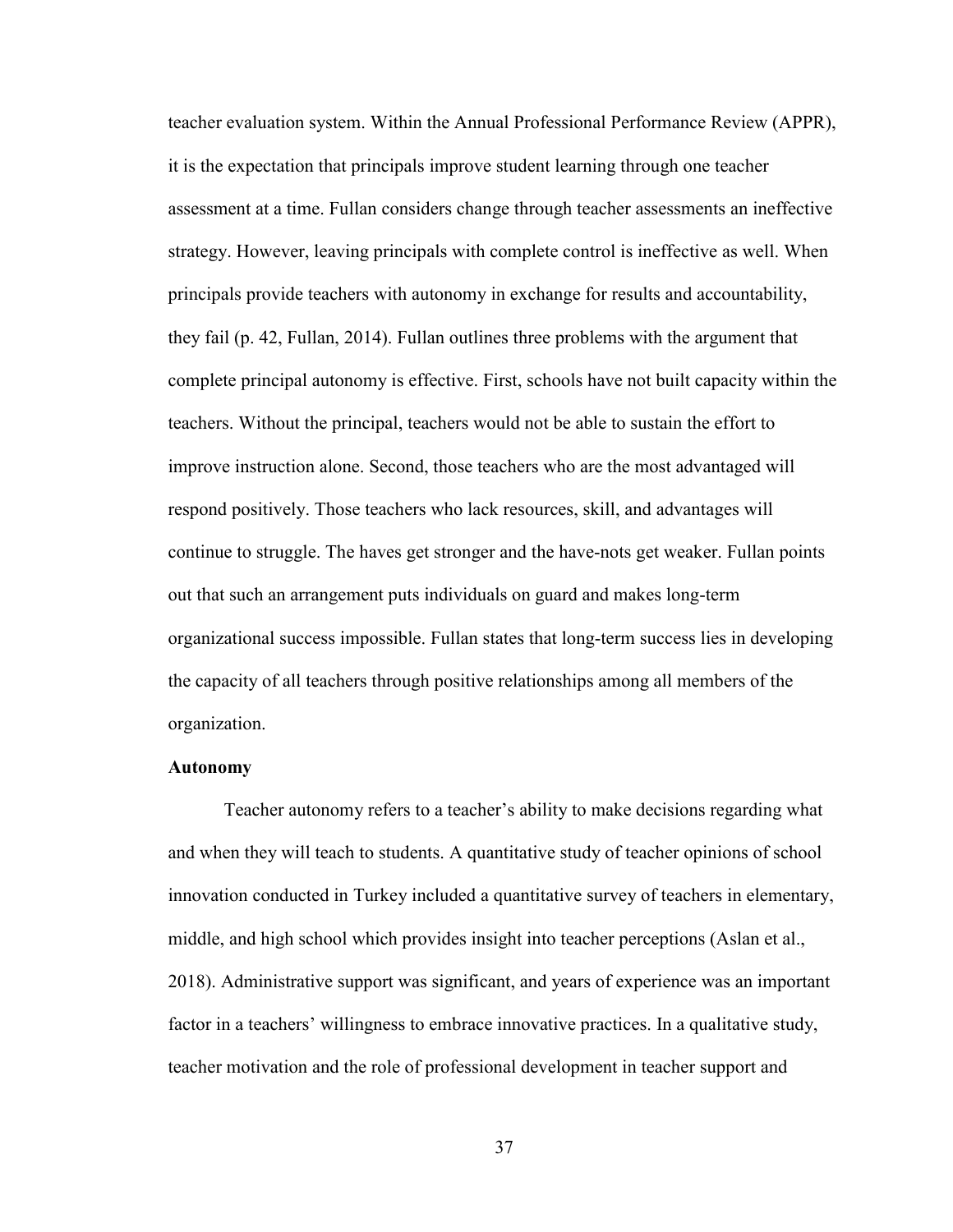learning was examined (Emo, 2015). Similarly, Gkorezis (2016) found that principals who empowered teachers in decision making and professional development led to innovative work behavior. Each of these studies delves deeply into the concept of innovation as an attempt to answer similar research questions regarding teacher learning and motivation.

In a qualitative study conducted in the mid-western United States, Emo (2015) asked teachers in interviews what their reasons were for taking on innovative practices and/or including technology in their instruction. A consistent response was that teachers innovated due to an intense desire to improve student performance. A secondary reason was that teachers were experiencing professional boredom. Textbooks and traditional resources were not motivating, so teachers sought out alternative approaches to their instruction. Teachers valued time and autonomy in order to alter curriculum and instruction. Emo's study also examined Control-value theory and teacher motivation. Teacher personal control interacts with values to form perceptions. These perceptions influence teacher motivation and emotions positively or negatively (Emo, 2015). In chapter four, the current study will highlight the importance of teacher autonomy and how it is related to school culture within the participating school district.

## **Relatedness**

Relatedness is an essential ingredient for innovation to occur within a school culture. Deci and Ryan (1985) define relatedness as our need to connect with others through positive relationships. The structure of the organization must be organized as an institution of learning (Fullan, 2016). If such a structure is to exist, positive relationships among the stakeholders are required. A culture of learning by students as well as teachers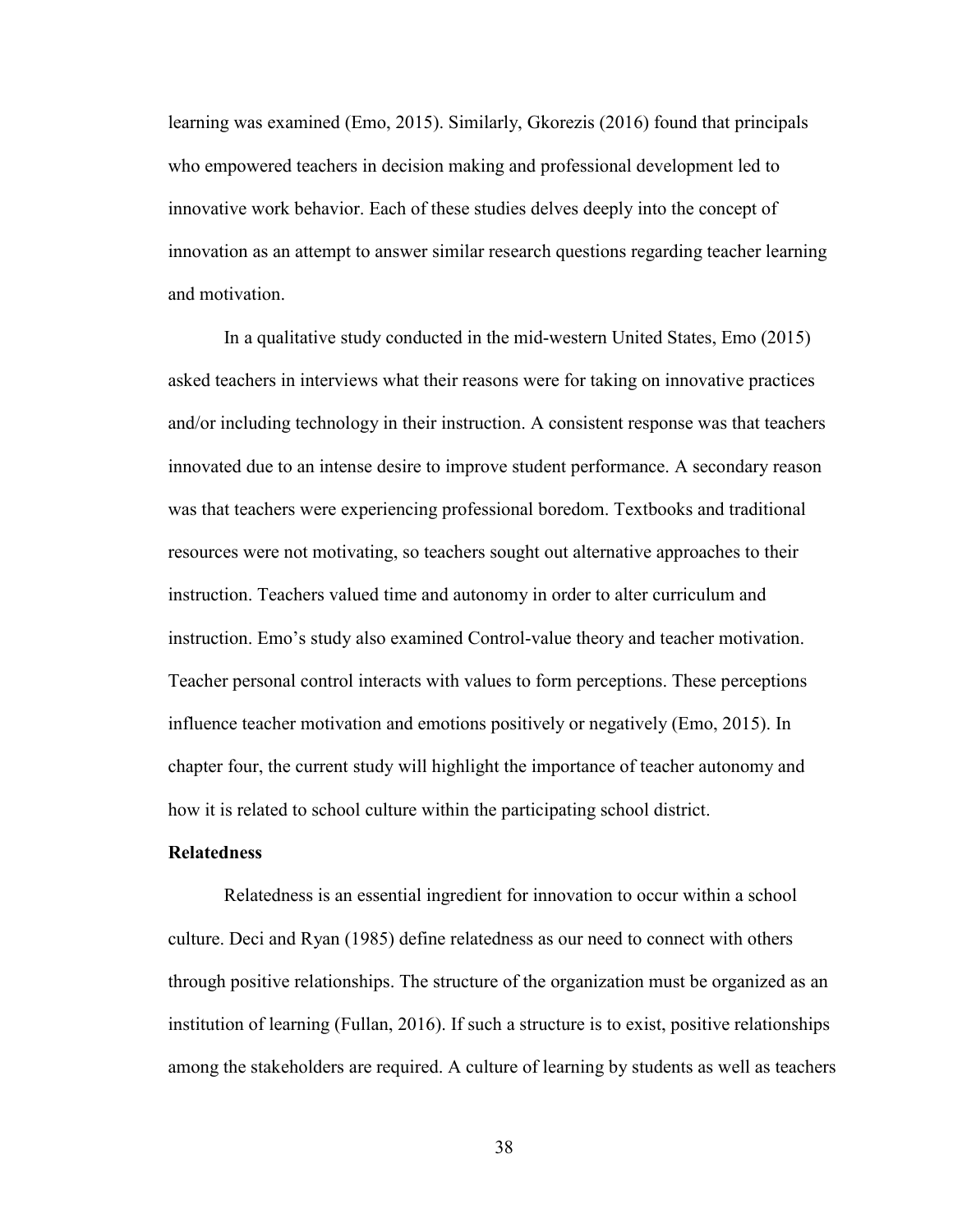and administrators must be valued and encouraged. A conducive school climate is dependent upon the relationships of those within the organization (Daly, 2009). Trust between teachers and administration is an essential part of innovation. When trust is high, educators are more willing to accept innovative practices and instructional methodology (Holland & Piper, 2016). Trust enables teachers to communicate openly and collaborate with others. An innovative climate may be defined as the members of an organization sharing perceptions of procedures and practices that promote the generation of knowledge (Moolenaar et al., 2010). Communication and the establishment of networks among individuals are essential in a school culture that is open to new knowledge and practices. In many ways, educators must completely reinvent the instructional organization of school and the classroom. Fullan (1995) encouraged educators to consider eight recommendations for reform which have not been widely accepted 23 years later. Fullan's recommendations include reinventing schools around learning instead of time, investment in technology, the development of local action plans, and the sharing of responsibility. The responsibility for such a transformation lies with the school principal and district leadership.

Innovation within the school climate will only be successful if it is connected to a larger system. The implementation of innovative new knowledge, practice, or technology will not be successful without simultaneously making changes to curriculum, professional development, assessment, and how the school is organized (Lim et al., 2013). In a study by Aslan (2018), researchers examined teacher opinions of school innovation based upon subject matter taught. Teachers classified as branch or class. This refers to if a teacher teaches a specific subject or teaches all subjects such as the current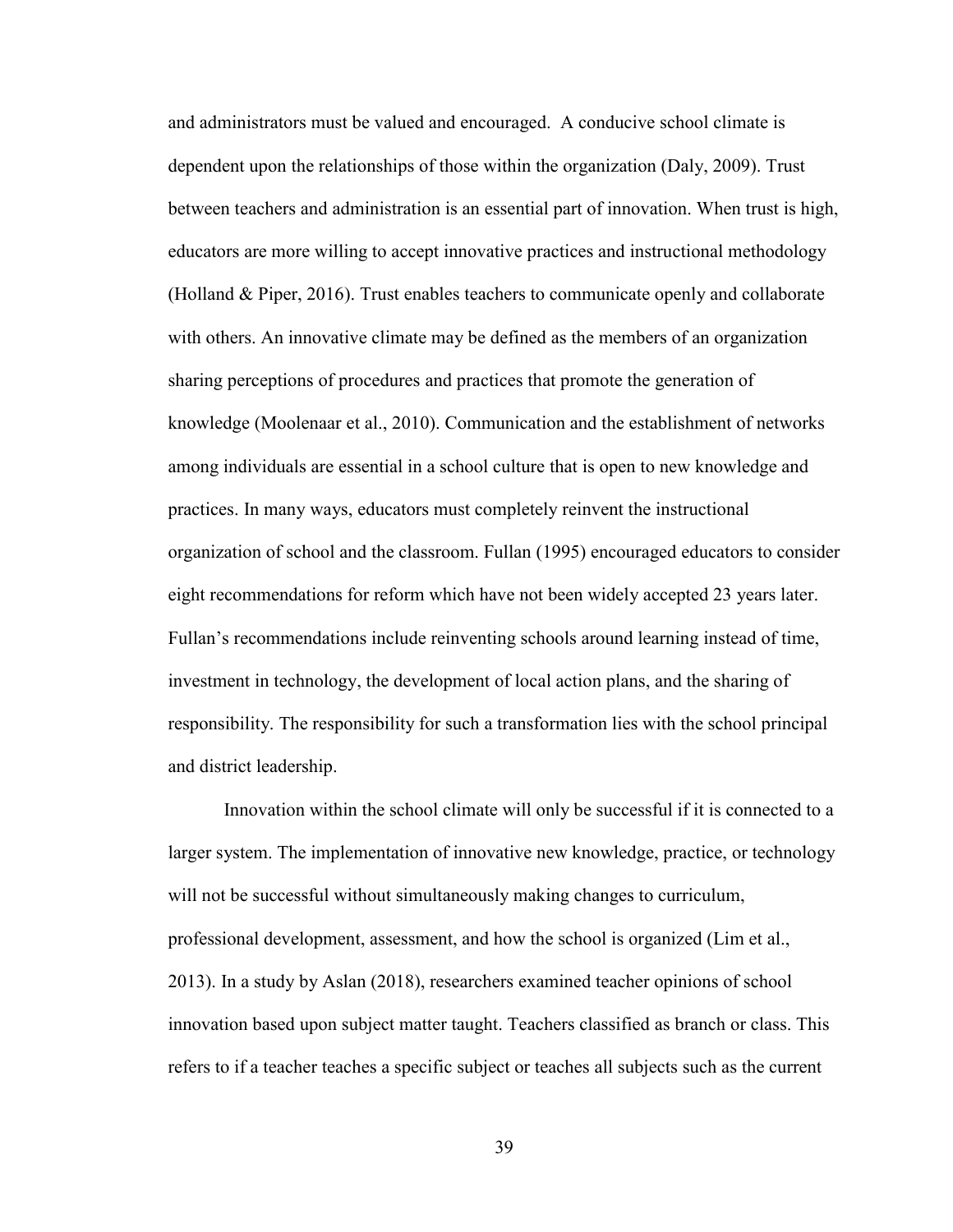elementary model in the United States. The researchers found that branch teachers have a higher opinion of the innovative climate of their schools than class teachers. In other words, teachers who teach a single subject have a higher opinion of the innovative climate of their schools than those teachers who teach all subjects. Secondary teachers expressed a more positive attitude towards innovation climate than teachers who taught primary grades.

### **Climate and Culture**

Innovation requires that school administrators create and enable the right climate and cultural conditions. Principals must be committed to change and be willing to take risks that challenge traditional forms of instruction. Sawyer (2006) says, "Education should be structured around disciplined improvisations and advocate the use of situated, collaborative knowledge-building activities" (p. 42). Sawyer also stated that creative collaboration in classrooms aligns with the social nature of innovation in today's economy. For such a climate to exist in a school, trust must be firmly established (Hoy  $\&$ Tschannen-Moran, 1999). School principals are accustomed to being the primary decision makers in their buildings. A model of shared decision-making, collaboration, and creativity is required for innovation. A de-centralized system within an organizational structure is conducive to the implementation of innovative practices (Aslan et al., 2018). Low centralized organizations were flexible and encouraged participant decision making. Strong centralized organizations were found to contain a few people who dominated the decision-making process. Trust within an organization is related to the level of centralization.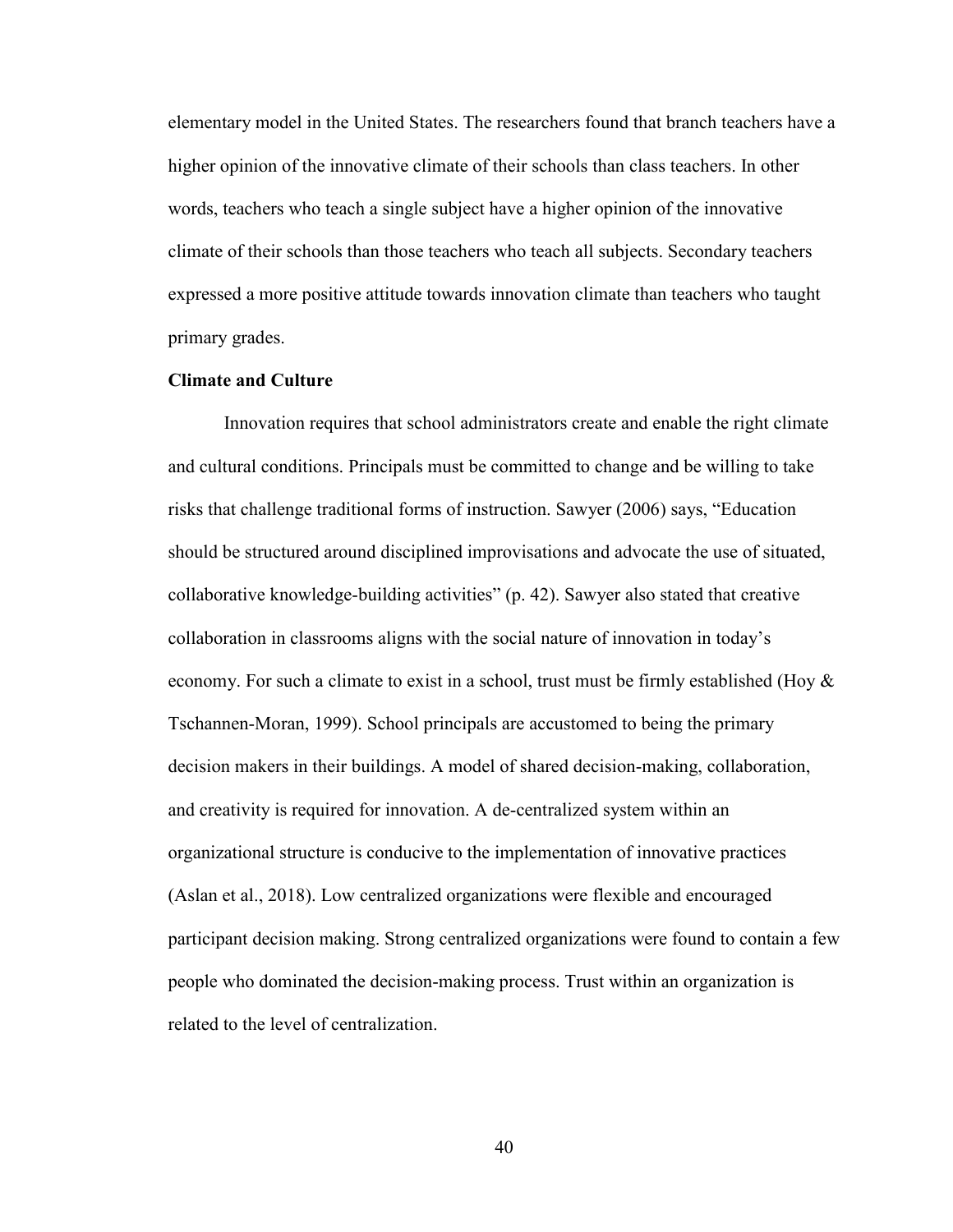Organizational culture and leadership are essential to innovation. Edgar Schein's (2017) work regarding culture provides insight into the requirements of leadership within a school district that attempts to innovate. Schein divides culture into three interconnected levels: artifacts, assumptions and beliefs, and espoused values. Schein states that leadership behavior of the principal can provide the opportunity for participants to learn something new, or to stop something that is inappropriate. Regardless of the type of organization, all contain the three levels of Schein's theory. Whether one is discussing an organization from the business world or a school district, all organizations have a culture comprised of these elements. By looking closely at an organizations' basic assumptions, one may gain an understanding of the "essence" of what really happens on the inside (p. 57, Schein, 2017). Schein refers to this essence as a paradigm. One must closely analyze the functions and interconnectivity of the artifacts, beliefs, and behaviors within an organization in order to understand the paradigm. Schein defines artifacts as visible and tactile processes of an organization. An organization's beliefs and values include shared ideas, goals, and aspirations. Basic assumptions are defined as unconscious beliefs that are taken for granted by members.

Schein (2017) further explains six basic assumptions that shed light upon leadership and innovation (p.66-73). These basic assumptions include teamwork, cosmopolitan technocracy, modulated openness, non-hierarchic hierarchy, extended trust relationships, and commitment to learning and innovation. Several of these themes have shown up in other sources of research (Argyris, 1964;Hoy & Tschannen-Moran, n.d.). Trust, teamwork, and the importance of learning within an organization being the most prevalent. Argyris (1964) closely examined the talents and contributions of the individual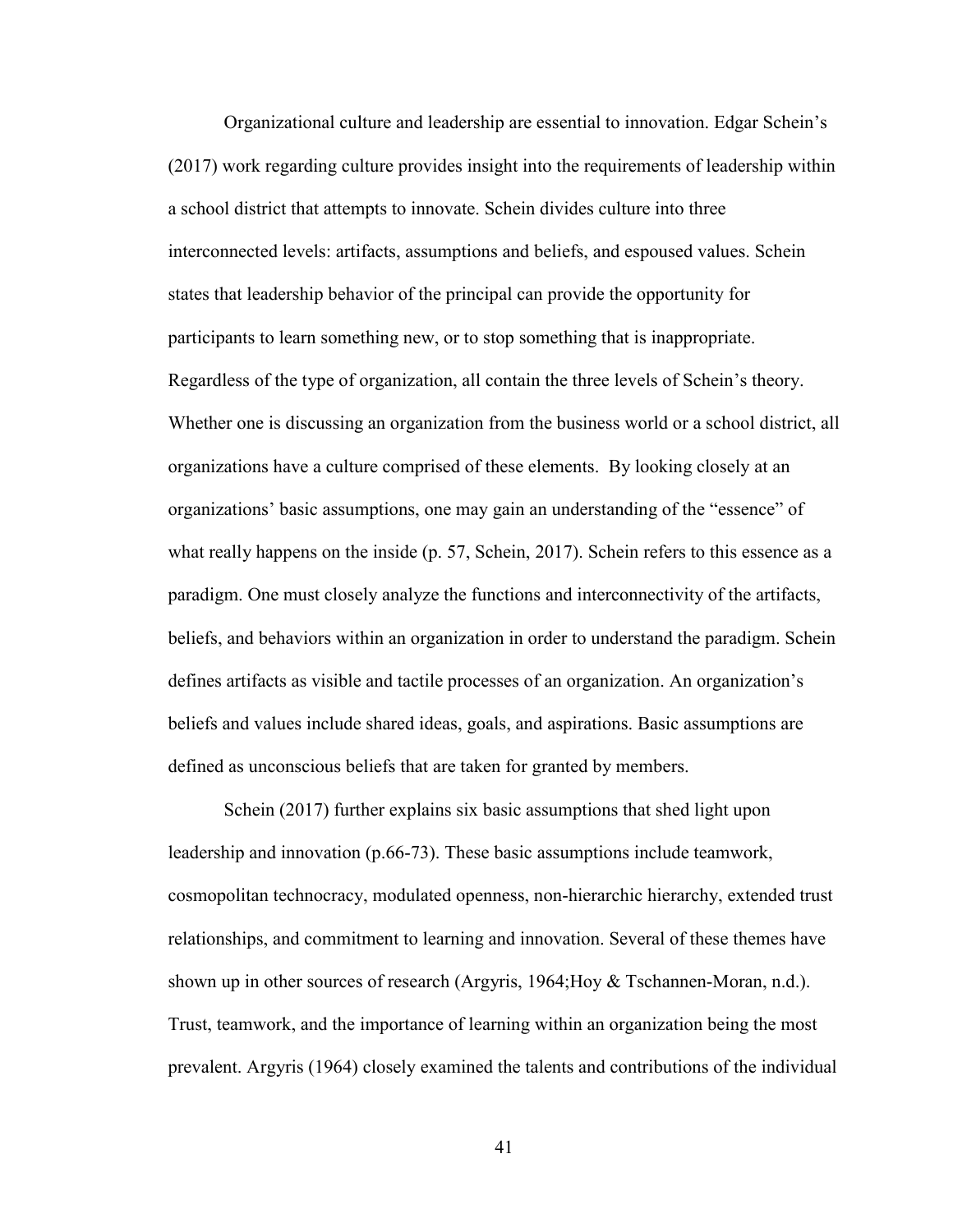within an organization and developed the ideas that organizations can learn. Argyris' research reveals that the individual, or "self," has a need for challenge and engagement in work that provides self-confirmation as a motivating factor. In other words, the individual has a need to be challenged and have a sense of confirmation to be motivated within the organization. Therefore, the culture of the organization is an essential component of motivation and, by extension, innovation.

Innovation is dependent upon culture. Schein (2017) points out that culture evolves, and that leadership plays an important role in that evolution. Groups of people undergo stages of development in creation of a culture. Schein describes these as forming, storming, norming, and performing. The founder of a group is essential in determining the type of culture. Schein uses organizations such as Apple, Google, Microsoft, and Facebook as examples of how leaders established a new organization that focused on a central idea that involved doing things differently. Schein states: "Another way to say this is that leadership creates changes; if those changes produce success for a group and the leader's vision and values are adopted, a culture evolves and survives" (p. 131). In chapter four, the researcher applies Schein's work to the participating school district.

Similarly, sociologist Simon Sinek (2009) addressed the core values and beliefs of an organization through what he described as the Golden Circle in a 2009 TEDex video. Sinek emphasizes the importance of "why" an organization behaves the way it does. He states that all organizations can explain what they create and how they do it but cannot always explain why they exist or what their core beliefs are. Understanding these core beliefs are essential in developing motivation, trust, and loyalty among stakeholders.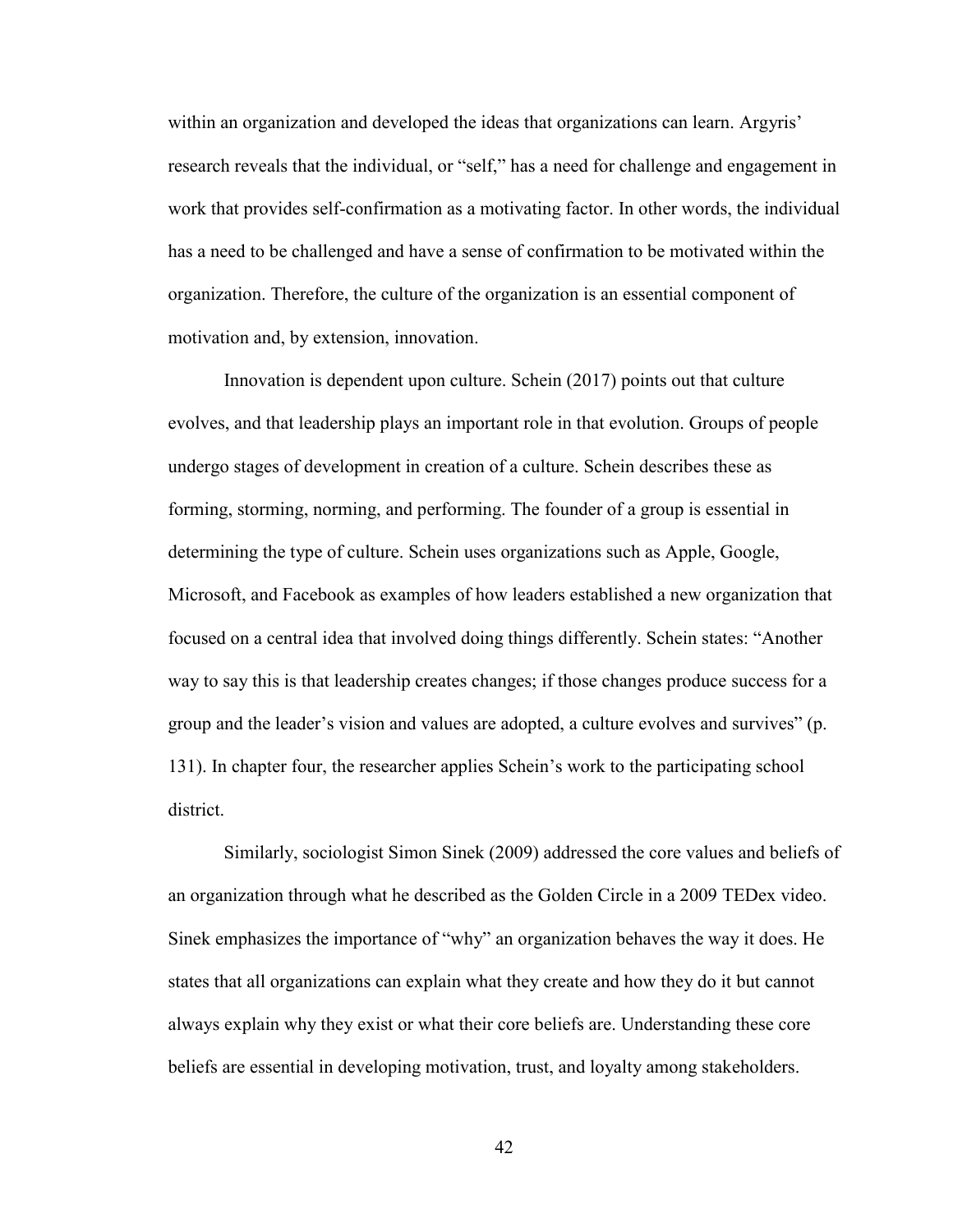Sinek tells us that "those who lead, inspire us" (Sinek, 2009). This inspiration is based upon the principle that "people don't buy what you do, they buy why you do it." Sinek discusses the law Diffusion of Innovation (DOI) in order to illustrate how a product moves from a few consumers to widespread acceptance. The DOI theory was first developed by E.M. Rogers in 1962 (Rogers, 1995). The theory uses a bell curve to illustrate the distribution of the population in relation to innovation. The smallest percentage, 2.5%, are innovators. The next largest group of 13.5% and are referred to as the early adopters. The following two largest groups are the largest that make up the early and late majority at 34% each. A small group named the laggards, are resistant to the innovation. The challenge as described by Sinek is to inspire the early adopter group to the point that their influence effects the larger early majority. He points out that the early majority will not try something until someone else has tried it first. A tipping point is achieved that causes the product or idea to then become mainstream. In order to inspire, leaders should share the core beliefs of the organization in order to sell a product, hire the best staff, or reach market success.

Both the business world and public education can apply Sinek's golden circle and Rogers DOI. In applying these ideas to public education, it is easy to see historical resistance to change and innovation as previously discussed. A significant disruption is required to force ideas and methodology into the early majority, such as the necessary use of virtual software for remote instruction during the pandemic. The researcher will examine teacher motivation and the "why" of the participating school district on smaller scale in chapter 4.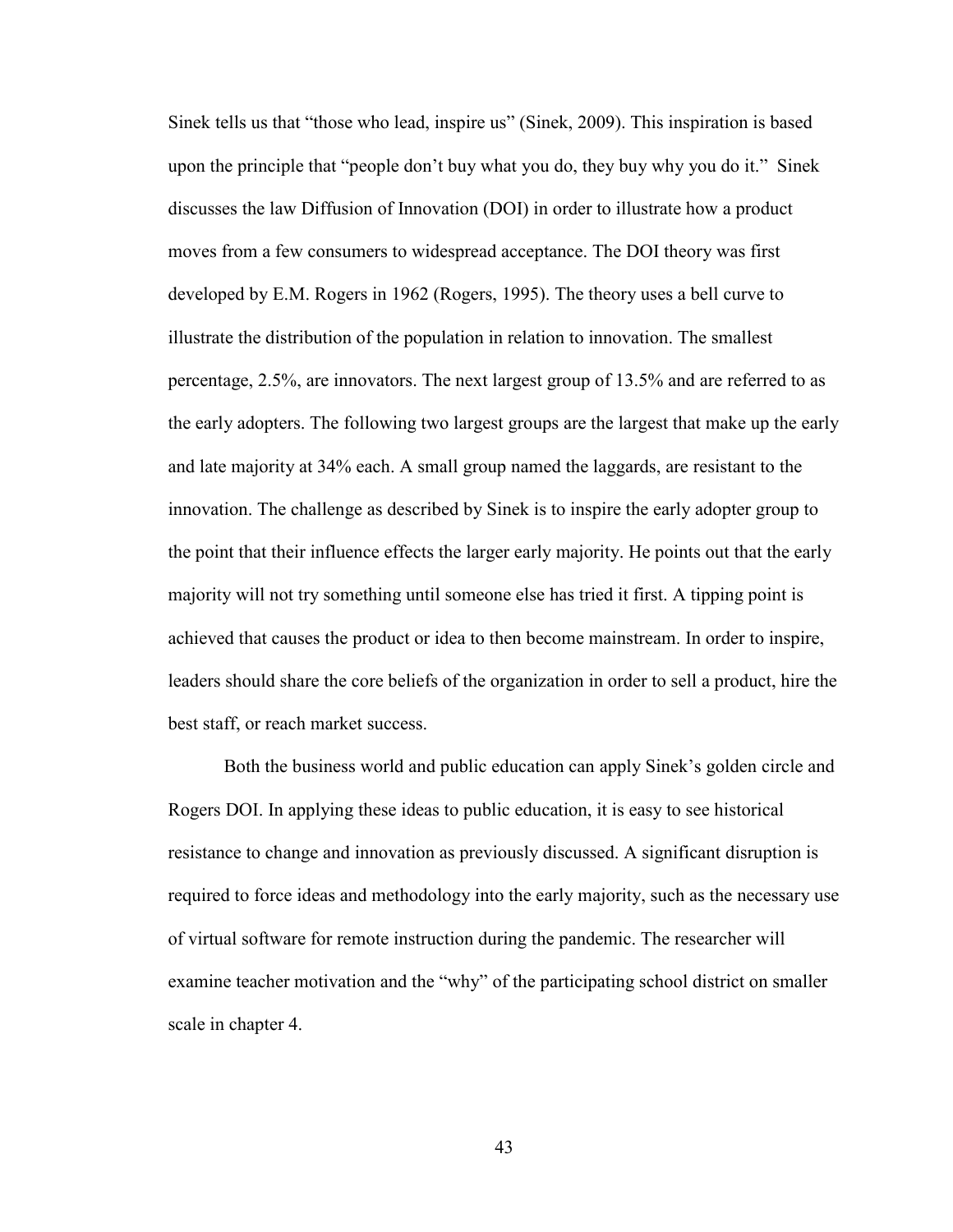## **Creativity**

Innovation and creativity are in many ways synonymous. Creativity is defined as the production of a novel and appropriate response, product, or solution to an open ended task (Amabile, 2012). Creativity within the classroom by students or teachers is encouraged in order to engage students and to advance learning. What do principals do to facilitate creativity among teachers as they plan instruction? In addition, what are administrators willing to do in order for teachers to innovate in the classroom? According to Amabile (1983), creativity consists of components she outlines with in the Componential Theory of creativity. These components are domain relevant skills, creativity relevant processes, and task motivation. School building leadership and these components are related. Domain relevant skills refer to a person's expertise in a specific area. Creativity relevant processes connect cognitive and personality processes to novel thinking. Motivation to complete a task is intrinsic and done out of interest of challenge by the individual.

Certainly, principals must possess a vast knowledge base in a variety of areas to engage in the creative process. Domain relevant skills (Amabile, 1983) are essential for principals themselves and subsequently their teachers to engage in creative instruction and professional development. In chapter four, the researcher will discuss the importance of leadership style, and interpersonal skills of district and building leadership and how they effect a culture that stimulates teacher creativity.

#### **Organizational Impediments**

Innovation faces many obstacles in public education. Most frequently mentioned impediments include leadership, bureaucracy, prohibitive costs, teacher isolation, and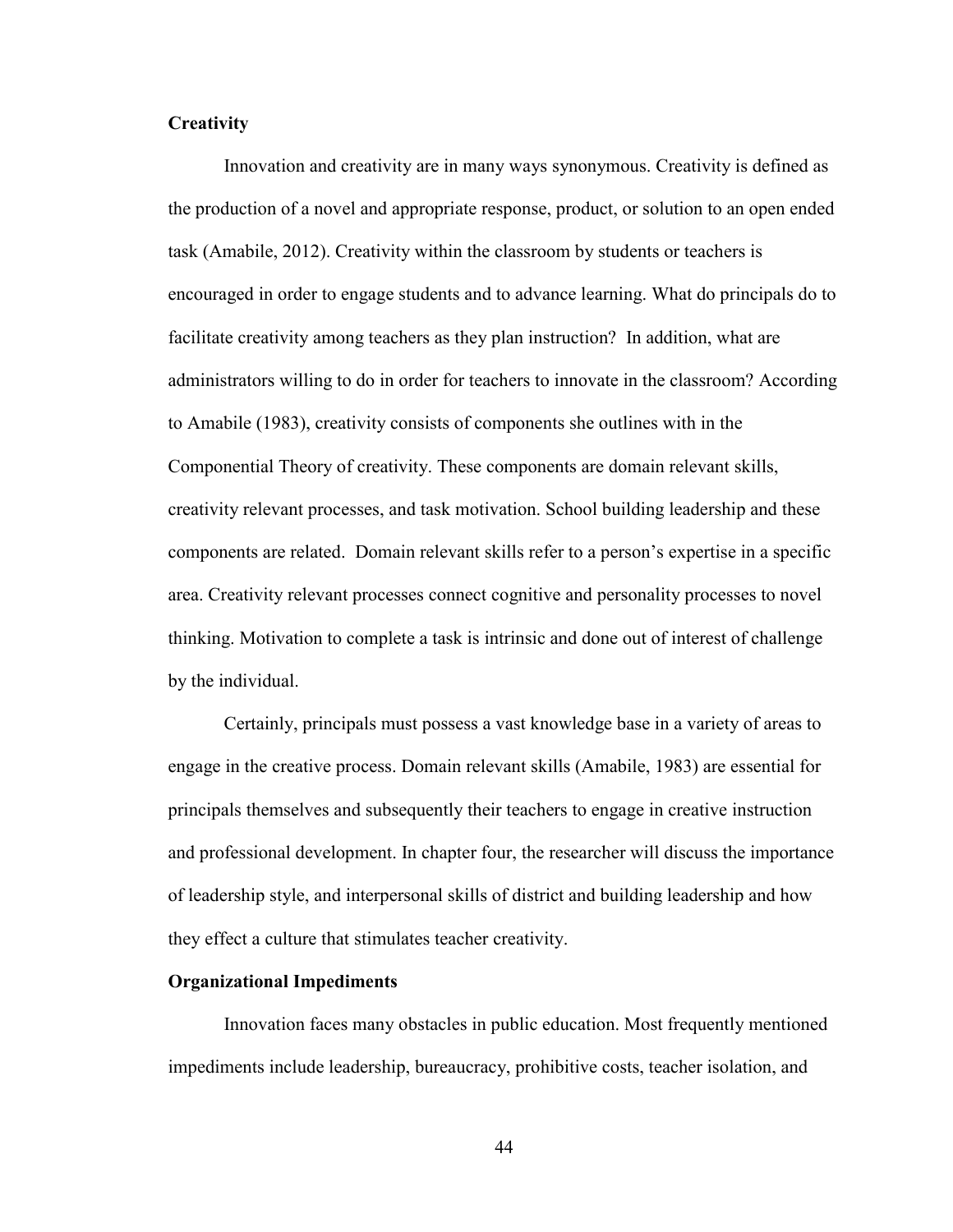school climate.(Aslan et al., 2018) When leadership fails to see the importance of innovation in the form of technology or instructional practices, it is certain not to get off the ground. Without the help of principals in the creation of a learning culture for teachers and students, innovative practices will fail, and traditional forms of instruction continue.

Bureaucracy can be limiting to teachers and principals who wish to expand their knowledge and skills in order to innovate. The cost and process of purchasing equipment for the classroom can be daunting. Once school districts have made the decision to purchase technology, they then must maintain it, which may include additional cost in personnel and upgrading building infrastructure. This can be frustrating for teachers who then succumb to teaching in the same old way.

Teachers who teach on different levels may experience obstacles specific to elementary, middle, or high school. Elementary teachers generally have greater opportunity to collaborate with other teachers on their grade level. Middle and high school teachers who function within departments have limited access to teachers outside of their content area. This limits their ability creatively develop lessons or learning experiences beyond the traditional form of instruction (Aslan et al., 2018).

#### **Leadership Styles and Innovation**

Leadership styles are likely to influence employee involvement and commitment, which in turn effects the climate for innovation (Bel, 2010). The management of innovation by district or building leadership is best described as the successful implementation of creative ideas within an organization (p. 4, Amabile, 2012) Leadership plays a decisive role in enhancing organizational creativity and learning (Amabile et al.,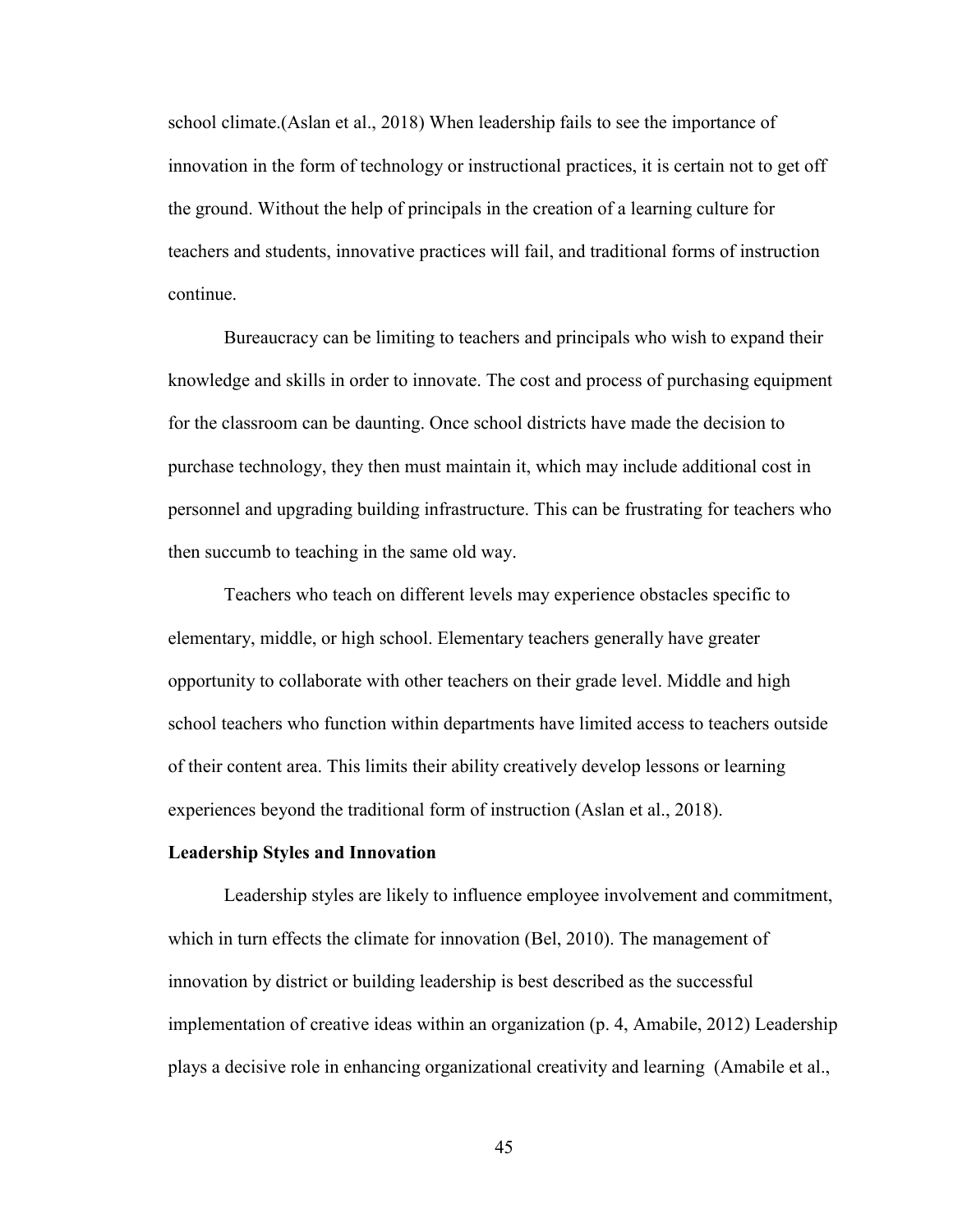2004; Mumford et al., 2002). Principal leadership style and skills have an impact on teacher characteristics such as job satisfaction, efficacy, engagement levels, and academic emphasis (Cohen et al., 2009). The literature presents several different leadership styles that may have an influence on school innovation and teacher motivation to engage in innovative practices. For this study, leadership styles that have shown a significant relationship to school innovation are considered. These include leadership styles such as transformational, transactional, and lead learner.

Leadership behavior dictates whether innovation is facilitated or restricted (Aslan et al., 2018). Research suggests that the deployment of leadership styles is contingent at different stages in the innovative process. In the initial stages of implementing change or a new innovative practice, teachers may require a greater level of support and encouragement than later in the process. A transformational leadership style may assist in the creation of a climate and culture that is conducive to innovation and organizational learning. In addition, a transactional leadership style may be beneficial in furthering existing knowledge. Fullan (2002) suggests that the principal's role of instructional leader is not enough. According to Fullan, fundamental change is necessary for sustained reform to occur. Principals have to change the culture of schools. Fullan refers to the "Cultural Change Principal" who must possess characteristics such as moral purpose, an understanding of the change process, the ability to improve relationships, knowledge creation, and coherence making. Fullan states that the common factor to successful school change has been relationships. The improvement of relationships (Fullan, 2002) between teachers and principals leads to better schools. School leaders who create a clear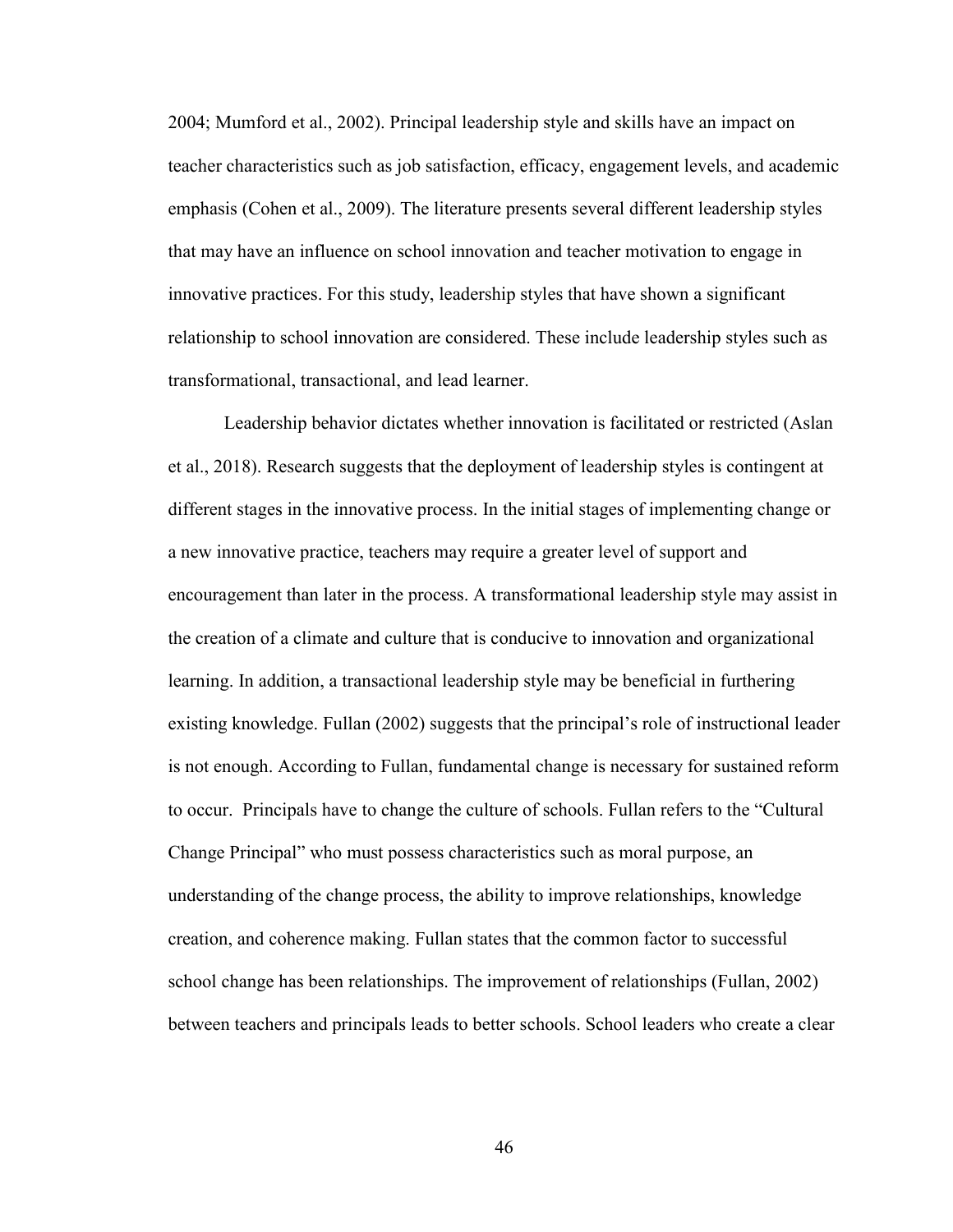and shared vision and goals for innovation within their school community are more likely to experience success (Moolenaar et al., 2010).

According to Gkorezis (2016), the survival of organizations depends upon critical factors such as creativity and innovation. In Gkorezis' study, the researcher examined teacher work behavior and the relationship with principal empowering leadership. The author defines work behavior as consisting of three stages: idea generation, idea promotion, and idea application. From these stages, the author forms the first hypothesis of the study; that is, empowering leadership positively relates to innovative work behavior. The author examines the process of exploration and discovery of ideas. Principal empowerment of teachers equates to the combination of time, effort, and exploration. Gkorezis' second hypothesis is that exploration mediates the relationship between empowering leadership and innovative work behavior. Role conflict requires that competition against one another. The role of the principal is much different than the classroom teacher which may result in conflict. Gkorezis examined conflict between groups and its' effects on teacher behavior. Elementary and secondary teachers were asked to complete a survey based upon a five-point Likert scale. The study included variables such as gender, age, employment level, tenure, empowering leadership, exploration, innovative work behavior, and role conflict. The statistical results indicated that empowering leadership has a positive correlation to exploration. Principal empowering leadership was significant with role conflict as well as exploration. The higher the level of conflict, the less significant the relationship was with principal empowering leadership and innovative behavior. The opposite was also true; results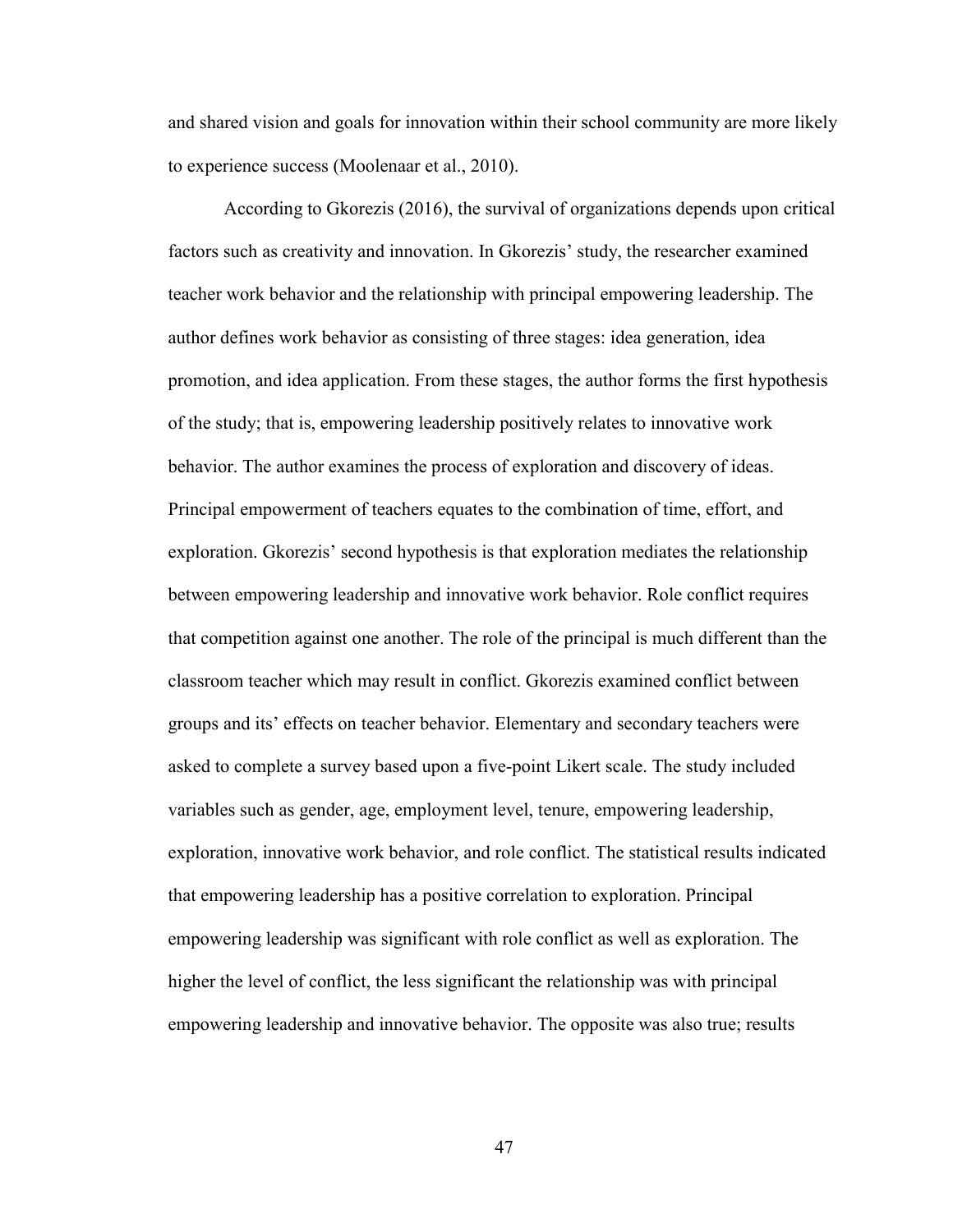indicated that the lower the conflict level, the higher the principal empowerment leadership and innovative work behaviors by teachers.

### **Transformational Leadership Style**

Of leadership styles, the one to have the greatest impact on innovation is transformational. As defined by Burns (1978), transformational is a leadership style that relies on a person's ability to engage others for the purpose of building motivation. Transformational leaders typically focus on the product, uniting staff in the pursuit of goals that match the leader's vision while finding ways to excite even the most uninterested employee. Sergiovanni (2007); (Moolenaar et al., 2010) defines transformational leadership as practices providing clear and concise goals that serve to focus and unite the organization and encouraging commitment towards goals. An important attribute of a transformational leader is that staff members are committed to a shared goal or vision and are more satisfied in their positions. Transformational leaders have the ability to recognize the potential skills of an employee and engage the complete person and not just particular traits (Moolenaar et al., 2010). Increased motivation comes when the leader recognizes the need to empower teachers (Leithwood & Jantzi, 2005; Marks & Printy, 2003; Sergiovanni 2007). Allen et al. (2015), suggest that a principal's ability to develop respect, exhibit power, and focus on what is best for the group influences teacher perceptions of the overall school climate. A principal's ability to solve problems and think creatively influences teacher perceptions of school climate. Additionally, principal mentoring skills and ability to recognize strengths in others influence teacher perceptions of the overall climate.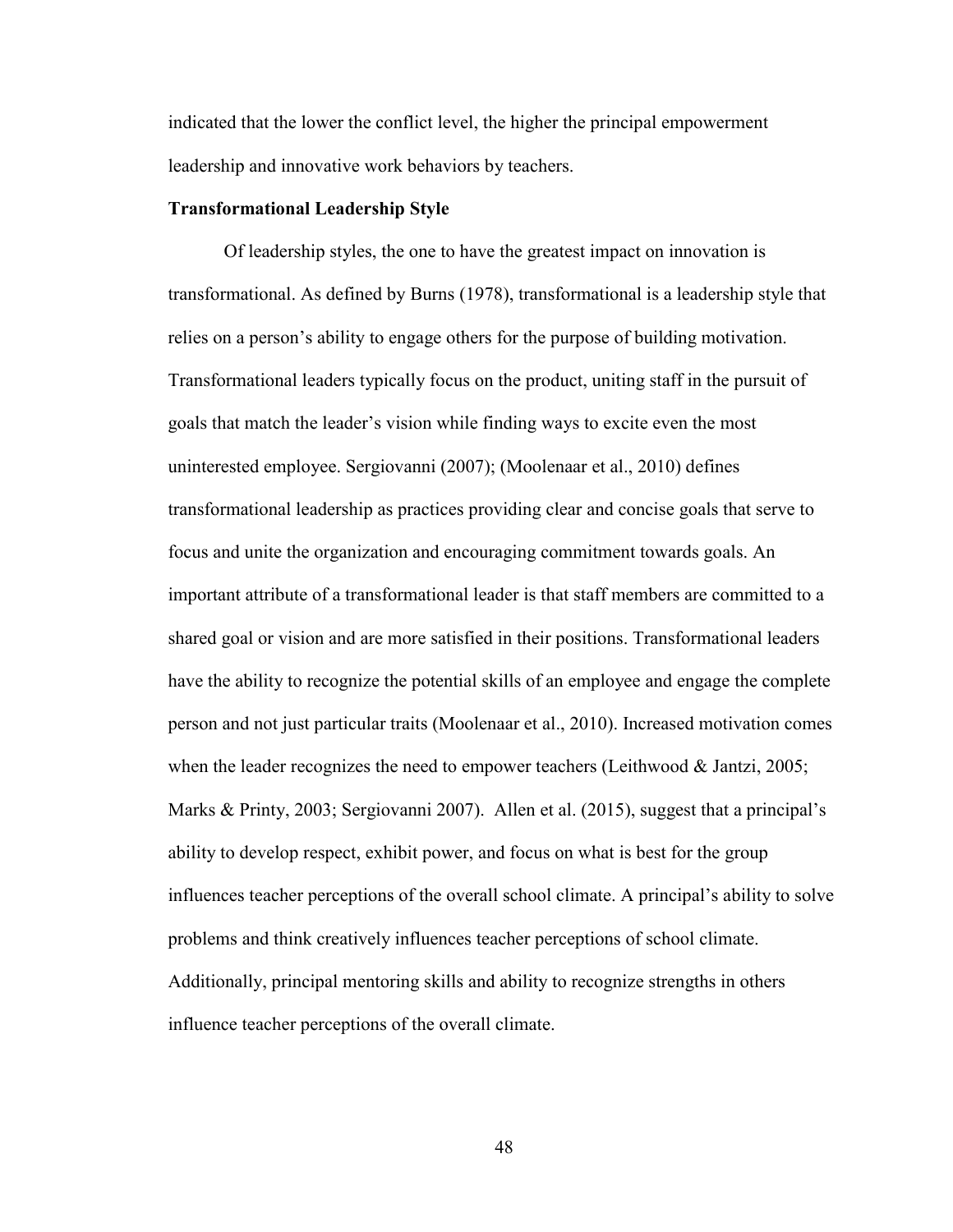Transformational leaders inspire their staff to be innovative and to be creative, while refraining from being critical of their mistakes (Bass & Riggio, 2006). Principals who develop teacher strengths can motivate teachers to try new instructional strategies. When teachers believe that the principal will support new initiatives and to work through problems, they are more willing to try something new.

### **Transactional Leadership Style**

Transactional leadership style fails to focus on change as discussed within the transformational style. Transactional leadership's basic approach is to lead by clear definition and communication of work tasks, rewards, and punishments (Howell & Avolio, 1993). Transactional leadership focuses on the basic needs of the followers to complete assigned tasks (Daft, 2001), but has no long term vision or impact. Once the leader runs out of rewards for completion of assigned tasks, motivation drops. Transactional leadership can be attributed to keeping projects on track during implementation and less suitable for generating new ideas among employees (Howell  $\&$ Avolio, 1993).

#### **Lead Learner**

A lead learner exists when "the principal's role is to lead the school's teachers in a process of learning to improve their teaching, while learning alongside them about what works and what doesn't" (p. 55, Fullan, 2014). Lead learners are very good managers who establish routines as vital for improvement goals to succeed. Lead learners avoid the allure of taking on too many innovations. They avoid more money and high-profile initiatives. These leaders rely upon professional capital to promote growth and achievement of organizational goals. Leading teacher learning makes the biggest impact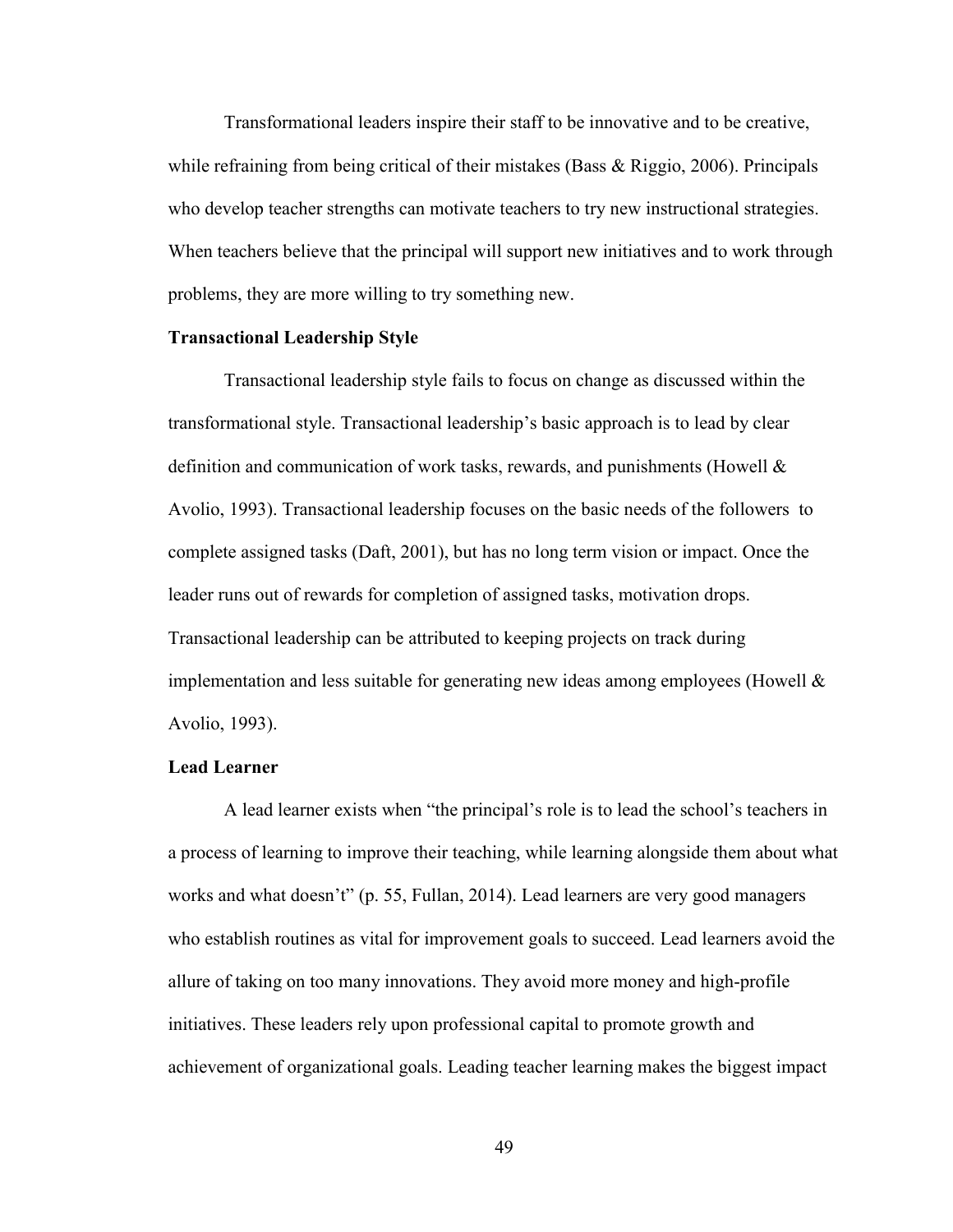on helping schools to move forward especially when the principal participates as a learner. Principals focus on instruction. Lead learners have leadership capabilities that include the application of relevant knowledge, solving complex problems, and building relational trust (Robinson, 2011). Lead learners have a positive impact on school innovation when principals are involved in learning new concepts, technology, modalities along with teachers in order to enrich and advance student learning. Fullan makes this point when he writes:

 As this collaborative learning culture becomes embedded, it becomes less and less dependent on the actions of the principal and more a function of how staff carry on their day-to-day work, and how everyone learns from each other. The end result is that the principal and the teachers, as a group, are in this together. (p. 70)

Teachers and principals working together to solve complex problems over time ultimately leads towards innovation.

#### **Chapter Summary**

In sum, existing research indicates that innovation is a complex phenomenon. Innovation includes creativity, culture, motivation, inspiration, technology, and leadership styles. In a variety of forms, innovation has historically been a part of the evolution of public education from inception. Leadership plays an important role in the development of a climate and culture for innovation to take place and to motivate teachers in thinking creatively. Technology in schools is an innovation; however, innovation is not solely the use of technology. As indicated by previous research, this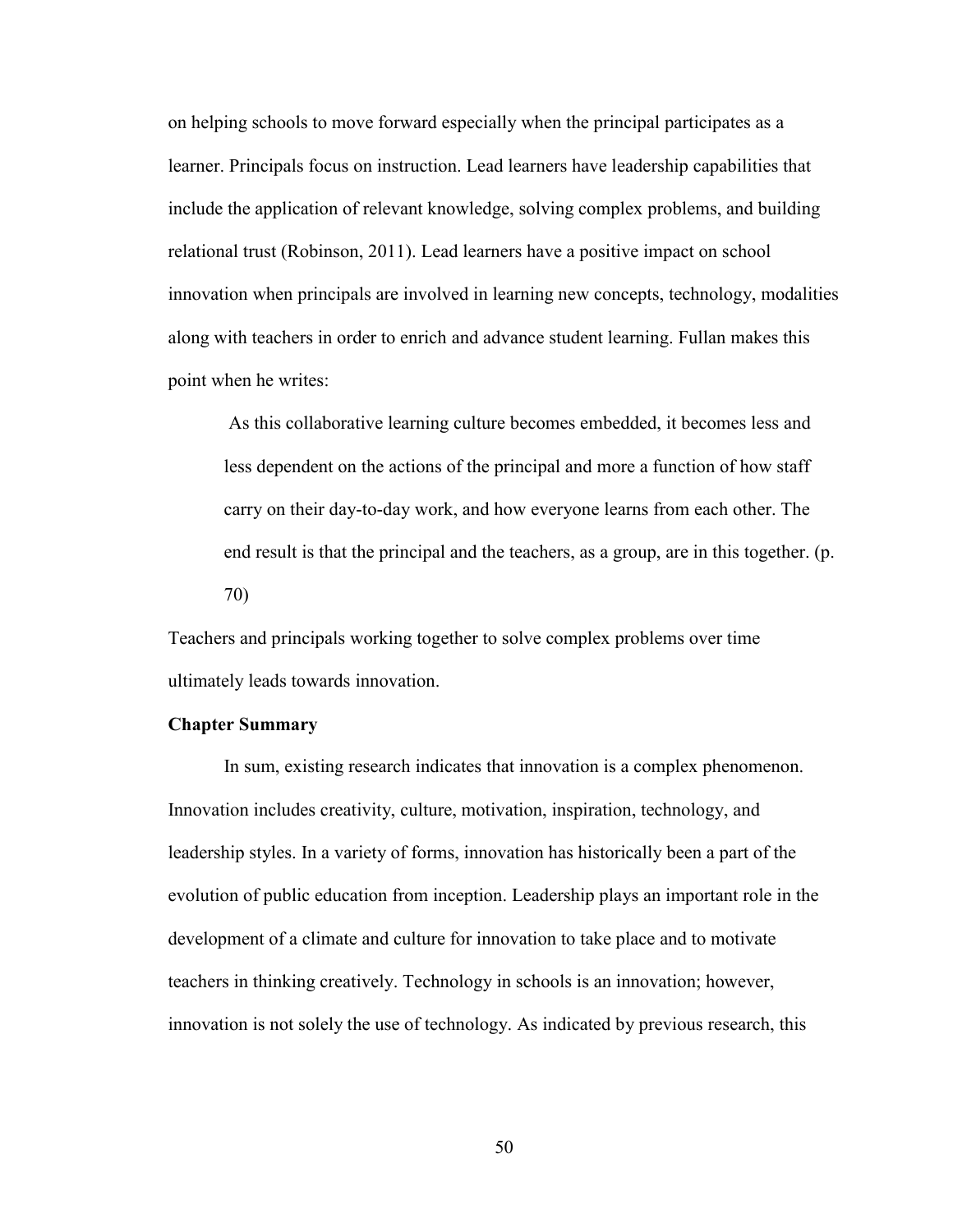study will discuss in chapter four, how innovation is rooted in culture, relationships, autonomy, and professional learning.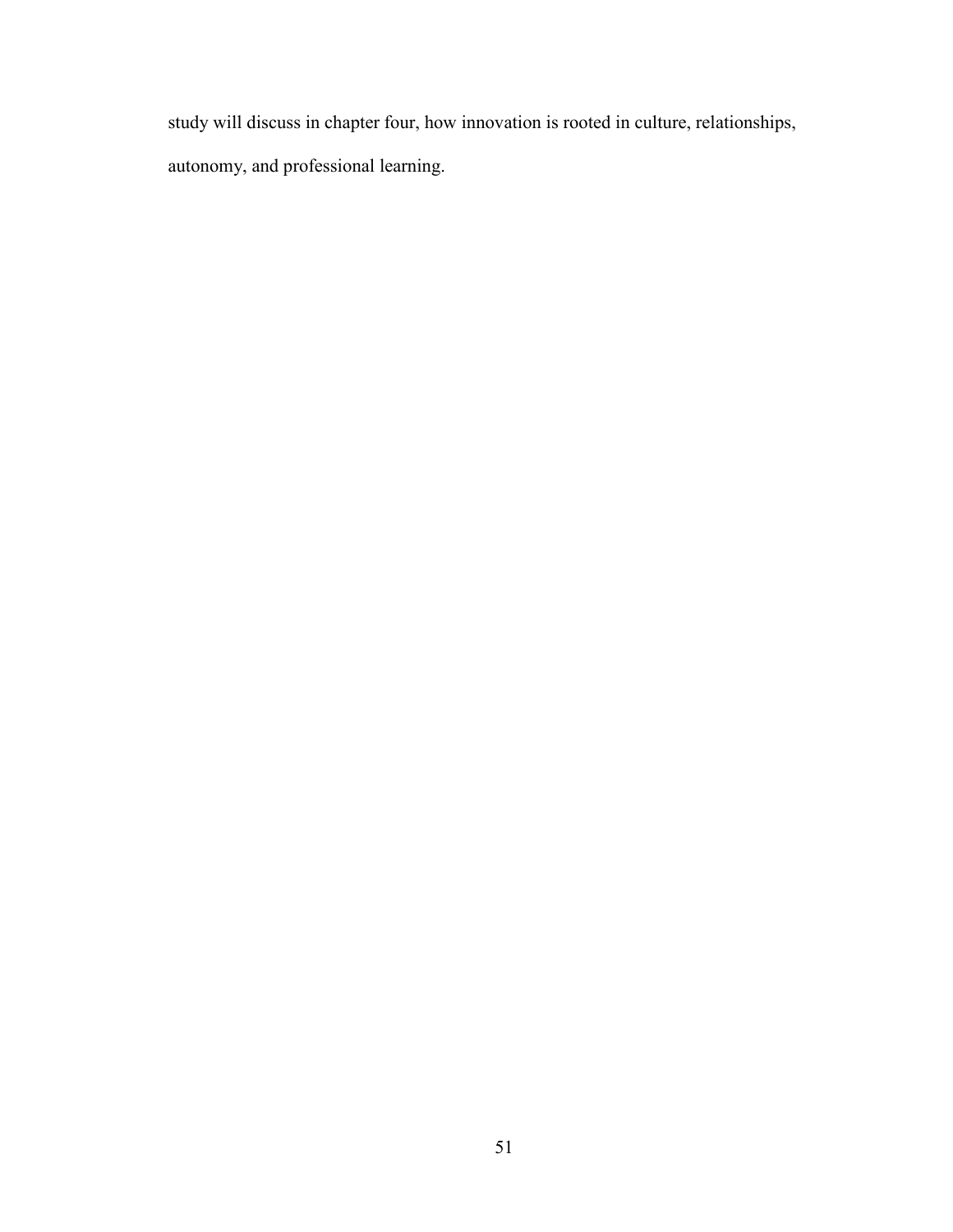### **CHAPTER 3: METHODOLOGY**

The purpose of this phenomenological study is to develop an understanding of school innovation by focusing on school building leadership in a kindergarten through twelfth grade suburban school district. The researcher chose the qualitative phenomenological approach because of an interest in learning directly from those school leaders and classroom teachers in the field who are experiencing a technological, cultural, and instructional shift in public education. The phenomenological approach is an attempt to collect and understand empirical data provided from the perspective of those in the field.

#### **Research Questions**

The researcher asks the following questions in order to understand the phenomenon of school innovation.

- What does innovation look like in a school environment?
- What characteristics of school culture are important in order for innovation to take place?
- What are administrators willing to do in order for teachers to innovate in the classroom?
- What knowledge and skills does the principal apply to encourage innovation for teacher learning?

An analysis of supportive data collected from the interviews as well as artifacts was conducted which resulted in the identification of recurring themes. The researcher reached conclusions of the phenomenon of innovation based upon the analysis of these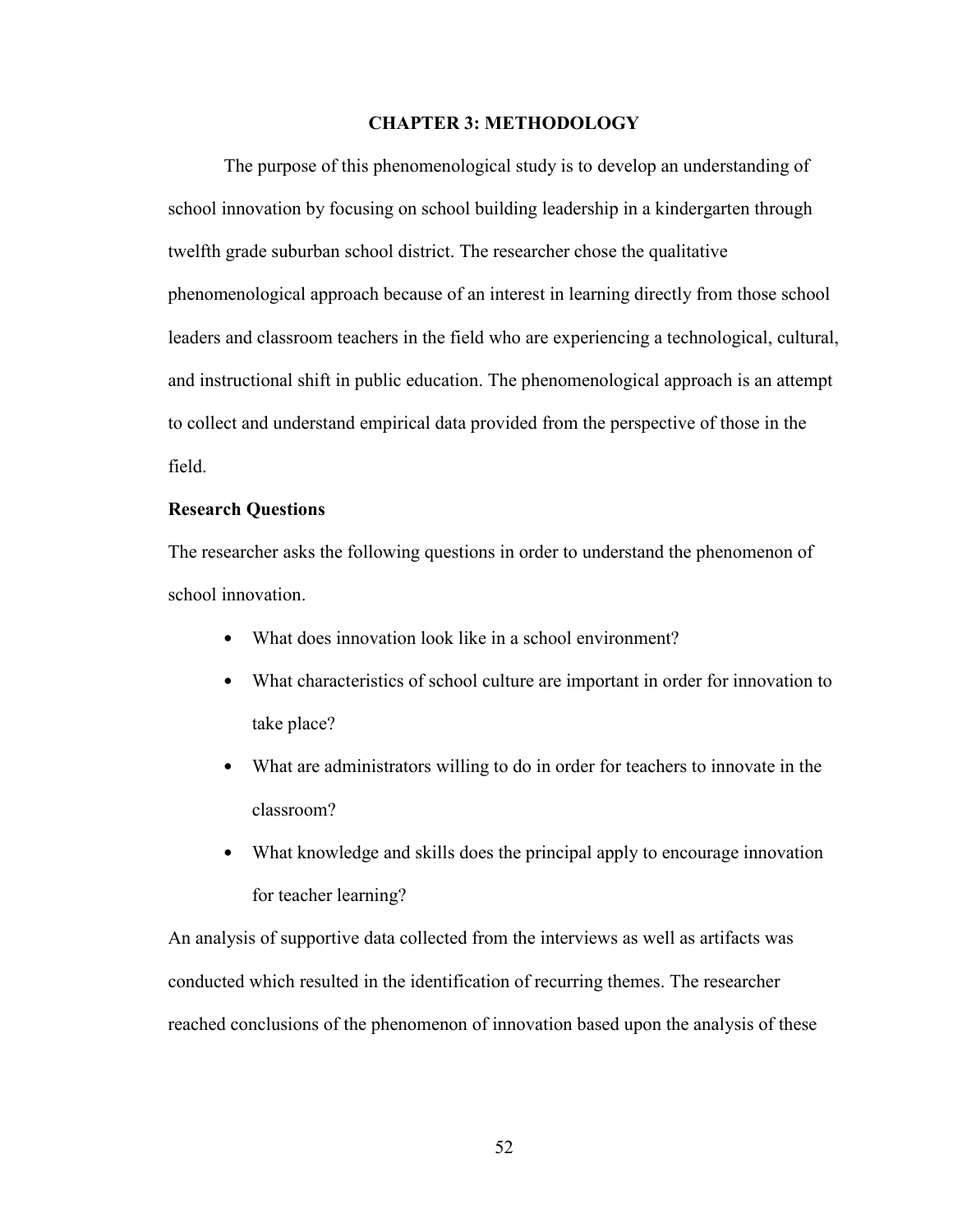themes. Discussion of teacher motivation as well as school culture and leadership styles naturally developed through the interview process and examination of artifacts.

### **Rationale for Research**

The idea of innovation is abstract and open to interpretation. Innovation is rooted in the change process and an ideal of what schools will look like in the future. School innovation represents the unknown and therefore is worthy of exploration and analysis. In order to gain an understanding of innovation within schools, the researcher conducted a phenomenological study by engaging participants in one-on-one interviews of school district and building leaders as well as classroom teachers. The phenomenological approach allowed the researcher the opportunity to understand school innovation from the perspective of teachers, school administrators, and district officials. The researcher chose a qualitative methodology for the purposes of identifying administrative skills and competence, established school culture, teacher autonomy, and relatedness as related to innovation. The desired depth of understanding could not be achieved through a quantitative data collection methodology. The researcher sought to understand the human experience of innovation through a recorded interpersonal experience of data collection. Mixed method or quantitative methodologies would fail to capture this personal experience. By conducting a qualitative study, the researcher was able to focus on the "what", "how", and "why" (Creswell, 2006; Newman & Clare, 2016) of school leaders empowering teachers to engage in innovative instructional practices.

### **Research Setting/Context**

The participating school district is located in a suburban area of Long Island, New York. The district consists of six schools: 1 high school, 1 middle school, and 4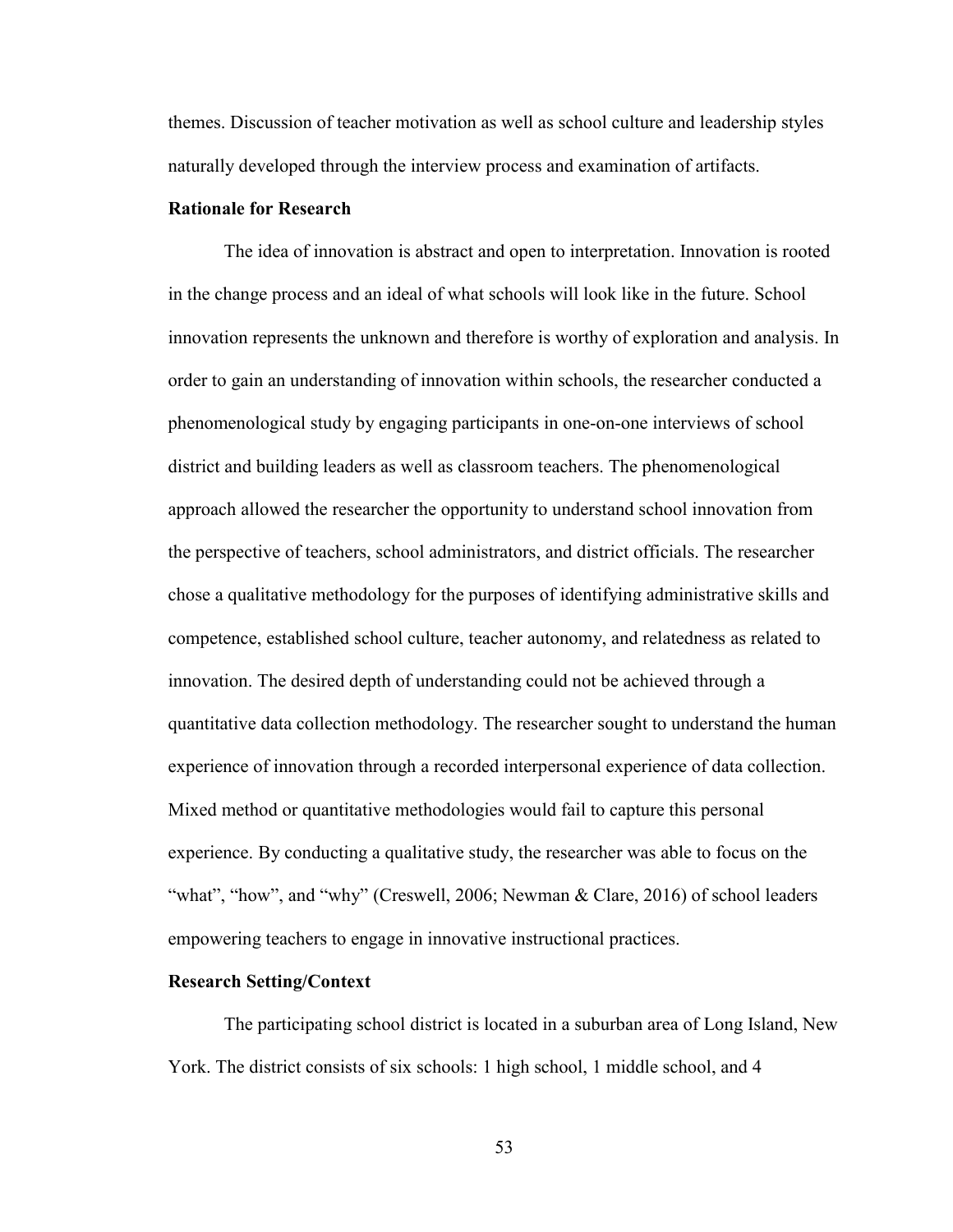elementary schools. The total population of the district is 5,610 students. For the two school years prior to this study, the graduation rate of students was 90%. Forty seven percent of students graduated with a Regent's with Advanced Designation degree and 36% with a Regent's Diploma. The drop-out rate of high school students was 2%. The district is primarily white (62%) and Hispanic (23%). Other groups include Black/African American at 7% and Asian at 5%. The instructional staff is mostly qualified and experienced with 14% of teachers being inexperienced. One principal is inexperienced. During the 2018 fiscal year, the district's total expenditures for general education were \$87,155,358. Per pupil expenditures were above the state average at \$15,136. District level administration includes 1 Superintendent and 5 Assistant Superintendents. One of these 5 positions is titled Assistant Superintendent for Innovation and Organizational Development. The identified district has successfully embraced the concept of school innovation in their cultural and instructional practices. Therefore, the district is an ideal setting from which to collect and analyze qualitative data.

### **Research Sample and Data Sources**

The participating district consists of six schools in total. The administrative staff in the four elementary schools consists of 1 Principal and 1 Assistant Principal in each building. The middle and high schools each have 1 Principal and 2 Assistant Principals. In total, the building level administrative staff consists of 14 individuals; of these, seven are men and seven are women.

 A letter of introduction to the study was shared with all district and building level administration as well as teachers. Nine individuals agreed to participate in the study; there is an illustration of their characteristics Table 1. Three of the participants were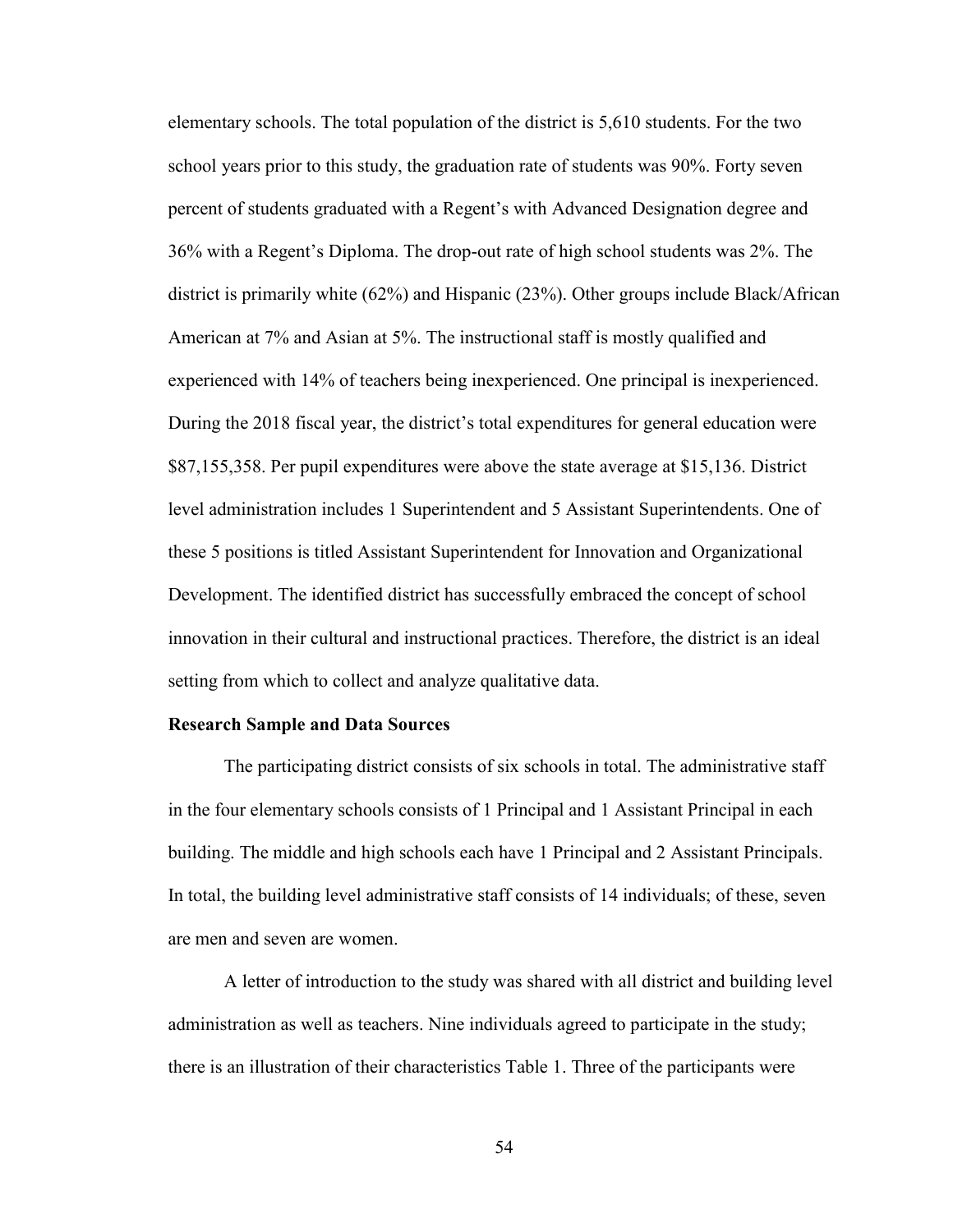district level Assistant Superintendents. Three were classroom teachers at the elementary level. One participant was a high school principal and two were elementary Assistant Principals. Six of the participants were female and three were male.

# **Table 1**

#### *Participants*

| <b>Participant Position</b>               | <b>Participant Gender</b> | <b>Participant Level</b> |
|-------------------------------------------|---------------------------|--------------------------|
| 3 teachers                                | 3 female                  | 3 Elementary             |
| <b>Building Assistant</b><br>Principal    | 1 male, 1 female          | 2 Elementary             |
| High School Principal                     | 1 male                    | 1 High School            |
| Assistant Superintendent 1 male, 2 female |                           | District                 |

### **Data Collection Methods**

Collected data were obtained through a series of interviews of district and building level administrators as well as classroom teachers at each instructional level. Each identified participant responded directly to the researcher from the introductory letter of the study. Interviews occurred via remote video conferencing software called Zoom. The semi-structured interview process provided participants with the opportunity to respond to the same ten questions. Based upon the participants' response, the researcher asked follow-up, probing questions. Seidman's (2006) interview methodology provided guidance for the interview process. In the interview, the goal of the researcher was to gather information regarding the participants' experiences in context of school innovation and Self Determination Theory. The interview provided participants with the opportunity to reflect upon the meaning of their experiences with school innovation and their goals for the future. Each interview lasted no longer than 60 minutes.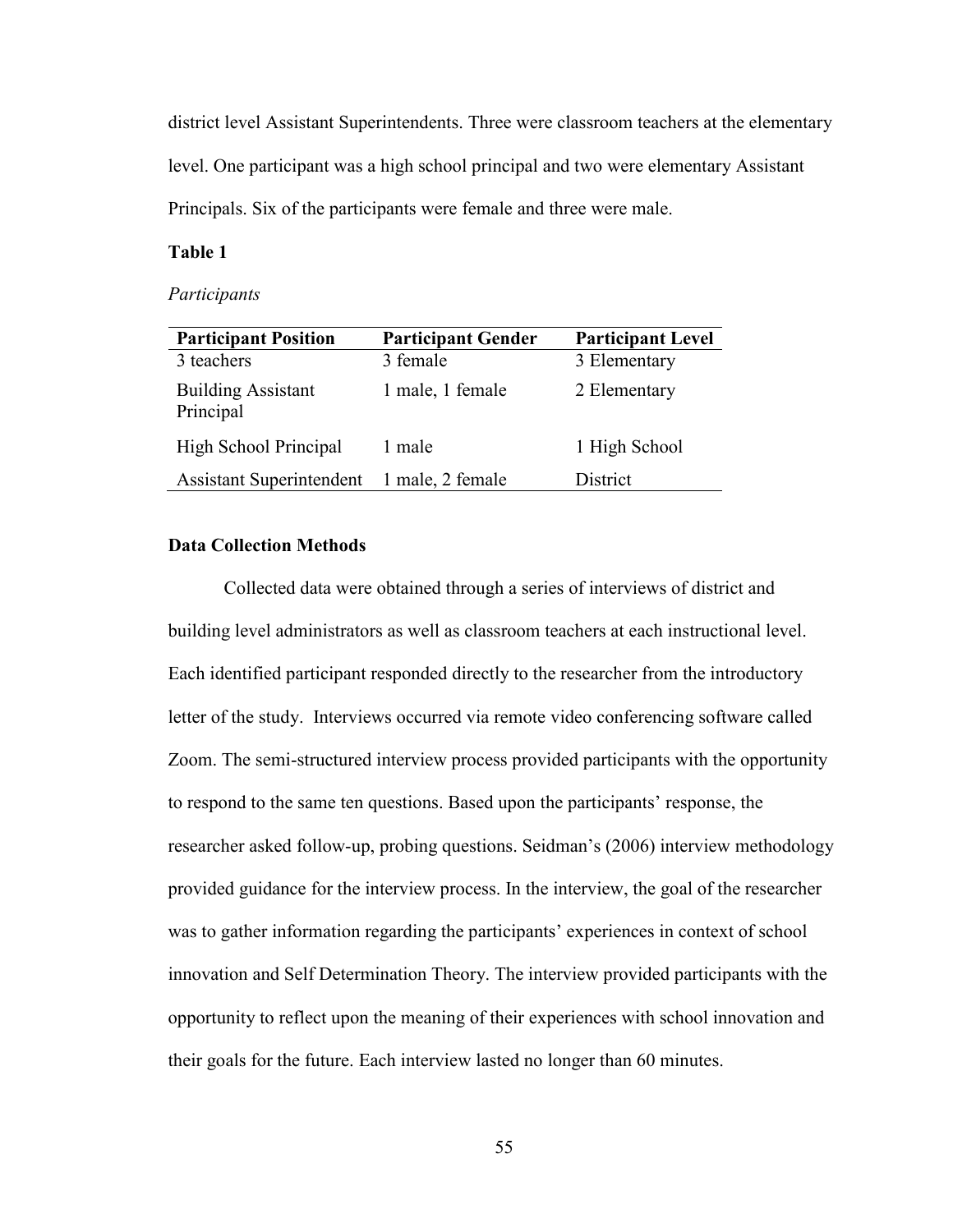Interview data was downloaded into Dedoose software from both administrators and teachers. Collected artifacts relating to school innovation at the district and building levels were analyzed and compared to the research questions of the study as well as each interview group.

#### **Data Analysis Methods**

The researcher analyzed the collected data using the CAQDAS software program Dedoose. First impressions of the data collected from the open-ended interview questions were examined through an eclectic method. Descriptive coding was used initially in the analysis of artifact data. The researcher organized data by using a conceptual framework based upon components of the Self Determination Theory including autonomy, relatedness, and connectedness. Additional themes were identified through analysis of each participant's response.

As each participant shared their experiences, certain themes or consistencies began to emerge. These themes added to the overall analysis due to their repetitive nature and apparent importance from the participants. As the researcher engaged in the coding process through Dedoose, descriptive notes on each identified theme were taken. As a result, a picture of innovation began to emerge. Additionally, Dedoose software provided the researcher with the ability to organize data from interviews and artifacts in order to understand the phenomenon. Table 2 provides the reader with an idea of identified themes and their characteristics.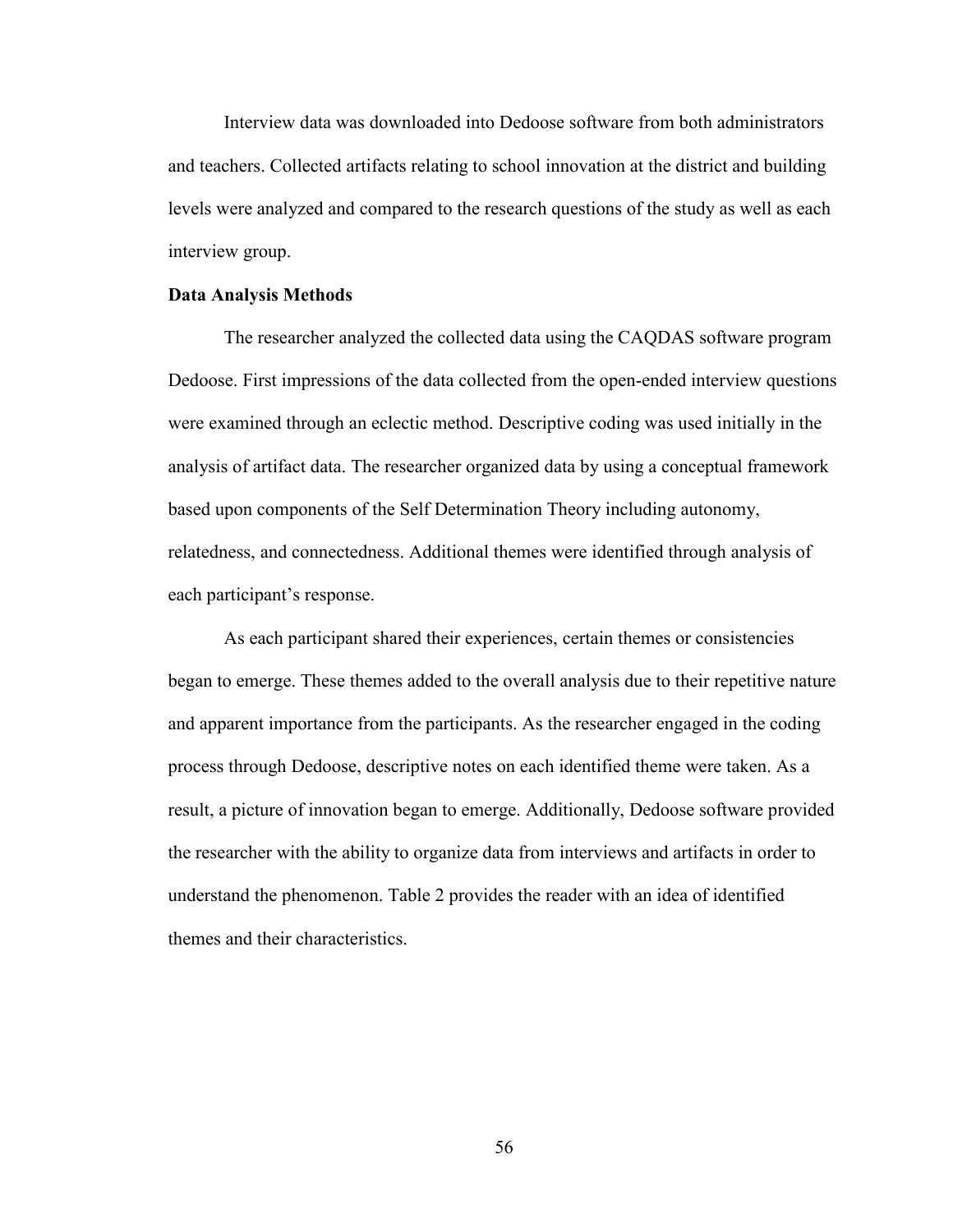### **Table 2**

*Characteristics and Themes* 

| Characteristic            | Theme                                                                                                                                                                            |
|---------------------------|----------------------------------------------------------------------------------------------------------------------------------------------------------------------------------|
| Self-Determination Theory | Autonomy, Relatedness, Competency                                                                                                                                                |
| <b>Empirical Data</b>     | Leadership, Creativity, Culture,<br>Definition, Effects of the Pandemic,<br>Expectations for learning, Problem<br>Solving, Reflective, Student<br>Engagement, Technology, Vision |
|                           |                                                                                                                                                                                  |

## **Issues of Trustworthiness**

The researcher considered both internal and external threats to validity while conducting the study. Procedures followed by the researcher strove to ensure the qualitative validity of the collected data. All teachers and administrators received an initial introduction to the study via email. Participation in the study was voluntary, and the researcher had no prior knowledge or relationship with the participants. The participants' willingness to participate determined their selection in the study. The researcher did not consider any other characteristics of the participants as a factor. The study did not include compensation of any kind.

The researcher took steps in order to ensure the qualitative reliability of the study by maintaining a consistent approach to data collection and analysis. The researcher ensured that each participant had the same experience in the interview process. The interviewer asked all participants the same questions. Level within the organization determined the participant groups. A review of the transcripts identified any mistakes in the transcription. The coding process revealed themes and patterns within the data. The researcher worked to maintain consistency in the coding process by note taking and defining each theme. Patterns emerged through data analysis and triangulation among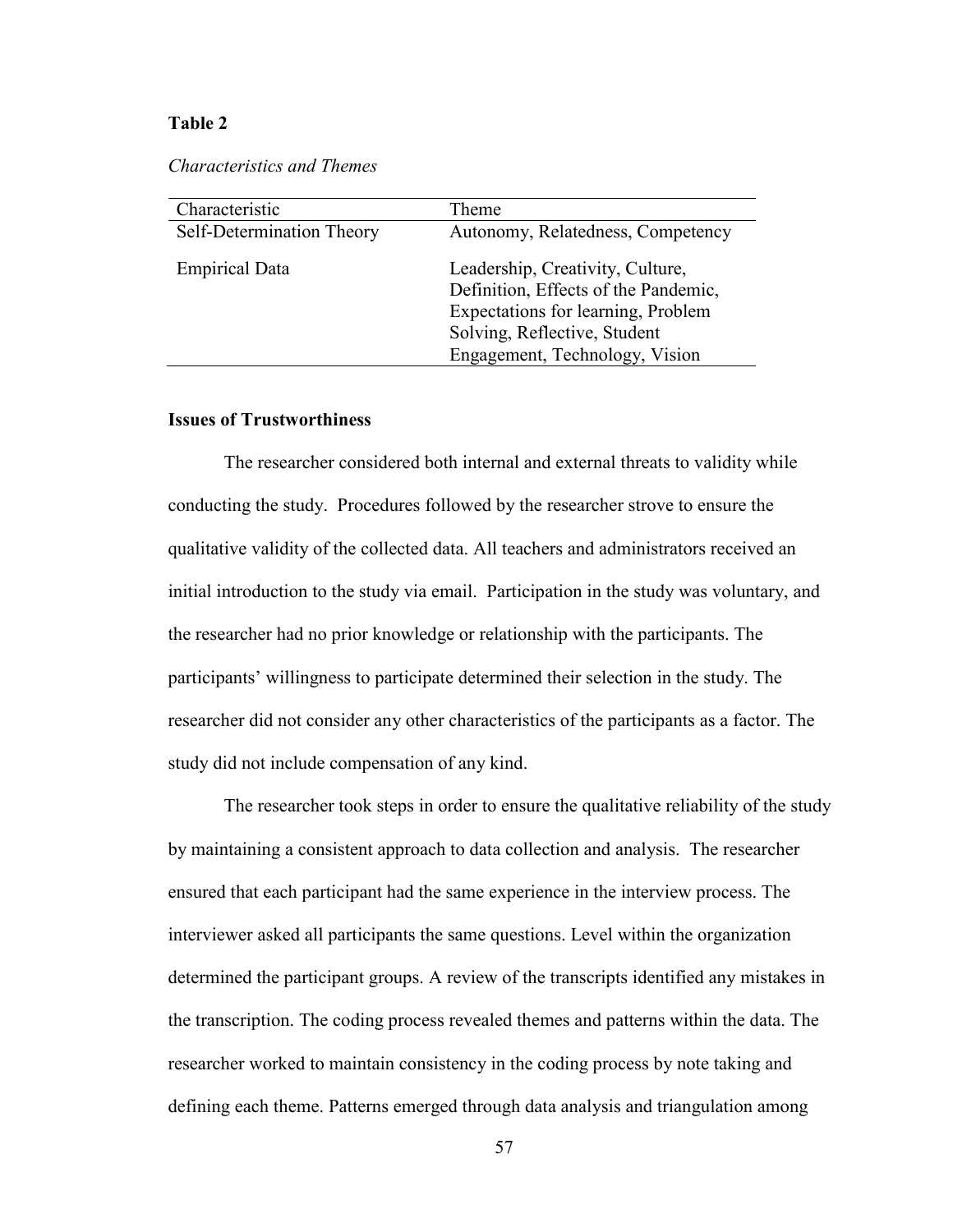groups and artifacts. Dedoose software was used as a tool in order to ensure consistently throughout the process.

The researcher cannot generalize the findings of the study to those individuals outside of the characteristics of the participants. Characteristics include district level assistant superintendents, elementary assistant principals, high school principals, and elementary teachers. A lack of participation from middle school teachers and administration caused concern for the reliability of the findings. Additionally, the researcher was unable to spend a considerable amount of the time with each participant or within the school buildings themselves due to restrictions from COVID-19.

### **Methodology Limitations and Delimitations**

This study provided a small look at school innovation through a series of remote interviews and collected artifacts. There are several limitations to the study. The researcher was unable to conduct on-site observations for data collection due to health and safety restrictions put into place because of the COVID-19 pandemic. These restrictions limited the researcher's ability to gather data regarding school culture, climate, and facilities. The Assistant Superintendent for Innovation provided district level artifacts. The district website provided additional artifacts. This study included interviews of district and building level administration as well as three elementary school teachers. Participation in the study was voluntary. The study did not include teacher representation from the secondary level. Middle school administration and teachers were also absent from the study. The participating group provided representation in groups of three. Participants included three district level administrators, three building level administrators, and three teachers. Because of the lack of participation at all levels,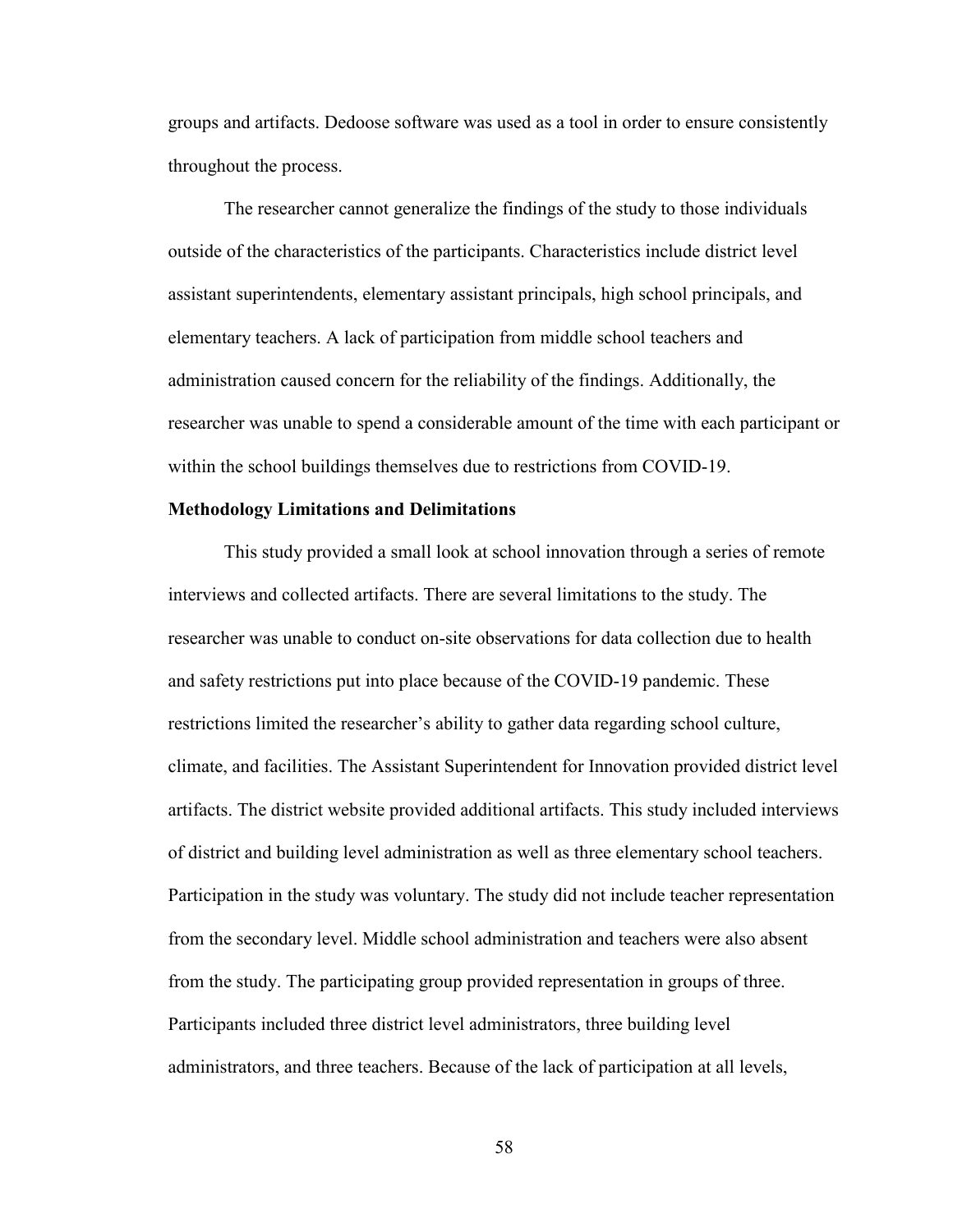comparison of the data between district and school administrators and teachers should be considered cautiously and may not generalize to all educational settings. Artifacts collected such as the district Professional Development Plan, and presentations to the Board of Education such as "Communication Plan" and "6<sup>th</sup> Grade Update: Maximizing Opportunities for Students and Teachers" provide some evidence of innovation within the middle grades but lack the depth of understanding of the phenomenon gained from interviews.

#### **Chapter Summary**

Participants shared their opinions, insight, and personal experiences regarding school innovation. The researcher asked each participant identical questions. Follow-up questions to the participant in order to gain clarity or greater understanding of the concept based upon the response. Interview questions were open ended in order elicit a response from the interviewee. The literature review discussed in chapter two served as the foundation for the interview questions. Interview questions connected directly to one of the research questions. Table 3 provides the list of interview questions asked, connected to the corresponding research question.

### **Table 3**

| <b>Interview Question</b>                                                                | <b>Research Question</b>                                   |
|------------------------------------------------------------------------------------------|------------------------------------------------------------|
| What is innovation and what does it<br>look like in your school?                         | What does innovation look like in a<br>school environment? |
| What innovative instructional<br>practices are you currently using in<br>your classroom? | What does innovation look like in a<br>school environment? |

*Interview Questions with Corresponding Research Questions*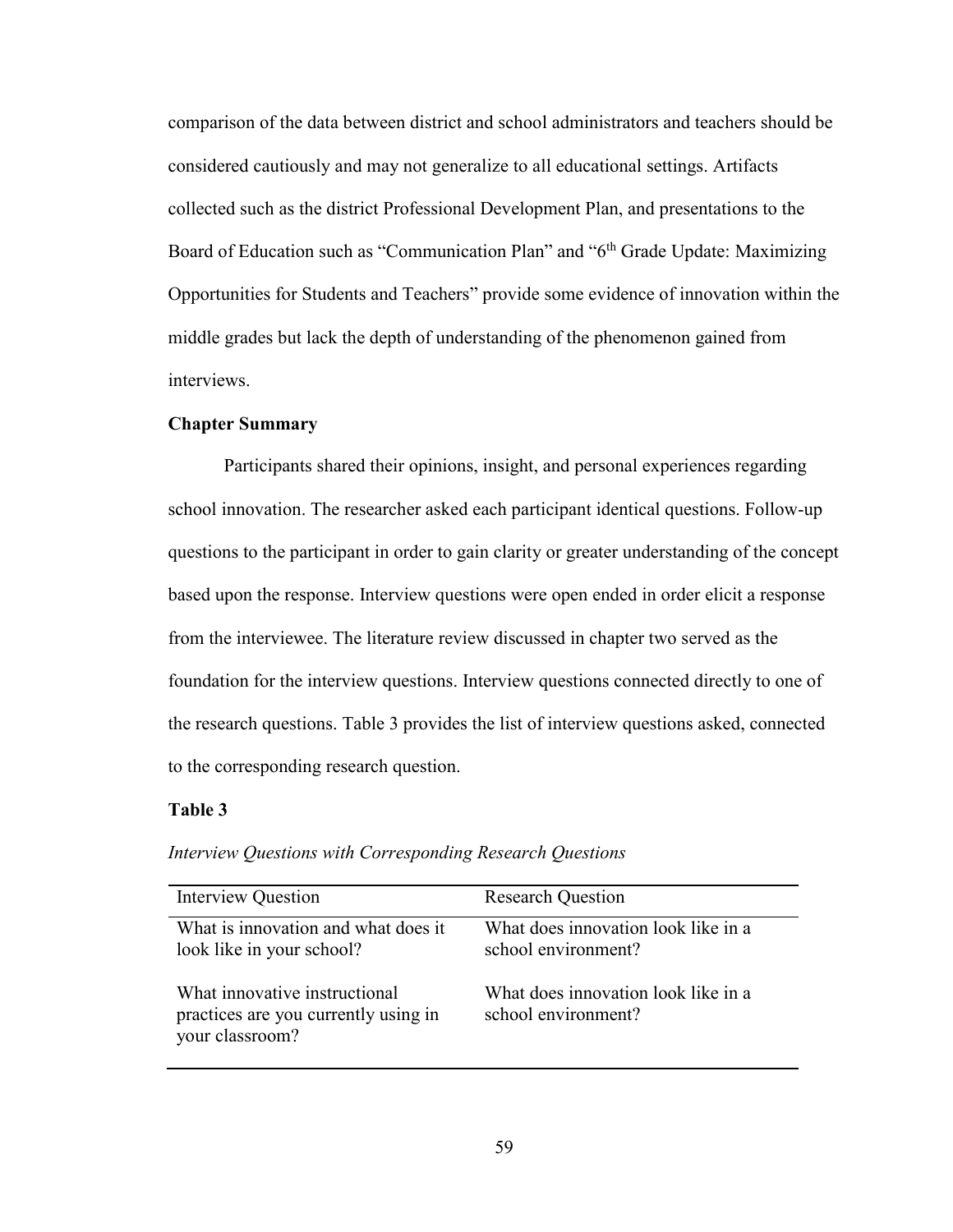| <b>Interview Question</b>                                                                                                                    | <b>Research Question</b>                                                                               |
|----------------------------------------------------------------------------------------------------------------------------------------------|--------------------------------------------------------------------------------------------------------|
| How does your principal support<br>innovation within your school?                                                                            | What are administrators willing to do in<br>order for teachers to innovate in the<br>classroom?        |
| What do teachers need in order to<br>engage in innovative instruction?                                                                       | What are administrators willing to do in<br>order for teachers to innovate in the<br>classroom?        |
| How does your school promote the<br>growth and development of all<br>learners?                                                               | What are administrators willing to do in<br>order for teachers to innovate in the<br>classroom?        |
| Think about the evolving role of the<br>teacher within your team. What are<br>some of their areas of strength? What<br>are their next steps? | What characteristics of school culture<br>are important in order for innovation to<br>take place?      |
| Are teachers expected to comply or<br>are they empowered to problem solve<br>and innovate?                                                   | What characteristics of school culture<br>are important in order for innovation to<br>take place?      |
| What type of learners do you want to<br>develop? What steps are you taking to<br>achieve this?                                               | What knowledge and skills does the<br>principal apply to encourage innovation<br>for teacher learning? |
| What is the role of technology?                                                                                                              | What knowledge and skills does the<br>principal apply to encourage innovation<br>for teacher learning? |
| Many great organizations can tell you<br>what they do, but they can't tell you<br>why. Can you explain why your<br>school does what it does? | What characteristics of school culture<br>are important in order for innovation to<br>take place?      |
| What motivates you to innovate?<br>(autonomy, relatedness, mastery)                                                                          | What are administrators willing to do in<br>order for teachers to innovate in the<br>classroom?        |
| Reflect upon those whom you serve as<br>well as colleagues. How do you build<br>upon the strengths of others?                                | What characteristics of school culture<br>are important in order for innovation to<br>take place?      |
| How would others describe the culture<br>of your school?                                                                                     | What characteristics of school culture<br>are important in order for innovation to<br>take place?      |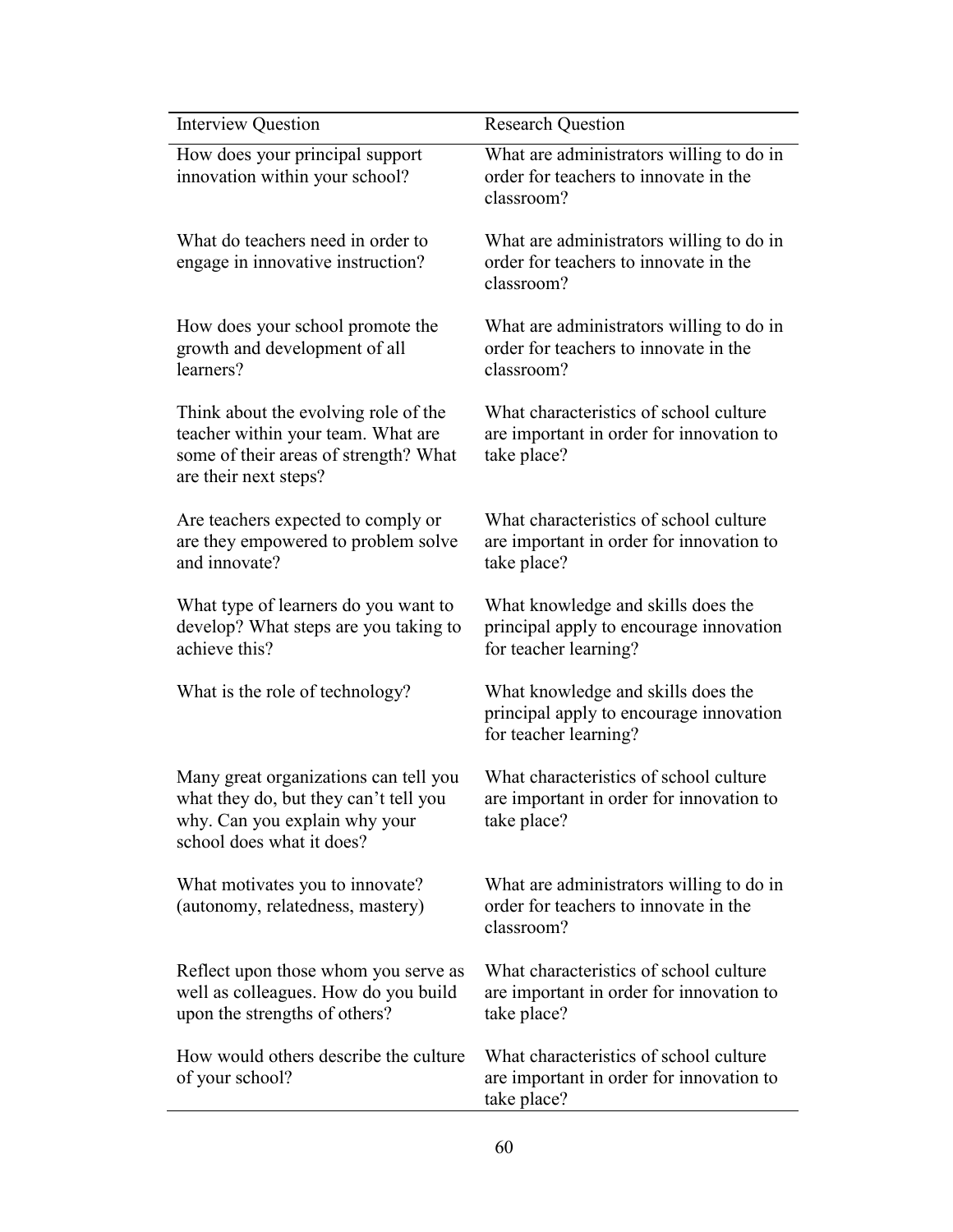| <b>Interview Question</b>                      | <b>Research Question</b>                                                                          |
|------------------------------------------------|---------------------------------------------------------------------------------------------------|
| What does the culture of your school<br>value? | What characteristics of school culture<br>are important in order for innovation to<br>take place? |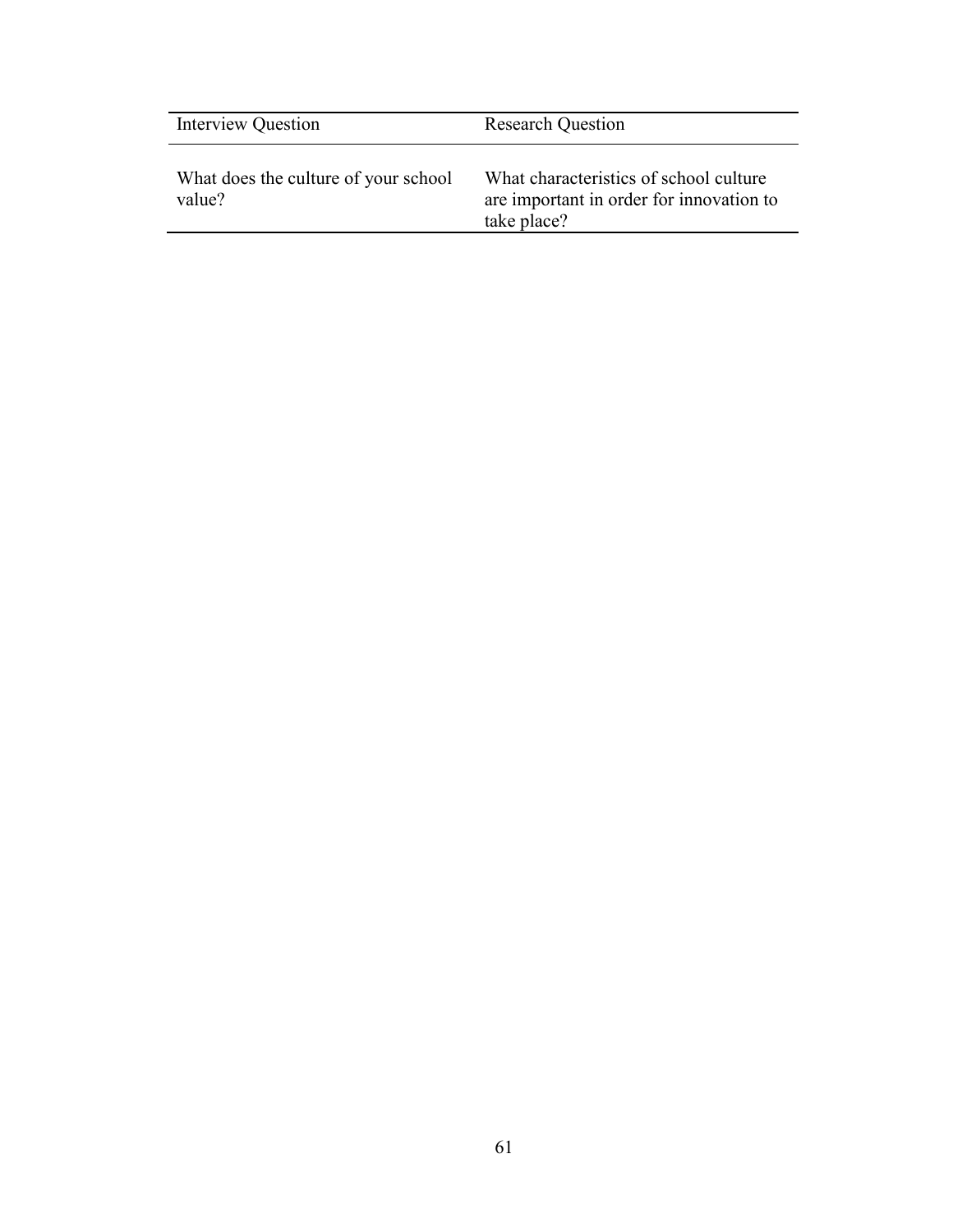### **CHAPTER 4: RESULTS AND FINDINGS**

The purpose of the study is to develop an understanding of the phenomenon of school innovation. In previous chapters, the researcher explored in the literature aspects of innovation from a cultural, leadership, historical, and motivational point of view. Research questions were developed through a review of current literature on the topic. Qualitative data were collected through remote individual interviews and artifacts. Additionally, interview questions were directly related to research found in the literature. Findings from the both the literature and the interviews demonstrate consistency in elements of Deci and Ryan's (1985) Self Determination Theory such as autonomy, relatedness, and competency. School culture, trust, and leadership also emerge as important themes.

 The collected data were organized by grouping the participants into three different categories based upon their level within the school district. Each group had three participants. The first group consisted of district level leaders, the second group represented building level leadership, and the third group were teachers. Additionally, artifacts regarding innovation and professional development were collected, analyzed, and compared to the groups. This comparison allowed for triangulation of the data and the identification of areas of commonality and difference in identified themes. The researcher was able to identify and compare themes and common language presented within each group and compare it to the others.

Many similarities emerged as participants discussed the phenomenon of innovation. However, there was a difference among the groups based upon the organizational level of the participant and conceptual understanding of innovation. Each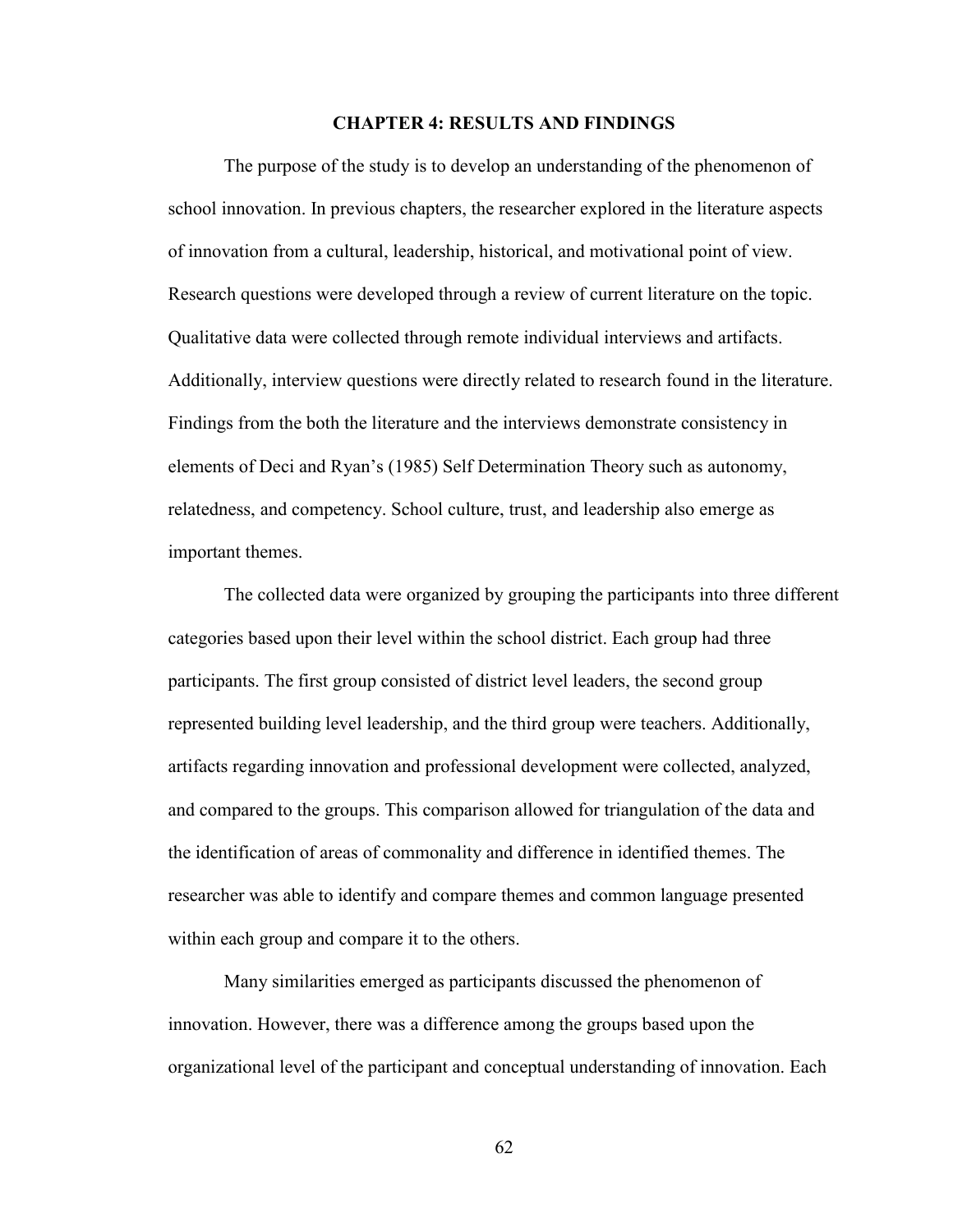group looked at innovation in a slightly different way dependent upon their position within the organization. District level leadership looked at innovation as an integral part of the overall vision for student and teacher growth and learning. The building leadership saw innovation as a means of empowering teachers. Teachers viewed innovation as something based in relationships with others, trust, and opportunity take risks. All groups spoke about the use of technology but did not consider it the primary source or defining factor of the phenomenon. This division was observed in the initial stages of the interviews when participants were asked to define innovation and to provide examples of current practices that they consider innovative. Subsequent interview questions developed an understanding of the motivation behind each participants' willingness to engage in innovative practices. The culture and leadership styles of the leadership within the organization emerged as vital for innovation to occur.

The following sections provide the reader with the research question, related interview questions, and sample evidence from each participant group. Each section is followed by a summary in which the research draws conclusions based upon the evidence presented. Table 4 illustrates themes that the researcher identified through data analysis and the data sources from which they were drawn.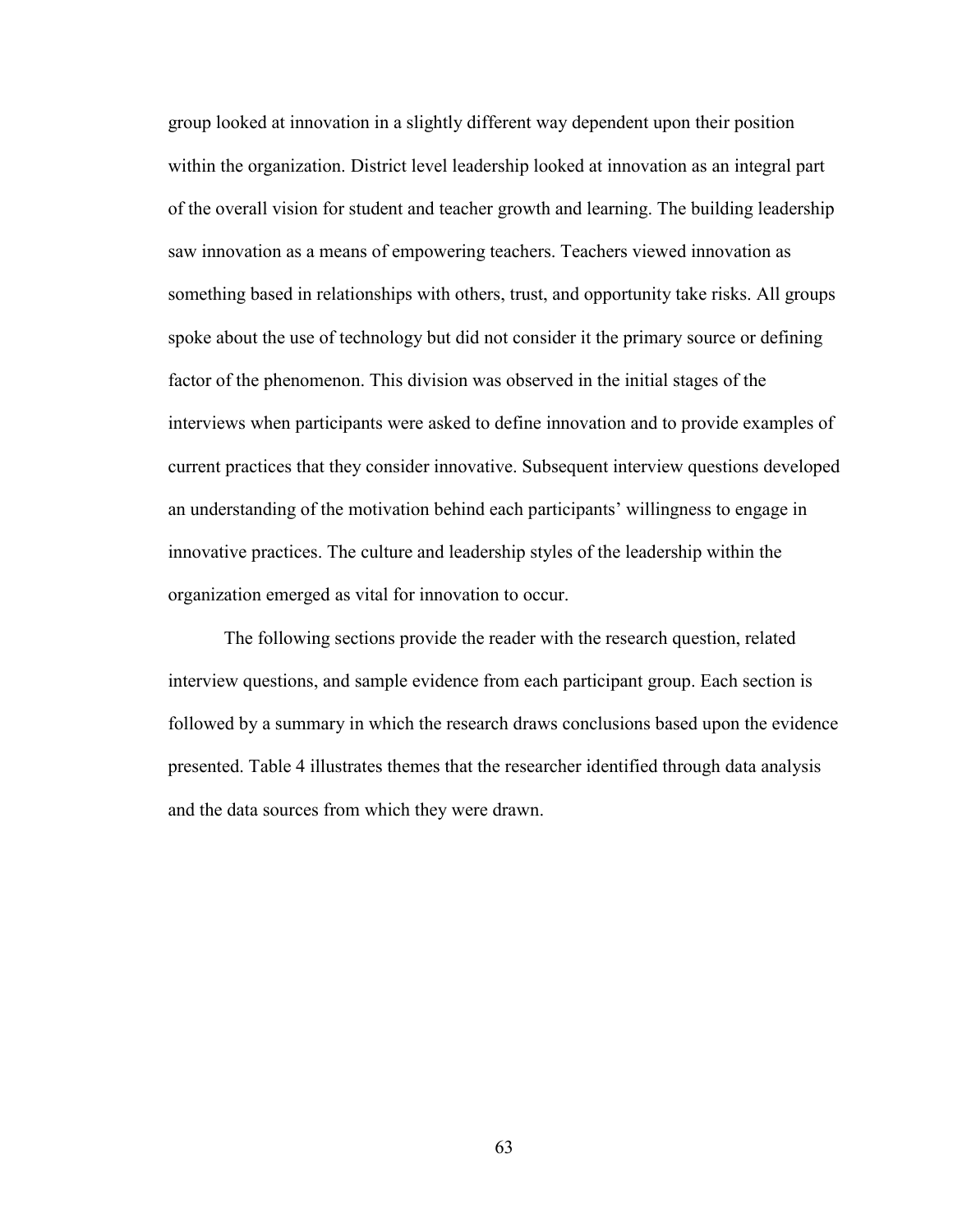# **Table 4**

| Interpretive Themes |  |
|---------------------|--|
|---------------------|--|

| Theme                            | Data Source                           |
|----------------------------------|---------------------------------------|
| Autonomy                         | Interviews, Self Determination Theory |
| Relatedness                      | Interviews, Self Determination Theory |
| Competency                       | Interviews, Self Determination Theory |
| Creativity                       | Interviews,                           |
| Culture                          | Interviews                            |
| Definition of Innovation         | Interviews                            |
| <b>Effects of the Pandemic</b>   | Interviews                            |
| <b>Expectations for Learning</b> | Interviews, artifacts                 |
| Leadership                       | Interviews, artifacts                 |
| Problem Solving                  | Interviews, artifacts                 |
| Reflective                       | Interviews, artifacts                 |
| <b>Student Expectations</b>      | Interviews, artifacts                 |
| Technology                       | Interviews, artifacts                 |
| Vision                           | Interviews, artifacts                 |

## **Research Question 1: What does innovation look like in a school environment?**

The definition of innovation, and what it looks like in schools was a fundamental question to ask each participant. The meaning of the term innovation is relative to the individual. As previously defined in chapter two, innovation is the creation of something new or an improvement upon an existing practice or product. The first questions of each interview required the participant to define innovation in their own terms. Responses by the participants were consistent with those found within the research such as Couros (2015) who defined innovation as something new and better. The first interview questions were:

1. What is innovation and what does it look like in your school/district?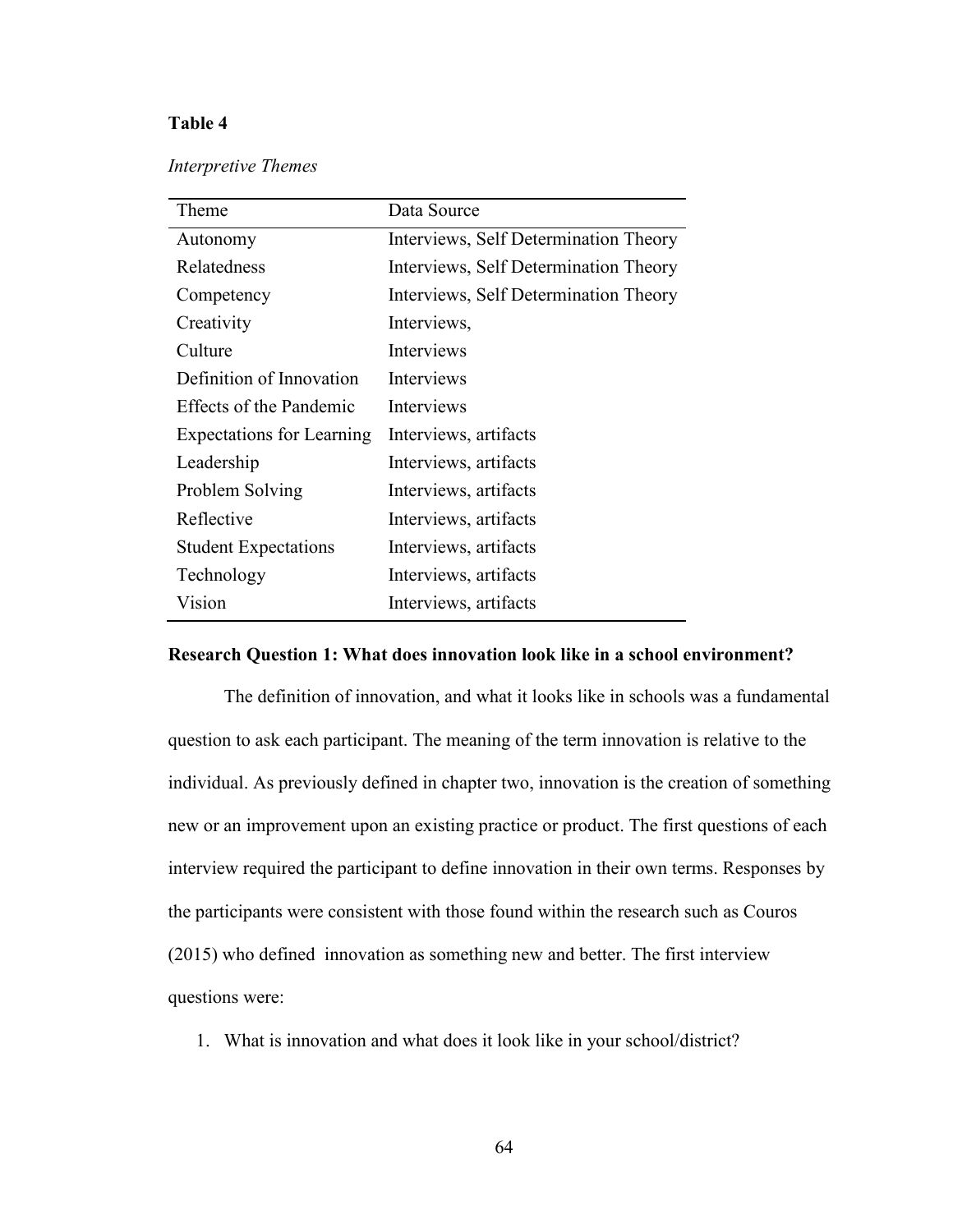2. What innovative instructional practices are you currently using in your classroom/schools?

Participants described a variety of innovative instructional practices such as Learning Walks, Launch Labs, Learning Labs, and the use of technology in various forms. All groups spoke of many of the same initiatives, but from their own perspectives.

District administrators defined innovation as more about change and the evolution of ideas than technology. One Assistant Superintendent said:

Most people would say, innovation is about technology, but I don't agree with that. I think innovation is taking some ideas that are either, you know, combined from other industries or new to the educational landscape and then creating something from there that you don't see in very many places.

Other district level administrators saw technology as a relevant tool used to meet the needs of students as well as teachers in an ever changing and evolving world. These district level administrators did not consider technology to be innovation itself. Instead, innovation was seen as a way of thinking about a current problem or practice or taking a better approach to an existing practice. As an Assistant Superintendent stated, "Innovation is simply about looking at a current practice that may be no longer relevant or meeting the needs of our students, our teachers, our school system and iterating in a way that creates a new approach."

According to a district administrator, school innovation takes on a reflective quality in all stakeholders of the organization. The administrator spoke of how all members of the school district have to be aware that there are things that they do not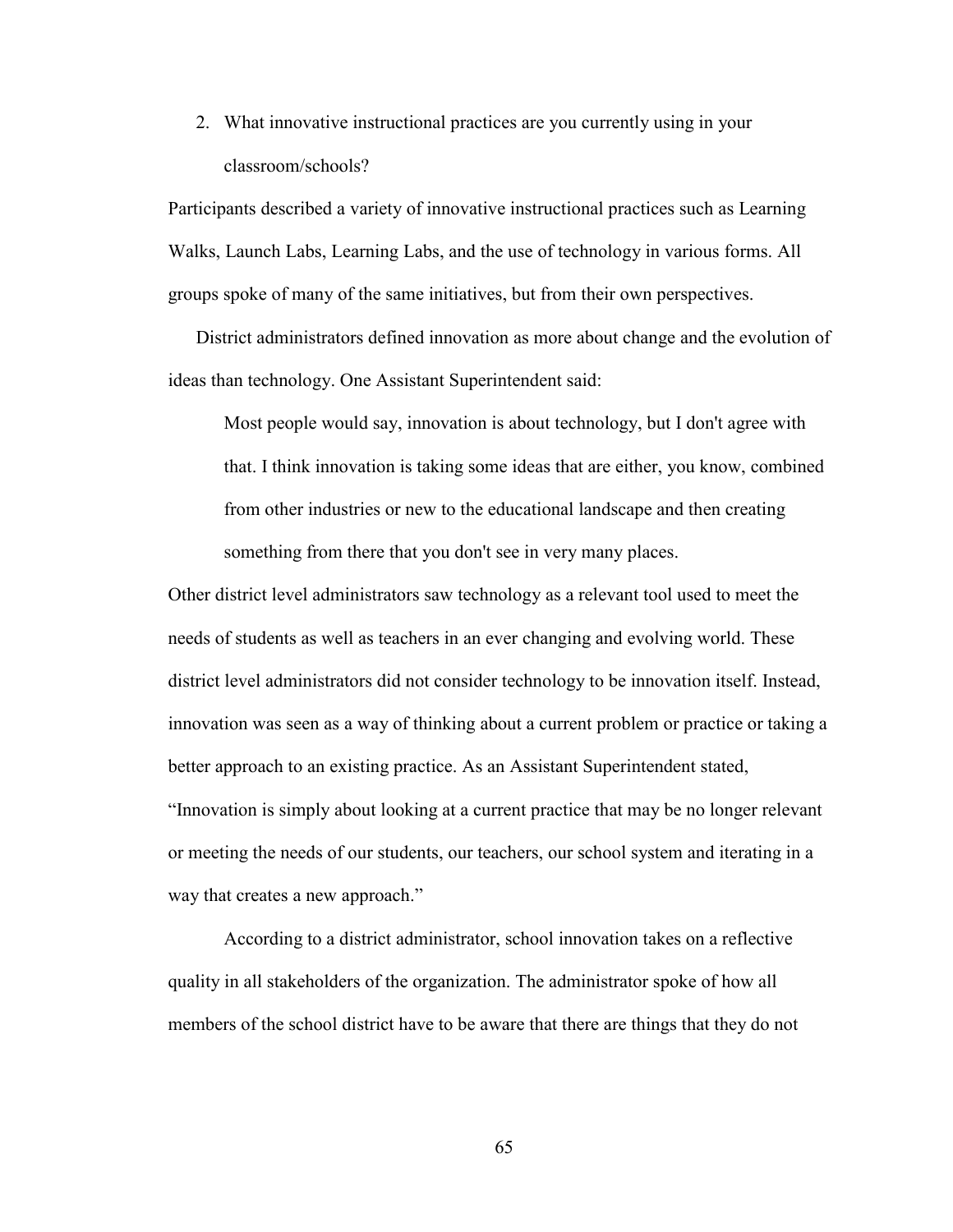know or have not yet discovered. This openness to learning new concepts is the genesis of school innovation. As an assistant superintendent for elementary education stated:

That's where innovation lives. That's where you know you don't know what you don't know yet, right. So that's where I think the heart of innovation lives and in a lot of the work that we do with teachers, you know, from my lens.

From the district level perspective, there was a direct connection between innovation and learning for both teachers and students. The participating school district created a culture of learning that encourages risk taking and challenging current practices. Thus, relationships between administration, teacher, and student are essential for innovation to occur. A district level administrator said, "Innovation is when everyone is learning, everybody is on their own learning journey and they're all helping each other to get to the next spot. I truly believe that innovation starts with inspiring people."

 When asked to speak about some innovative instructional practices currently taking place within the district, the district administrators, building leaders, and teachers were all able to describe initiatives of the past and present that they considered innovative. Technology was not always a part of these initiatives.

District level leaders described the historical process as well as product that leaders and teachers went through to change the culture and pave the way for innovation by teachers. Leadership considered the process itself to be innovative. For example, the high school was experiencing a problem within the special education department. Specifically, students did not want to go to a resource lab for additional support. The class was located in an undesirable and inconvenient location of the building. District leaders described the situation as poor and that the teachers did not want to be there either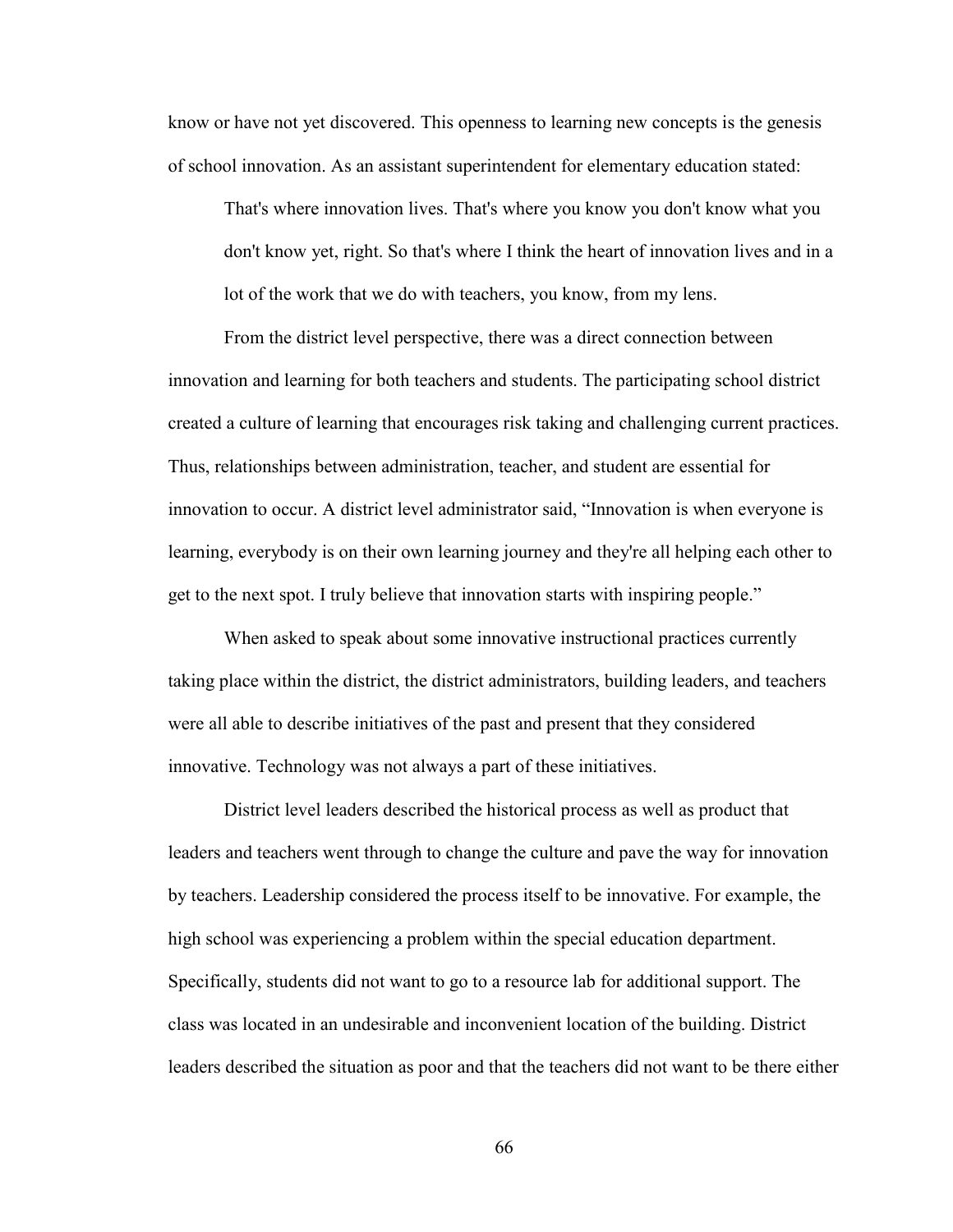to provide students with much needed support. As a result, stakeholders such as district and building level administration, teachers and students were encouraged to work together and brainstorm ideas with the goal of reinventing the lab. The result was a learning lab that was accessible to all students throughout the school day, not just special education students. Adjustments to teachers' schedules orchestrated by building level leadership provided an on-going level of support for students throughout the school day. The learning lab space was relocated and furnished with desirable furniture and updated technology. The transformation of the learning lab was successful because of the collaboration of all stakeholders and the sharing of ideas. The transformation was organic in that it came from the teachers and students themselves. The idea of learning labs then shared and spread to other schools within the district.

It is important to note that the leadership and instructional personnel within the district openly share successful ideas and practices among all schools. From the high school, the learning lab concept spread to the elementary schools within the district in the form of math labs. The primary goal of these learning spaces at the elementary and middle school levels were to create an area where students could engage in hands-on, inquiry and problem-based learning activities. Students had the opportunity to collaborate with peers in learning experiences designed to inspire and invoke thinking and creativity. These activities may or may not connect to the regular curriculum. At the elementary level, math labs were created for all students when teachers and administrators realized that the pull-out model of instruction was not successful. The math lab became a part of the scheduled rotation of classes such as art, music, or physical education. The entire class would visit the lab, not just struggling students. Math concepts were taught to all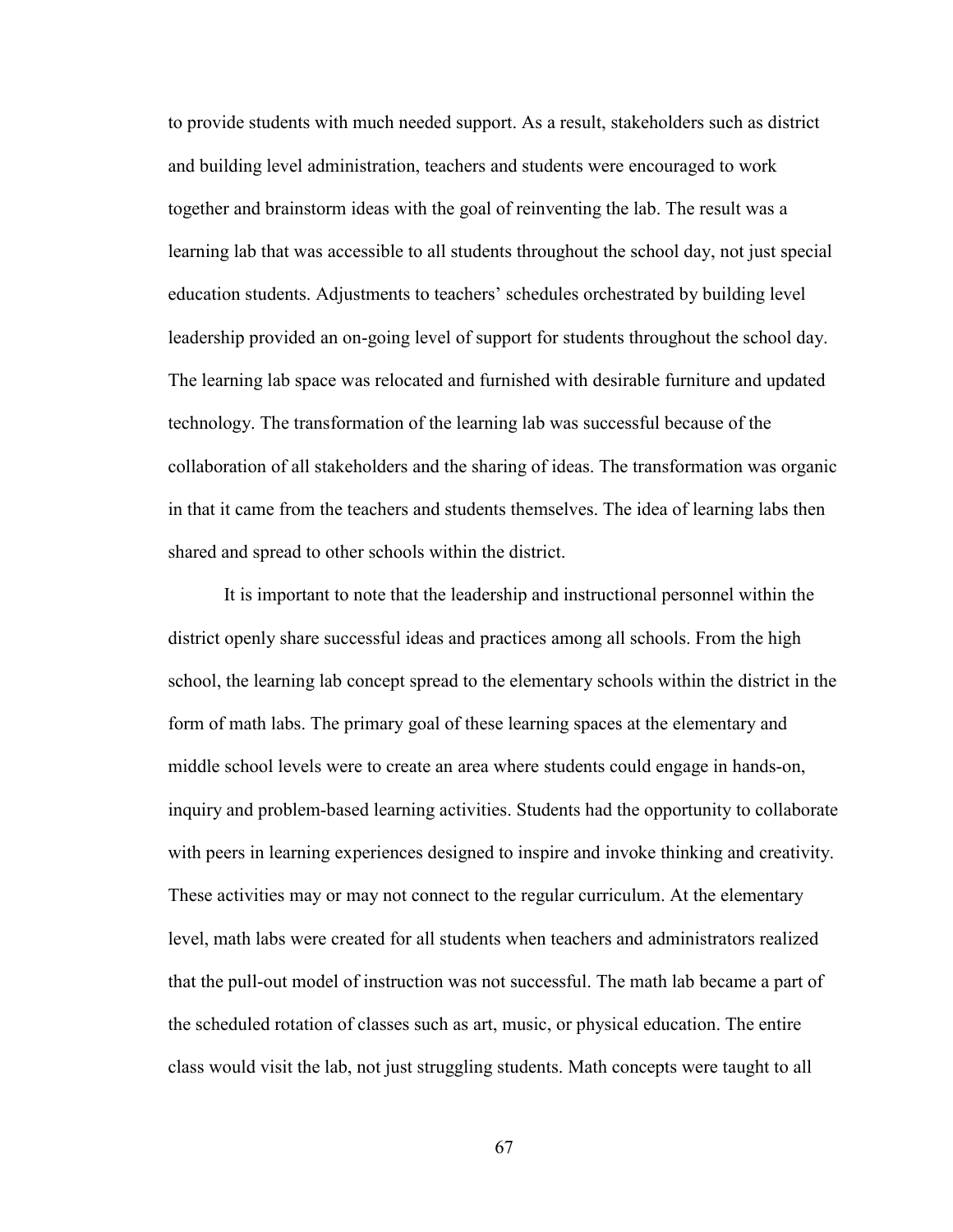students; however, the levels of complexity of the assigned task were differentiated for those students who need additional support and for those in need of academic challenge. The same math concept was differentiated for above, at, and below grade level students. Each lesson was planned and facilitated by both the classroom teacher and the math lab specialist teacher. A considerable amount of planning and coordination takes place between the classroom and lab teachers. An assistant superintendent said about the lab:

Instead of pulling kids out for support, we brought everybody in and what we do is we do a differentiated task. It's the same exact task but is differentiated. It's the math inquiry lab where teachers came in with their kids and they work with them. We took a lab and flipped it on its head.

Building level administrators viewed school innovation similarly. The perspective of the building administrator is not as removed as those at the district office. The building leader has direct first-hand experience with the phenomenon of innovation. Creative thinking was a significant component of innovation. Amabile et al. (2004) refer to creativity as how individuals approach problems and solutions. Describing innovation, a participating elementary school assistant principal said, "I think innovation is a platform for teachers and students to think outside of the box and to think creatively, but not only to think creatively to have the ability to make those ideas come to fruition. To the building administrator, creative thinking from both teachers and students was an important attribute of school innovation. How teachers and students approach a problem and access their prior knowledge and expertise is an essential part of creativity as well as innovation. Here, an assistant principal discusses the use of technology as a tool to expand learning experiences for students: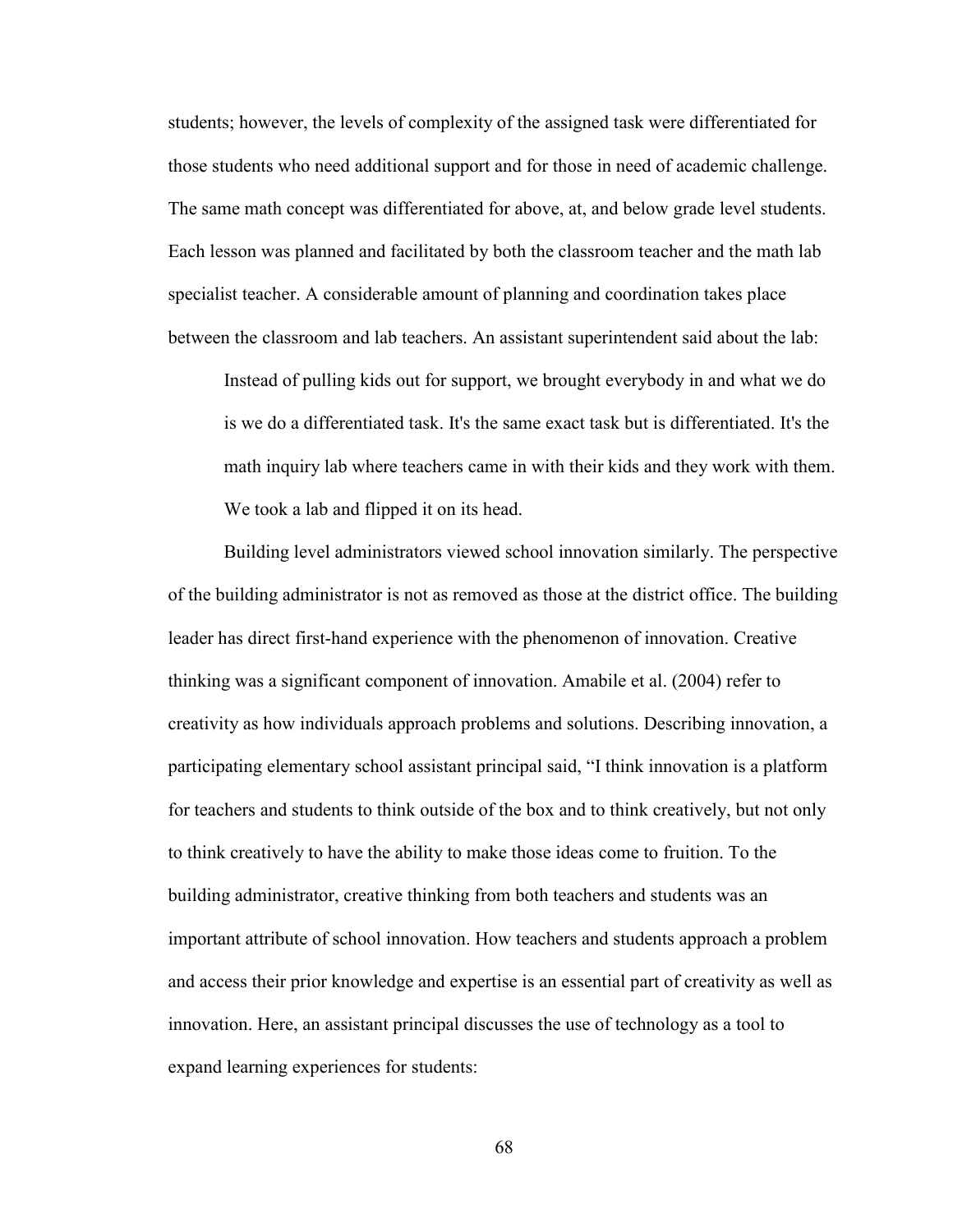Thinking outside the box and doing really just expanding possibilities as it applies to schools and what it means for schools is applying that thinking to teaching and learning applying that thinking as to what is possible in a classroom and especially, I mean, we can't separate innovation from technology. Nowadays, nor should we, and in lot of cases, technology is one of those things where we're going well beyond the four walls of the school to really open up. When I say what's possible in teaching and learning? Technology, I think really expands what is considered possible.

A high school principal described innovation as, "A conundrum maybe or a difficult process that is made easier through some creative or new thought process." Similarly, Couros (2015) described innovation as a something that is new, either an invention or iteration, and made better. Innovation is not about stuff, rather, it's a way of thinking. Describing a "conundrum" that leads to innovation is supported by Christensen (2017) theory of disruption. Christensen describes "disruption" as a process where an organization or company with fewer resources is able to challenge an established business. The challenger successfully targets areas overlooked by incumbents. The challenger is then able to provide customers with an improved product at a lower price. School systems may not be considered big businesses per se, but they are complex organizations that are vulnerable to similar disruptions. The principal's "conundrum" provides for the opportunity of a disruption that leads towards innovation.

One principal defined innovation as a way to improve efficiency: "I would define it as creative adjustments to improve how things run or operate so some level of creativity critical thinking that lead to solve, you know, some sort of efficiency." This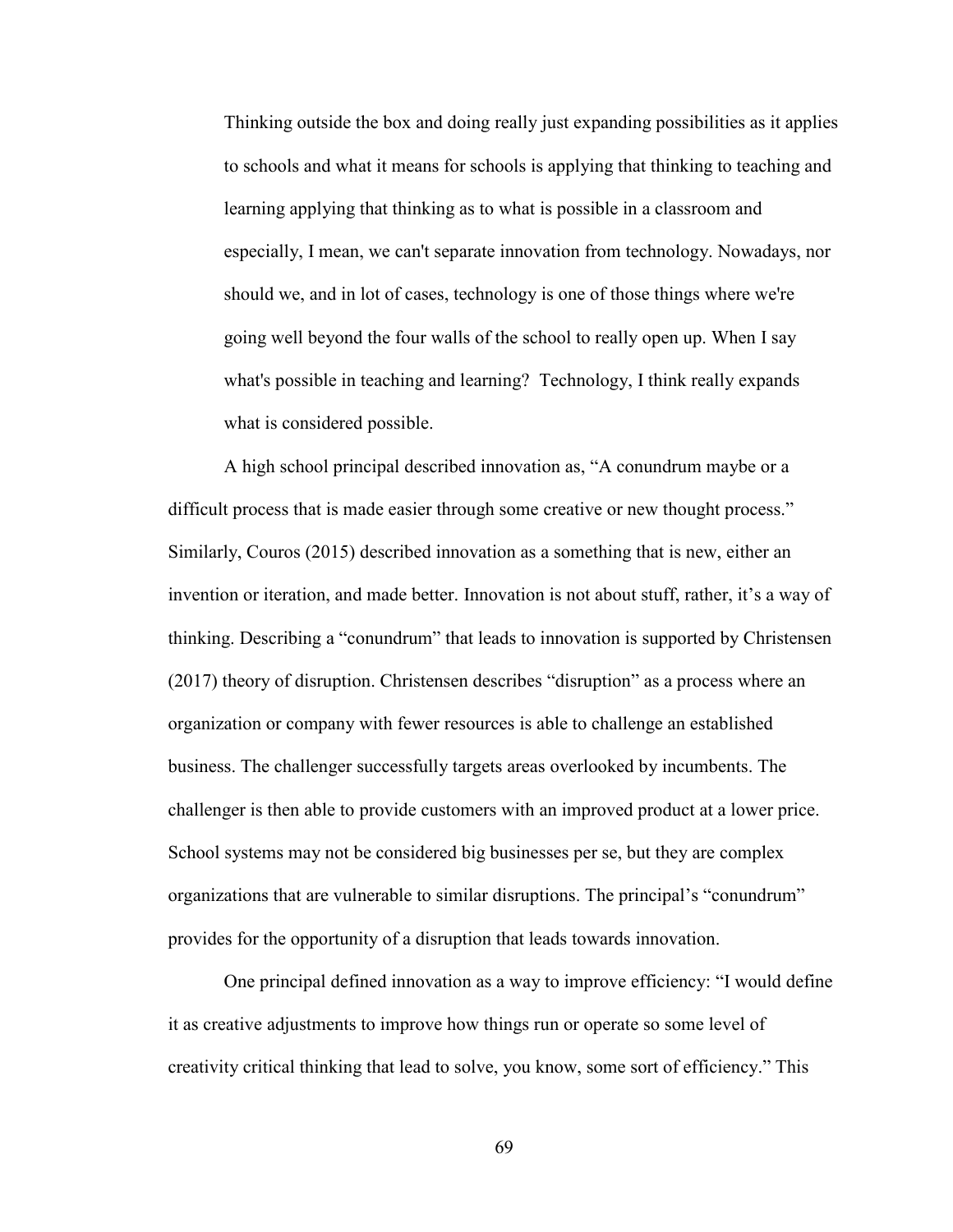was an interesting point because many other participants looked at innovation as directly related to student learning, not a managerial perspective.

The teachers provided a different perspective than either the district or building level administrators. The participating teachers provided an insight as to how their administrators support innovation within their schools and classrooms. According to the teachers, relationships with administrators and colleagues were essential. How students are engaged in learning was included in teachers' description of school innovation as well. Teachers described innovation and the connection to administration in the following ways:

- "How do we come together and how do we reimagine school while integrating these technologies and integrating the needs of our students and the world we all live in, the world they'll be coming up in?"
- "It's outside of the box thinking through hands-on problem-solving activities that we can work subject areas into."
- "School innovation is I think the process of a school, which involves teachers, administrators, students, etc."
- "We started where we created a maker space or an innovation lab and (our Assistant Superintendent) had a really great idea to create the space. And he thought, you know, we create the space and things will happen."

From the teacher perspective, innovation is collaborative, hands on, and a process of problem solving. Teachers generally defined innovation as a means of engaging students in a new and challenging learning experience that is different from traditional instruction.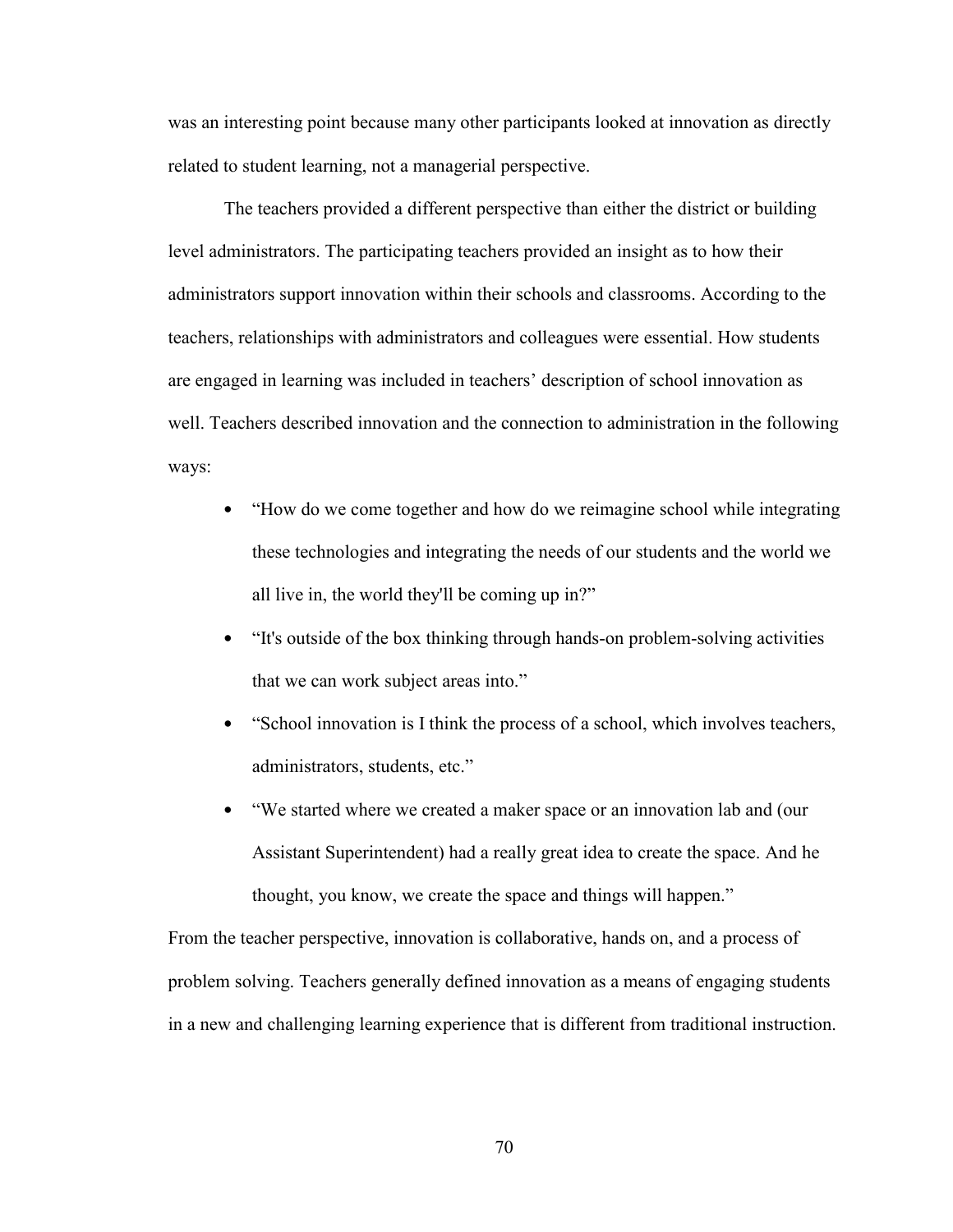In comparison of responses made by each of the three groups of participants, the phenomenon of innovation was defined in similar terms. The district level administration considered innovation to be a cultural phenomenon requiring the establishment of teacher autonomy, professional learning, and risk taking. The building level leaders understood the importance of relationships and the individual needs of teachers within their organizations. The teachers spoke about technology as innovation, but also described innovation as a process that involves collaboration, creativity, risk taking, and trust. Each group provides examples of what they considered innovative practices. District and building level leadership spoke of their support of risk taking for such ventures as math labs, maker space, and student support labs. Teachers shared the same examples but added how they work among teammates and share ideas and methodology to positively impact student learning. The cultural establishment of the school district as a learning organization is in itself the innovation. For this reason, it is difficult to separate culture from the following sections that address leadership and motivation. Table 5 provides a list of key terms used by the participants to define innovation.

### **Table 5**

| District Leadership                                     | <b>Building Leadership</b>                                                        | Teachers                                                                                               | Artifacts |
|---------------------------------------------------------|-----------------------------------------------------------------------------------|--------------------------------------------------------------------------------------------------------|-----------|
| Cultural, teacher<br>automony,<br>professional learning | Based upon<br>relationships, and<br>individual needs. Risk<br>taking and autonomy | Collaboration with<br>colleagues, culture,<br>technology, engaging for<br>students, problem<br>solving | (none)    |

*Key Terms Used in the Definition of Innovation*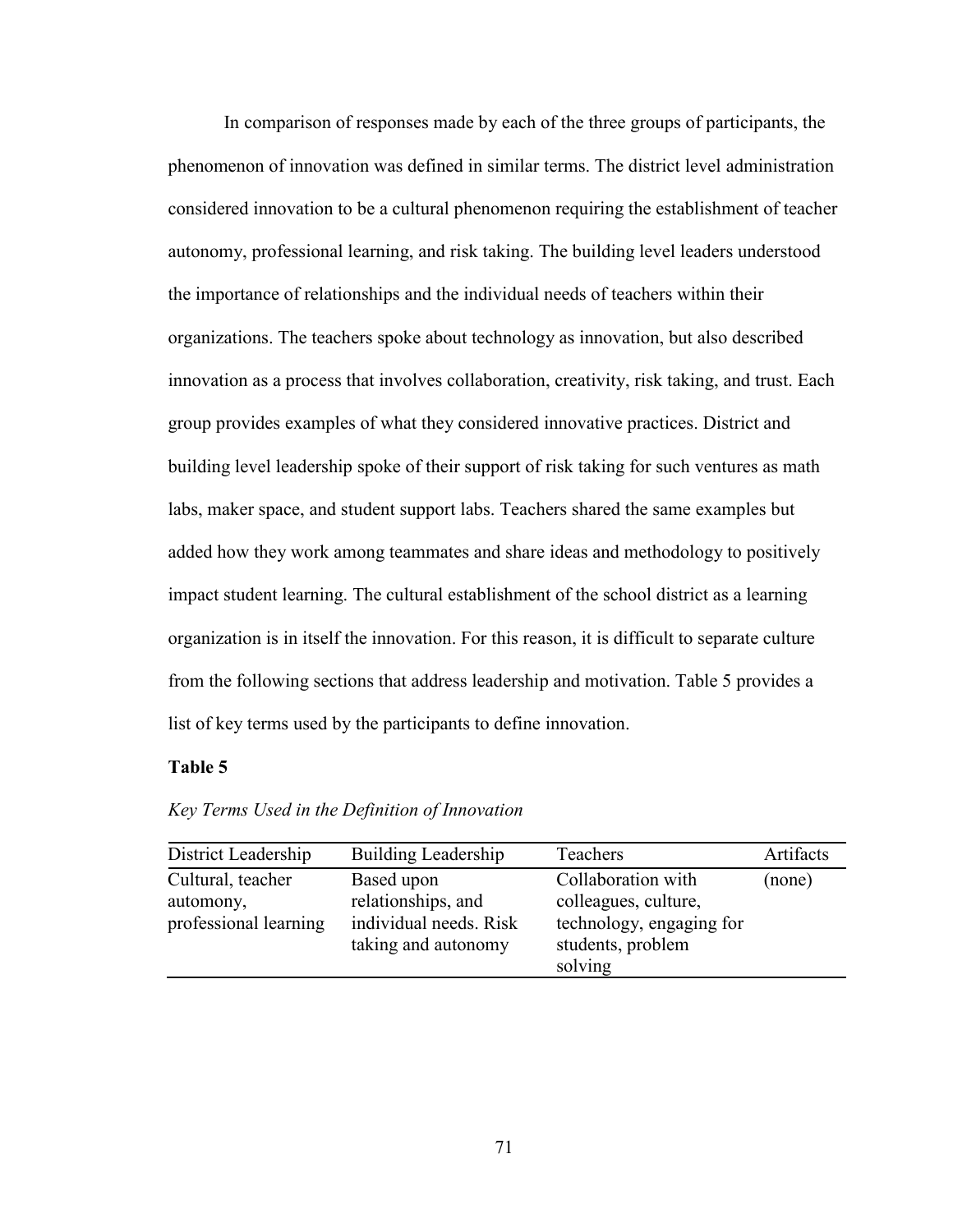## **Research Question 2: What characteristics of school culture are important in order for innovation to take place?**

In chapter two, the researcher examined the work of Edgar Schein as it related to an organizational culture that is supportive of innovation. Schein (2017) states that the culture of an organization is made up of artifacts, beliefs and values, and underlying basic assumptions. In this study, the researcher found, imbedded within the interviews and artifacts, a sense of what was truly of value to the district as an organization. That is, throughout each level of the participating school district, the central belief and value lies in the development of the individual student as a responsible and independent learner who will graduate from high school and continue to grow and learn to the best of their ability. At the district level, hiring decisions were made where only teachers with a growth mindset and dedication to the development of the whole child would be considered for employment. Building leadership takes steps to plant and germinate innovative ideas that will take root and spread throughout the buildings. Teachers share a common focus of the students' social as well as academic progress and development. This belief permeates the collected artifacts. Stakeholders developed a well-defined vision and goals with the community. Individual teacher talents and the development of the school as a learning organization (Argyris, 1964) are encouraged, celebrated, and shared with the purpose of improving the individual as well as the team. In the coming pages, the researcher demonstrates evidence that describes the importance of culture. Participants discuss their experiences with the phenomenon of innovation as it relates to culture.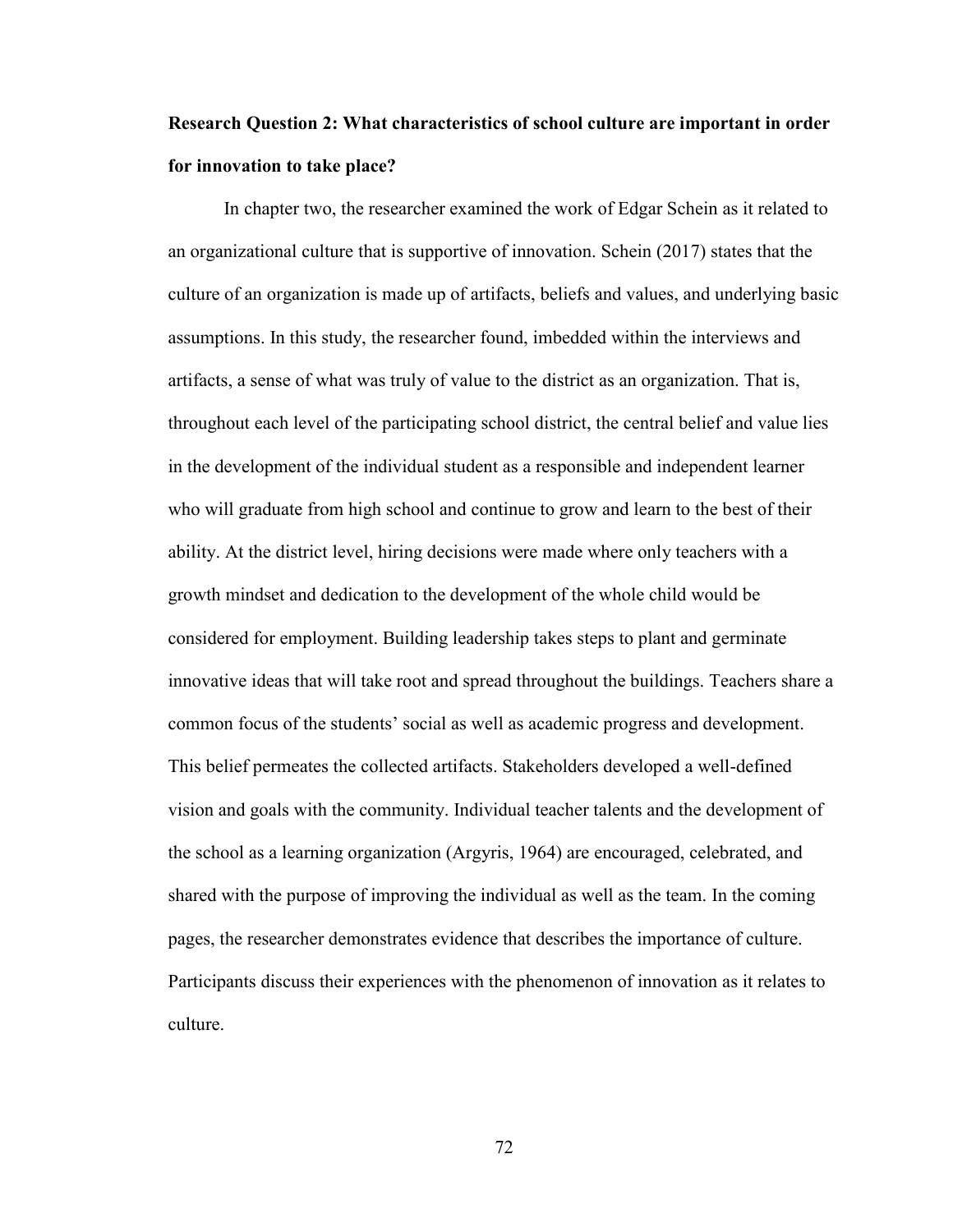The culture of the participating district is collaborative in that all levels of the organization generate and share ideas with the goal of improving student performance. Teachers are willing to take instructional and professional risks in order to meet this goal. Building and district leadership encourages and supports risk taking and creative thought. Through a series of questions, the researcher attempted to understand what motivated teachers to engage in innovative behavior. Specifically, the researcher's questions were directly related to Deci and Ryan's (1985) work on Self Determination Theory. Questions related to autonomy, relatedness, and competency were a primary focus in order to understand what and how teachers were motivated to innovate.

Each participant responded to the same questions from the researcher. Interview questions were written from a review of the literature related to innovation and culture.

- 1. Think about the evolving role of the teacher within your team. What are some of their areas of strength? What are their next steps?
- 2. Are teachers expected to comply or are they empowered to problem solve and innovate?
- 3. Many great organizations can tell you what they do, but they can't tell you why. Can you explain why your school does what it does?
- 4. Reflect upon those whom you serve as well as colleagues. How do you build upon the strengths of others?
- 5. How would people describe the culture of your school/district?
- 6. What does the culture of your school value?

Responses to the first questions from district level participants described how teachers are motivated by a belief system that comes from within the organization. The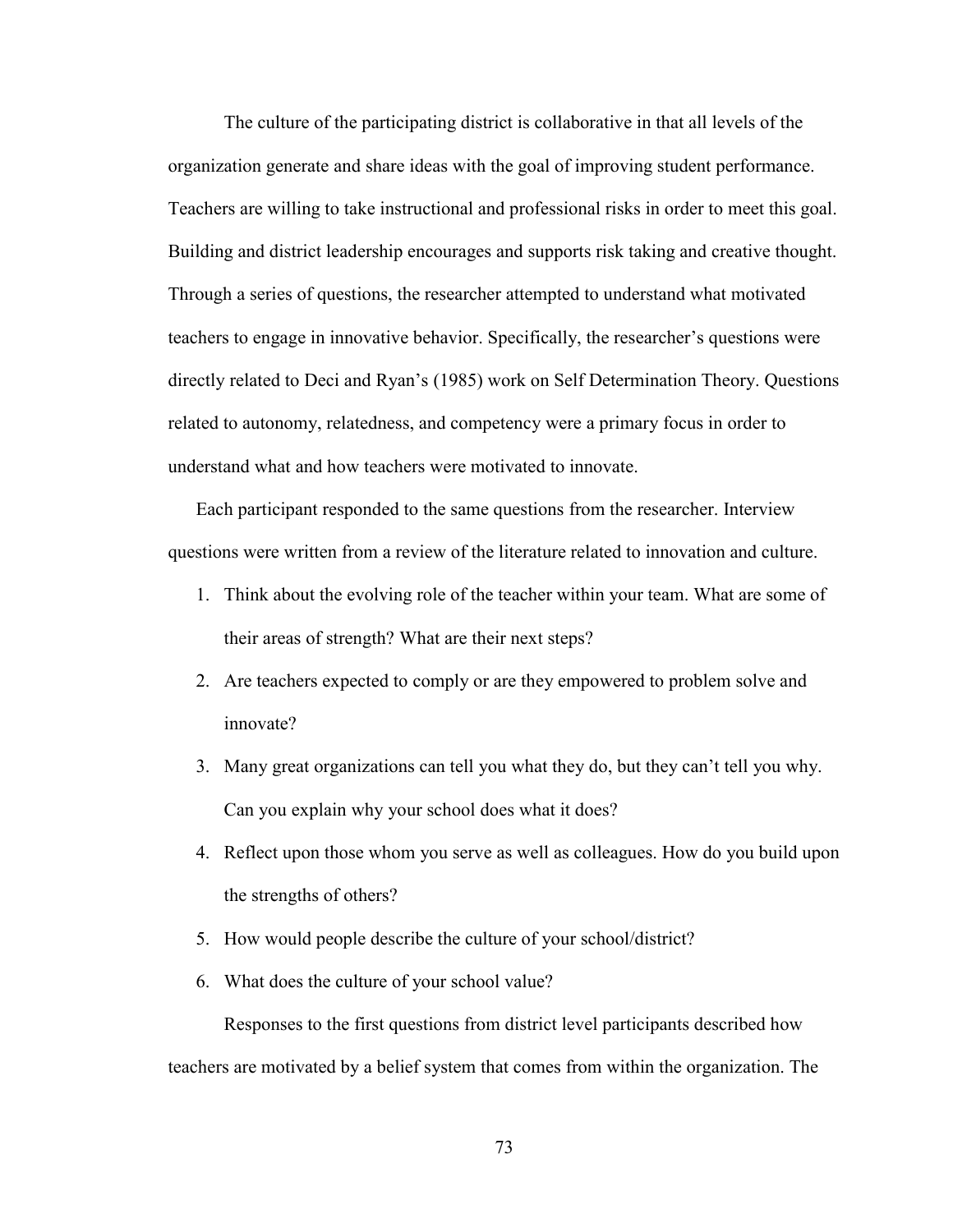belief that leadership values the strength and expertise of the teachers emboldens them to share ideas with colleagues. This is reminiscent of the work of Edgar Schein (2017) in how basic beliefs within an organization effect the motivation of members. One assistant superintendent described the culture in this way:

So, once you invest in [teachers] and have them realize that you see something very powerful in them. It kind of inspires them back. And, they're like, wait, wait, wait. They believe in me. They believe in the strength. Strength that they have. They see my expertise. They see where I can share my knowledge with my other colleagues and it kind of brings everybody along, you know, you always have your outsiders that go, wait a second. I don't know if I want to do it. But even in the middle school where the culture isn't really there yet. The majority of the people are like, no, this is the way to go.

District administration established an organizational goal to empower teachers. This assistant superintendent referred to the district as a learning organization that included students, teachers, and building level leaders. Here we can see evidence that is supported by the work of Argylis (1964) and organizations that learn. Argyris discusses the congruency or in-congruency between the individual and the demands of the organization:

If you look at the organization and you consider the mass of the organization, I characterize that as the carrying capacity of our organization. To learn and unlearn and I looked at it, like, what is the capacity today for our teachers and administrators to truly learn and unlearn practices.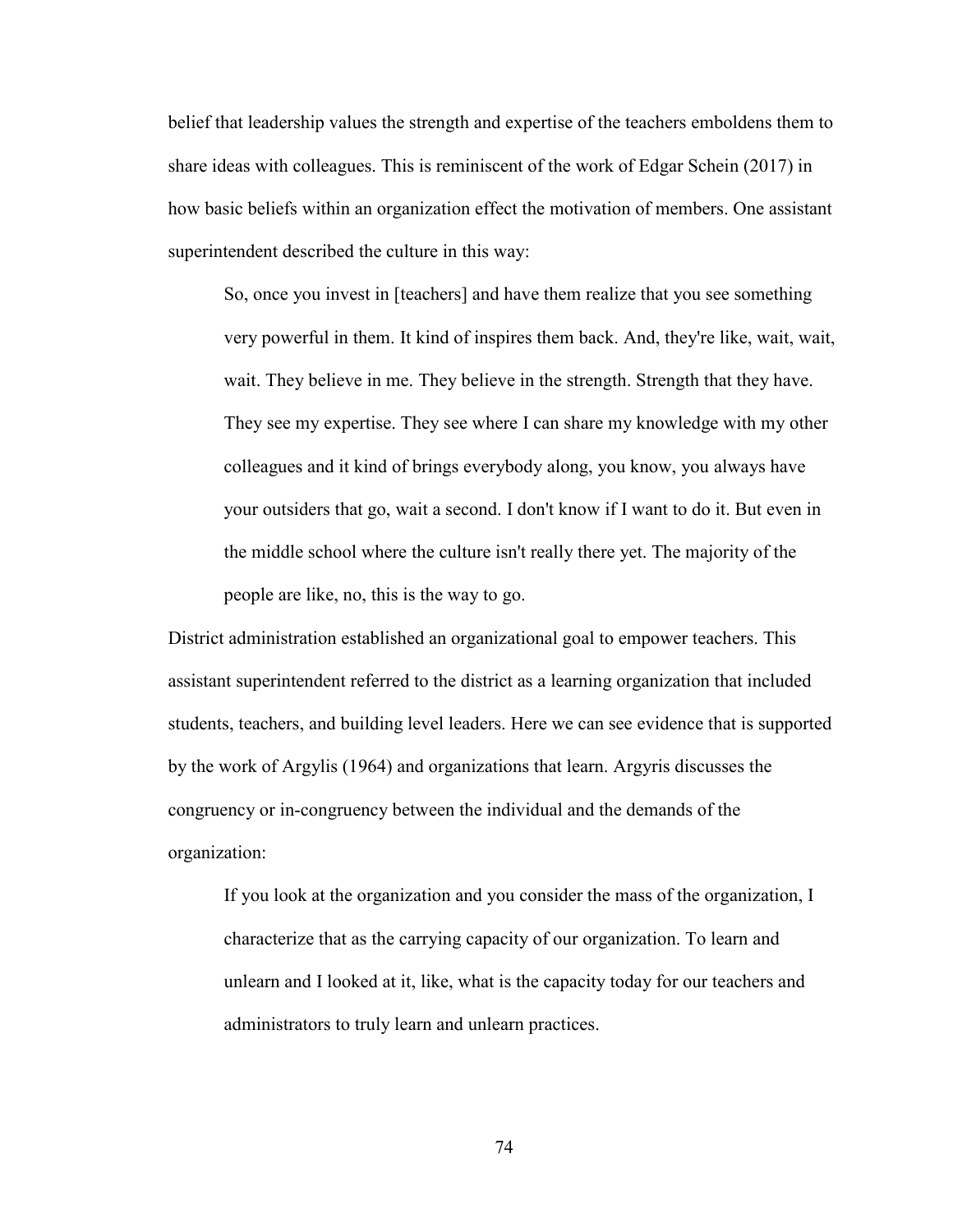Another district level administrator stated that teachers new to the profession are willing to have other teachers visit their classrooms in order to share instructional ideas or seek feedback on an idea of their own. The administrator pointed out that teaching style is irrelevant for some students who are highly motivated and will perform well regardless. District administration collected student performance data on teachers who taught in traditional methodology and compared that to students who learned in innovative classrooms. According to the assistant superintendent, the results were in favor of innovative instructional practices. Building and district administration then had private conversations with teachers regarding the data in order to move those teachers towards innovation.

 District administrators recognized that the building level principal and assistant principal play an essential role in the development of school culture. Building leadership must cultivate trust and risk taking within their buildings by developing positive relationships with teachers. An assistant superintendent referred to this when he said: "When you have a transformative, you know, influential leader who's able to get people to try new things create that culture of risk taking and model it. That's where you build the fertile soil for that stuff to happen." As discussed in chapter two, transformational leadership style is considered to be most conducive for the development of innovation because it establishes a clear vision and inspires and empowers others to act (Moolenaar et al., 2010). Additionally, transformational leaders inspire staff to be innovative and creative, while refraining from being critical of their mistakes (Bass & Riggio, 2006). The participants at the district level spoke of hiring and developing building leaders who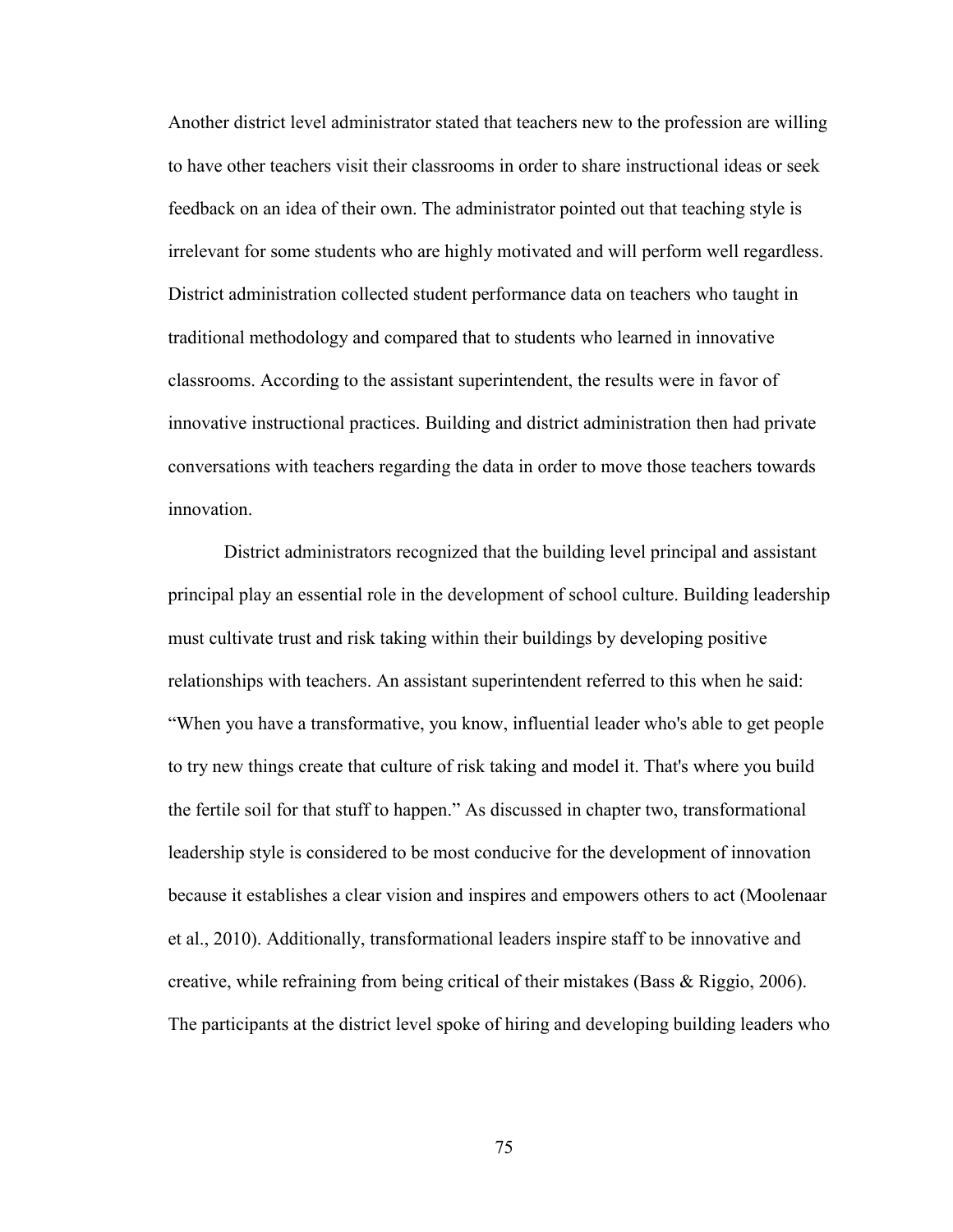developed culture and "fertile soil" of each school as an organization. There was no evidence of transactional or autocratic leadership styles within the district.

Participants in each group briefly or completely omitted mention of leadership styles. The building leaders understood the importance of developing school culture through the development of relationships with teachers and students. From the teacher perspective, the principals, assistant principals, and instructional coaches were all colleagues with whom they could share ideas, successes, and failures. The teachers viewed building administration as partners in learning. Fullan (2014) describes the principal in this role as the lead learner. Evidence suggests that building leadership began the journey towards innovation as lead learners in an effort to empower teachers and encourage autonomy. Building leadership had conducted monthly professional development on topics related to technology. This evolved into bi-monthly, grade-level team meetings where teachers engaged in in-depth planning discussions. The primary focus involved meeting student needs within each lesson. How to meet those needs with or without the use of technology was also of interest.

Building level leadership participants were proud and enthusiastic about the progress that teachers had made in moving away from traditional instruction. Fullan (1995) believes long term success lies in developing the capacity of all teachers through positive relationships among all members of the organization. Evidence suggests that the leadership of the participating district continues to make efforts to do just that. The participating leaders emphasized the importance of promoting and celebrating teacher efforts as well as providing them the freedom to share with colleagues. A building leader answered the question regarding the evolution of teachers by stating, "We really take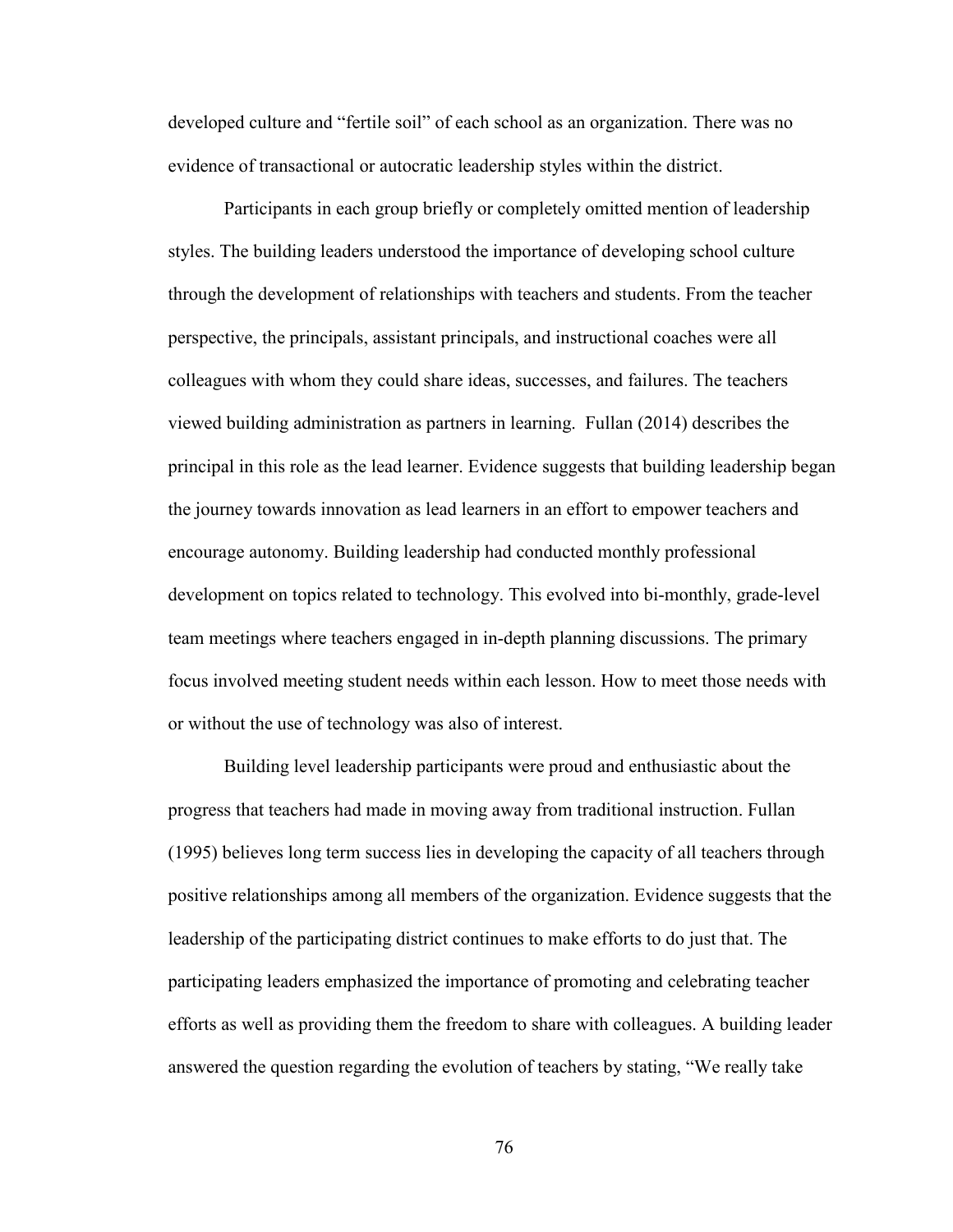pride in promoting teachers that are excelling or are thinking of innovative things and we do it in different ways." Similarly, an assistant principal described the evolution of teachers' willingness to engage in innovative practices. Following the monthly principal led trainings, teachers slowly began to demonstrate their willingness to try new practices and to share them with colleagues; as this assistant principal explained:

We found that teachers would go back. Try the things that we were doing and we planted like a field of seeds because then they would come back and they would say, Well, I tried this and then I saw something else. And, I went on and joined a Facebook group on whatever it might be and then they started sharing. So we started asking teachers to share with other colleagues and that worked really, really well.

In chapter two, the researcher discussed principal standards regarding technology. Findings from the ISTE, United States National Technology Plan, and the New York State PSEL standards all indicate that the school principal must have a positive influence on student learning. Student achievement and finding new methods to reach individual students was a recurring theme throughout the data collection process. An elementary assistant principal answered an interview question regarding the development of all learners by focusing on the struggling student. His response reminds educators of their responsibility to meet the student at their level and to address their independent needs. This differentiation requires effort, creative thinking and problem solving, as he explained:

And if that was my child. I wouldn't want them to be working with teachers that my child doesn't fall within the mold of what works for most I want what works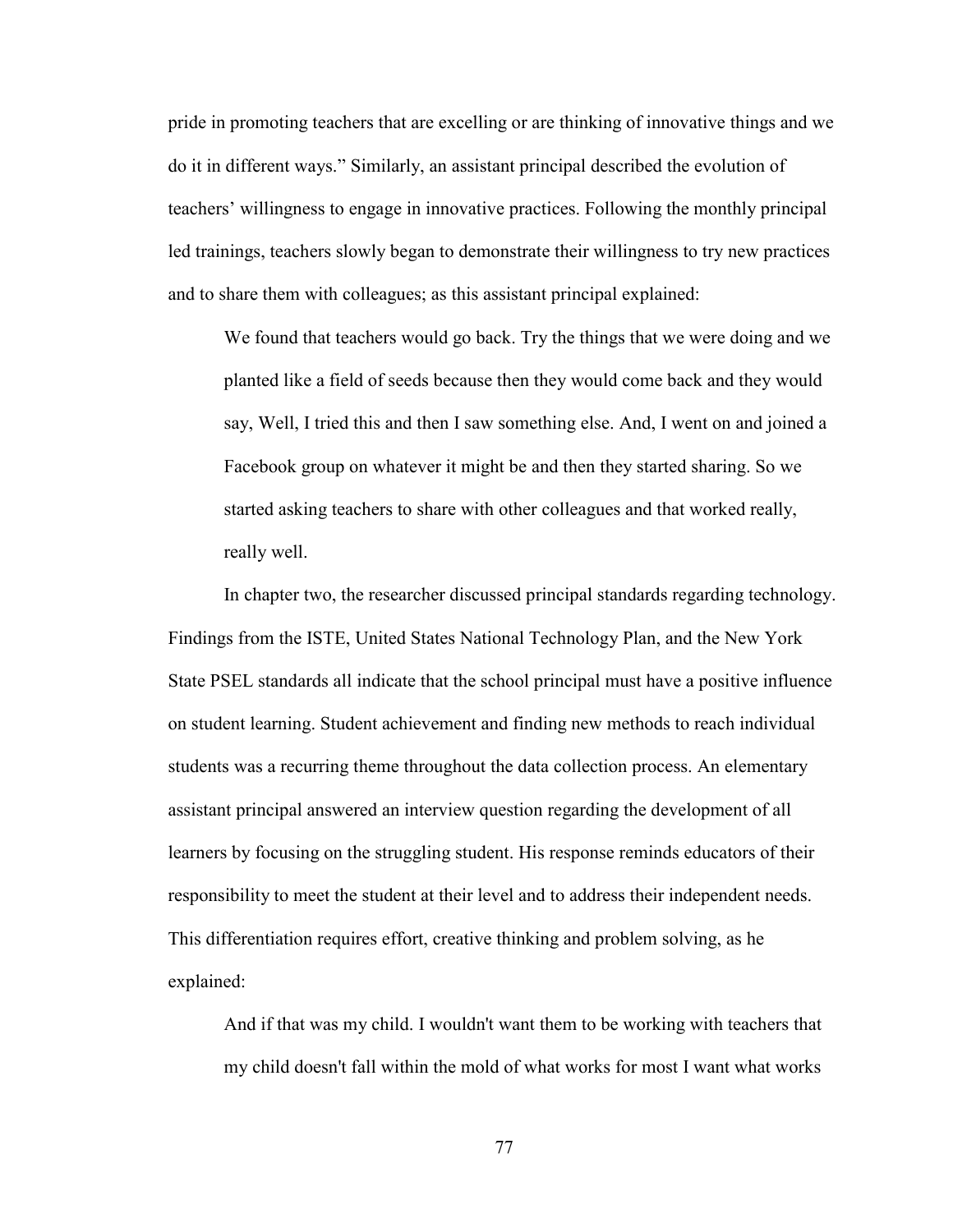for my kid. So that way, everyone's needs are being met and so traditional is working. Okay, I'm not going to say you need to completely turn all your methodology on its head, but I feel like that's where innovation happens is where we're problem solving with Johnny. We've got a responsibility to outline what the next step could be. And so, for that traditional teacher, if it was going to work, it would have worked by now, especially at the secondary level. So, that's where innovative practices are even more important. So, we need to be dynamic enough in our thinking and in our practice.

ISTE Standards (*ISTE Standards for Administrators*, 2009) state that school leaders are responsible for inspiring a culture of innovation and collaboration that allows the time and space to explore and experiment with digital tools as well as support educators in using technology to advance learning that meets the diverse learning, cultural, and social-emotional needs of individual students. The teachers provided evidence that the building leadership focused on achieving these standards. Responses within the interviews highlighted the relationship among team members as well as confidence in their teaching and learning abilities. Teachers emphasized that the culture lacked competition among teachers and strove to develop a mindset of supporting one another as colleagues. A young elementary teacher with less than five years of experience responded by saying:

I never was like very good with technology, but I've been pushed to learn and that's great. And, I think, again, to get everyone on that level, there has to be, just like that team mentality. Our union reminds us of this to, like, it's not a competition, you shouldn't be trying to outdo one another because there are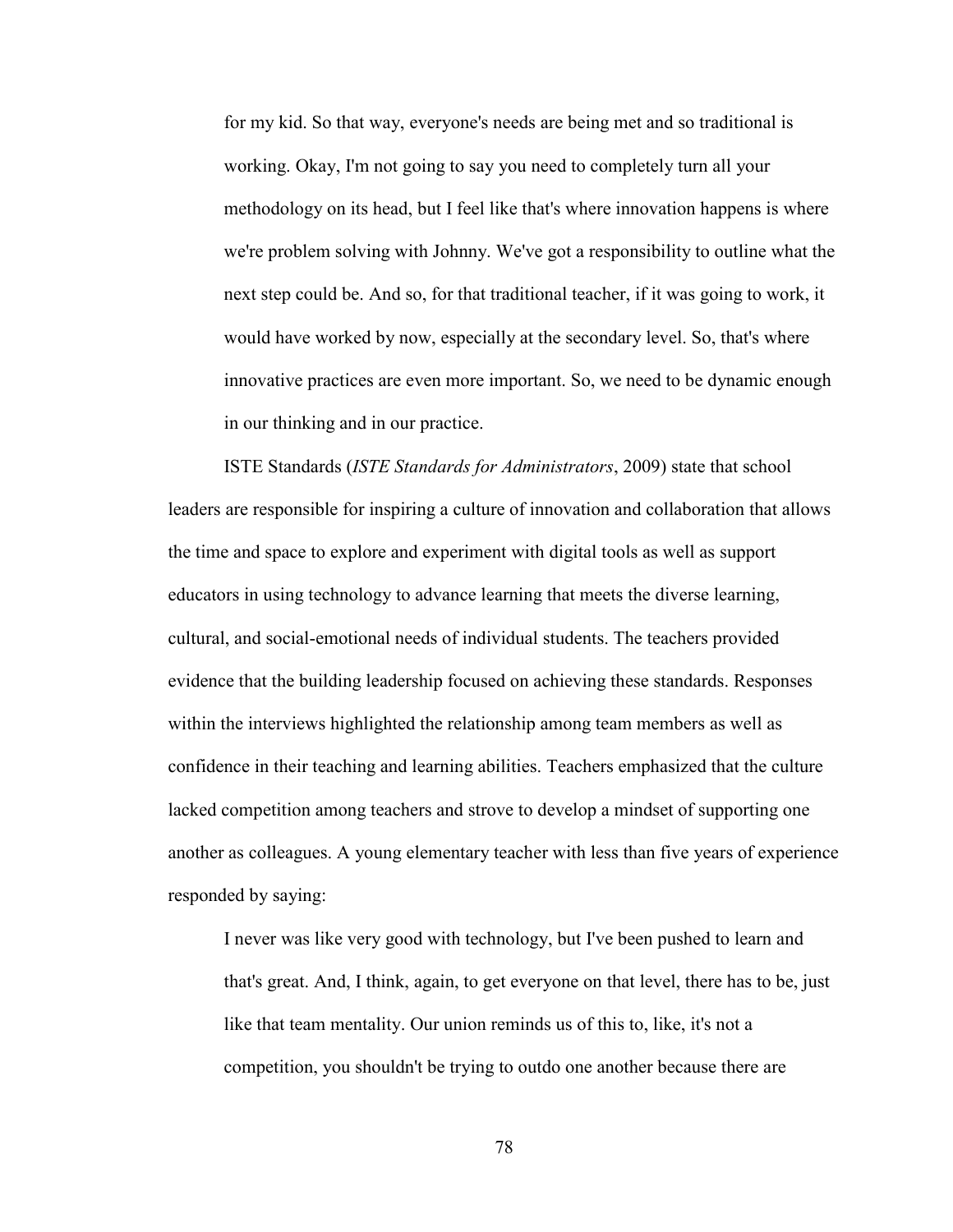teachers who are, you know, not as comfortable with this sort of thing and I've had teachers reach out to me from other grade levels being like hey would you meet with our grade, just to explain.

The same teacher also said that collaboration among teachers on a grade level was essential for innovation to occur:

I think it really goes back to the culture. If you have a really unified grade, then everyone can get on board and help each other out. But if, teachers are isolated from one another, and each are running their own little worlds, which is, you know, that's fine, but if there's no collaboration. It's hard to bring everyone up to speed. There has to be collaboration.

Teachers were encouraged to participate in exploration and problem solving. Administration expects teachers to teach the grade level state standards and prepare students for the state assessments. Teacher and building leaders conduct meetings twice per month during a common planning grade level time. The participants demonstrated an understanding of the importance of the state assessments. However, intensive drilling of skills for students was not the expectation or requirement from administration. Teachers were provided the latitude to find creative solutions to problems that were specific to individual students. Some teachers were resistant to innovation even though administration is not seeking compliance or uniformity. An elementary lab teacher said:

I'll tell you that what they're struggling to cover is math and English, social studies and science gets thrown to the wayside. There are some teachers that never get to it. There are some teachers that get to it a little bit because they're struggling to get through the math and the and the ELA part of their day, and then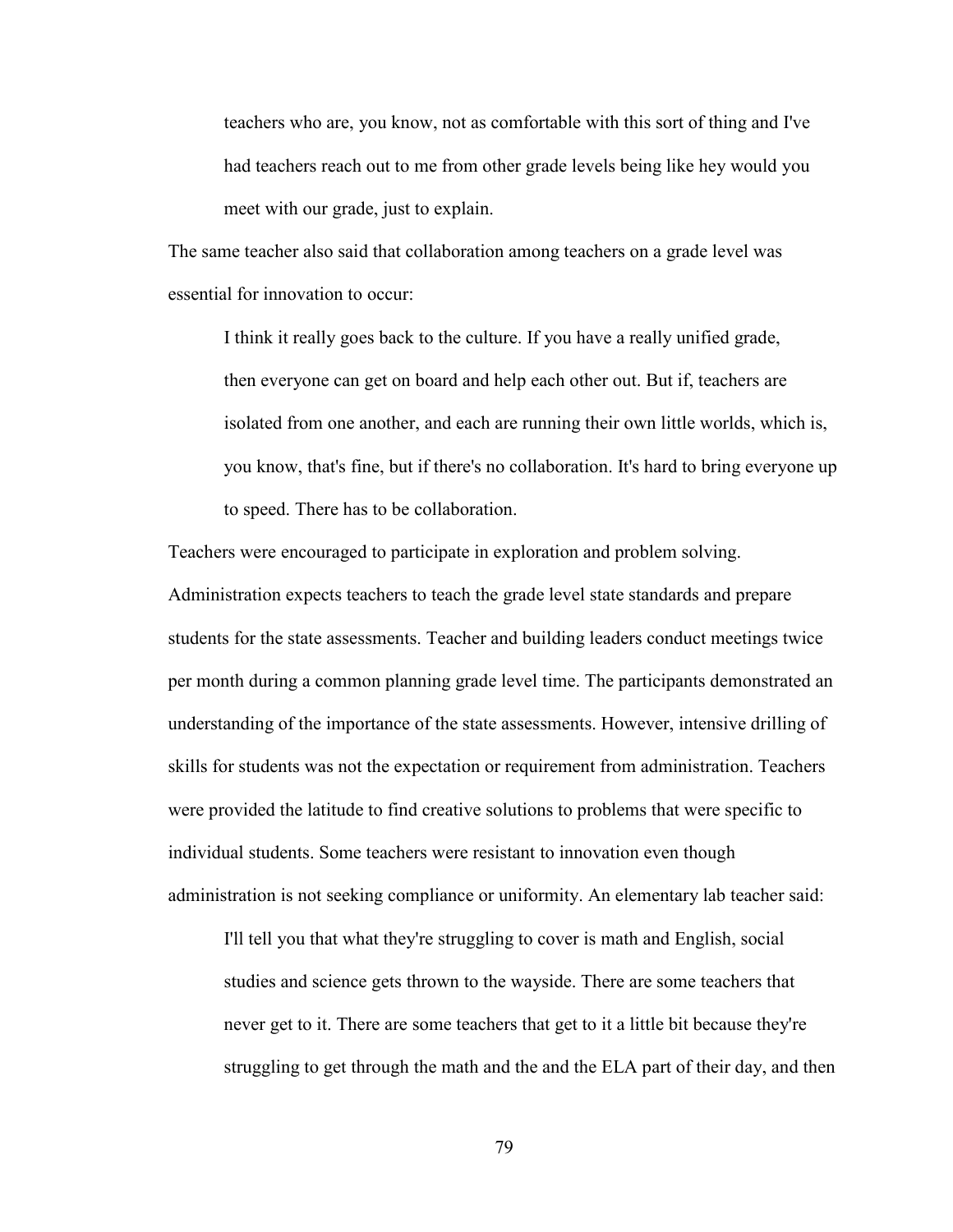it becomes a large part of their day and some of them are really good about thinking about what's an innovative way to do this what's a creative way to do this, how can I do this differently, and then there are still people who are you

know, doing the same old thing and are afraid to turn their smart board on. The student is the central focus of both teachers and administration. The participants described a culture within the classrooms, schools, and the district that exemplified this focus. The 'why' of the school district was student learning. More specifically, the central focus was developing students who are responsible for their own learning.

When asked a specific question based upon the work of Sinek (2009) "Many great organizations can tell you what they do, but they can't tell you why. Can you explain why your school does what it does?"—participants responded in a very similar fashion. Responses described the needs of the individual students as well as the type of student participants strive to create. Participant responses included important concepts such as opportunity, students as learners, and skills that will help students in life. With the student at the center of the organization as the "why," other aspects of the organization may explain "what" or "how" they function. The consistency among all three levels of the school district indicates reliability that developing students as independent learners is the core belief. This belief is a motivating factor for teachers and building leaders to engage in innovation. An Assistant Superintendent responded to the question in this way:

To give the students the best opportunities they have the most opportunities they have to leave us to do whatever they want to pursue and I think it's, it really is to have students that understand who they are as learners.

A second district level administrator stated: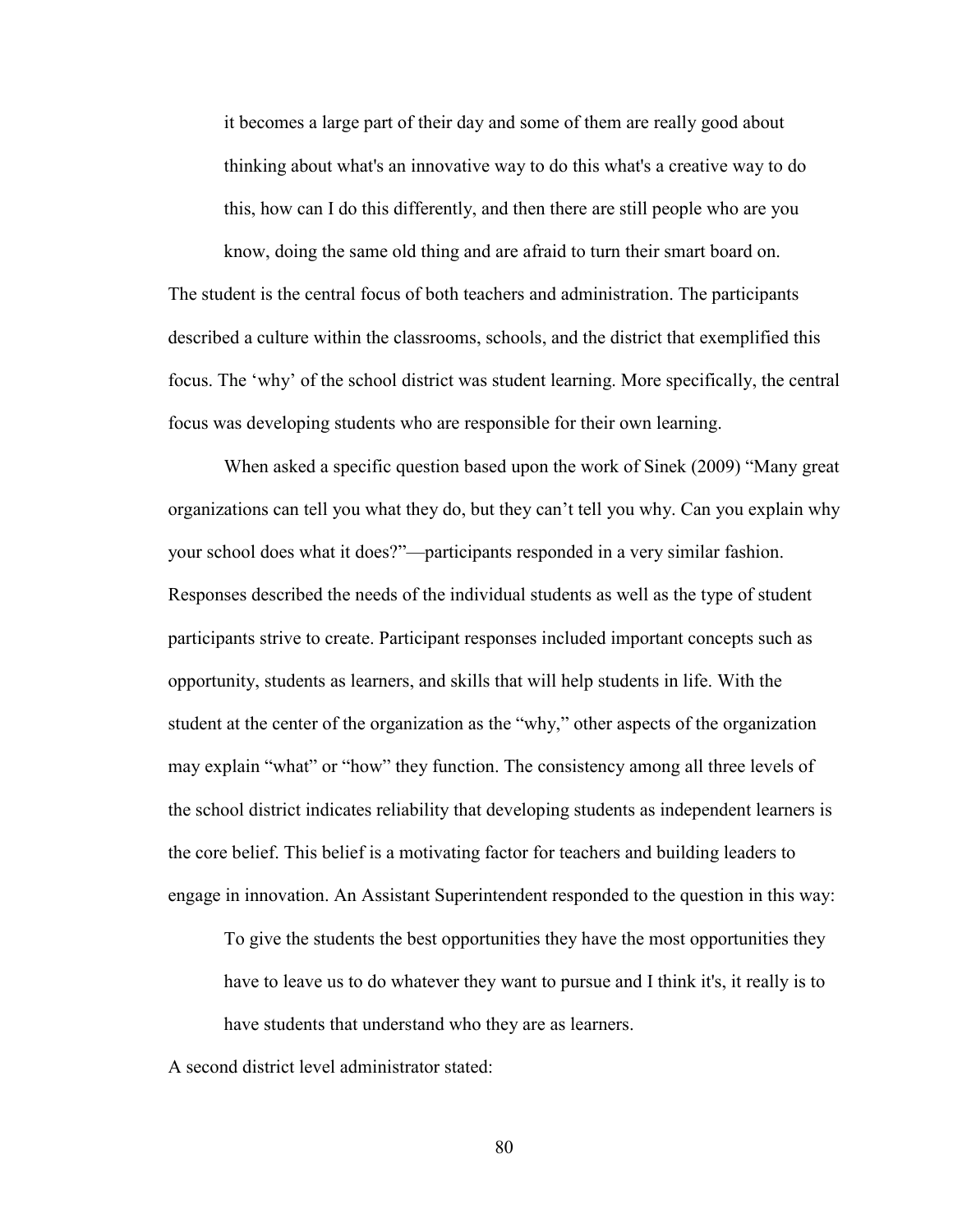The reason why we wake up every single day and do what we do is because we want to provide the best environment for our kids to thrive. That's it...thrive today. So if tomorrow, thrive 10 years from now. That means we've got to make sure that our kids have the knowledge, the skills, the capacities. You know to be a contributor to be able to thrive.

Another said:

I think for us is really the 'why' of everything is to have our kids feel confident and confident learners and be able to take those risks. I think for us it's the act of learning that is our, our major focus is on why in everything that we do.

Building level leaders responded to the question in a similar manner. The student remained the central focus or core of why their school does what it does each day but added the importance of community. As an assistant principal put it, "We value community. We value students meeting their potential to the greatest degree possible we value opening doors for students. Provide opportunity." The participating teachers responded similarly but added the importance of meeting students at their instructional level and not focus on assessments. One teacher stated:

I think the why is they really want to reach every student. I think they're trying to encourage every student to learn. They don't necessarily want all of them to graduate at the same level with the same skill set. They want them to feel what their skill sets are, so I feel like they meet students where they are and that is why it works.

Another teacher explained: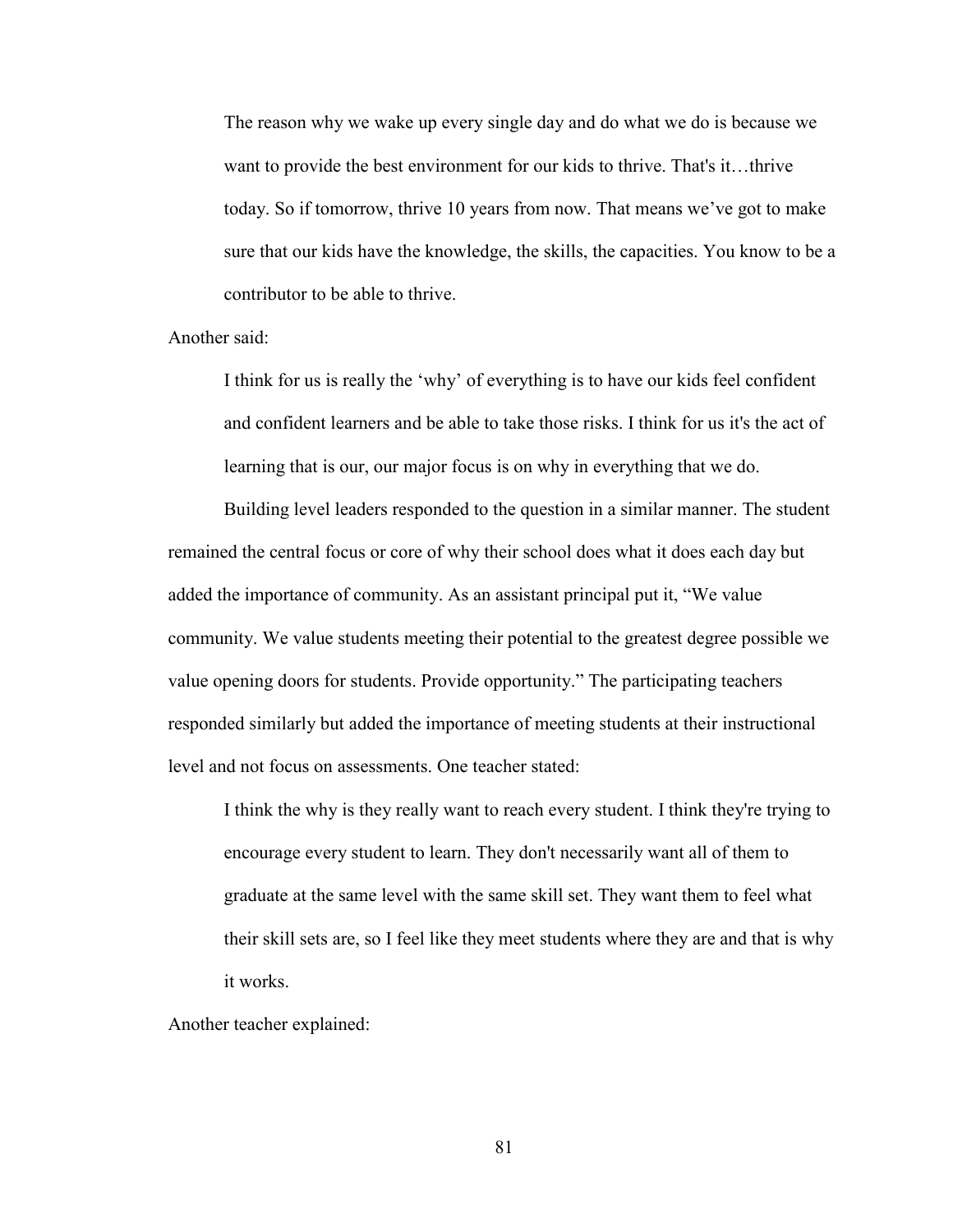It's my hope that that my kids trust themselves a little more, and you know, love to learn. And, they aren't so afraid and wrapped up in the assessments and at the level am I. And, all think that I'm bad at math and I have nothing else to learn, you know, so I just want them to be open to the rest of their lives because it can be so amazing.

An interview question required participants to describe the culture of their school or district. As stated, the school culture is essential for innovation. The researcher asked, "How would people describe the culture of your school/district?" Participants responded by describing the culture of the school district as collaborative and values learning at all levels. Teachers and students are encouraged to take risks without fear of retribution, and trust between teachers and administration enables innovation. As one teacher described the district culture:

They really are open to your ideas and not just the ideas of the administrators, but also the staff members, such as myself. You know, you would think that only people at the administrative level would be you know spearheading these things, it's not always the case, they're willing to invest in their teachers who want to spearhead ideas. So, I think that's what makes it very unique.

An assistant principal responded by discussing the importance of risk taking and the role that administration plays in creating a conducive environment for innovation:

I think they need a trusting environment where they're willing to take risks and not be called to the mat, simply because they made a mistake. I think from an administrative point of view, I think the more teachers feel comfortable knowing that they tried something that didn't work. And, they know that they're going to go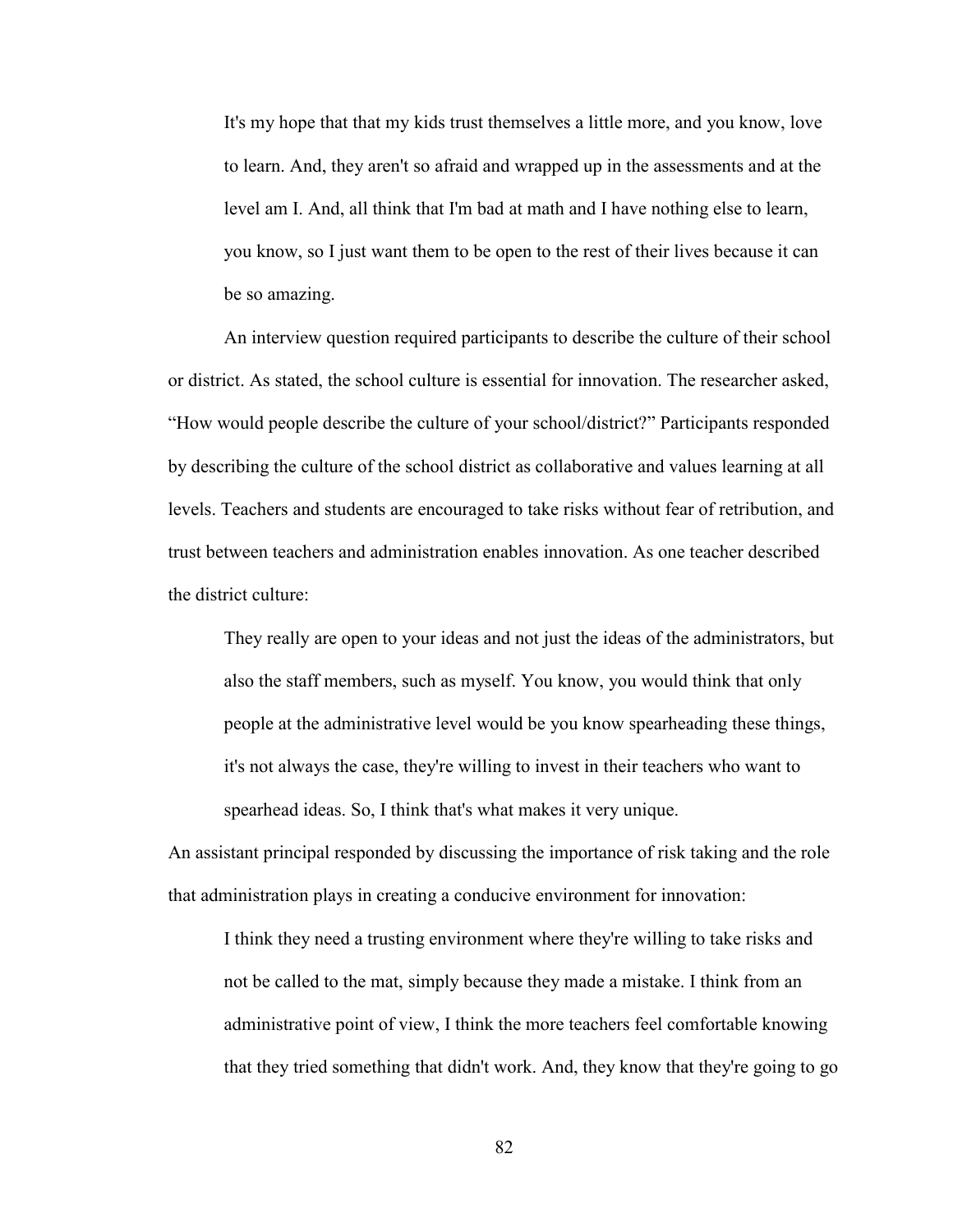back to the drawing board and are going to be even more thoughtful about it the second time around. When we as leaders can create that environment for teachers,

I think that's where a lot of the risk taking and innovation happens. A teacher validated the point that building leaders value, support, and encourage risk taking by saying simply, "They come from a place of yes."

Information and ideas appear to flow between district, building, and teacher groups. This is supported by evidence provided by an assistant superintendent:

One of the teachers actually emailed me and said to me, [name]. Did you see these? These would be so great. So, I was like it was a Special Ed teacher in an ICT room, third grade. And, she's like, one of our best Fundations Wilson people out there and she was like [name] I really want to try this. So, I went right to my principal Joe and I said, Joe, you know, doing research. I want to see you at the principal meeting. Let's see if we can do this as a pilot and we'll tell everybody about the pilot. We did that last year. This year it's in. It's already in three of the other buildings.

All levels of the school district valued the immediate community that they served but were driven to prepare students for a larger world community. Participants took pride in their schools and their efforts for students to achieve academically and socially. Teachers and administrators spoke of the longevity of teachers and staff within the organization. Members of the community also take pride in having gone through the school system as their children. The success of the school system leads to civic pride and continued support for the schools. The researcher asked the question, "What does the culture of your school value?" The responses spoke of community, family, and trust. One teacher explained this by saying: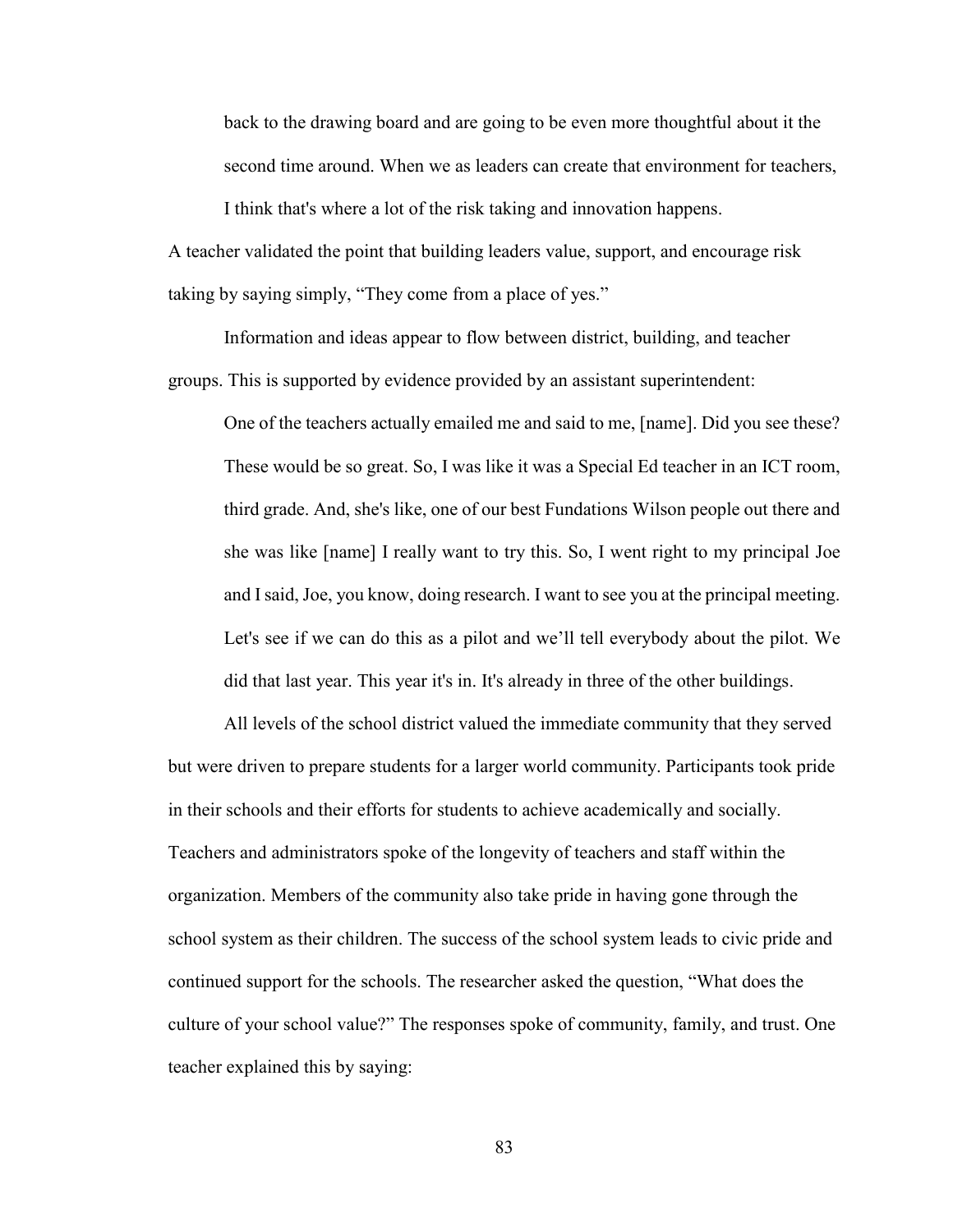Family. It's the word that comes to mind. Everybody's like Oh, I have a great work family, now we really do. From the administration to the teachers to the kids to the aides to the custodians to the secretaries… if there is anything anybody needs you call the family and the family will come running. Personal or professional.

The teacher added the importance of trust by saying, "We value that we trust each other."

One participant described an annual summit that the school district hosts in order to connect with other educators across Long Island and to discuss innovative instructional practices. The summit is one where teachers and administrators demonstrate an openness to thinking differently as well as improvement of their skills as teachers and administrators. The building leaders place value in connecting with others and exploring different ways of thinking about public school. As this participant explained:

It's an educator summit here on the island and we've hosted in [district name] for three or four years because we value bringing folks together to look through some of the more innovative topics and practices, and I've gone to that every year. We're probably on the more forward-thinking side of innovation and looking at ways to implement it and that's across K-12 in my opinion. Since we've been hosting it, it allows for more connected educators is what I believe.

Prior to the pandemic and school closures and the move to hybrid instruction, the school district was working to develop a portrait of the high school graduate. The portrait included essential qualities that would lead to post graduation success. The idea of the portrait was to establish and provide an image of the final product of the school district. The portrait was designed to bring clarity to the district vision and goals for student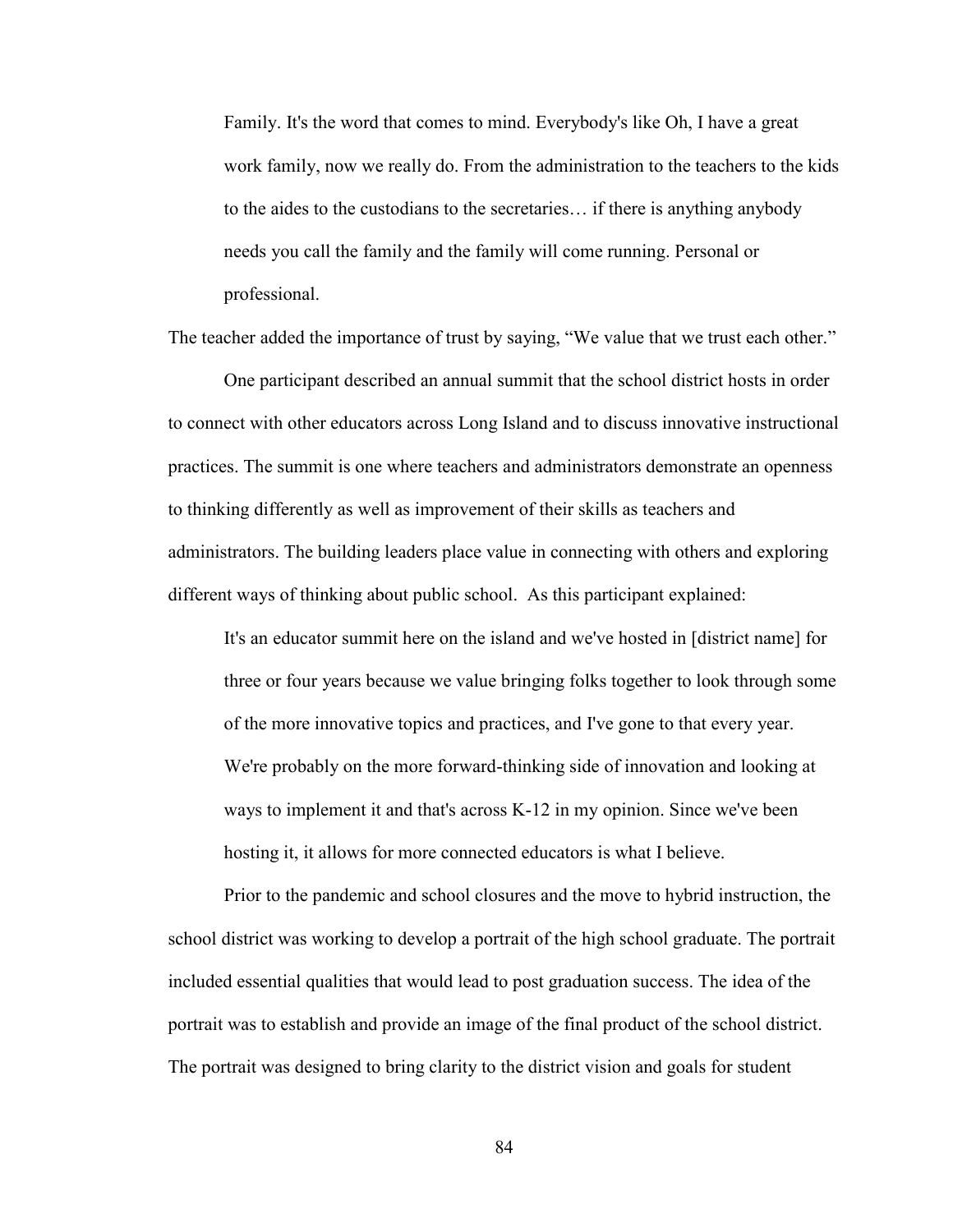performance and success. According to an assistant superintendent, stakeholders from school and community were involved in the process:

We're creating a portrait of a graduate which is something that we started to create it's up on our website. Our presentation is in a holding pattern now, but it defines what we want in every kid that graduates. And, it's a vision from the community.

It's a vision from every stakeholder including students.

The participating high school principal provided additional evidence regarding the portrait of a student: "Expectations for those who exit and we value the four C's. We value creativity, collaboration, communication and critical thinking and we have pushed that all students challenge themselves at high levels and take on the most rigorous coursework." In this statement, the principal provides insight into expectations for student learning, but also illustrates how students take on responsibility for their own learning. The school district starts with the individual student and builds upon their strengths and identifies areas of growth systemically beginning in the elementary grades. Evidence suggests that teachers and leaders within the participating district have a clear goal of educating students for life, not school. The following is an excerpt from the district portrait of a student:

Our goal is to frame a new vision for the district that articulates the community's aspirations for all students. Both a process and a product, the portrait will help us consider the overall educational experience for all students by identifying the ideal attributes we desire them to acquire by graduation. … Our Portrait of a Graduate will provide a cohesive statement of who we are and what we believe, bringing together our existing values and initiatives as both stemming from and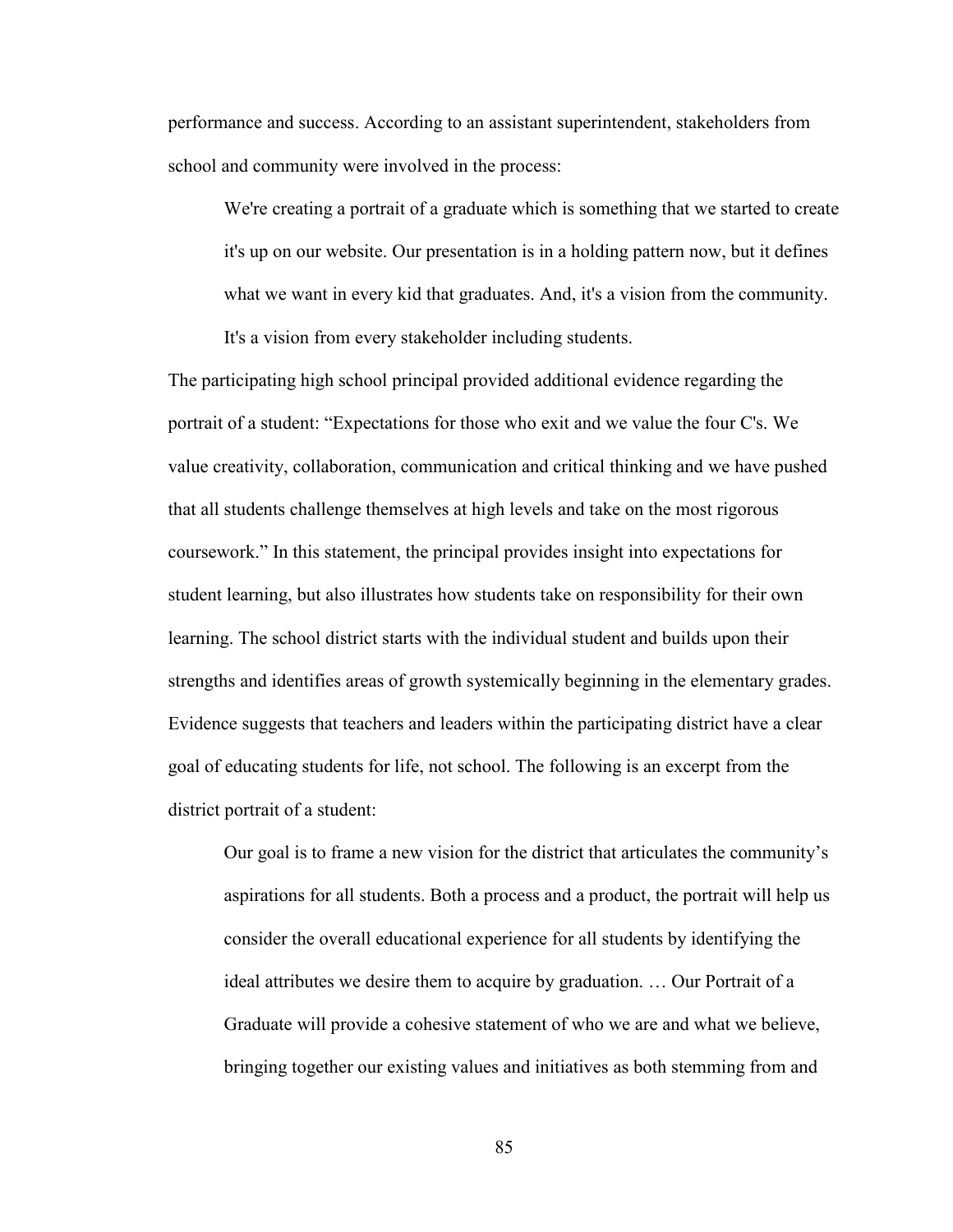contributing to a central vision. It will be a living document—amended as the needs of students evolve— incorporated into our methods of teaching, our

strategic initiatives, and our district wide professional development. An assistant superintendent provided additional insight into the district vision for students. In the participating district, expectations for student learning goes beyond regurgitation of information provided by the teacher on a test; as this participant explained:

For some students that was very uncomfortable because they were taught very carefully. By the time they got to middle school to check the box that the teacher told them to, and study what the teacher tells you to and then you'll be successful. And, the students, I think that were most successful were the out of the box thinkers that struggled with always following what the teacher wanted. They were the ones that really were the dreamers.

Sawyer (2006) identified just such a problem in that students have learned how to consume and recite knowledge instead of producing it through effort, collaboration, and creativity. Results suggests that creative thinking by students is encouraged in an innovative school district. Another district level leader added the following supportive statement regarding this theme, saying, "Innovative practices move kids to think and become that learner, a leader of their own learning."

The participating school district is a part of a larger community that involves parents, business owners, civic leaders, and religious organizations. The larger community influences the culture that exists within the school walls. As a result, community involvement is important in the development of the school vision. The district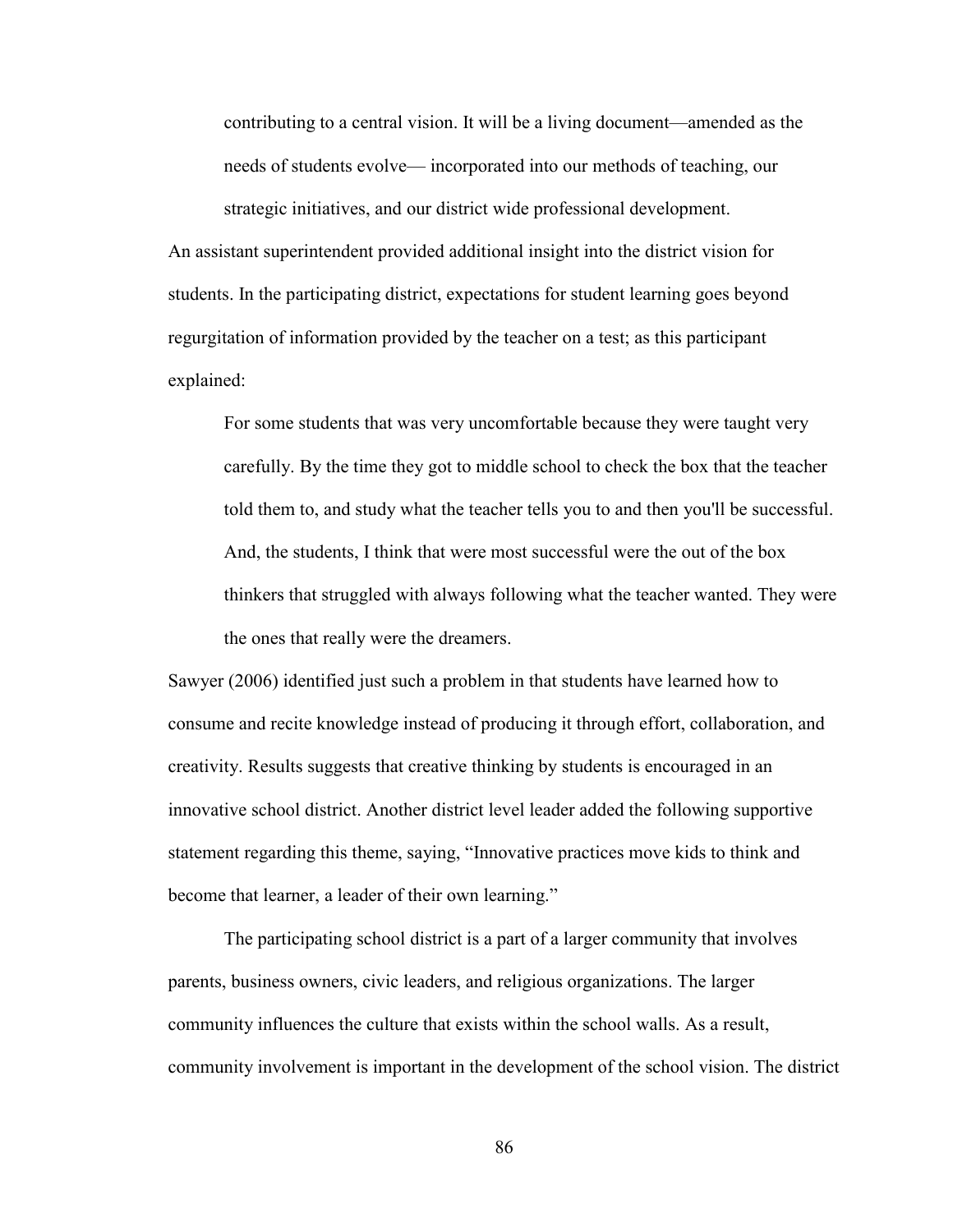established a communication plan for the community that is specific in outlining how it will involve the stakeholders. The outside community is very much a part of what occurs inside. District level leadership makes a concerted effort to involve and communicate with the surrounding town. The district created a communication plan that focuses on the following goals:

- Increase engagement with the community focused on promoting the excellent educational experience that the school district offers.
- Create a consistent narrative about the district's achievement and emphasize student talents.
- Develop new ways to communicate and build a more direct, engaging relationship with the community.
- Better understand the community's perspective and the ways the school district is viewed (e.g., what people value, what storylines are important, etc).

Teachers and administration work together with all stakeholders to find a better way. They are in tune with student needs and differentiate instruction as much as possible. Teachers and administration have a vision of what skills they want a graduating high school student to have. The culture is one in which teachers are expected to engage in ongoing professional learning. This also holds true for the students. Teachers want their students to be independent, creative thinkers and problem solvers, and administrators want the same for the teachers.

In summary, the collected data between the three groups of participants describe a similar culture of innovation. District level responses focus on the broad picture while building leadership is responsible for cultivating a culture and climate where innovation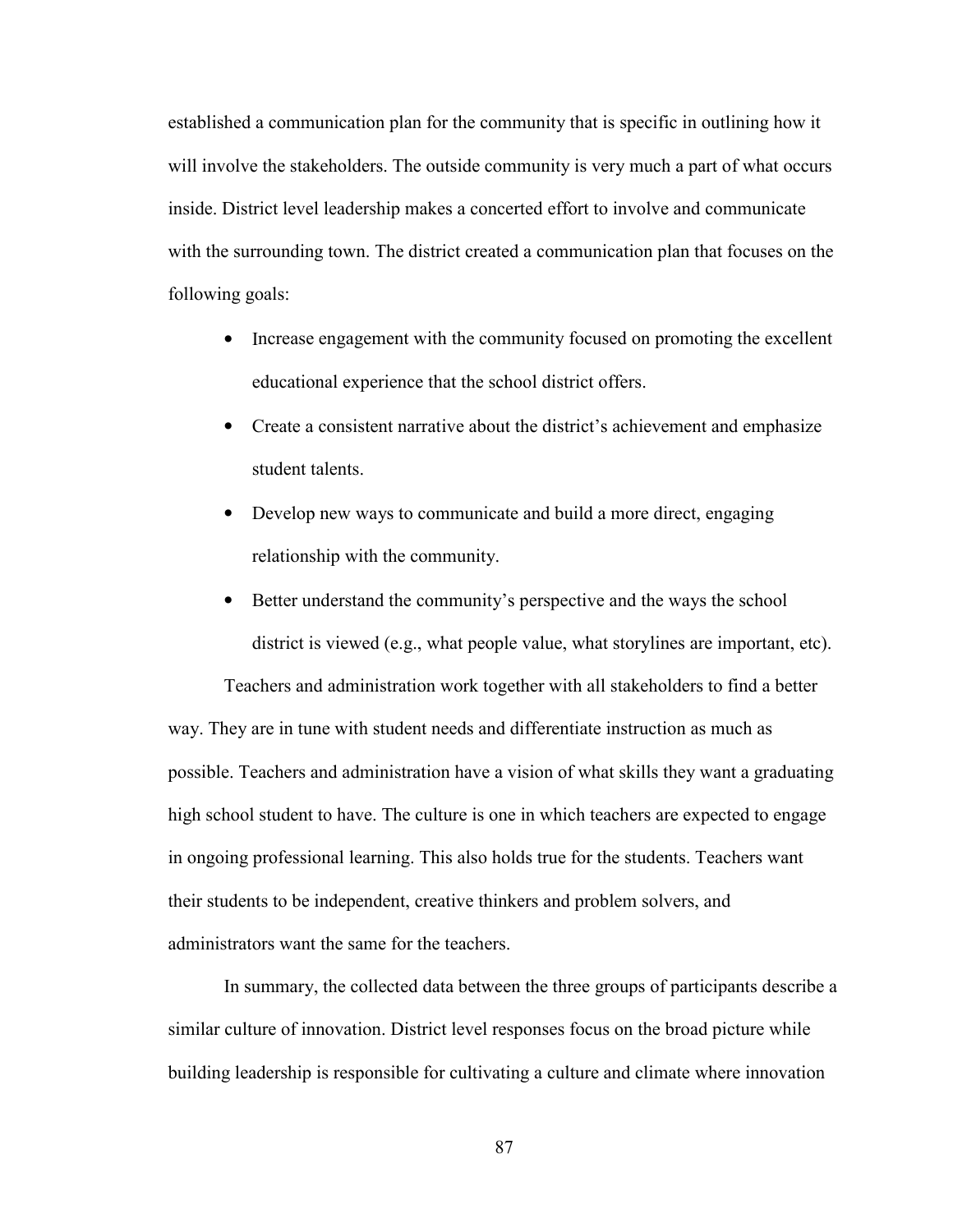may occur. Teacher responses paint a picture of a culture of collaboration and risk taking. Teachers rely upon one another to share ideas and learn from one another's strengths. The perception of building level administration is non-threatening. According to teachers, principals and assistant principals were perceived as partners in learning. District level administration strives to encourage risk taking and creates a framework for this to occur. Teachers have a strong sense of autonomy but are aware of limitations and expectations to meet learning standards. The exploration of new ideas and methodologies in order to meet the individual need of a student is a recurring theme through each group of participants. This exploration may or may not involve the use of technology. Table 6 illustrates themes that emerged through pattern data analysis of district culture and how they relate to innovation.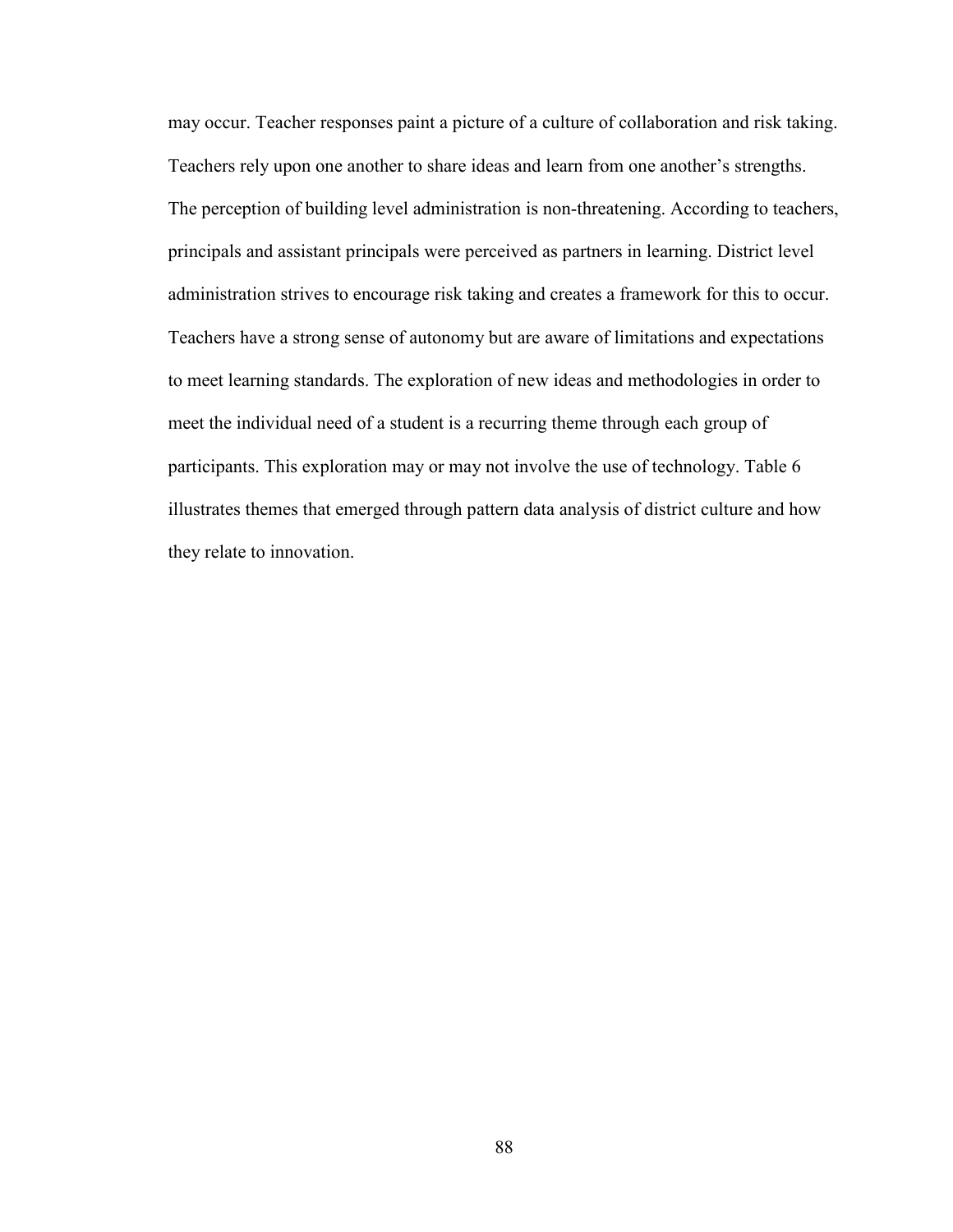## **Table 6**

|  |  |  | Themes Regarding Innovation and Culture |  |  |
|--|--|--|-----------------------------------------|--|--|
|--|--|--|-----------------------------------------|--|--|

| District Leadership                                                                                       | <b>Building Leadership</b>                                               | Teachers                                             | Artifacts                                                     |
|-----------------------------------------------------------------------------------------------------------|--------------------------------------------------------------------------|------------------------------------------------------|---------------------------------------------------------------|
| A strong belief<br>system.                                                                                | Celebrate teacher<br>accomplishments.                                    | Student learning<br>and growth are<br>central focus. | The development<br>of a portrait of a<br>student.             |
| The ability to learn<br>and unlearn practices.                                                            | Focus on the student<br>for methodology.                                 | Open to new<br>ideas/methodology.                    | The student is a<br>collaborative,<br>imaginative<br>thinker. |
| Building leaders are<br>relied upon to<br>cultivate trust and risk<br>taking.                             | Teachers take risks<br>combined with<br>professional<br>learning.        | Trusting, problem<br>solving, and<br>collaborative.  | Methodology of<br>communication<br>with community.            |
| High expectations for<br>teacher learning and<br>engagement in all<br>areas of the school<br>environment. | Create the structure<br>for teachers to<br>innovate. i.e.,<br>scheduling | A family-like<br>environment.                        | Parental<br>involvement is<br>encouraged                      |
| Student as a learner<br>and problem solver.                                                               | Share/participate in<br>professional<br>learning with<br>teachers.       | Community                                            |                                                               |
|                                                                                                           | Community                                                                | Supportive<br>leadership                             |                                                               |
|                                                                                                           | Opportunities for<br>students beyond<br>graduation.                      | Able to take risks<br>without reprisal.              |                                                               |

## **Research Question 3: What are administrators willing to do in order for teachers to**

## **innovate in the classroom?**

An essential ingredient in creating an innovative school culture is teacher autonomy. The term, autonomy, is used to describe the freedom that a teacher has to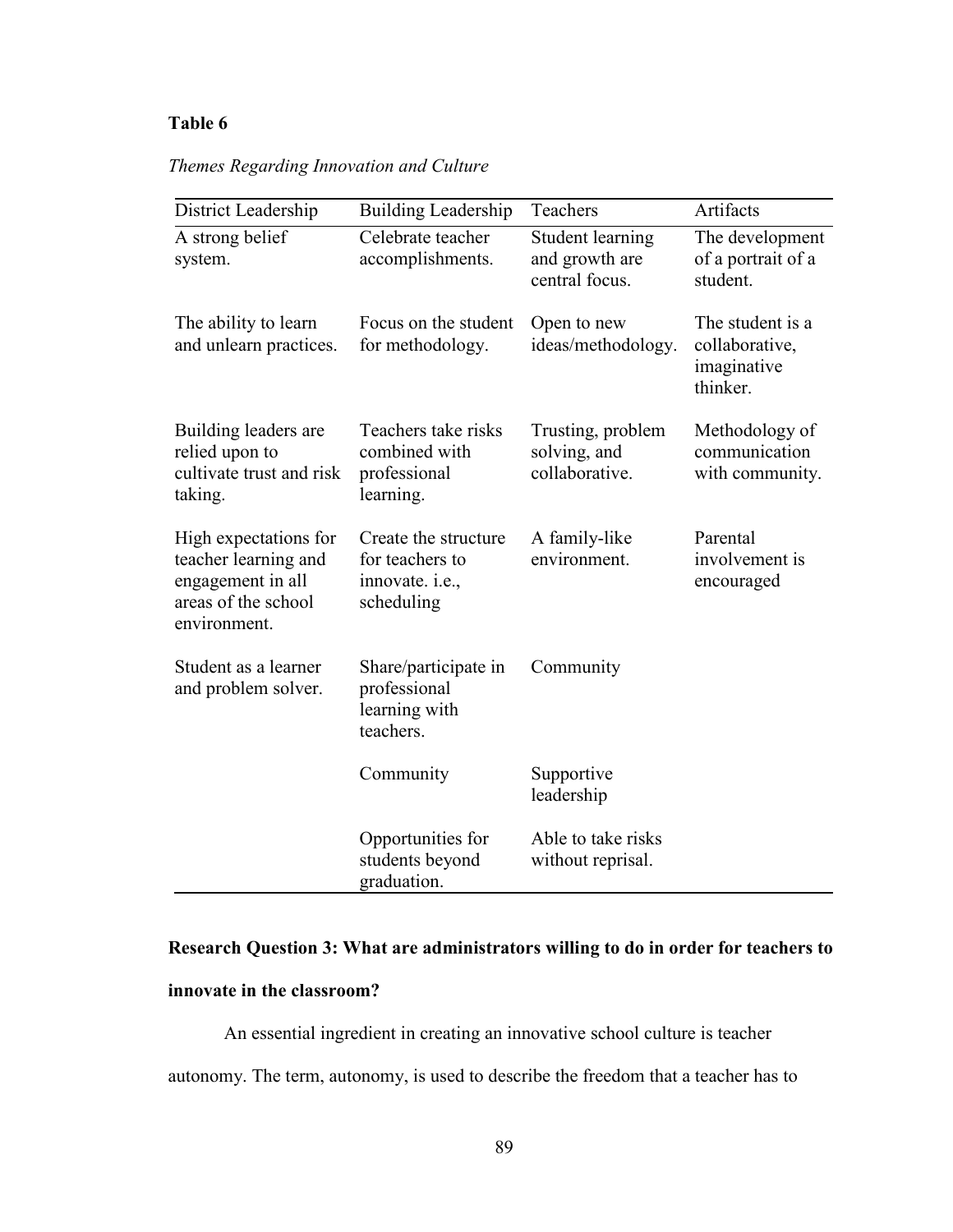make instructional decisions within the classroom. (Emo, 2015) Administrators must be willing to provide teachers with the ability to make these decisions regarding instruction as well as problem solving that directly relates to student achievement. Deci and Ryan (1985) defined autonomy as the ability to make choices and have control over one's actions. In this study, a teachers' level of autonomy within the classroom was related to their motivation to engage in innovative instructional practices. Teacher autonomy would not exist as it does within the participating district without the support of district and building leaders as well as the trusting relationships and meaningful professional learning experiences. The combination of all three motivating factors led toward innovative behavior. The researcher asked participants the following questions to illustrate the administrator's role in school innovation:

- 1. How does your principal/superintendent support innovation within your school/district?
- 2. What do teachers need in order to engage in innovative instruction?
- 3. How does your school/district promote the growth and development of all learners?

District administrators have made a conscious effort to encourage teachers to break from traditional forms of instruction. This effort required leadership to empower teachers to provide meaningful and differentiated instruction that met specific student needs. These efforts took years as trust and relationships developed over time. As discussed in chapter two, Emo (2015) suggested that teachers are motivated to engage in creative planning, instruction, problem solving inside of the classroom if it is understood that they are supported by administration. Emo's study points out teachers' motivation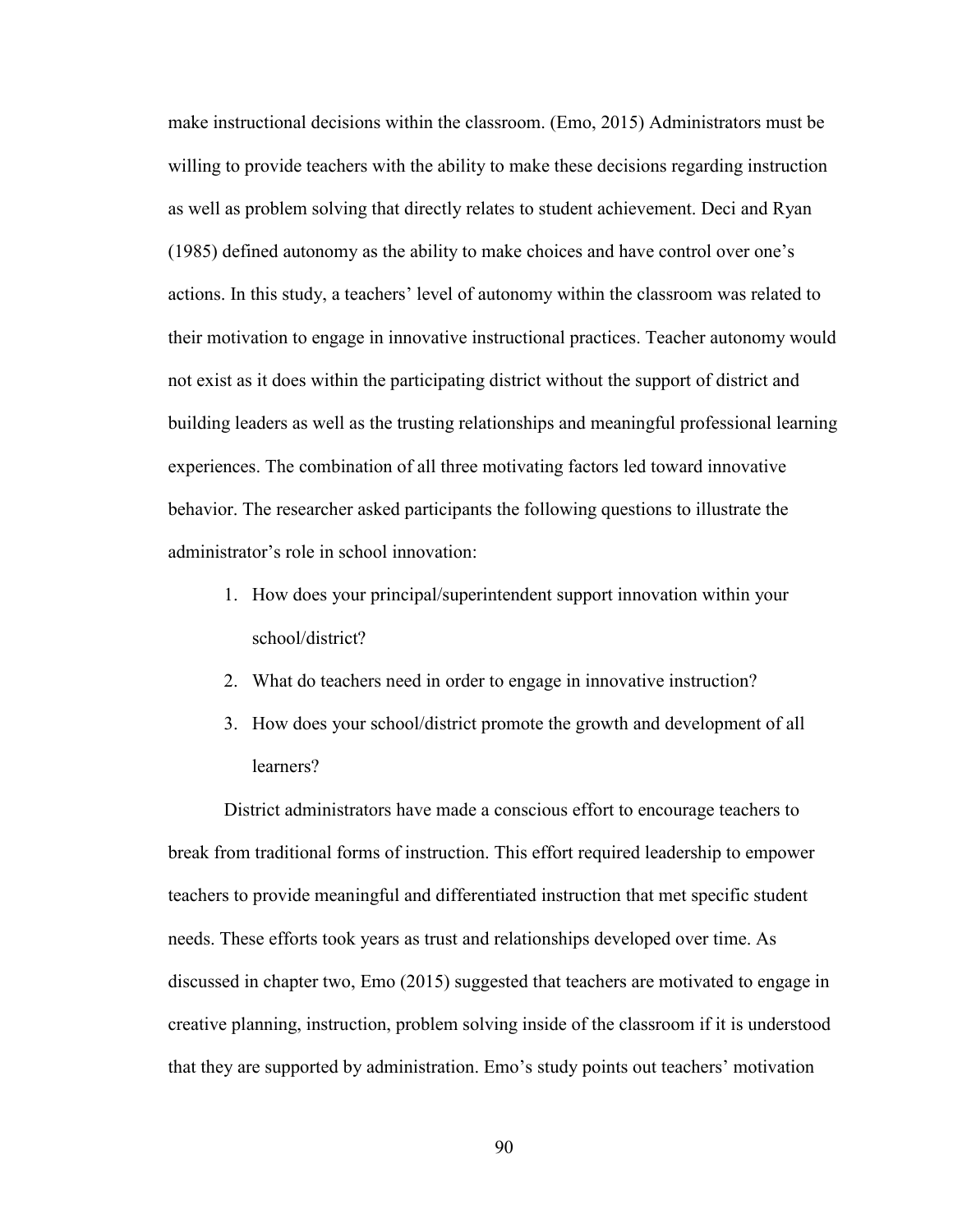comes from student success. Additionally, state and national standards (Reston, 2015) specify the importance of change within school culture in that leadership assumes the role of "change leader." The data indicates that the participating school district realized and accepted the need to change to a more innovative culture. The district accomplished this change gradually and by empowering teachers and students. One district level administrator reflected on the transformation away from traditional instruction: "So we were still in a place of compliance and I needed to shift that to one of more engagement and empowering our students and our staff or faculty." This same district level administrator expanded upon his comments by stating:

It's the stories we share that drive the energy of the organization. So again, it's about the instruction. It's about engagement. It's about empowerment. It's about student voice. It ain't about compliance and that's the only reason that you know we try to find ways to use technology is to empower and engage kids in more meaningful experiences.

Building leadership recognized that compliance and traditional forms of instruction would not motivate teachers to engage in innovative practices. This realization is also consistent with Emo's (2015) results. The approach and leadership style of building leadership necessitates support and empowerment in order to have an impact on a teachers' motivation and to take professional risks. As one high school principal said, "The worst is probably, you know, some contractual or top-down authoritative approach that this is what we're doing and you need to do it. That's terrible, terrible way to try to motivate, it's not, it's a non-motivator." Building leaders began the process of changing the culture from compliance to innovation by assuming the role of change leader. This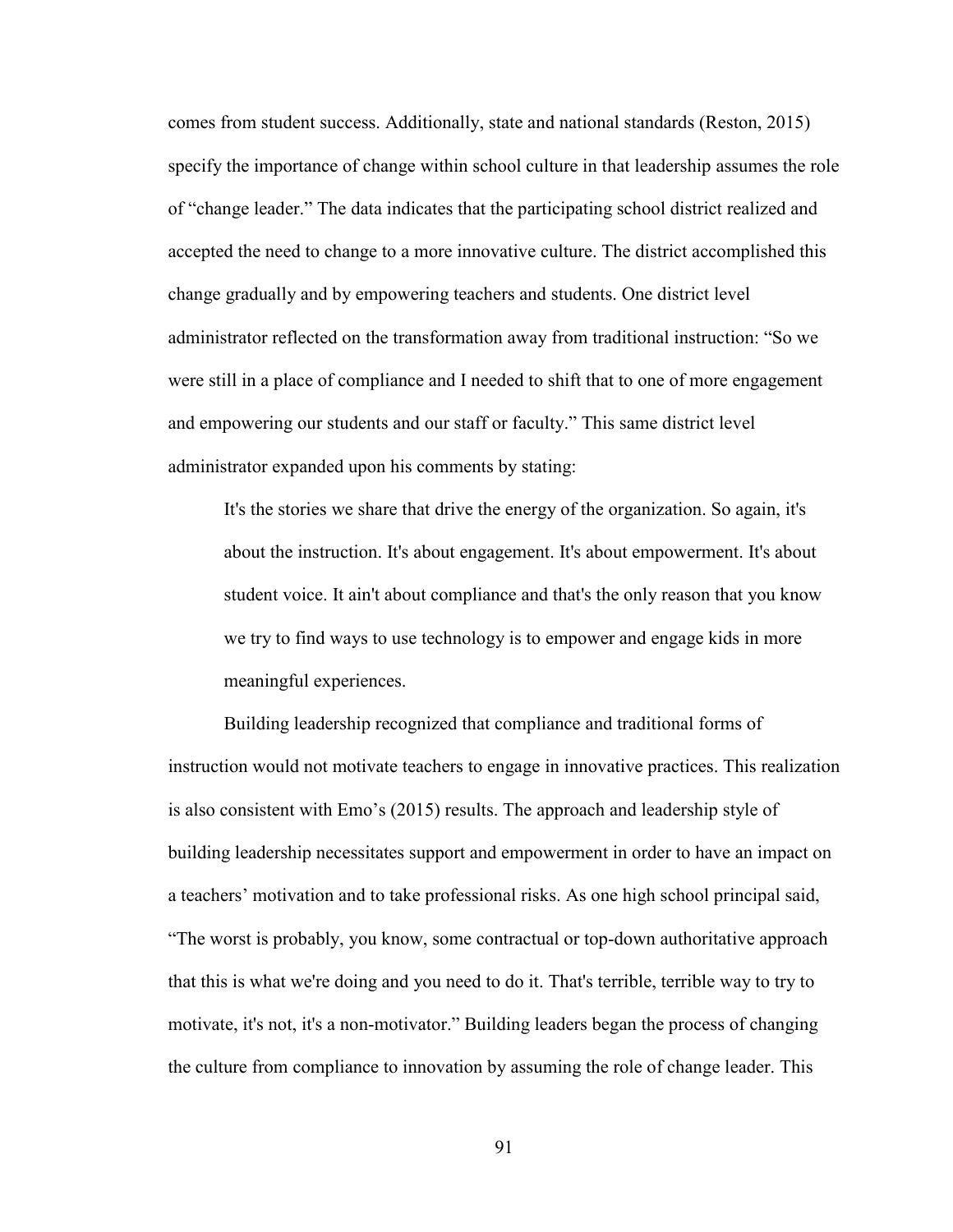cultural change included the empowerment of teachers and an intense focus on teacher professional learning. In this sense, teacher empowerment is equivalent to autonomy. Principals held voluntary morning meetings to talk about instruction, technology, and many other topics. When a teacher was successful with a new initiative, building leaders shared that success and encouraged others to learn from that teacher. From this, teacher autonomy took root and began to grow, and the culture began to shift. Building leaders established the framework necessary for teacher autonomy to develop; as one building leader explained:

We try and just provide that platform or the ability for the teachers to think creatively and then they'll be able to help their students to start thinking outside of the box in many of our jobs in the future.

The participating teachers understand that administration must place limitations on their autonomy. These limitations mostly focus on meeting standards and student performance. Teachers as well as administrators focused on preparing students for success in the future. A teacher provided insight into this by saying:

I never felt that someone was micromanaging how I met those goals. I felt that I did have that autonomy to meet those goals. And, that's not to say it's a free for all, it's not. Administrators are firm but they make sure that there are, you know, there are parameters in place, not just for the teachers, but for the students. There's an expectation there.

 An elementary school assistant principal summarized teacher autonomy by saying: "I think autonomy is a byproduct of trust." In other words, when teachers have trust in building leadership as well as one another, autonomy is the result. According to teachers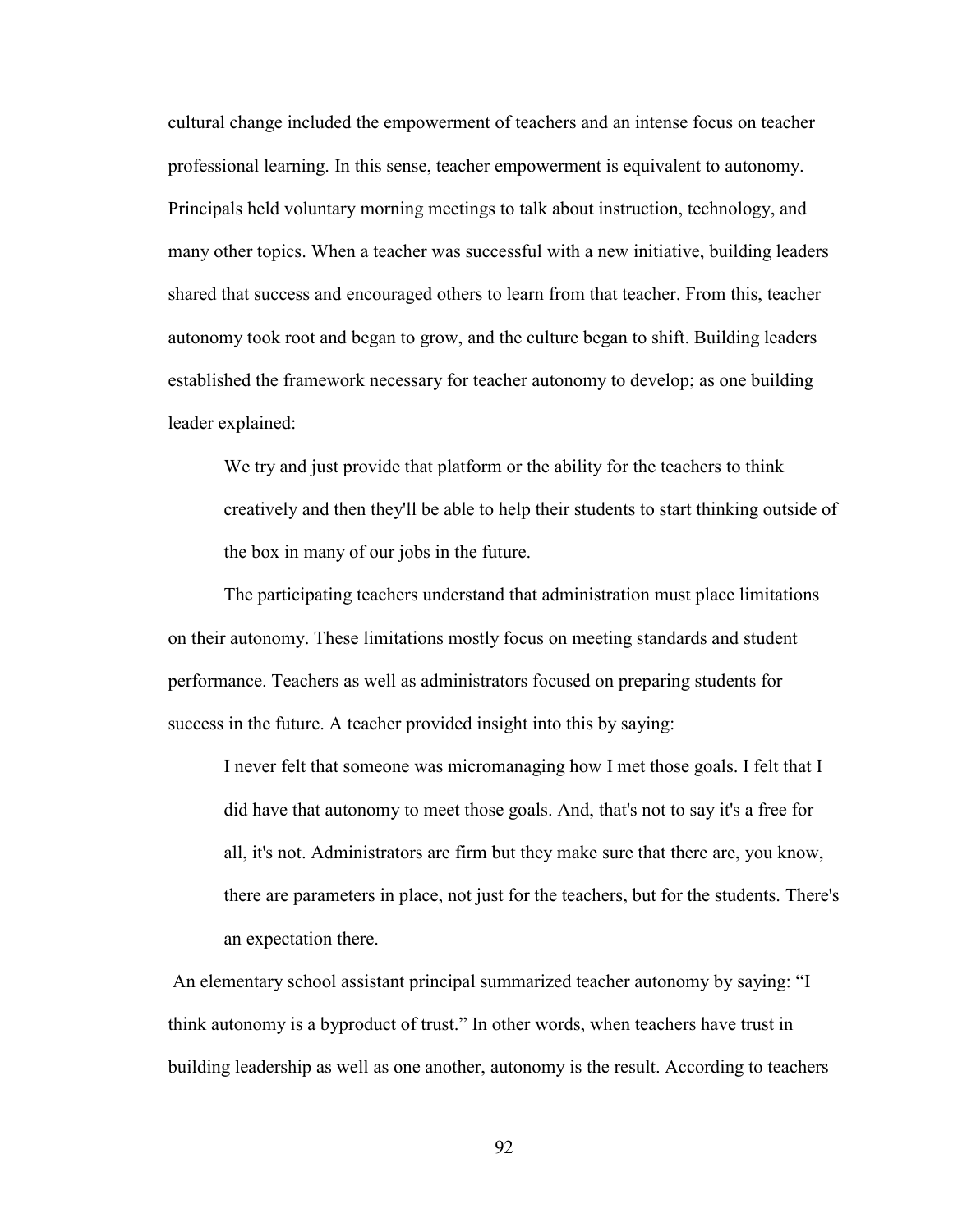and administrators, trust is essential in all facets of innovation. Teachers need to know that their principal trusts them and their ability to make professional decisions. The importance of trust between the leadership and teacher as well as among teachers empowers teachers to take risks knowing that they have the support of their building leadership and colleagues even if they fail. Teachers have a sense of autonomy based on trust that encourages them to take instructional risks that are innovative. As one teacher said about her building leadership:

They don't watch over us as much, but they come join in, if you understand what I'm talking about they will literally give us an open forum and let us go with what we want. … They trust us which is really awesome. That's the thing, they trust us.

The teachers provided evidence of Self Determination Theory when they described a need for competency and relatedness. Teachers stated that they need professional development and they worked as a professional learning community. As a result, the teachers themselves sought out professional development opportunities in order to expand innovation or to answer a question they had that will extend or enrich student learning. Collaboration with colleagues is valuable and worthwhile. Martin (2018) stated that if we want to change how students learn, we have to change how teachers learn. Exemplifying this, a first-grade teacher said:

I think that an easy answer would be training and [district name] does provide amazing training over the summer. I think the more important thing… and I think that this is why [district name] has been so successful is that you need a community of learners. We're all so willing to learn and to help each other out,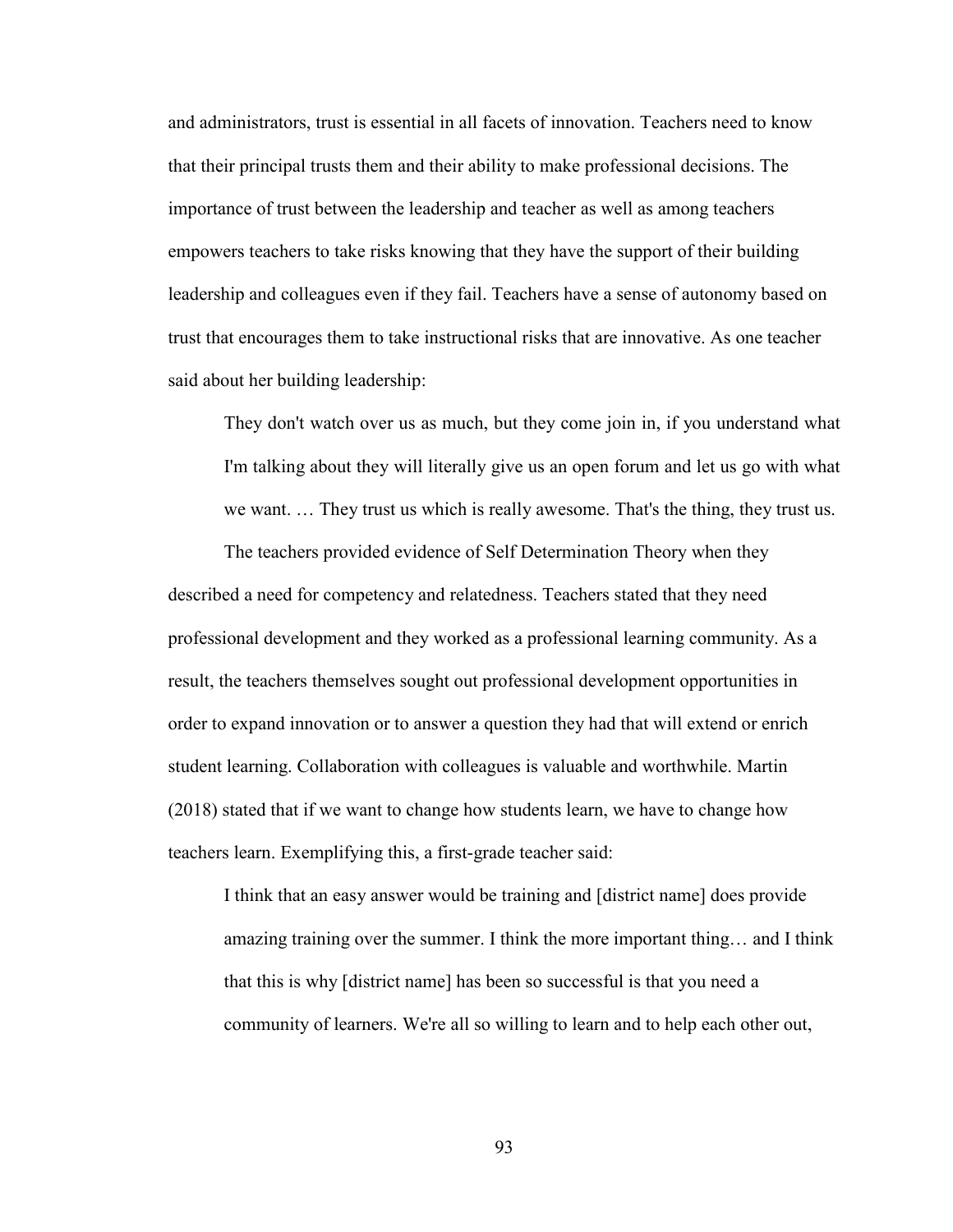and I work in a school that is incredibly collaborative. So we're constantly teaching each other and pushing each other.

The district provides teachers with instructional coaches who help to provide and facilitate professional development for teachers. Collaboration with the coaches is significant in the sharing of ideas, problem solving, modeling of new practices, and risk taking of teachers. The participating school district has created innovative math labs at the elementary and middle school levels. District and building level administration supported this by providing time within the daily schedule as well as providing the lab teacher planning time with colleagues. The math lab was described not as a pull out for struggling students, rather, the lab was for all students. Differentiated lessons were organized around a central concept. Student engagement in learning activities differed within the class period. Instruction such as this requires planning and collaboration between the lab teachers and classroom teachers. According to the math lab teacher, building level leaders support her in numerous ways:

Well, first of all, the scheduling. Second of all, to give me the opportunity to begin something like this and to work in my school and then collaborate with the other math specialist who work in their respective elementary schools. We have an afternoon of two periods every Wednesday, where we get to meet and plan in order to create our lessons going forward. So we create our labs collectively.

A third lab teacher pointed out that classroom teachers need time. They need time to collaborate and plan with others for innovative learning activities. Student performance on state assessments is a concern of teachers in testing grades. According to this teacher, the classroom teachers require time in the classroom with their students in order to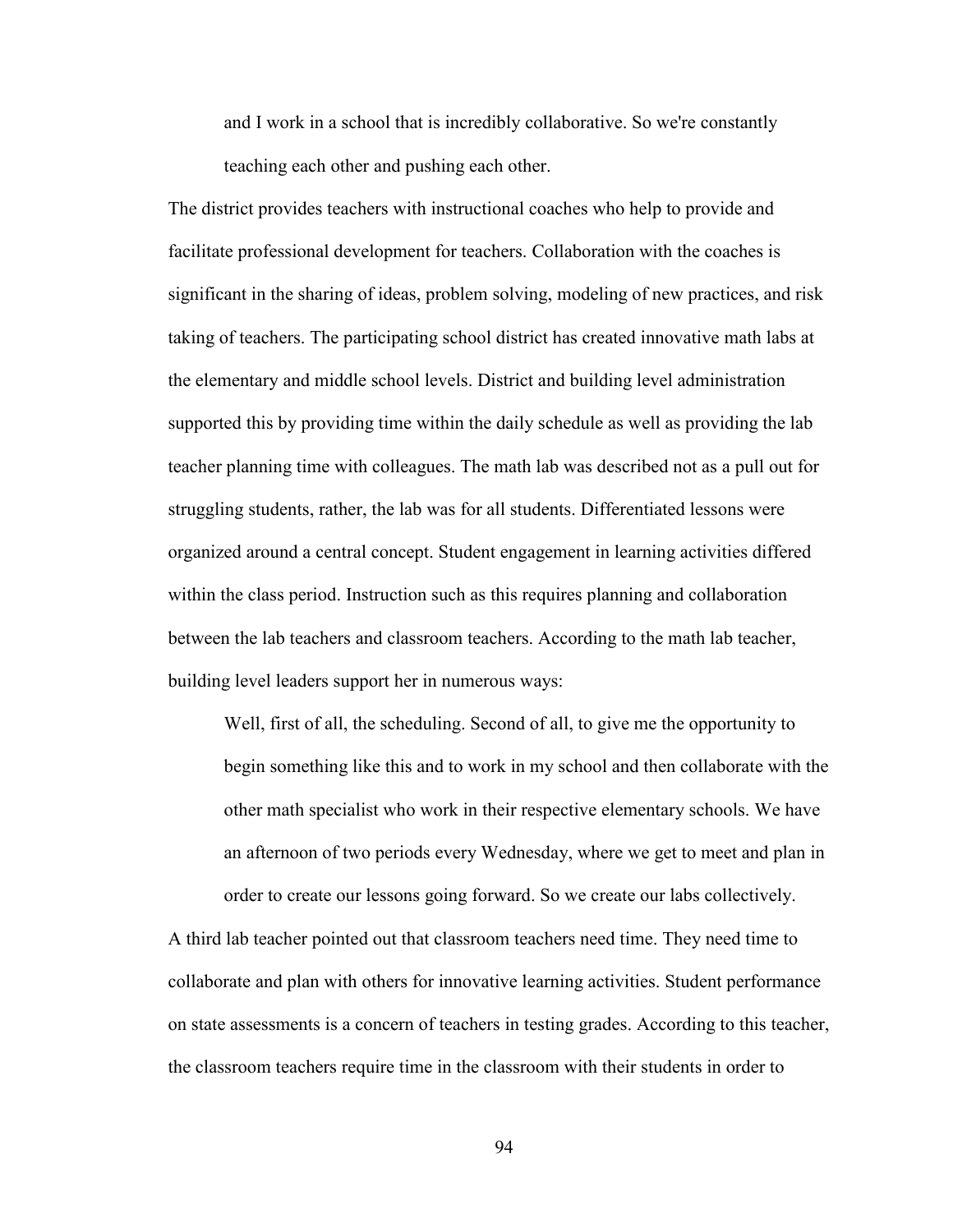prepare them for the ELA and math assessments. This takes away from time spent in the innovation lab or other activities that the teachers consider more desirable.

In summary, participant responses to the role of the administrator in innovation was consistent through each of the three groups. Collected artifacts did not provide evidence on this portion of the study. Interview data demonstrate that district and building administration support innovation by providing teachers with the autonomy to make decisions within their classrooms and to take risks. Teacher autonomy requires trust. Building and district leaders have to trust that teachers will make informed and appropriate decisions regarding instruction for their students. For some, this involves letting go of control to teachers on how students will meet learning standards. Relinquishing control and providing teachers with autonomy is a risk that leaders must be willing to take if they wish for innovation to occur. Only leadership can provide teachers with the autonomy they need to innovate. The role of leadership as described in the interviews is one of facilitator for teachers to accomplish their goals. Leadership provides teachers with time to collaborate with colleagues in order to plan and problem solve what worked and what did not in attempts to innovate. Table 7 illustrates themes that emerge through the data analysis regarding the administrators' willingness to engage in innovation.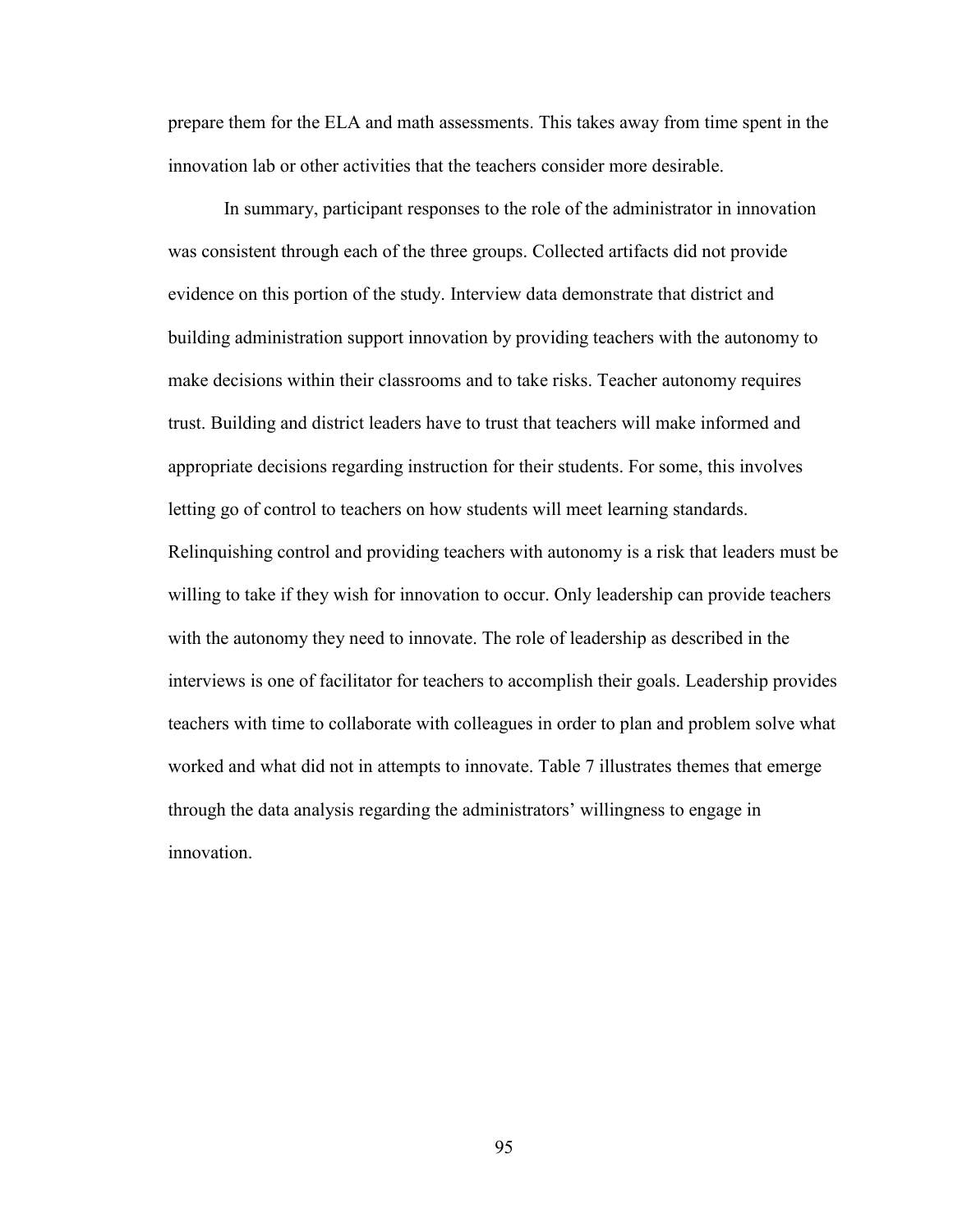### **Table 7**

|  | Themes Related to Administration's Willingness to Innovate |  |  |
|--|------------------------------------------------------------|--|--|
|--|------------------------------------------------------------|--|--|

| District Leadership                                                  | <b>Building Leadership</b>                          | Teachers                                                           | Artifacts     |
|----------------------------------------------------------------------|-----------------------------------------------------|--------------------------------------------------------------------|---------------|
| Encourage risk taking<br>among teachers.                             | Provide a framework<br>for teacher creativity.      | Partners in<br>learning with<br>leader.                            | Collaboration |
| Break away from<br>traditional instruction to<br>meet student needs. | Facilitator for<br>teachers to<br>accomplish goals. | Provide for<br>autonomy and<br>the ability take<br>risks.          |               |
| Move away from a<br>place of compliance.                             | Provide for teacher<br>autonomy.                    | Supportive                                                         |               |
| Move away from a<br>place of compliance.                             | Non-authoritative<br>approach to<br>leadership.     | Provide time<br>for professional<br>learning and<br>collaboration. |               |
| Empowerment of<br>teachers.                                          | Trust                                               | Trust                                                              |               |
| <b>Trust</b>                                                         |                                                     |                                                                    |               |

# **Research Question 4: What knowledge and skills does the principal apply to encourage innovation for teacher learning?**

The evidence to support this question indicates that principals do not necessarily have to possess an extensive knowledge of a particular methodology or new form of technology for innovation to occur. It appears that many of the participants in leadership roles have these skills but is not a prerequisite for innovation. In other words, principals do not have to be experts in technology themselves. However, the evidence does suggest that building leaders must have the interpersonal and leadership skills to develop a culture that is conducive to innovation. The relationships that teachers have with their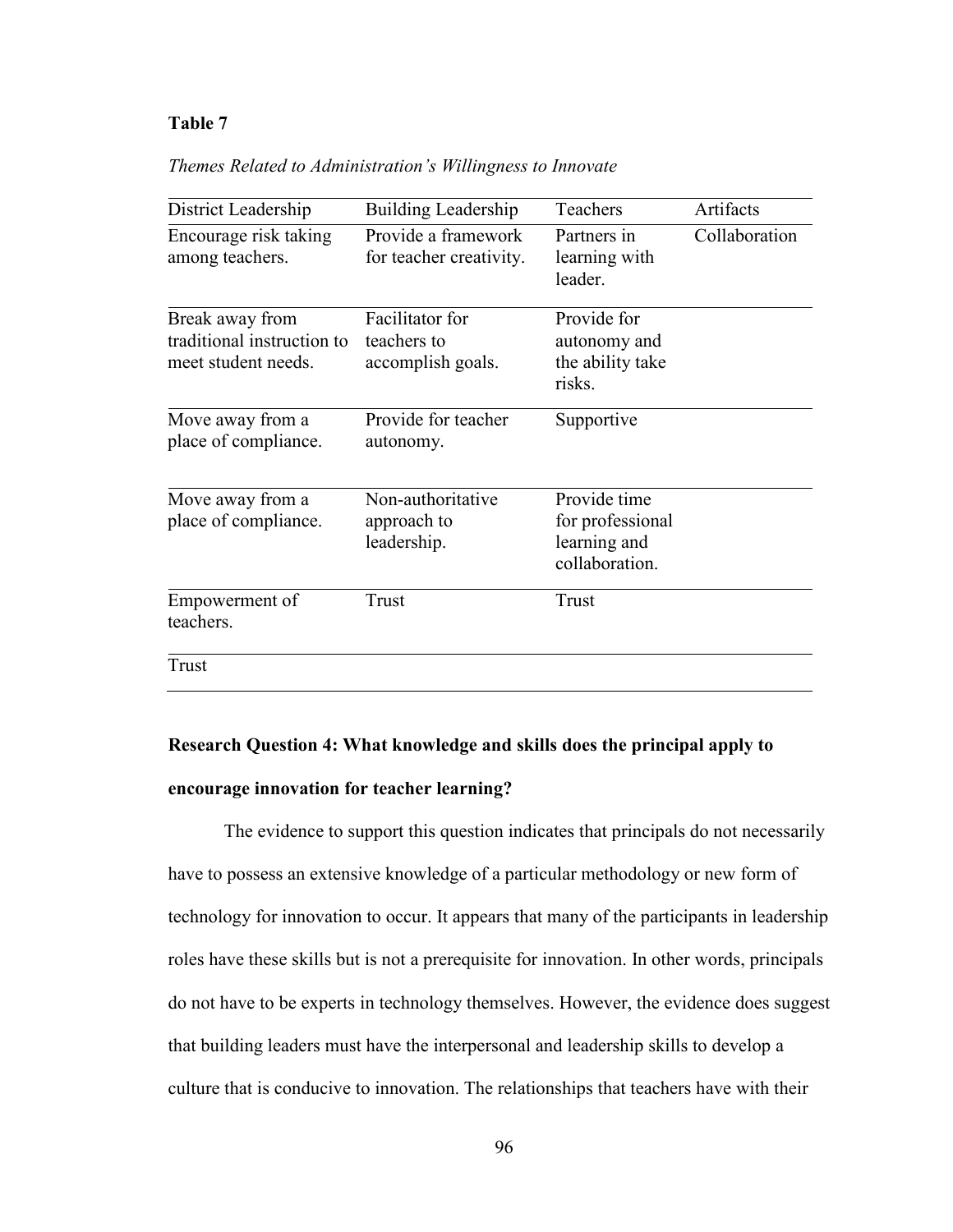building administration and with one another are highly motivating factors. This is consistent with Self Determination Theory. Therefore, leadership style is important in how building leaders approach innovation. It is difficult to separate teacher, administration, and student from what motivates the participants to innovate. All participants spoke of the student as primary source for their efforts and motivation.

The researcher asked the following questions to all participants in the interview process:

- 1. What type of learners do you want to develop? What steps are you taking to achieve this?
- 2. What is the role of technology within your school/district? What does the principal do to provide leadership in the use of technology?

In Deci and Ryan's (1985) Self Determination Theory, relatedness or one's ability to connect with others describes relationships among participants. Relatedness is found to have a significant impact upon a person's intrinsic motivation. A school climate is dependent upon the relationships of those within the organization (Daly, 2009). Trust between teachers and administration is an essential part of innovation. When trust is high, educators are more willing to accept innovative practices and instructional methodology (Holland & Piper, 2016).

 Teachers and administrators within the participating school district spoke about their positive relationships with colleagues and superiors. Participants described relationships as respectful, based in trust, and as supportive in nature. The sharing of ideas and trying new approaches was a part of the culture. School and district leadership supported individual experimentation by teachers. However, all stakeholders held the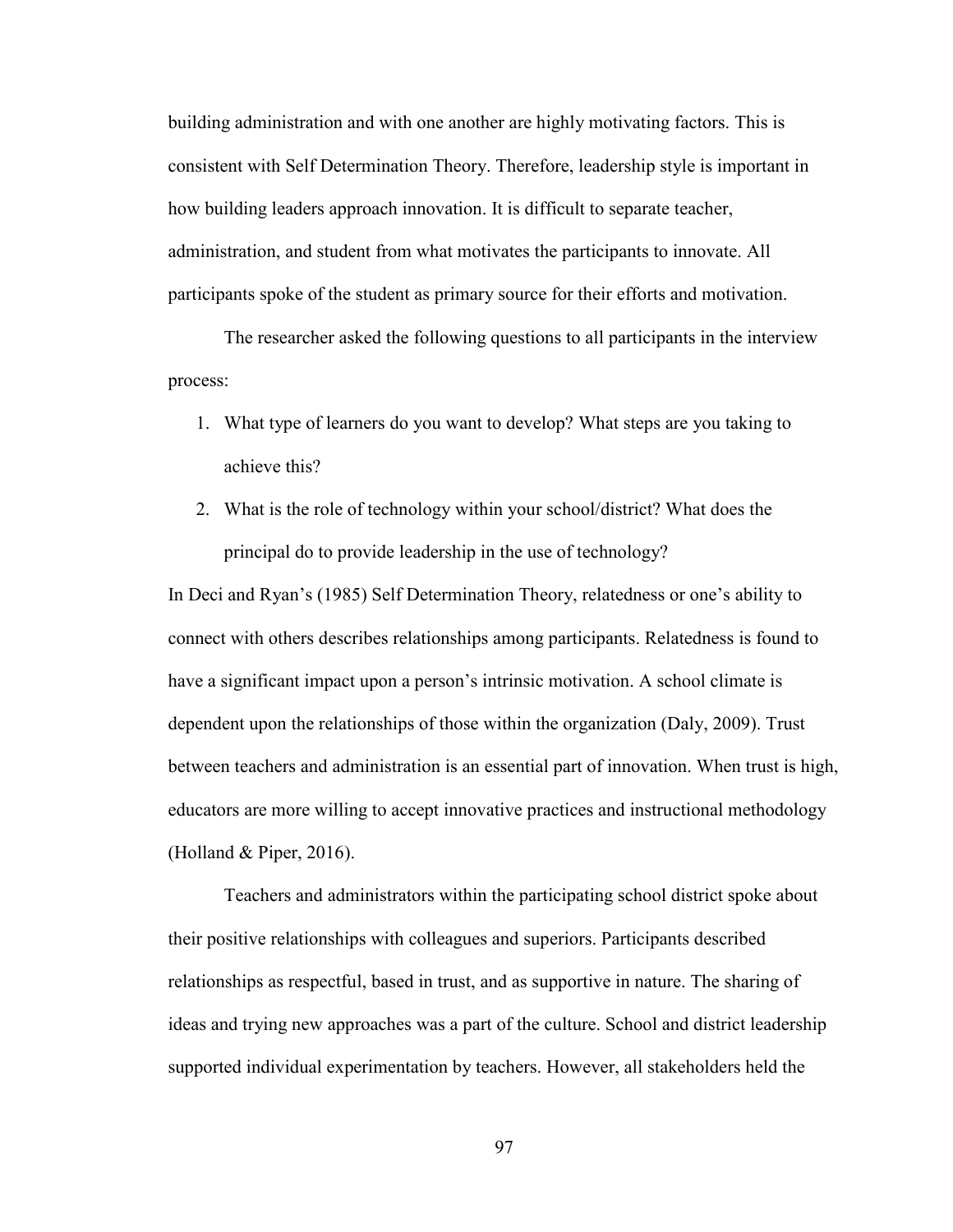responsibility for improvement of the collective organization as a whole. Through the coding process, participants described relatedness as important. The researcher identified it as a significant factor for innovation at each level. All three groups, district and building administration as well as teachers, all spoke about the importance of being able to relate to others and share ideas in a nonjudgmental environment. Principals do this by providing teachers with time for professional learning and collaboration with instructional coaches and grade level peers. Teachers participate in weekly grade level meetings. Administration provided substitute teachers when necessary for collaboration time.

Relatedness and collaboration happen at each level of the organization. This relatedness creates a bond among the group members and is not exclusive to each group. Rather, the sharing of ideas, risk taking, and trust cross from one group to the other. Goals outlined in the district professional development plan describe the importance of relationships across all aspects of the district. The following district goal provides evidence of the importance placed upon relationships:

To place emphasis on excellent instruction from teachers who possess the ability to inspire students with the desire to learn, thereby requiring the highest professional standards and performance from the professional staff. This must be based on cooperation, study, and understanding mutually undertaken by the Board of Education, the administration, and staff to encourage the development of meaningful interpersonal relationships among the students, the staff, and community.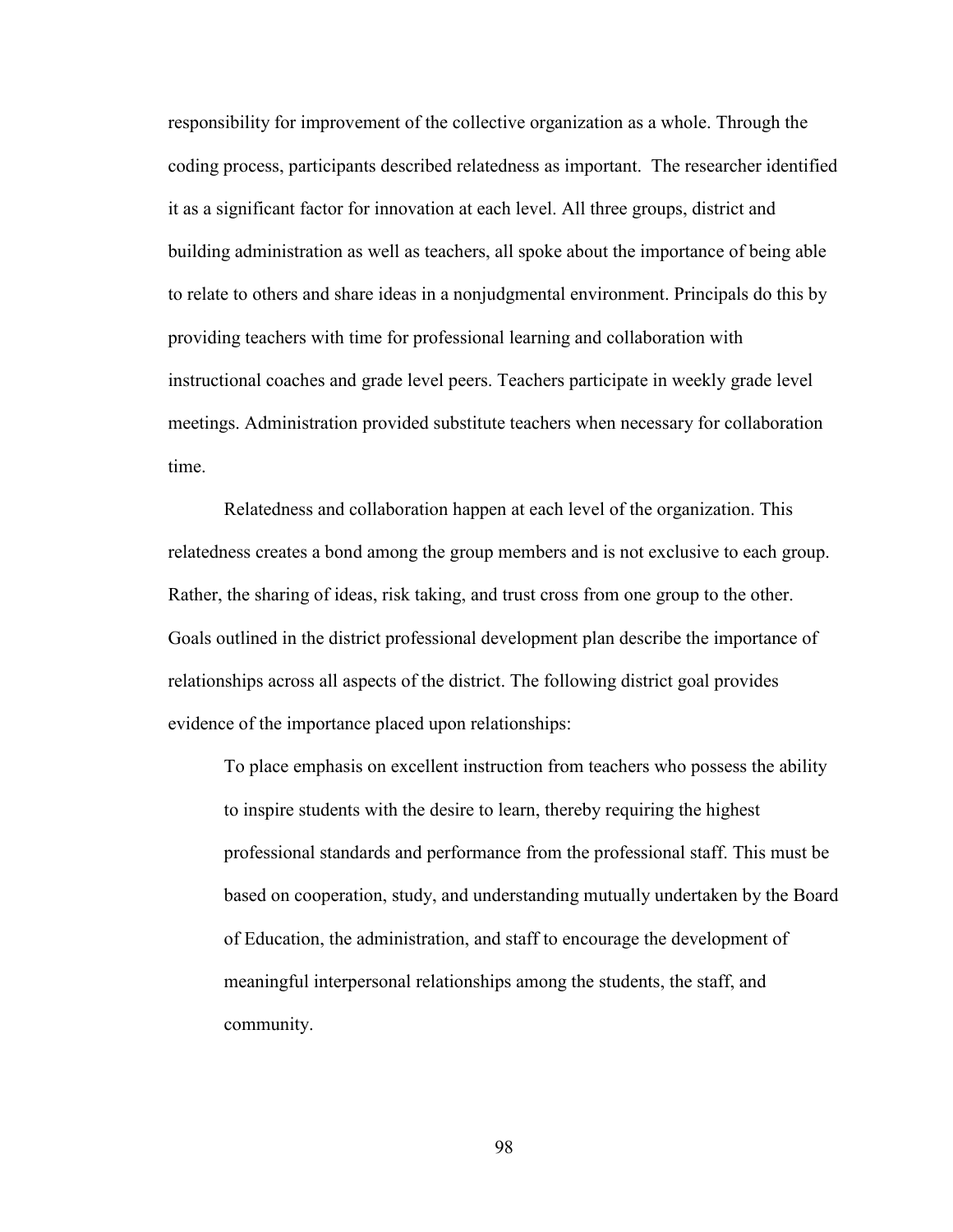As an assistant superintendent said, referring to the elementary school principals in the district, "We inspire each other. We know that together collectively we are so much stronger and I never do anything or make any decision without them. Even when we go to cabinet." Innovation is a collective, team activity. In a way, innovation is similar to creativity. Innovation is best with input from others. District administration appears to understand this concept and takes steps to engage those whom they serve in the process. An assistant superintendent put it simply by saying, "You know, innovation, can't move. Unless you tap into the resources that you have, which are the strengths of your people."

District level leadership works to develop teachers' strengths through meaningful professional learning activities. Support from instructional coaches provide teachers with the skill, knowledge, and experience to implement new modalities. Professional learning is based upon a collaborative leadership style as stated in the district Professional Development Plan:

Professional development is most effective when there is collaborative leadership and shared responsibility for improving teaching and learning. Collaborative leadership for professional development recognizes that the pursuit of excellence is never ending and embraces the individual and collective goals and talents of teachers, paraprofessionals, parents, school administrators, school boards, district and state staff, institutions of higher education, unions, and other stakeholders. … Professional development is most effective when it is job embedded, directly relevant to classroom practice, provided over time, and when it provides opportunity for practice of new strategies, time to reflect on changes, and time to integrate new learning into the teaching practice. … Professional development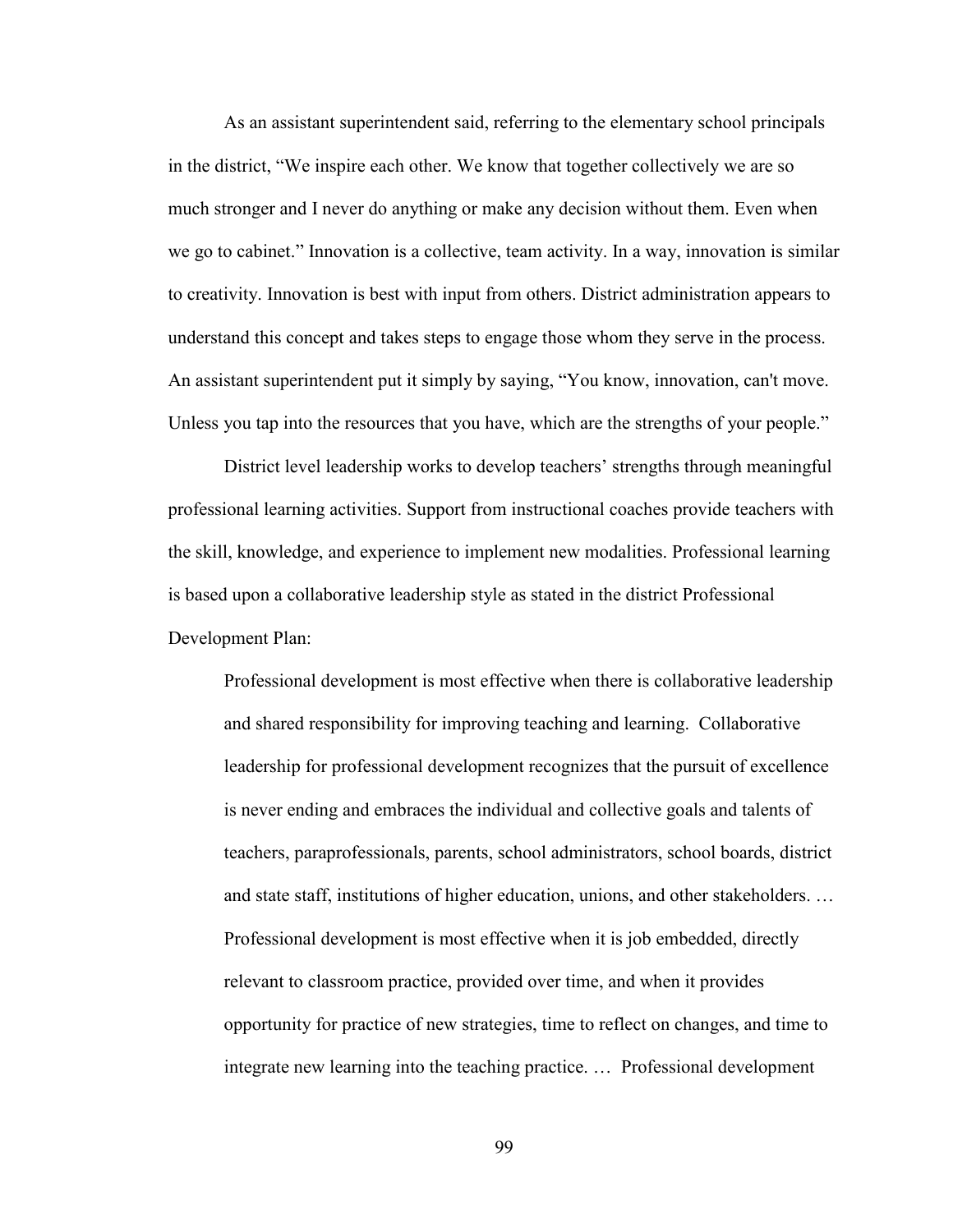ensures that educators have the knowledge, skill, and opportunity to collaborate in a respectful and trusting environment.

An assistant superintendent for instruction further illustrated the importance of collaboration during professional learning in the following way:

So even when a teacher is in a PD, they have to name out what the next steps that they're going to do back in their classroom. And, do you need coach help? They'll come in and help you. What do you need coach help on? We will help and will support you to do that.

Professional learning must involve administration cannot be conducted in isolation. Building and district leaders have to be participants in the learning process along with teachers. An assistant superintendent rank ordered trust and learning by stating:

I think it's an essential number one, just gonna say that you can't do it without trust. But, number two, it means being a real partner in the learning with teachers. It means getting down into their level, it means coming into their classrooms on a daily basis.

 At the building level, leaders work in practical terms to create opportunities for teachers to collaborate and engage in professional learning as well as share ideas and experiences. An assistant principal shared her insight:

We create a time for [teachers] and we created PD time for them. They wanted release time we send a sub to their room so they can plan as a grade level and then they can actually have a nice product for their kids. … They could benefit to collaborate with people that have perspectives that are different from them. I didn't. There's beauty in that and I always say like perspective isn't a bad thing,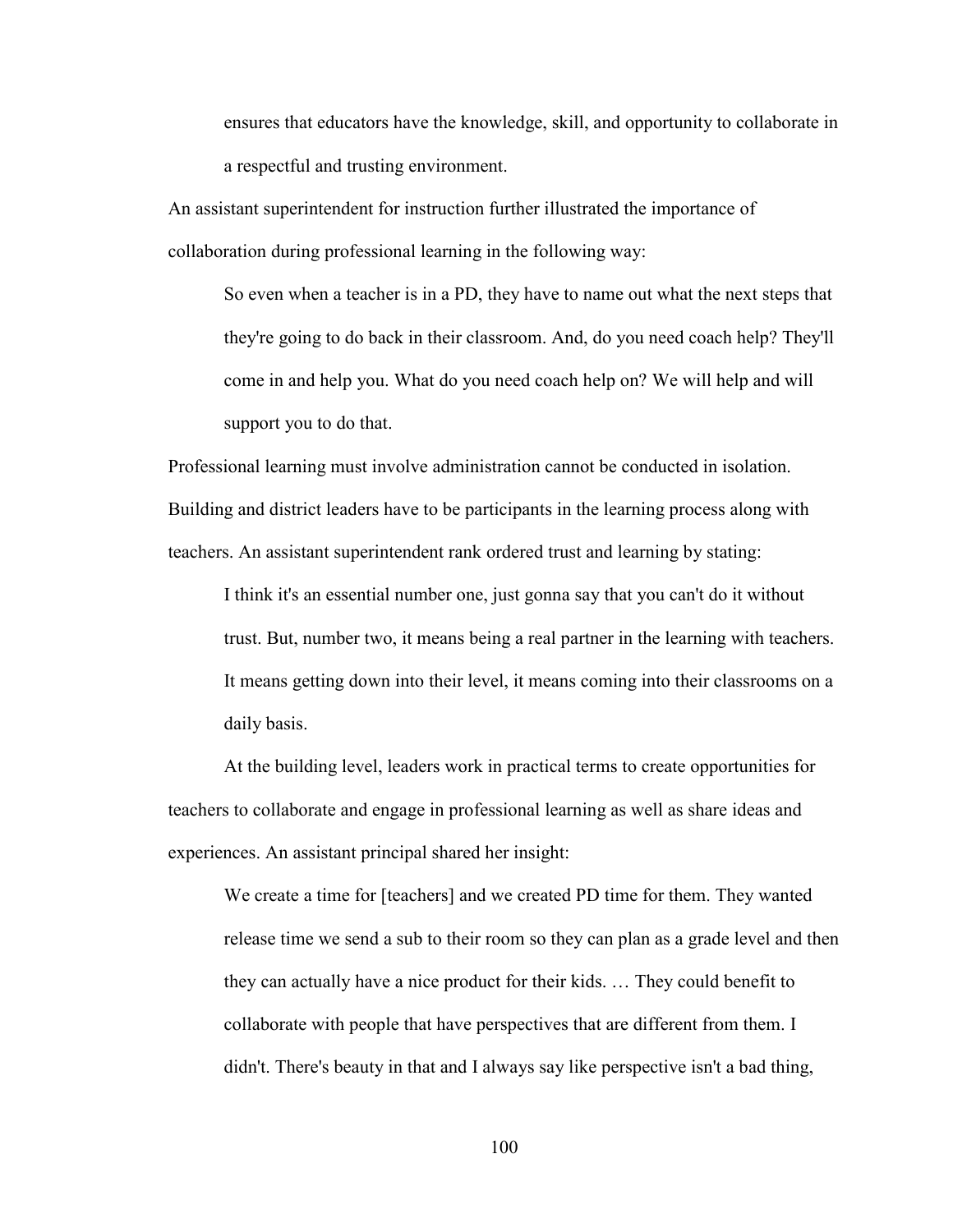you choose to either accept it or not, you can't control what's coming out. Yeah, but how you take it in as really being a savvy thinker.

The high school principal described creating a structure within which teachers could collaborate and discuss successes and failures, saying, "You have to give them time to work together. So you have to create a structure by which they'll interact and share stories, good and bad."

Evidence collected from teacher interviews confirmed the support provided by district and building level administration. Teachers spoke of the collaboration with others and the collegial climate of their schools. The teachers understood the importance of ongoing professional development, and they enjoyed the process of learning. Relatedness was a motivating factor for teachers to engage in innovation. The teachers spoke openly about the instructional coaches and administration multiple times:

- "They make time for us to meet with our instructional coaches."
- "Having that instructional coach and having the willingness of your administration to give you the time and space to come together as a group. And, you know, figure out what you're going to do like it just, it brings everyone together and no one feels alone."
- "But the atmosphere is very positive. And, because our leadership is very positive starting with our Superintendent, and (Assistant Superintendent) and then of course my immediate supervisors principal and (assistant principal). They're so incredibly positive nurturing approachable, that I think it just sets the tone for the building."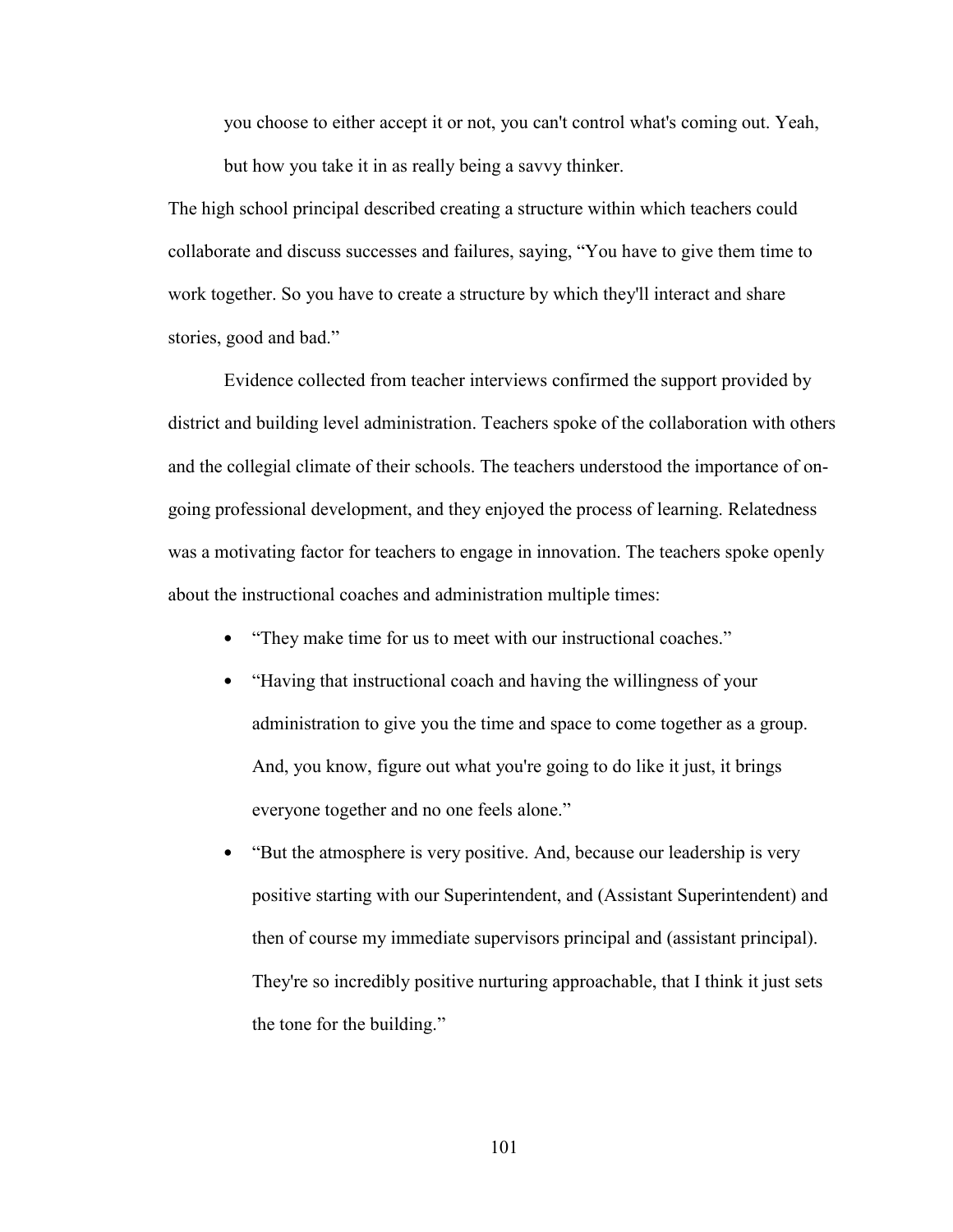• "But it's nice to know that if you want to take a leap of faith, you're not going to fail because someone is there helping you along the way. And even if you have a glitch, you can bring that up to them and it's not any kind of criticism. They're always the first to say, oh, that's happened to me. You will try it again."

From these comments, the teachers make it clear that support from the district and building level leadership is essential. The building leadership has created a school environment that enables teachers to take risks and seek out the help of their colleagues when engaging in innovation. The relatedness to others and knowing that failure will not be criticized, rather, looked upon as an opportunity to learn is central to the phenomenon.

 Technology is an important aspect of innovation in schools. Participants spoke openly of technological initiatives currently in place within the district. All levels of participants engaged in discussion of technology. Items discussed included Chromebooks, web-based programs, and classroom presentation devices. Each of the three participant groups described challenges that new technology poses as well as how to use it to enhance and, in many ways, transform instruction. At times, participants spoke of school closures and the pandemic and how current circumstances have forced teachers to take risks in the use of technology that they might not have otherwise made. District level leadership described technology in the following ways:

• "Tech as a tool and I don't really see it as the end all be all as other people. It's just another way to get there and it can be a faster, you know, it can be for some students really the next step. I do think it's a tool that every child should know how to do."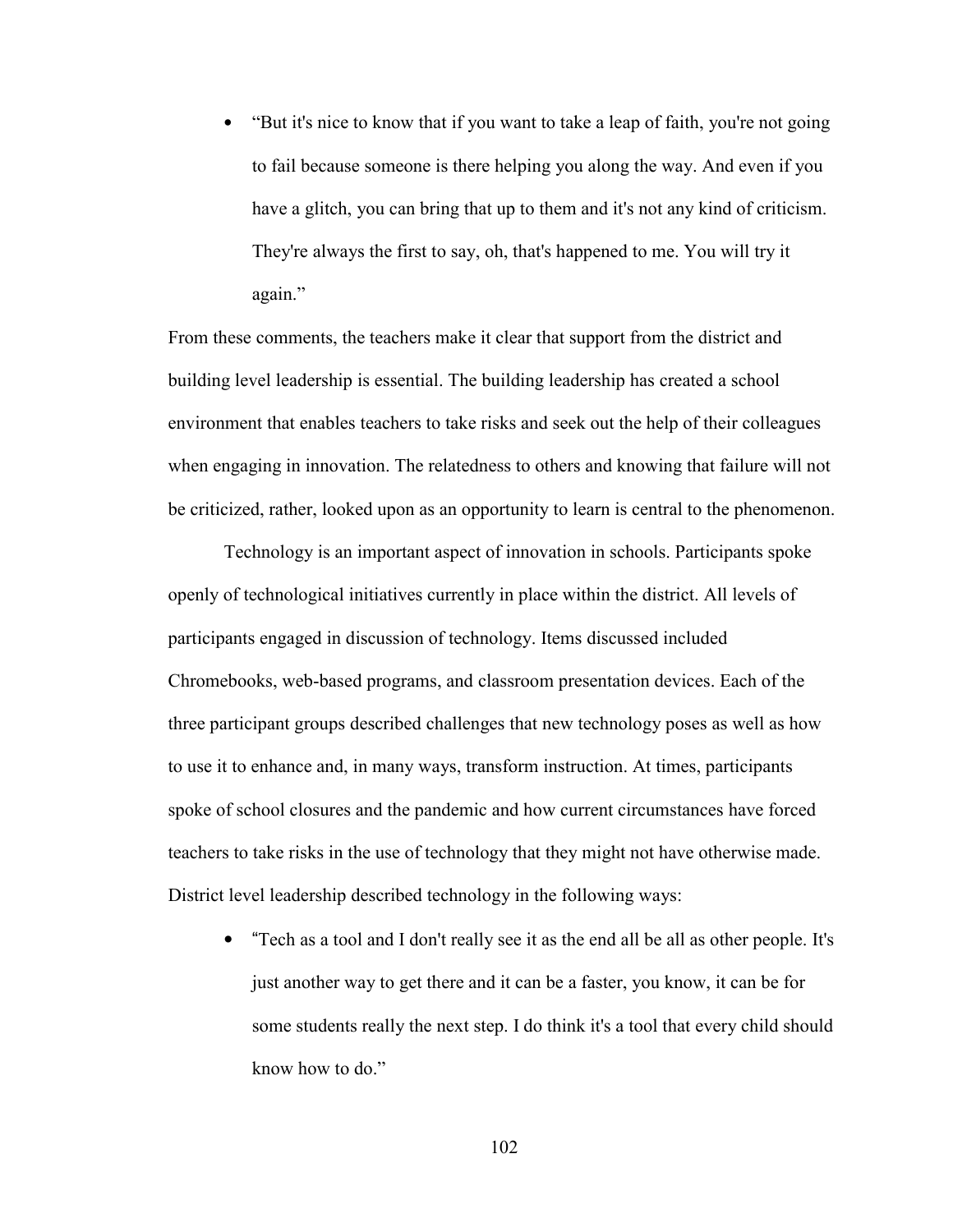• "They (students) needed to understand the responsibility of it, how to handle it. The dangers of it, the incredible learning that could come from it and how to create with it, how to create new knowledge with it, and none of that came from a smart board. So, until we understand how to harness that for kids through whatever device we buy them. To me, technology is just another tool for a teacher."

 "What knowledge and skills do the principal apply to encourage innovation for teacher learning?" To summarize, principals must be able to establish trusting relationships with stakeholders as well as develop a culture of learning for both teachers and students. Evidence from the participating school district and building level leaders suggests that the development of such a culture is systemically valuable. A culture in which teachers work collaboratively with peers, engage in meaningful professional development of their choosing or creation, and leaders are willing to learn alongside teachers throughout the process has been described by each of the groups. Innovation comes from the work done by teachers within this environment with the purpose of student achievement and long-term success. Surprisingly, the data suggest that administrators are not the primary source of information, or serve as the resident experts on new innovative instructional strategies. Evidence suggests that building and/or district leaders must be able to create the climate and culture for innovation to happen. Table 8 illustrates themes that are similar between each of the groups regarding administrative skills necessary to innovate. In comparison of each group and the artifacts, the ability to relate and connect with others within and across the levels of the organization are consistent.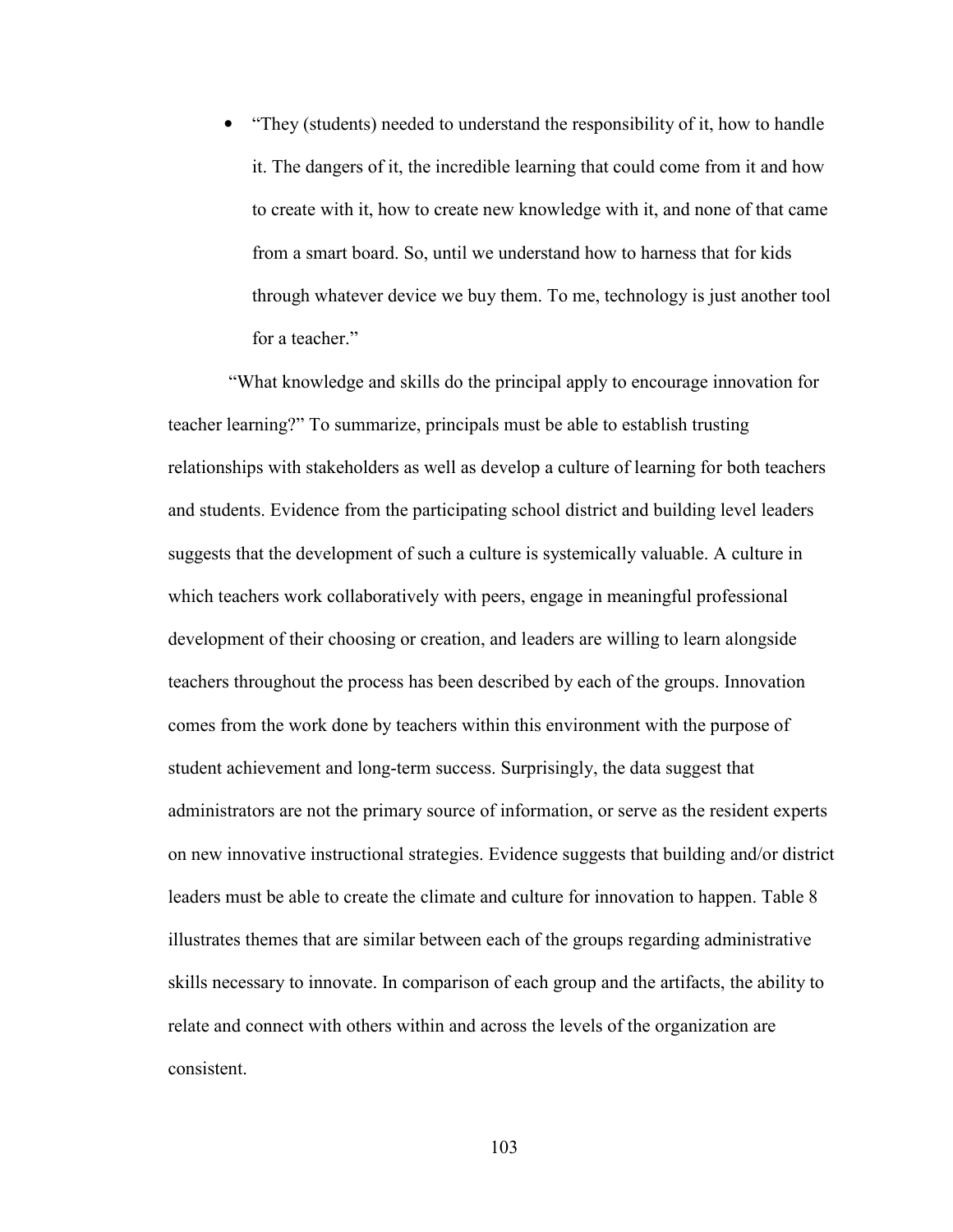# **Table 8**

| District Leadership                                               | Building Leadership                                             | Teachers                                        | Artifacts                                                 |
|-------------------------------------------------------------------|-----------------------------------------------------------------|-------------------------------------------------|-----------------------------------------------------------|
| Develop the<br>strengths of people<br>within the<br>organization. | Transformational<br>style of leadership.                        | Relatedness in<br>connecting with<br>others.    | Collaboration                                             |
| Responsible for<br>improvement of<br>the overall<br>organization. | Inspired by and to<br>others.                                   | Administration is<br>positive and<br>nurturing. | Shared<br>responsibility for<br>professional<br>learning. |
| Inspiration by and<br>to others.                                  | Learn alongside the<br>teachers in<br>professional<br>learning. | Administration are<br>considered partners.      |                                                           |
| Sharing of ideas.                                                 | Make time for<br>collaboration.                                 |                                                 |                                                           |
| Technology is a<br>tool to extend<br>student learning.            | Provide coaching.                                               |                                                 |                                                           |

*Themes Regarding Administrative Skills*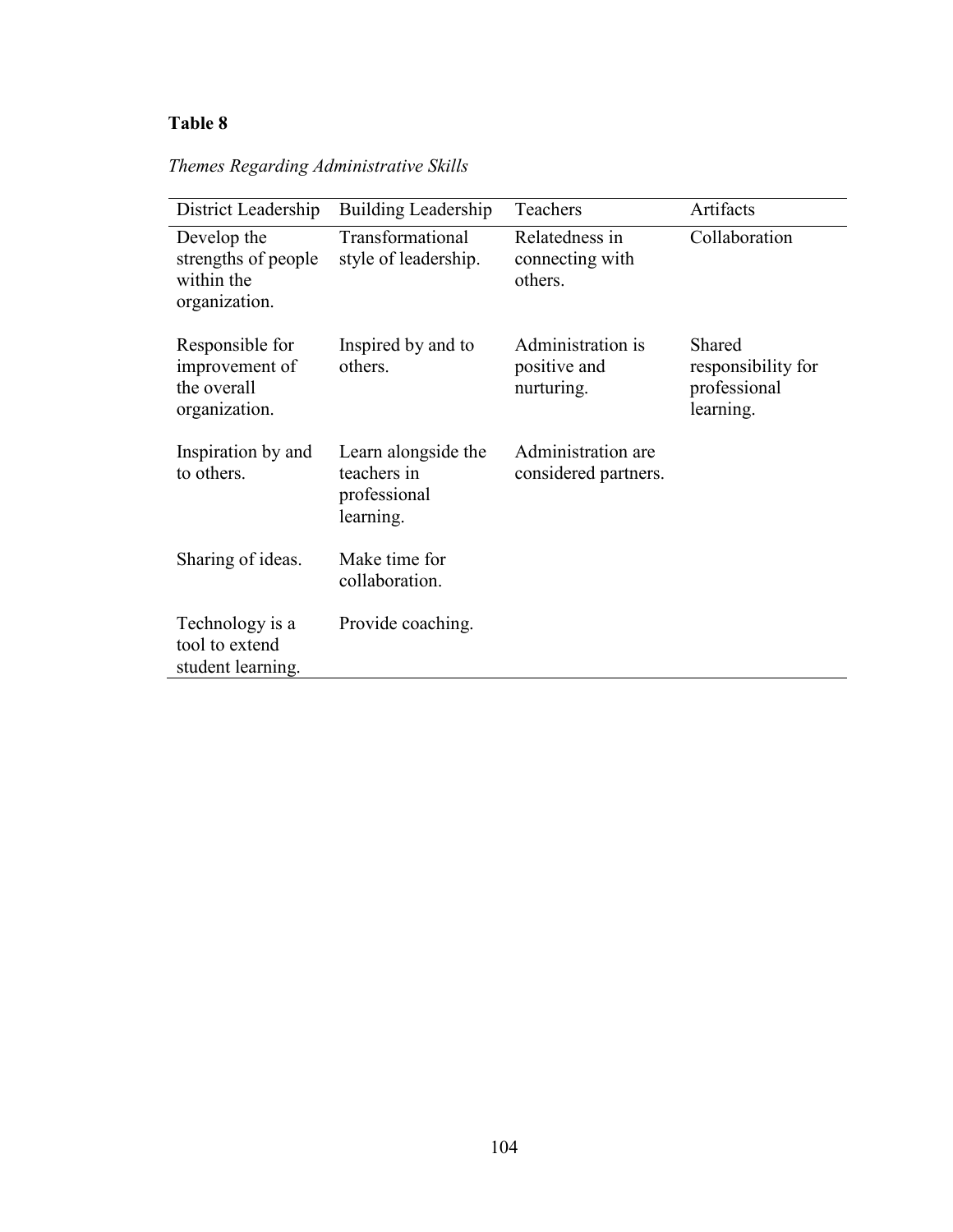#### **CHAPTER 5: SUMMARY, CONCLUSIONS, AND RECOMMENDATIONS**

 The culture of a school determines the level of innovation. At the surface level, innovation is easily confused with technology. The findings from this study indicate that innovation requires connectedness through trusting relationships of the stakeholders. Innovation also requires ongoing professional learning experiences for teachers and providing them the autonomy necessary to implement new practices within the classroom.

 In this chapter, the researcher will discuss the phenomenon of school innovation as well as the theoretical framework of Self Determination Theory. Additionally, the researcher will make connections between the literature and findings from interviews and collected artifacts.

#### **Implications of Findings**

The behavior of school leadership as it relates to innovation is the primary focus of the study. In order to understand the phenomenon, it is important to understand what and how participants are motivated to engage in innovation. Findings from the study support the theoretical framework. All components of SDT were present within the culture of the participating school district.

The findings indicate that innovation in the school environment is primarily cultural. The participants as well as collected artifacts define innovation as something based in relationships with colleagues, collaboration, problem solving, and the willingness to take professional risks. The technological devices used for innovation are secondary to the primary mission of the participating school district. Student achievement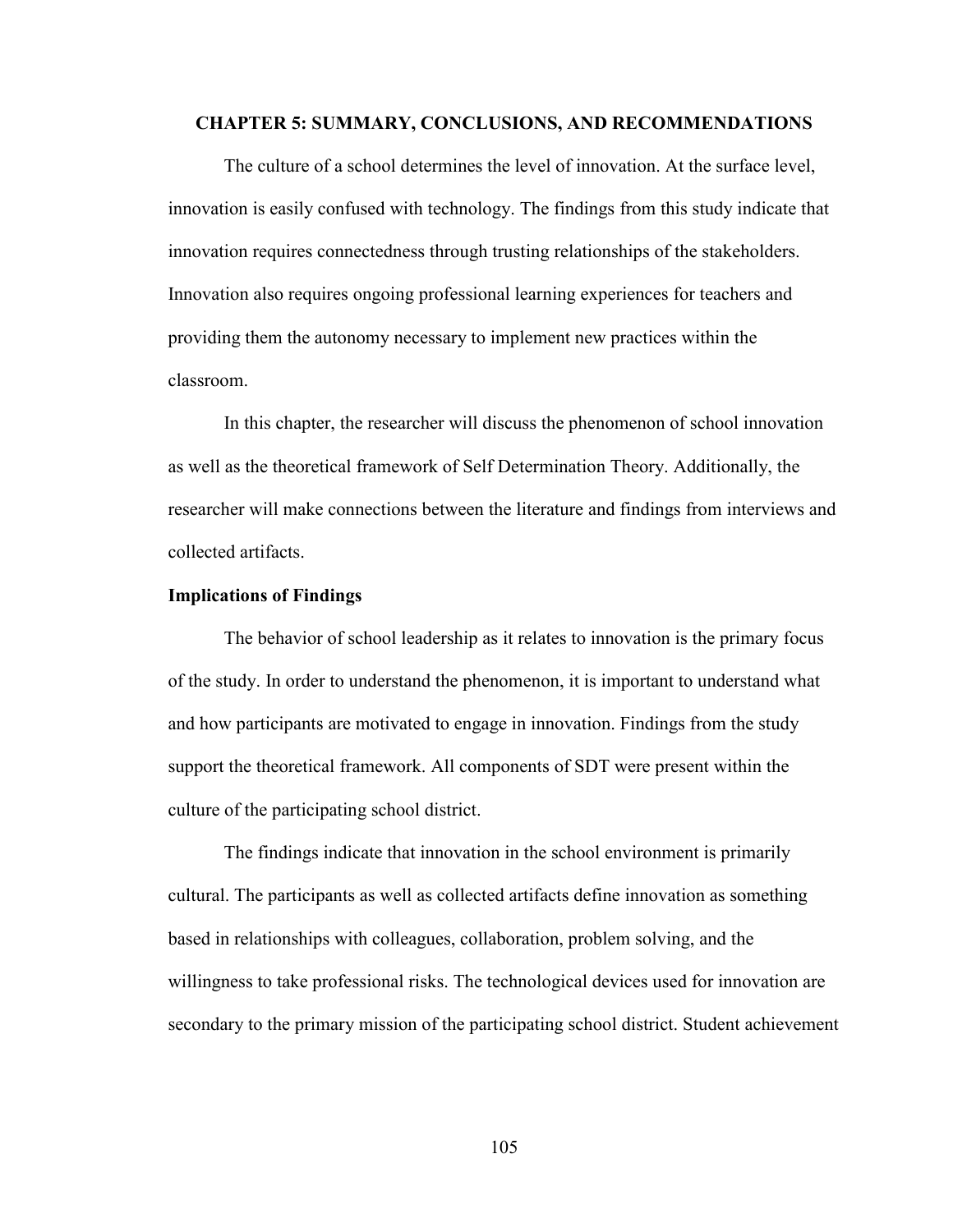and success over time are strong motivating factors and are held and understood by all as the core vision of the school district.

Each of the three groups defined innovation in similar ways. Differences among the groups were subtle and a matter of perspective. District leadership defined innovation from a macro-organizational view. School building leadership looked at innovation as something more practical that would improve efficiency or an existing practice or program. Teachers' definitions of innovation included language that included problem solving, collaboration with colleagues, and finding methods to extend student learning. All three groups spoke directly about technology but did not use it as the definition of the phenomenon.

Participants in each group shared examples of what they considered innovation within their school district. These included initiatives such as learning labs for math, science, and resource rooms. Participants discussed software programs such as Schoology, Flipgrid, and many others as means of continuing instruction for students during the COVID-19 pandemic. More importantly, the teachers described professional learning experiences provided by the district as well as support of their building and district leaders. Participating teachers were not fearful of taking professional risks and described an immensely positive relationship with district and building leadership.

The culture of the participating district is what enables innovation to take place. Several themes emerged consistently from each of the groups when asked to describe the culture of the school or district. As stated previously, the student as learner was a consistent theme among each group as well as the artifacts. The genesis of this vision began at the district level and slowly permeated the organization over time. As a result, a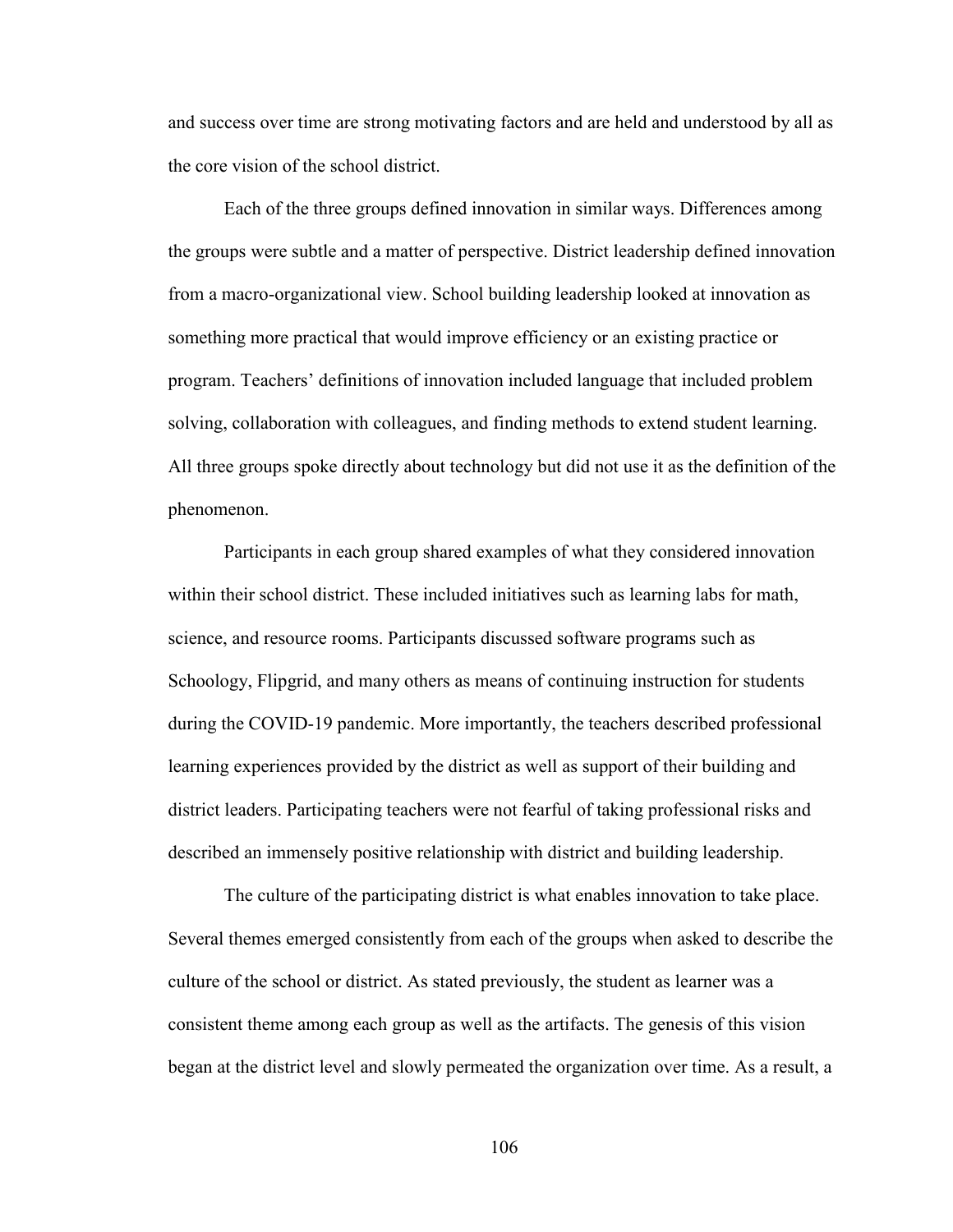strong belief system emerged that placed individual student success in the center of the organization. Teachers are expected to problem solve in order to identify and find methods that may be specific to an individual student. District leadership holds teachers to high expectations for their own professional learning as well as engagement in all aspects of school life.

 Building level leaders share in the responsibility of cultivating a culture that is conducive to risk taking and problem solving within their faculty as well as the students. The interviews revealed that teachers share an admiration and respect for their leadership teams. In their own way, each teacher described a positive connection and relationship with their administrator. Building leaders provided the time through scheduling and regular discussion for teachers to collaborate and plan together. Teachers taking instructional risks that correspond with professional learning is encouraged by building leadership. Successes are celebrated and failures reflected upon in a non-judgmental way. The sharing of experiences that work and those that do not are essential to the overall growth of the organization.

Certainly, not all teachers in each building are as adventurous as the ones who participated in the study. However, the participating teachers did share how other teachers evolve professionally and are willing to try something new if they have seen others try it first. Additionally, teachers viewed the role of building leadership as partners in learning as opposed to an authoritarian model. Building leadership participates in professional development along with the teachers. This shared experience strengthens the relationship between the teacher and the leader by paving the way for reflective conversations regarding the implementation of new instructional strategies. The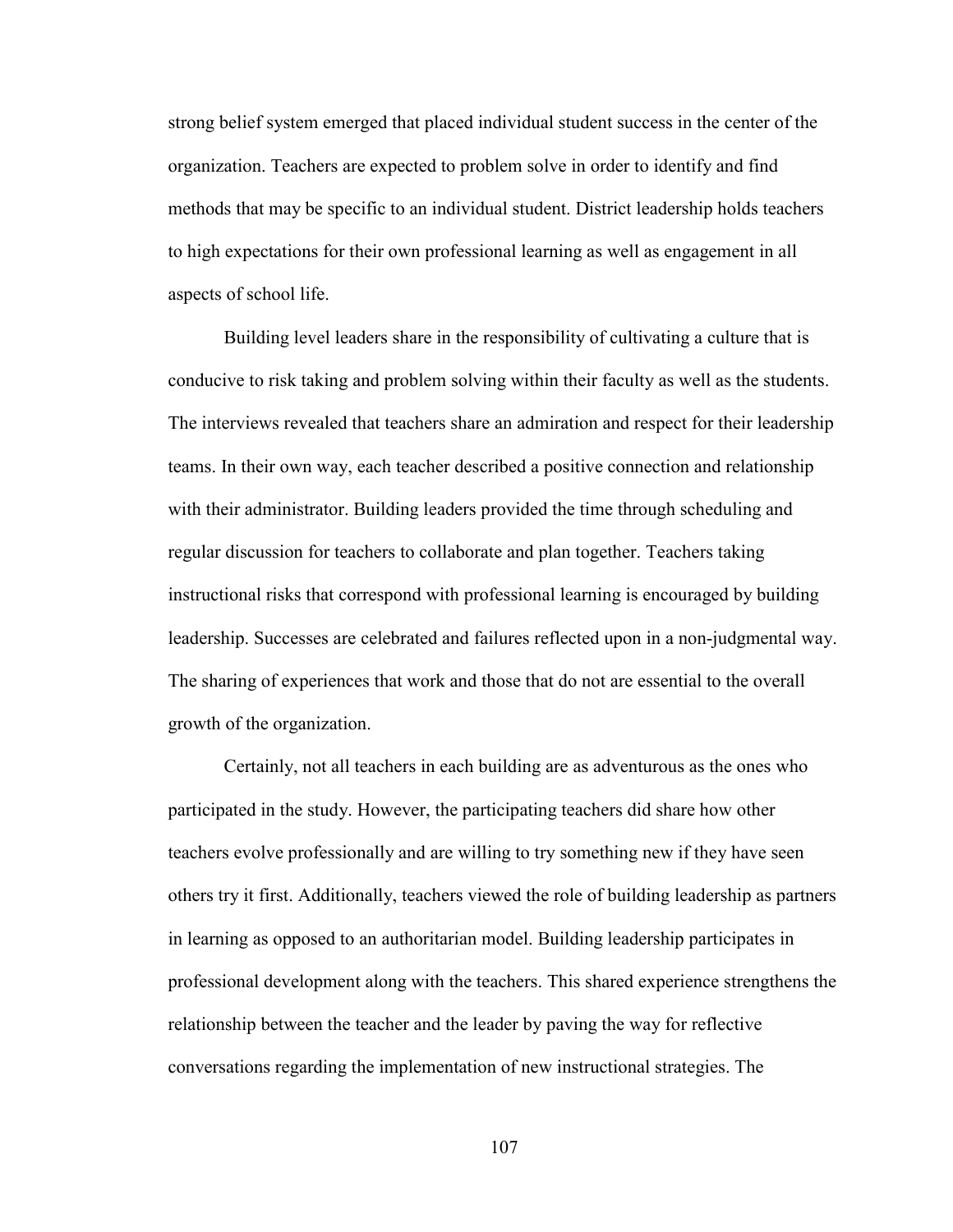organization grows through a process of learning new strategies and letting go of old ones over time.

Trust emerged as an essential element of innovation. Participants spoke of trust from their vantage point within the hierarchy of the school district. One participant summarized the relationship between innovation and trust by saying that one is the byproduct of the other. The teacher participants trust in one another to share ideas, take risks, and experiment with different instructional strategies. The teachers also trust in the building leaders to share and reflect on failures. In this, teachers are truly reflective of their successes and look at failures as a learning opportunity that comes without reprisal. Building leaders intentionally cultivate trust and risk taking among faculty and staff. Building leadership trusts in both the teachers and district level administration. District level leadership has provided a vision for innovation through the empowerment of principals, teachers, and involvement of the community. In order for innovation to grow within a school or school district, leadership must first establish trusting relationships through all levels of the organization.

 A principal need not have extensive technological or curricular knowledge for innovation to take place. Building and district leadership must possess strong interpersonal skills in order to develop trusting relationship with teachers. Additionally, building leaders must be able to develop a culture of learning that includes both teachers and students. Innovative principals spend time enriching this culture by creating opportunities for teachers to collaborate as well as engage in meaningful professional learning. Innovative leaders accept that they are not the source of all knowledge. However, they lead by recognizing specific needs based upon student learning deficits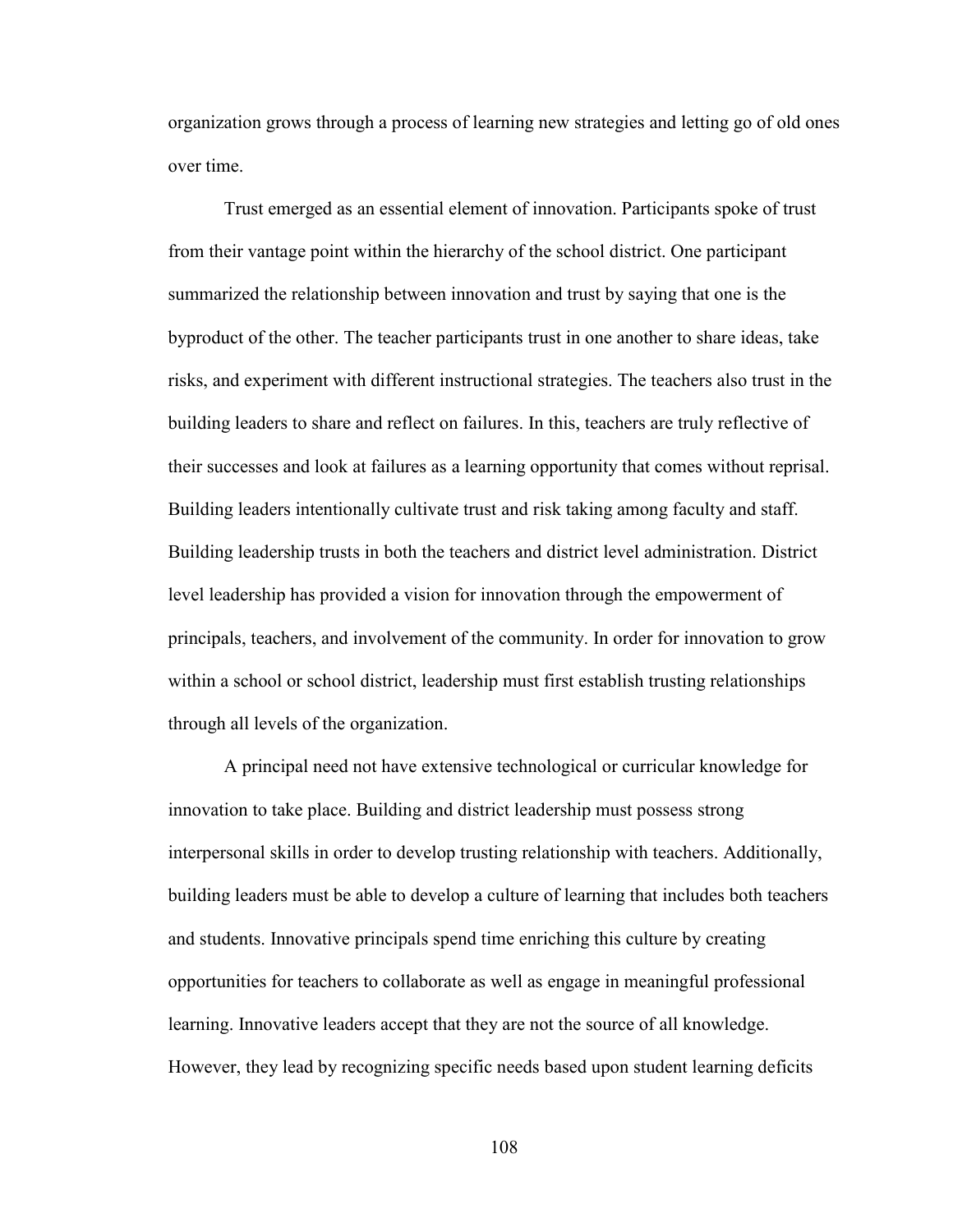and teacher recommendations. Innovative leaders provide teachers with professional learning designed to meet specific needs that will benefit the whole of the organization.

#### **Relationship to Prior Research**

As discussed in chapter two, school innovation is a phenomenon that is rooted in creativity and change. Looking back over the last seventy years of public education, there were moments in time when innovation was prevalent. These historical social and political events caused a disruption that led to innovation. As a result, public education evolved over time with the most significant changes beginning with the realization that America's students were not competitive with those of other countries. This fear still exists today. The call for innovation of public education began as a national security crisis when the Russian satellite Sputnik orbited the Earth and created panic that America would lose the race to space. Educators responded by addressing math and science curriculum as well as supportive federal funding. Change was necessary and needed. Additionally, the 1983 report, A Nation at Risk, shined a light on the mediocrity of our schools and called for an increase in academic rigor, standards, and excellence. Concurrently, technology in the form of personal computers began to disrupt the traditional sense of instruction. Technology challenged how students learn and the role of the teacher began to shift. Christensen (2017) would describe these events as disruptions that led to an innovation in education. Currently, the world is struggling to provide instruction in a variety of models due to the COVID-19 pandemic. School districts have leveraged technology as well as a plethora of online software programs just to make instruction possible. Teachers provided through teleconferencing software such as Zoom or Google Meets. Schoology and Google Classroom provided teachers and students with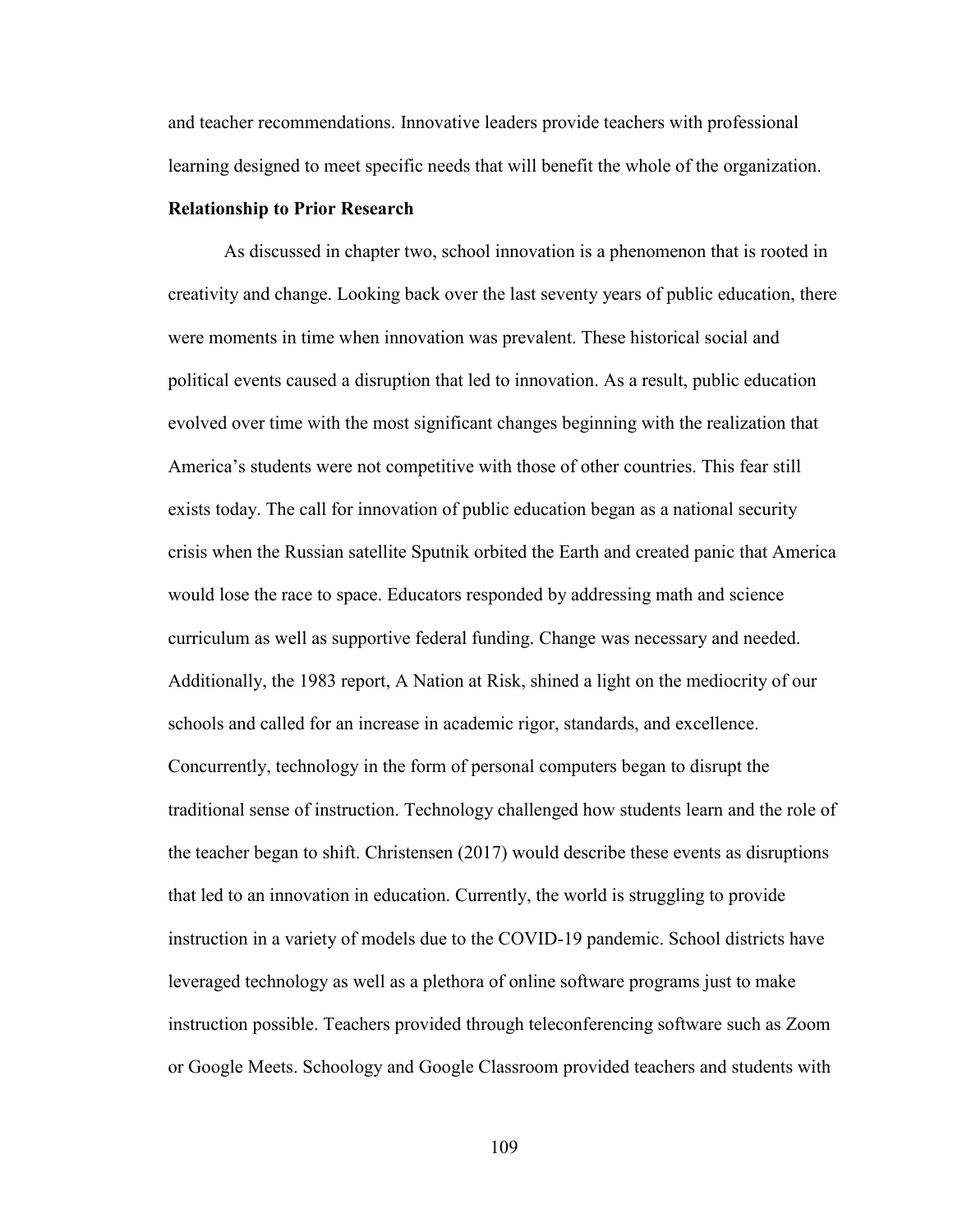the capability to post learning tasks electronically. Remote, online learning has become a necessity of instruction and learning. The pandemic has forced teachers to adapt. The disruption of the pandemic has led to innovation.

What is innovation? The research defines the phenomenon as change or taking something and making it better. Participants defined innovation differently based upon their level within the organization. In order for innovation to occur, a support culture must exist. Themes emerged from the interviews that describe the required culture as collaborative, risk taking, supportive relationships, shared vision, and willing to problem solve. Technology was considered to be innovative, but not as a singular definition of the phenomenon. Many referred to technology merely as a tool that is itself constantly changing. According to the participants, true innovation occurs when teachers focused on a central, core idea and work together with leadership and colleagues to achieve that ideal. For the participants in this study, the central focus was the development of students who possessed skills such as problem solver, learner, and thinker. The goal of the district is for all students to become leaders of their own learning as they progress through the grades towards graduation. Teachers and administration work to identify individual student strengths and weaknesses. Once found, teachers and building leaders differentiate instruction to meet student needs. The portrait of a student is a form of motivation itself. Sinek (2009) spoke of this when he spoke the Golden Circle. Sinek pointed out that organization that know why they do what they do and can communicate that to others are successful. The participants in the study defined their "why" as the development of the student and individualized methods of instruction that will lead to success.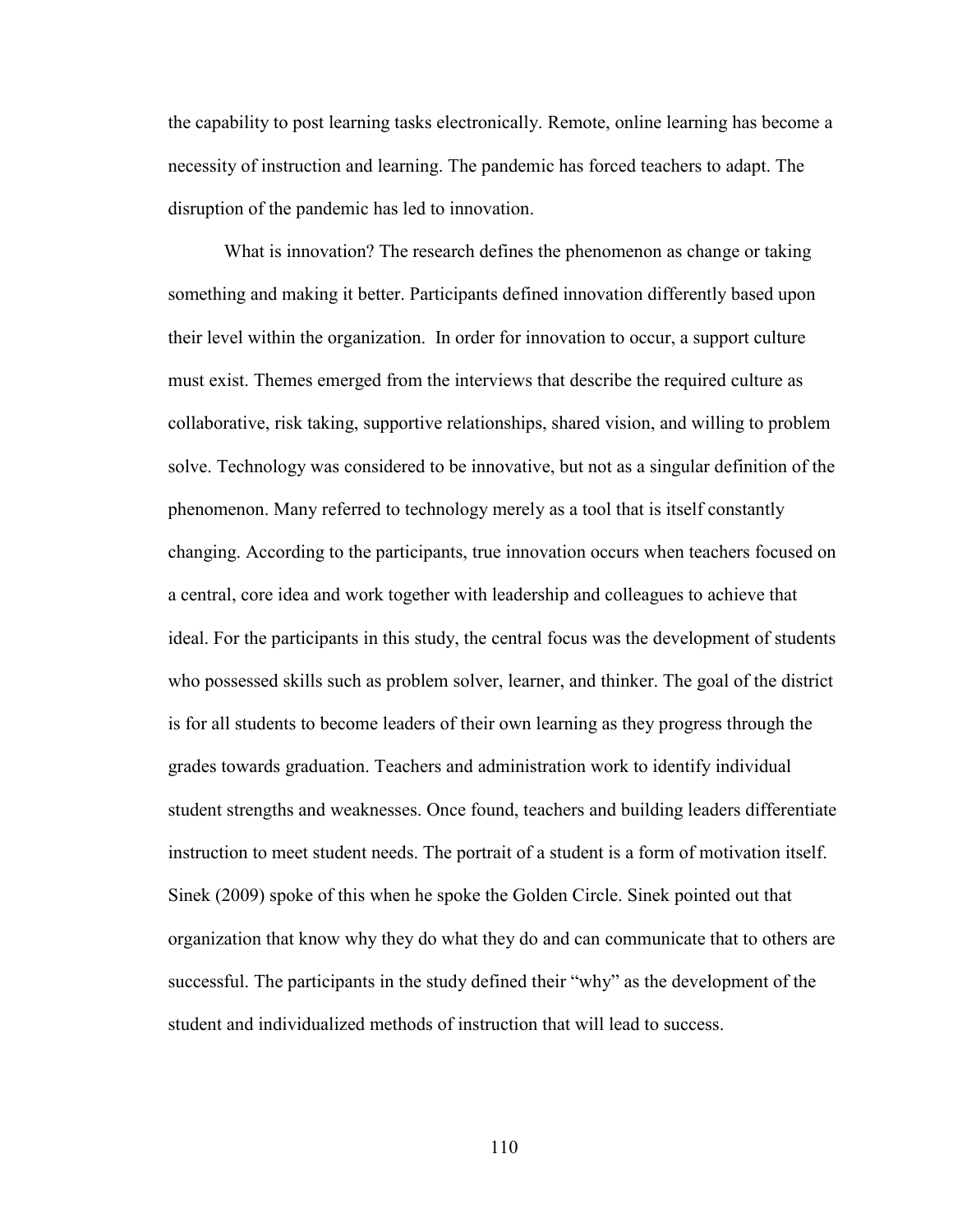Leadership style has a significant impact upon innovation. As stated, school culture is important for innovation to exist. Schein (2017) states that the behavior of the principal can provide the opportunity for participants to learn something new or to stop something that is inappropriate. Therefore, the style of leadership may hinder innovation or help it to flourish within the required culture. The literature suggests that the transformational leadership style is most conducive for innovation. This study is supportive of that analysis as well; however, evidence collected through the interviews lends itself more towards the lead learner style of leadership as described by Fullan (2014). Fullan reminds us of the bureaucratic pressure for students to perform well on standardized assessments. School improvement is an expectation through the APPR teacher assessment system. Fullan believes that this is unreasonable, and that the longterm success may only be achieved through strong relationships between principals and teachers. Themes that emerged in this study confirm Fullan's comments.

Relationships, or relatedness, emerged as one of the most significant themes of the study. As identified by Fullan (2002), the "Cultural Change Principal" must possess characteristics such as moral purpose, an understanding of the change process, the ability to improve relationships, knowledge creation, and coherence making. Fullan states that the common factor to successful school change has been relationships. According to Fullan, leadership must pave the way for innovation by first creating a conducive culture. One important aspect of this culture is the use of professional capital. Professional capital refers to the sharing ideas and collegial work that teachers engage in. Evidence from the study suggests that teachers draw upon the strengths and expertise of others in order to improve their effectiveness. This study is supportive of Fullan's claim that professional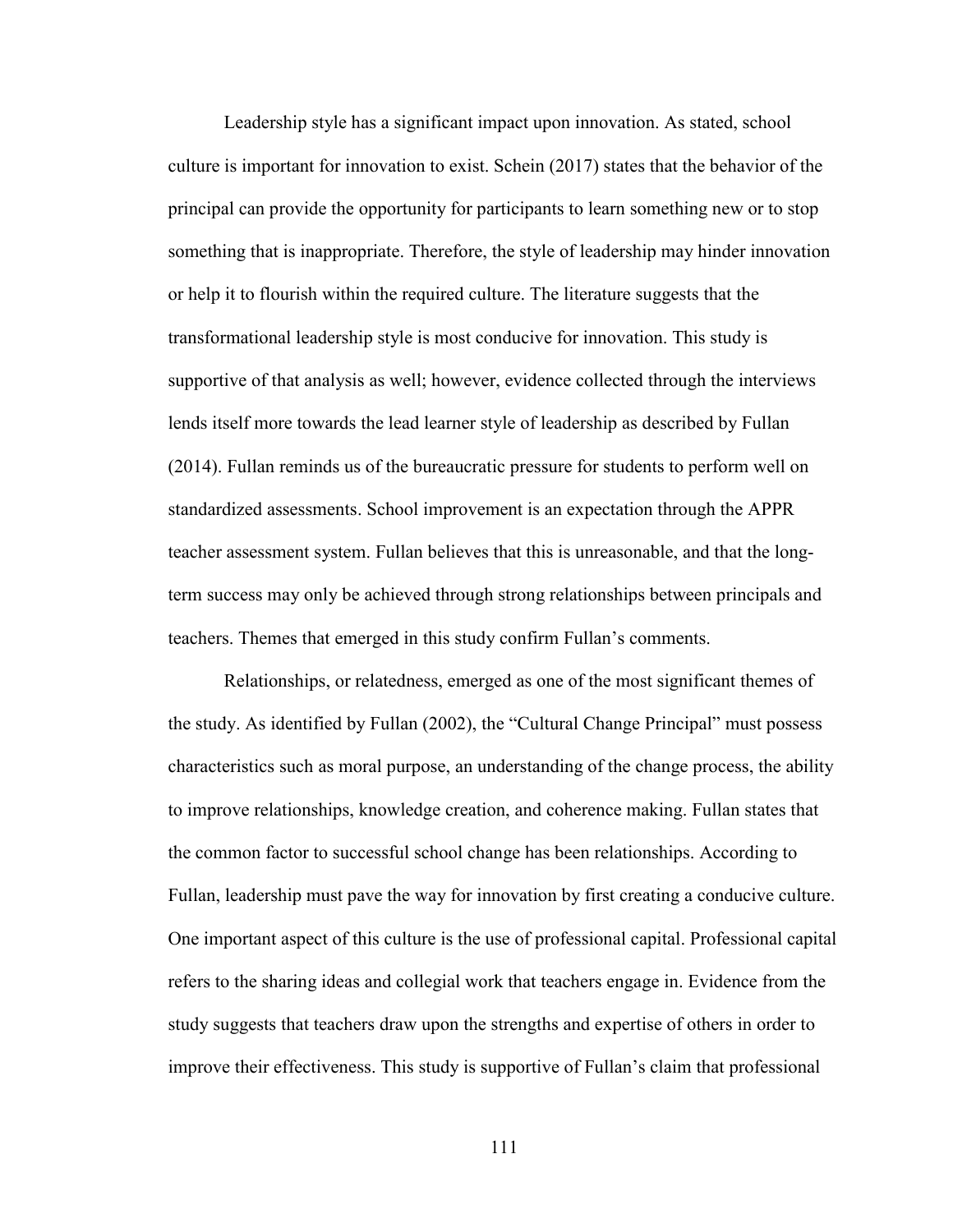capital among teachers and leadership is used to move organizational goals forward. The organizational goal of focusing on individual needs and the development of students as leaders of their own learning was consistent among participants. Fullan explains the importance of the building administration engaging in professional learning along with teachers. All three groups of participants shared information about leadership learning alongside teachers in professional learning experiences. Monthly grade level meetings were also described where leadership participates to discuss teaching and learning practices.

The Self Determination Theory (SDT) that was developed by Deci and Ryan (1985) provided a theoretical framework for the study. SDT states that intrinsic motivation is derived from autonomy, relatedness, and competency. The results of the study confirm that teachers are motivated when all three components of SDT are in place. Evidence collected indicates that teachers have trusting relationships with peers as well as building and district level leadership. From this trust, teacher autonomy empowers professional risk taking without fear. Each participant group spoke of ongoing professional learning which provides the substance for which teachers engage in innovative instructional practices. One aspect of SDT supported the others. In other words, strong relationships and trust led to risk taking and autonomy. On-going professional learning led to an increased level of competency, or level of knowledge. Evidence suggests that the phenomenon requires that all three components of SDT are necessary in order to motivate teachers to engage in innovative practices. District and building leadership have the responsibility of creating the culture in which teachers will be motivated to innovate.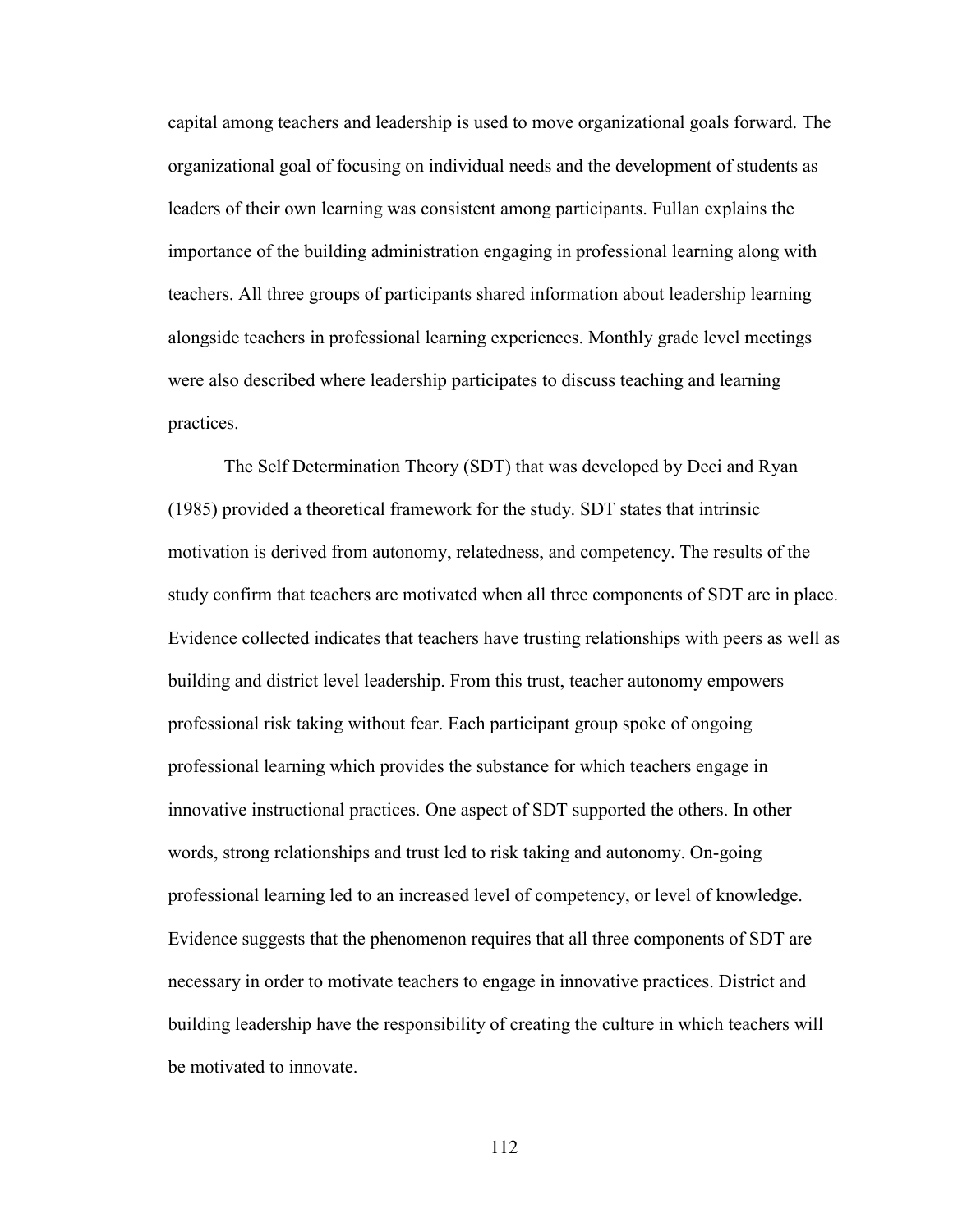The researcher anticipated that innovation and technology would be synonymous. In the interviews, some participants did not touch on technology in their responses until directly asked by the researcher. Technology evolves quickly and may not always provide for a specific student need. The establishment of a culture that balances professional learning with autonomy and trust is innovation according to all three groups of participants. The perspective of each group was slightly different based upon their level within the organization, but all concluded that innovation is cultural. Participants stated that technology is a constantly changing tool and is a source of professional learning. Technology is not innovation itself. Additionally, the researcher was surprised at the level of importance placed upon trust.

Relationships based upon mutual respect and trust between teachers and leadership are essential ingredients. They serve as the foundation of innovation. Bryk  $\&$ Schneider (2002) point out that interpersonal trust deepens among individuals as the perception that others care about them beyond their formal role. Principals can create opportunities to strengthen interpersonal bonds when they demonstrate an interest in teachers' personal lives. Similarly, teachers who express interest in their students' lives in a caring way are likely to internalize obligations. Bryk and Schneider provide insight into how leaders may create a culture of trust. Some strategies include the creation of common planning time for teachers so that they may work collaboratively towards a common vision. Providing time for teachers to work together in professional development and working with resources is also effective. Teachers begin to develop a collective ownership of the school vision and professional obligations. Evidence collected within this study is supportive of the findings of Bryk and Schneider.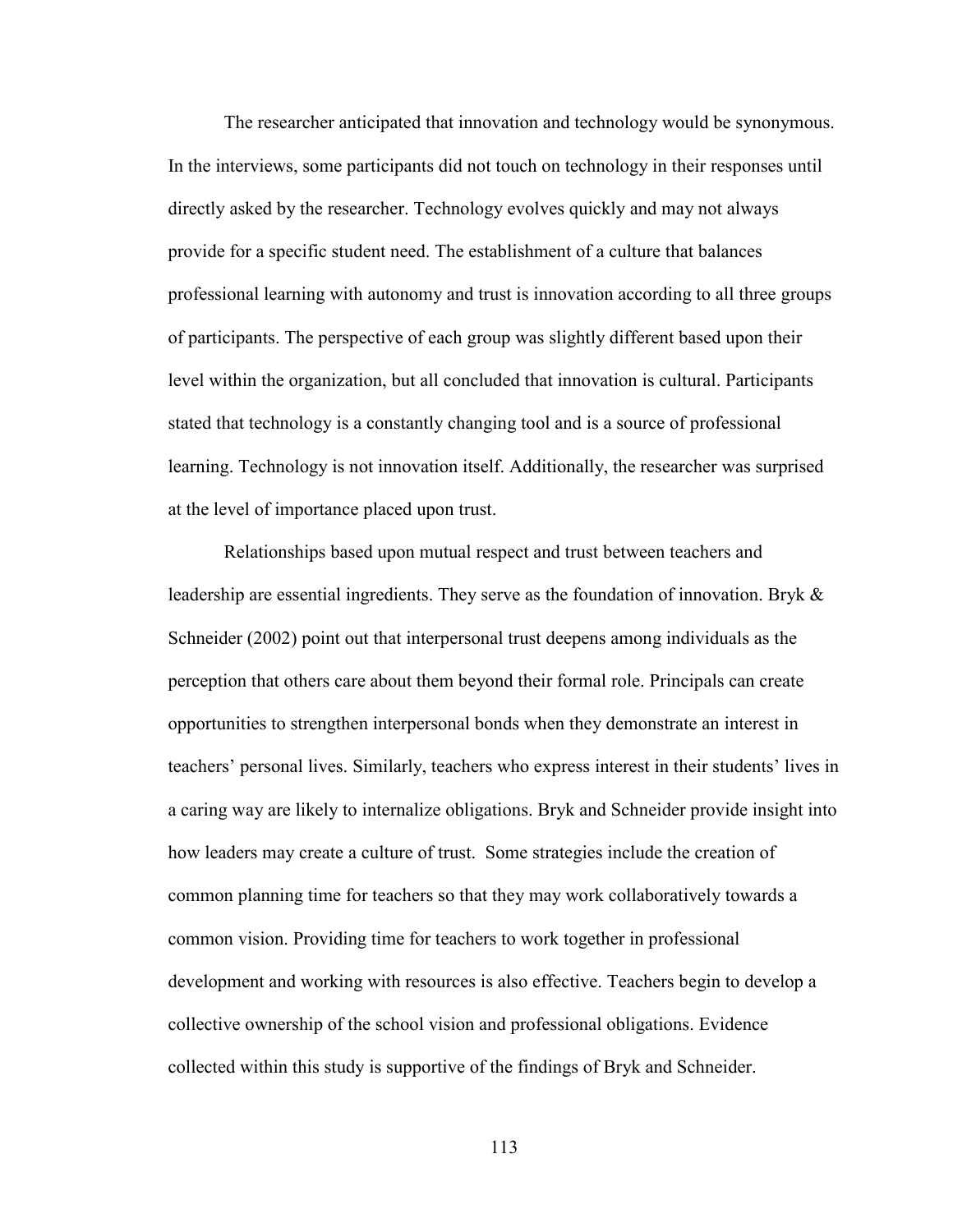The researcher took the approach of a qualitative phenomenological study in order to understand school innovation. The analysis of qualitative data provided insight into those professionals who experience the phenomenon on a daily basis. A strictly quantitative methodology would not provide empirical data that explains the phenomenon. By collecting artifacts and conducting interviews with participants and at three different levels of the participating school district, the researcher was able to develop a deeper understanding of innovation as well as the leadership and motivation required. The qualitative data collected provided valuable insight that a quantitative analysis would have missed.

## **Limitations of the Study**

Those who volunteered to participate in the study provided an honest description of their experiences and reflections regarding school innovation. Regardless, the study holds several limitations to consider by the reader in drawing conclusions. First, the study consisted of a small number of participants. The study included three volunteers from each level of the school district including teachers, building administration, and district level assistant superintendents. Additionally, teacher participants were all from the elementary level. Therefore, the teachers were not a representative group of the entire school district. Secondary teachers may have had different opinions and insight into innovation, school culture, and trust. Similarly, the study lacked representation from the middle school level in both the leadership and teacher groups. An expansion of the study to include more participants as well as school districts would add to the reliability of conclusions made by the researcher.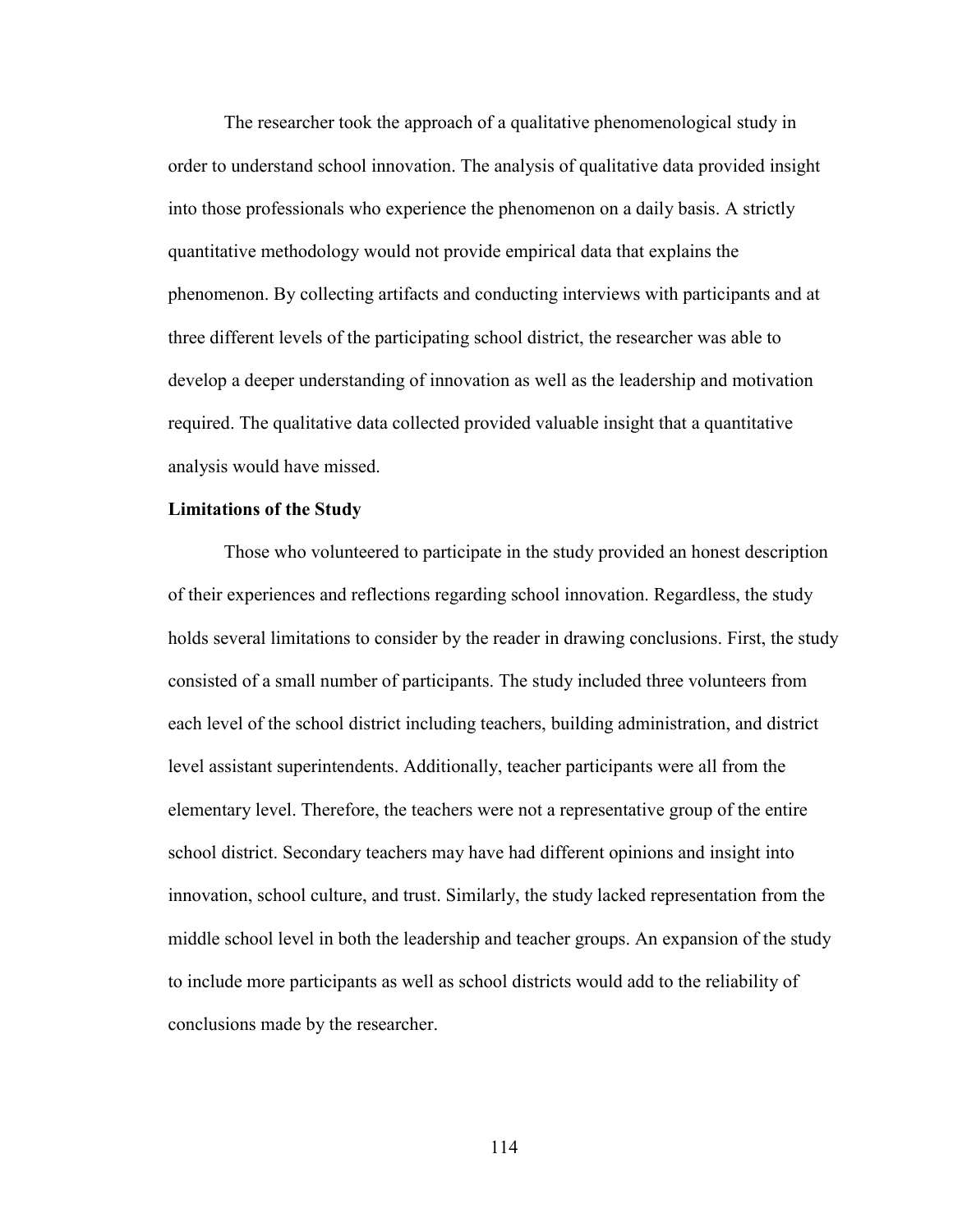As a result of restrictions from the COVID-19 pandemic, the researcher was unable to conduct on-site visits. This limited the researcher's ability to collect field notes and artifacts directly from the classrooms, labs, or front offices. This was a small study with limitations that is worthy of further study on a larger scale.

#### **Recommendations for Future Practice**

Based on the conclusions of this study, practitioners who wish to pursue innovation within their school district should consider a focus on school culture. This focus should permeate all levels of the organization and be paired with a clear vision for the district. School innovation is reliant upon culture and the willingness for the organization to evolve and learn. In order for a school district to become an innovative organization of learning, both district and building leadership styles should be transformative as well as that of lead learners as described by Fullan (2014). Trust is an essential ingredient within an innovative school culture. District and building leadership should be willing to relinquish some control and provide teachers with the autonomy necessary to make informed decisions regarding curriculum and student learning paths. The researcher recommends that practitioners pair autonomy with supportive and meaningful professional learning for teachers and leaders. Collaboration between teachers is essential. Leaders within the participating school district create time and opportunity for teachers to engage in collegial planning and learning. Teacher collaboration and trust among teachers leads to risk taking and innovation. It is important that leaders recognize that roles have changed and that it is no longer realistic to think that the building principal can serve as the sole instructional leader of a school building. School leaders should turn their focus towards establishing a culture within their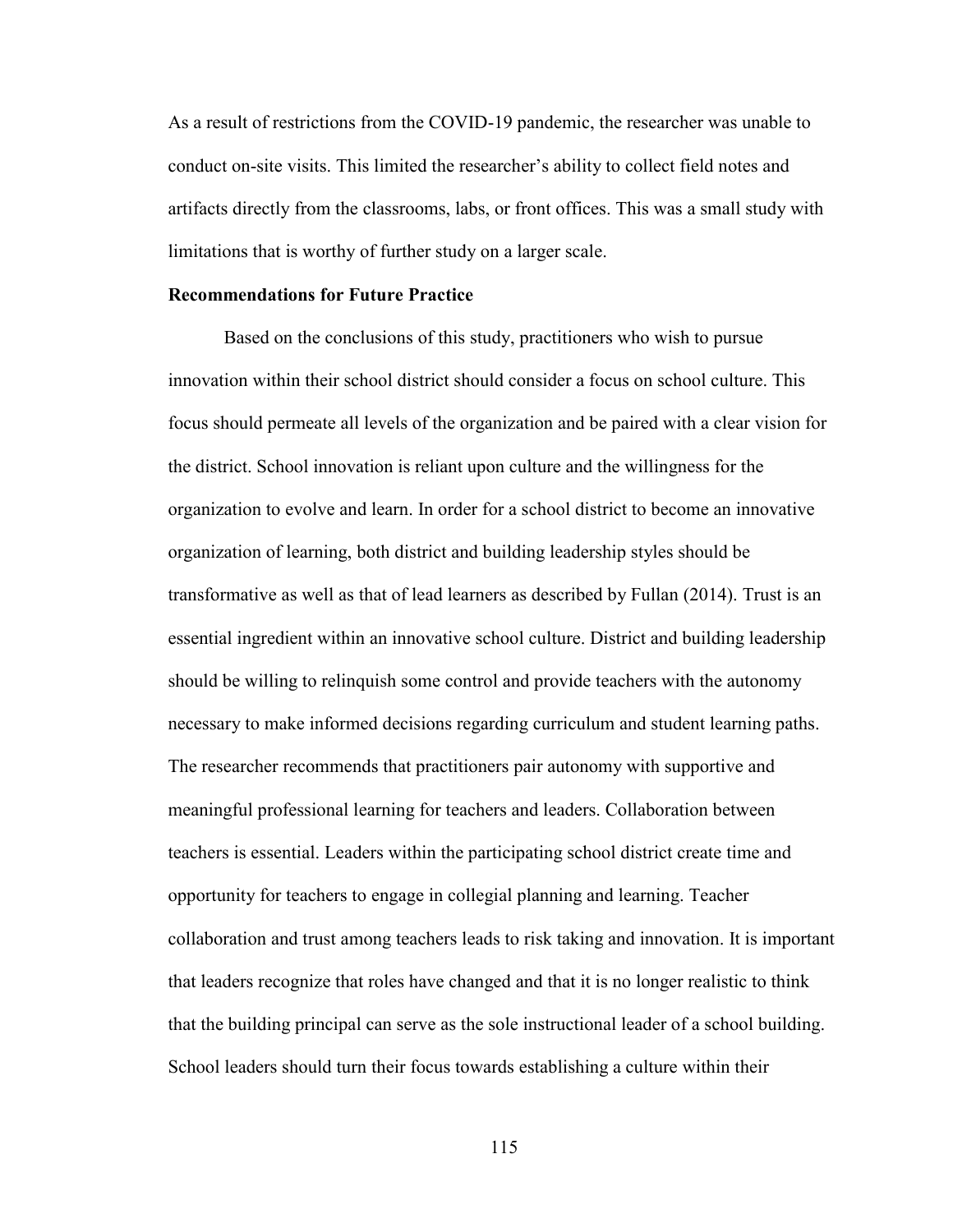buildings in which both students and teachers are engaged in the learning process and are encouraged to take professional risks without reprisal. In the participating district, failures are opportunities to learn and improve. The participating district began this process slowly by first providing teachers with time to plan together. Administration encouraged collaboration and collegiality during these times. Building leaders then began meeting bi-monthly with grade level teams of teachers. In these meetings, teachers engaged in honest discussions about instruction and specific goals for individual students. District and building leadership aligned professional learning experiences based upon teacher and student needs. Through this process, a culture of trust, collegiality, and risk taking evolved. Innovation for this district began with a conscious decision to move away from traditional forms of instruction. A common shared vision for the district emerged and innovation thrived.

## **Recommendations for Future Research**

In order to understand the implications of these results, future studies may address the phenomenon of innovation in a more content-specific methodology. For example, an understanding of innovation would benefit educators and practitioners by looking at how it relates directly to instructional practices within the classroom. This study focused on leadership, but innovation within the special education or the ENL population may provide greater insight and specific strategies. Teachers within these areas appear to have a propensity to take risks based upon meeting individual student needs or deficits. As stated, school innovation can only exist within a collegial and trusting school culture. A more intensive study may reveal specific strategies used by district and building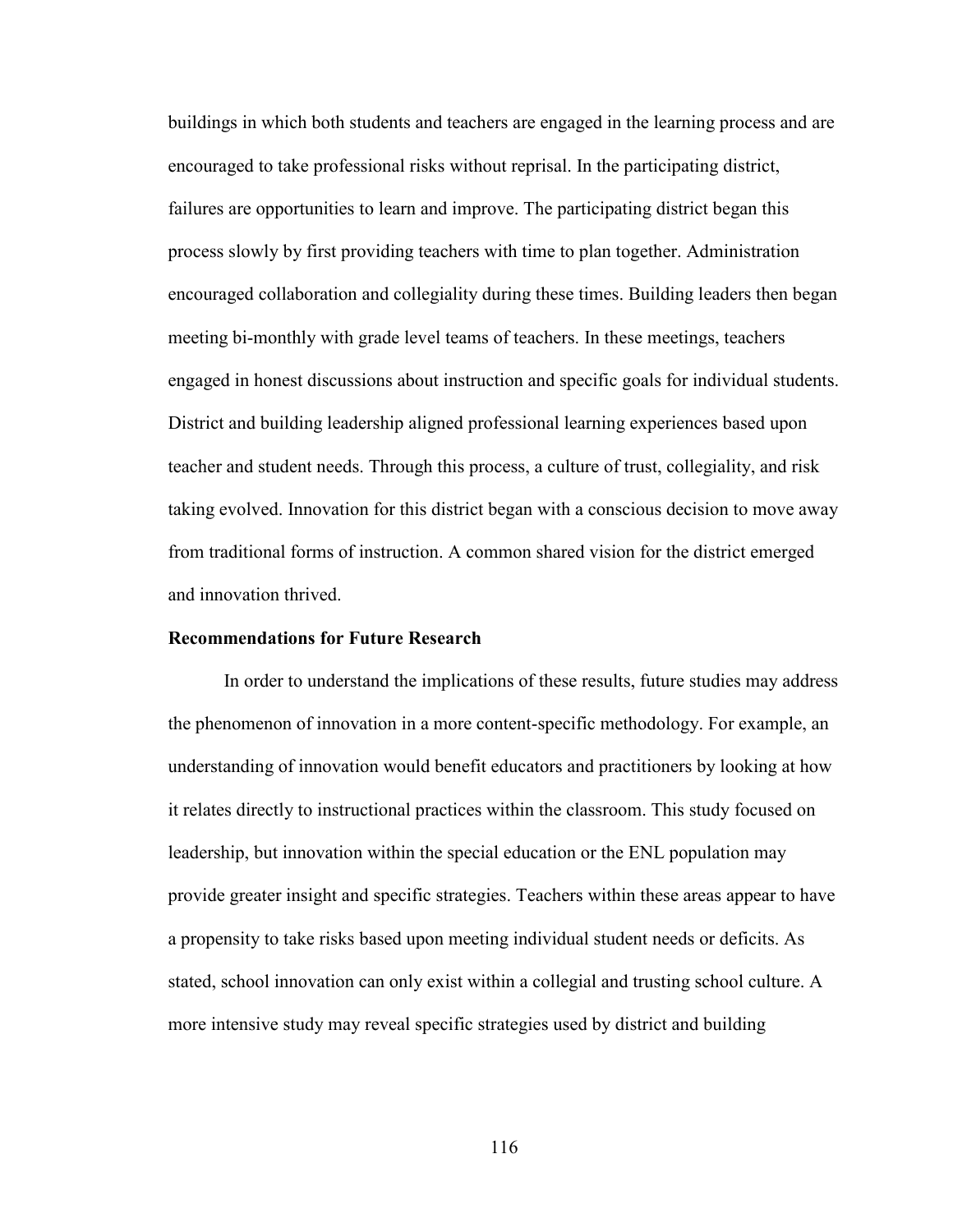leadership to create the optimal culture for innovation. Sharing such strategies may assist leadership in a broader sense as public education continues to evolve.

Establishing an organization that learns is not an easy feat. Argyris (1964) pointed out the importance of closely examining the talents and contributions of the individual within an organization. This too is worthy of further study with a focus upon those in a leadership role. Educational leaders must come to the realization that building and district leadership has evolved to a point that it is no longer reasonable to think that one person can effectively manage all that is required. State, national, and international standards for leadership such as PSEL and ISTE indicate the importance of the creation of a collaborative school culture. According to these standards, the principal serves as a change agent for the school and provides meaningful professional learning opportunities for teachers. An area of further study would be to make a comparison between the PSEL standards and school culture within an innovative organization.

This study provides an analysis of the phenomenon of school innovation through a qualitative methodology. The results indicate the need for trust, relationships, culture, teacher autonomy, and ongoing professional learning. Each of these areas are worthy of further exploration independently. Implementation of standards in the field may provide a greater understanding of innovation. Additionally, there have been extensive studies of leadership styles such as transformational and transactional. This study concurred with the work of Michael Fullan (2014) in what he describes as the "lead learner." An area of interest may be to focus on the characteristics of a lead learner in a leadership role and collect empirical data related to innovation from teachers within that school setting.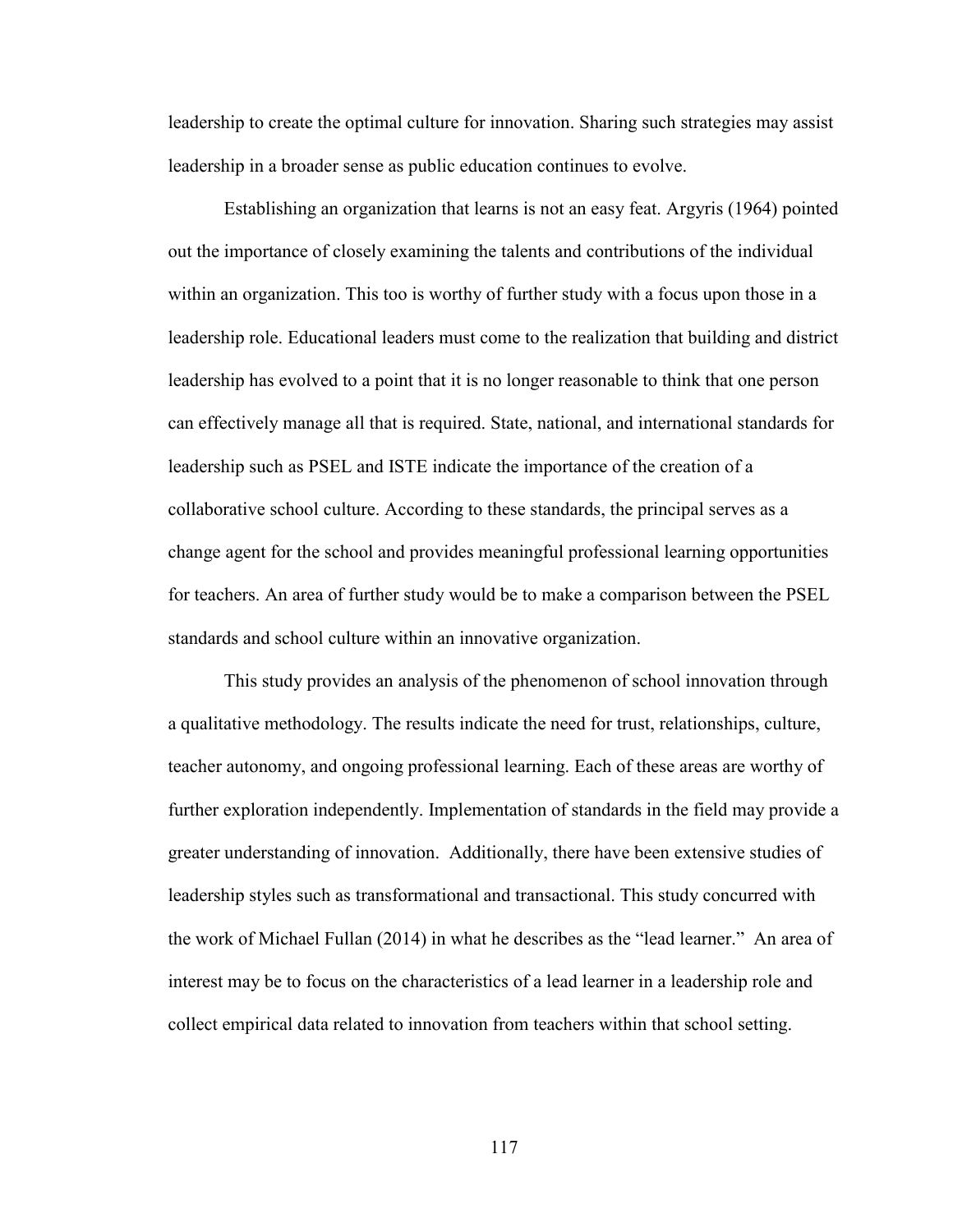Analysis of such data would provide insight into both innovation and the "lead learner" leadership style.

Trust emerged as a common theme from each participant group. Relational trust (Bryk & Schneider, 2002) within a school setting would be fascinating to study because it serves as a foundation for innovation and change. Learning how trust effects other areas of schools, as a learning organization, would have important implications as the public education system continues to evolve.

#### **Conclusion**

 In conclusion, public education has and will continue to evolve over time. Social, political, and technological variables will continue to influence the culture, curriculum, and leadership of public education. How leaders respond to this evolution and inevitable change is essential. This study demonstrates the importance of the establishment of schools as learning organizations for both students and teachers. Organizations that embrace learning, risk taking, and collegiality are innovative. Learning and innovation are synonymous. Leadership that maintains the status quo and continues with business as usual, run the risk of stagnation and not preparing students for the future. District and building leadership must work to establish systems for innovation to take place. This study found that teachers are motivated to engage in innovative instructional practices when provided with autonomy, relatedness, and competency as outlined in the Self Determination Theory. As discovered within the interviews, organizational trust is an essential element. The participants described trust both horizontally and vertically. The participating district in many ways serves as a model of innovation for others.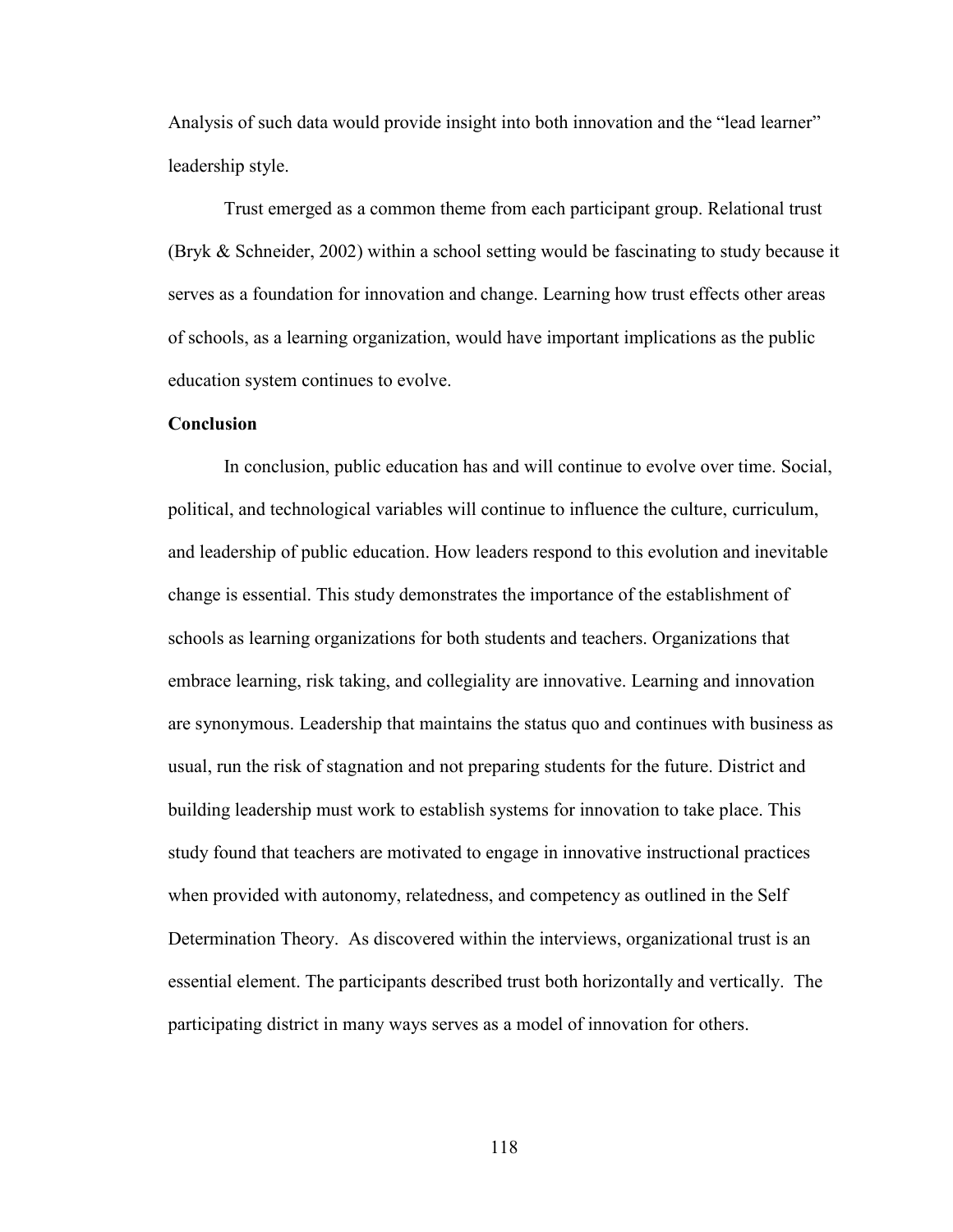#### **EPILOGUE**

 The genesis for this study was my own curiosity to understand the phenomenon of innovation. As a school building leader, I have sought a deeper understanding of innovation and factors that motivate teachers. Equally important are leadership styles and behaviors that promote the growth of innovation, risk taking, and collaboration. The culture of an innovative school or school district allows for a free exchange of ideas. The researcher struggles to understand the reason why district and building leadership is reluctant to release control to teachers when the literature as well as my own experiences indicates just such a need. My research confirmed many of my suspicions as a building leader regarding school as a learning organization in a time of change. As I learned through the research process of the study, I implemented many of the strategies in my own school. I learned that providing teachers with common time to plan and problem solve together is vital. I also learned that engaging teachers in on-going professional learning experiences provide teachers with the necessary fuel to meet individual student needs. A top-down leadership style is not conducive to establishing a school culture of innovation. Leaders who are willing to expose their vulnerability and participate in professional learning with teachers are taking steps towards innovation. I discovered the importance of trust. The educators who participated in this study shared their life experiences openly and truthfully. The relationships that leaders have with their faculty will determine a school or district's ability to innovate. It is my hope that this study will challenge those who rely on "doing things the way we have always done them" in order to find ways for students to become responsible for their own learning beyond their school age years.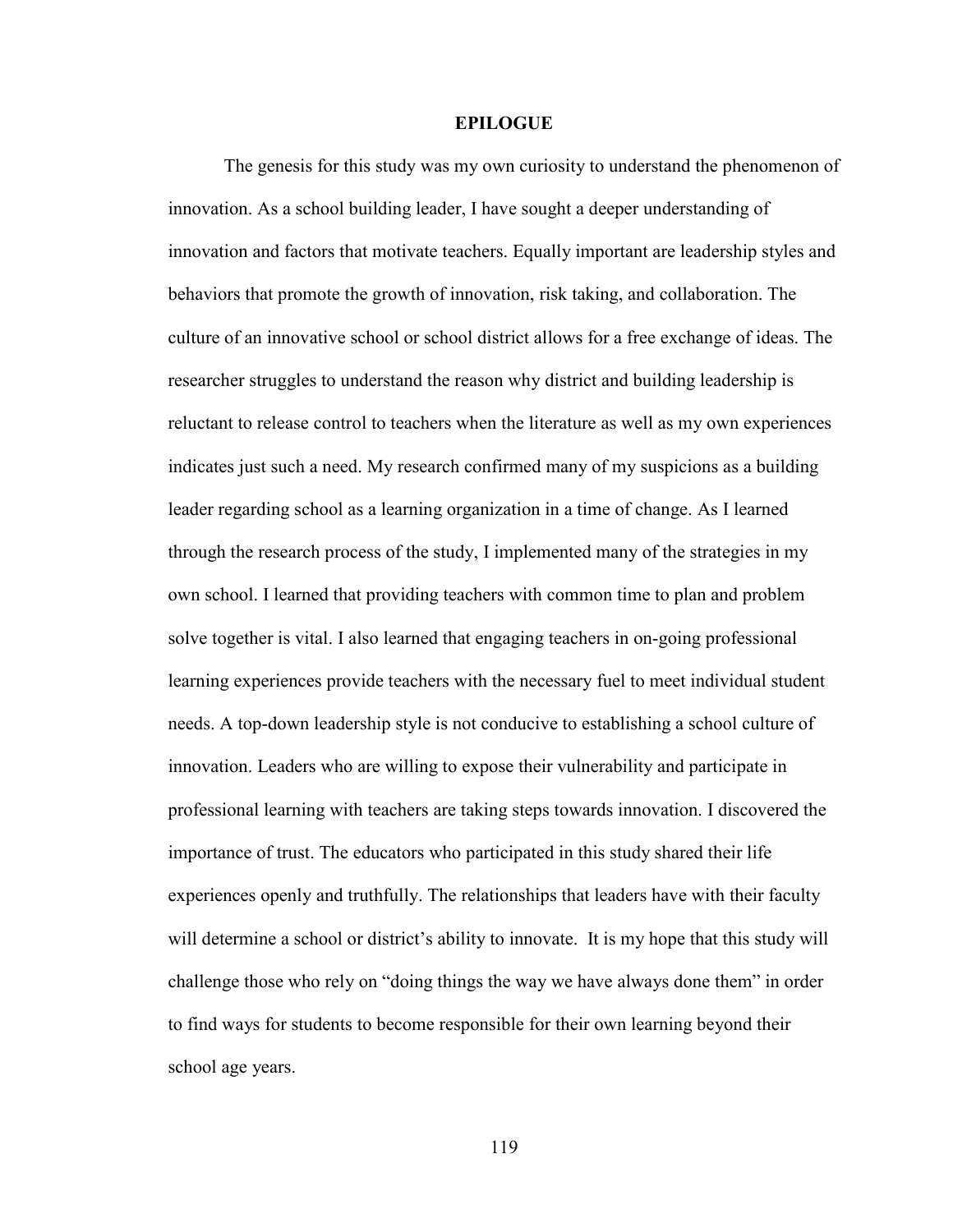# **APPENDIX**

# Teacher Interview Questions

| <b>Interview Question</b>                   | <b>Research Question</b>                   |
|---------------------------------------------|--------------------------------------------|
| What is innovation and what does it look    | What does innovation look like in a        |
| like in your school/district?               | school environment?                        |
| What innovative instructional practices are | What does innovation look like in a        |
| you currently using in your                 | school environment?                        |
| classroom/schools?                          |                                            |
| How does your principal/superintendent      | What are administrators willing to do in   |
| support innovation within your              | order for teachers to innovate in the      |
| school/district?                            | classroom?                                 |
| What do teachers need in order to engage    | What are administrators willing to do in   |
| in innovative instruction?                  | order for teachers to innovate in the      |
|                                             | classroom?                                 |
| How does your school/district promote the   | What are administrators willing to do in   |
| growth and development of all learners?     | order for teachers to innovate in the      |
|                                             | classroom?                                 |
|                                             |                                            |
| Think about the evolving role of the        | What characteristics of school culture are |
| teacher within your team. What are some     | important in order for innovation to take  |
| of their areas of strength? What are their  | place?                                     |
| next steps?                                 |                                            |
| Are teachers expected to comply or are      | What characteristics of school culture are |
| they empowered to problem solve and         | important in order for innovation to take  |
| innovate?                                   | place?                                     |
| What type of learners do you want to        | What knowledge and skills does the         |
| develop? What steps are you taking to       | principal apply to encourage innovation    |
| achieve this?                               | for teacher learning?                      |
| What is the role of technology within your  | What knowledge and skills does the         |
| school/district? What does the principal do | principal apply to encourage innovation    |
| to provide leadership in the use of         | for teacher learning?                      |
| technology?                                 |                                            |
| Many great organizations can tell you what  | What characteristics of school culture are |
| they do, but they can't tell you why. Can   | important in order for innovation to take  |
| you explain why your school does what it    | place?                                     |
| does?                                       |                                            |
| What motivates you to innovate?             | What are administrators willing to do in   |
| (autonomy, relatedness, mastery)            | order for teachers to innovate in the      |
|                                             | classroom?                                 |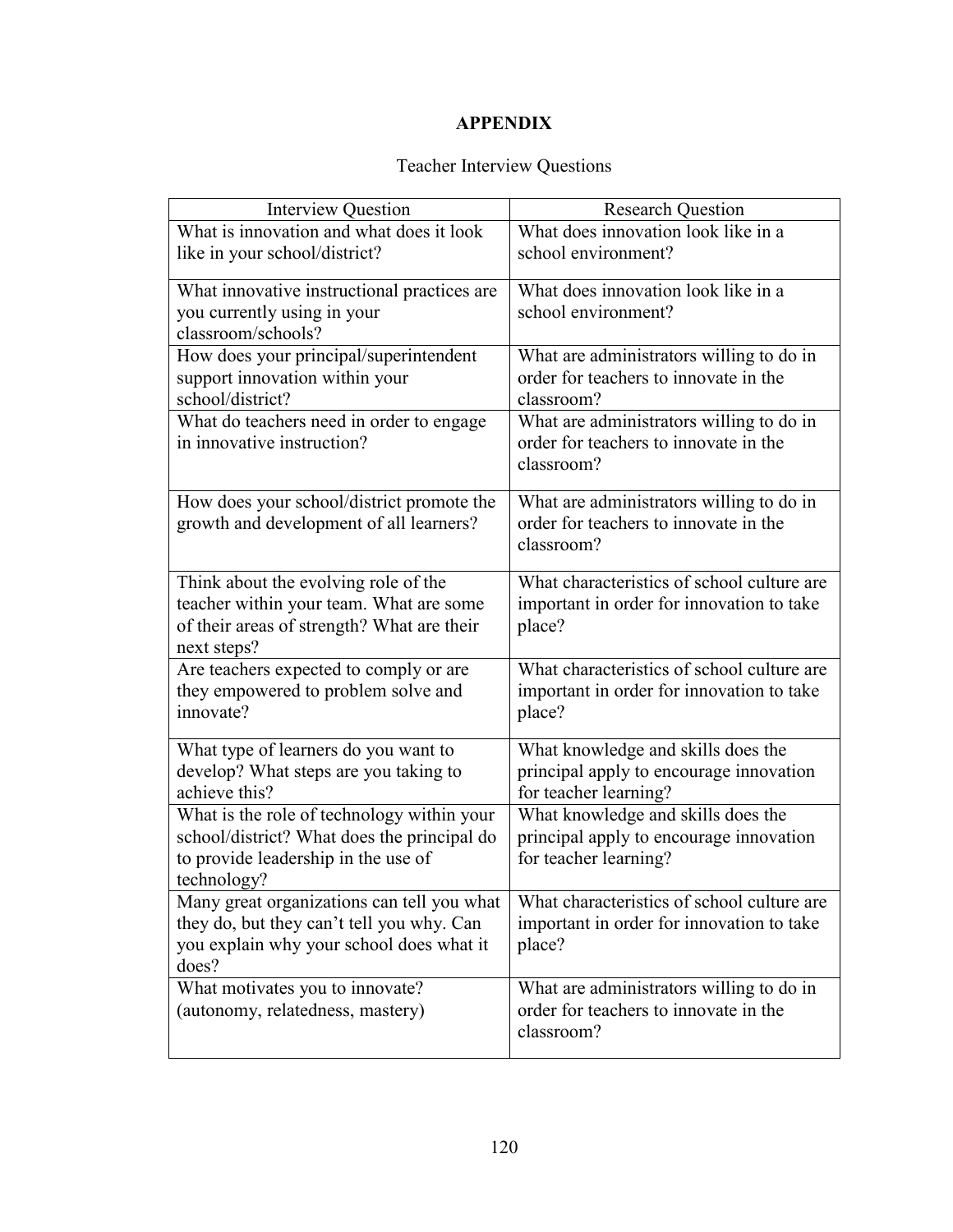| <b>Interview Question</b>                                                                                     | <b>Research Question</b>                                                                          |
|---------------------------------------------------------------------------------------------------------------|---------------------------------------------------------------------------------------------------|
| Reflect upon those whom you serve as<br>well as colleagues. How do you build upon<br>the strengths of others? | What characteristics of school culture are<br>important in order for innovation to take<br>place? |
| How would people describe the culture of<br>your school/district?                                             | What characteristics of school culture are<br>important in order for innovation to take<br>place? |
| What does the culture of your school<br>value?                                                                | What characteristics of school culture are<br>important in order for innovation to take<br>place? |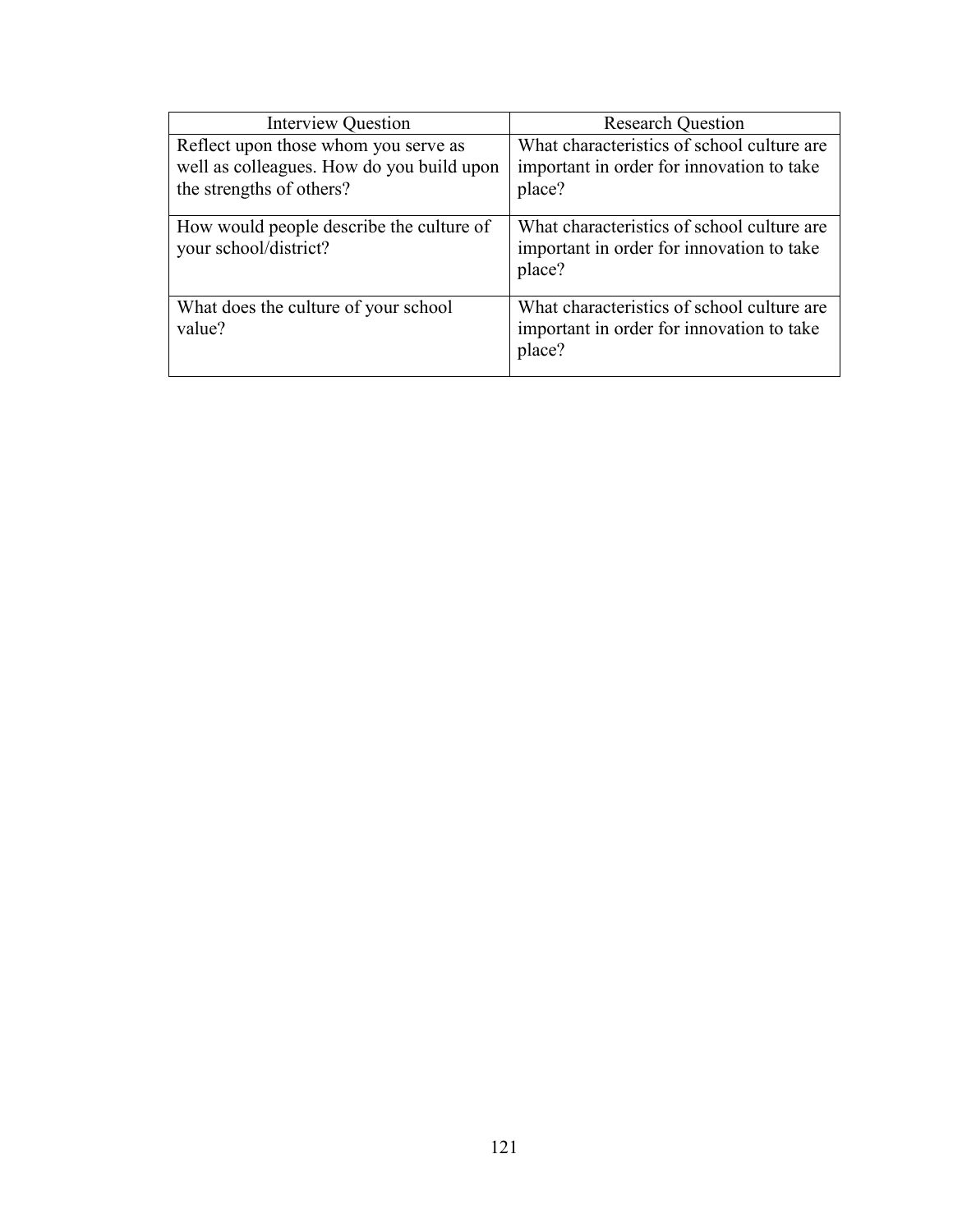#### **REFERENCES**

- Allen, N., Grigsby, B., & Peters, M. (2015). *Does leadership matter? Examining the relationship among transformational leadership, school climate, and student achievement*. National Council of Professors of Educational Administration.
- Amabile, T. M. (1983). The social psychology of creativity: A componential conceptualization. *Journal of Personality and Social Psychology*, *45*(2), 357–376. https://doi.org/10.1037/0022-3514.45.2.357
- Amabile, T. M. (2012). Componential theory of creativity. *Encyclopedia of Management Theory, Sage Publications*, *Harvard Business School*, 10.
- Amabile, T. M., Conti, R., Coon, H., Lazenby, J., & Herron, M. (1996). Assessing the Work environment for creativy: Percieved leader support. *Academy of Management Journal*, *39*, 1154–1184.
- Amabile, T. M., Schatzel, E. A., Moneta, G. B., & Kramer, S. J. (2004). Leader behaviors and the work environment for creativity: Perceived leader support. *The Leadership Quarterly*, *15*(1), 5–32. https://doi.org/10.1016/j.leaqua.2003.12.003

Argyris, C. (1964). *Integrating the individual and the organization*. Wiley.

- Aslan, H., Kesik, F., & Elma, C. (2018). The opinions of teachers about the innovation level of their schools. *Journal of Education and Training Studies*, *6*(6), 134–146. Avenues World School. (2021). avenues.org/ny/
- Bass, B., & Riggio, R. (2006). *Transformational leadership*. Taylor and Francis.
- Bel, R. (2010). Leadership and innovation: Learning from the best. *Global Business & Organizational Excellence*, *29*, 47-60.

Blue School. (2021). www.blueschool.org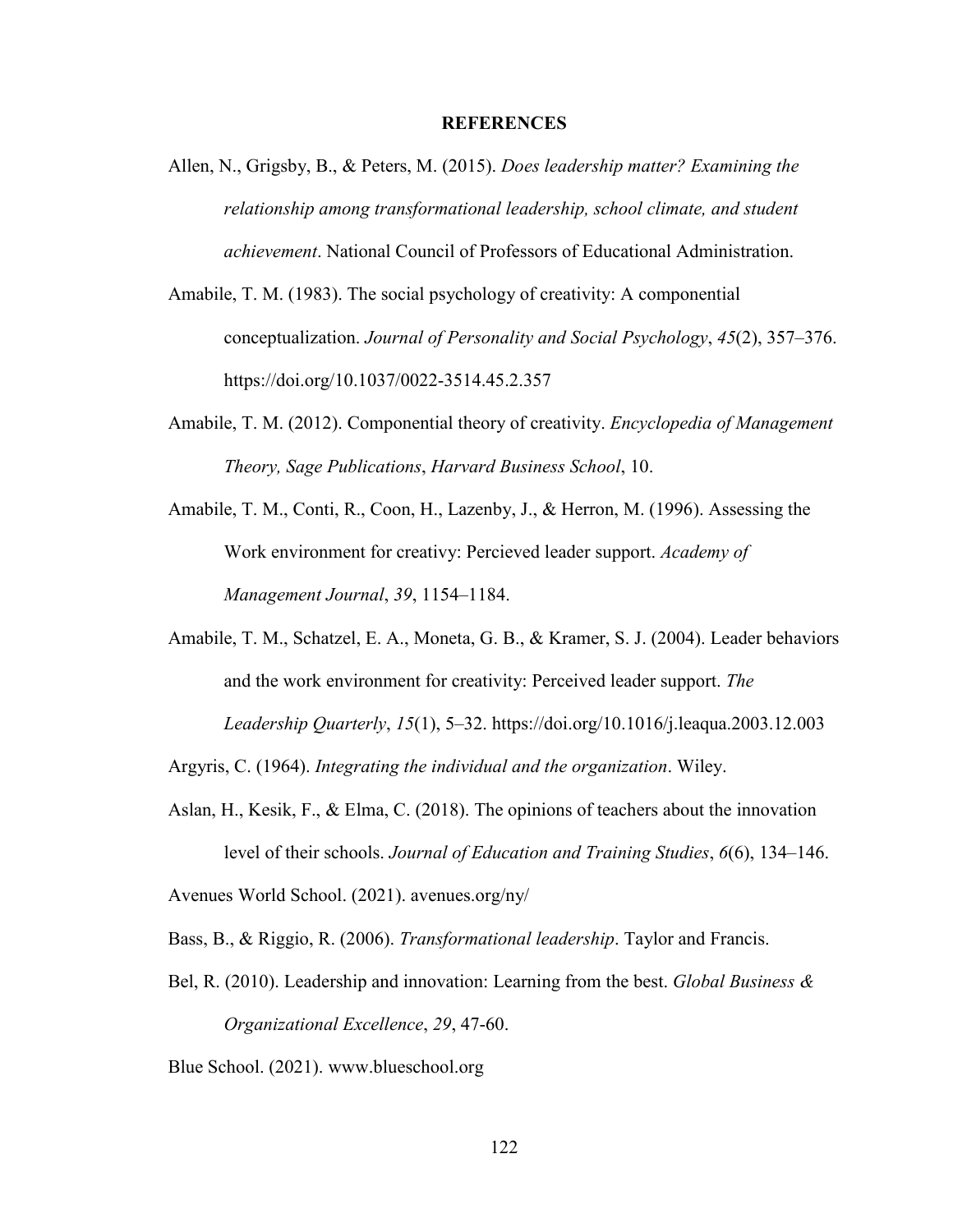Burns, J. (1978). *Leadership*. Harper and Row.

- Bryk, A., & Schneider, B. (2002). *Trust in schools: A core resource for improvement*. Russell Sage Foundation.
- California Proposition 227, the English in Public Schools Initiative. (1998). Ballotpedia. https://ballotpedia.org/California\_Proposition\_

227, the %22English in Public Schools%22 Initiative (1998)

- Christensen, C. (2017). *Disrupting class, how disruptive innovation will change the way ther world learns*. McGraw Hill.
- Christensen, C. M., Raynor, M. E., & McDonald, R. (2015). What is disruptive innovation? *Harvard Business Review*, *December 2015*. https://hbr.org/2015/12/what-is-disruptive-innovation
- Cohen, J., McCabe, L., Michelli, N. M., & Pickeral, T. (2009). School climate: Research, policy, practice, and teacher education. *Teachers College Record*, *111*(1), 180- 213.
- Committee on Education and Labor. (1958). *National Defense Education Act*. History, Art, and Archives. https://history.house.gov/HouseRecord/Detail/15032436195
- Common Core State Standards, (2009). http://www.corestandards.org/about-thestandards/development-process/
- Couros, G. (2015). *The innovator's mindset: Empower learning, unleash talent, and lead a culture of creativity.* Dave Burgess Consulting, Inc.
- Creswell, J. W. (2006). *Qualitative inquiry and research design: choosing among five approaches (2nd ed.).* Sage.

Daft, R. L. (2001). *The leadership experience*. Harcourt Publishers Ltd Publishers.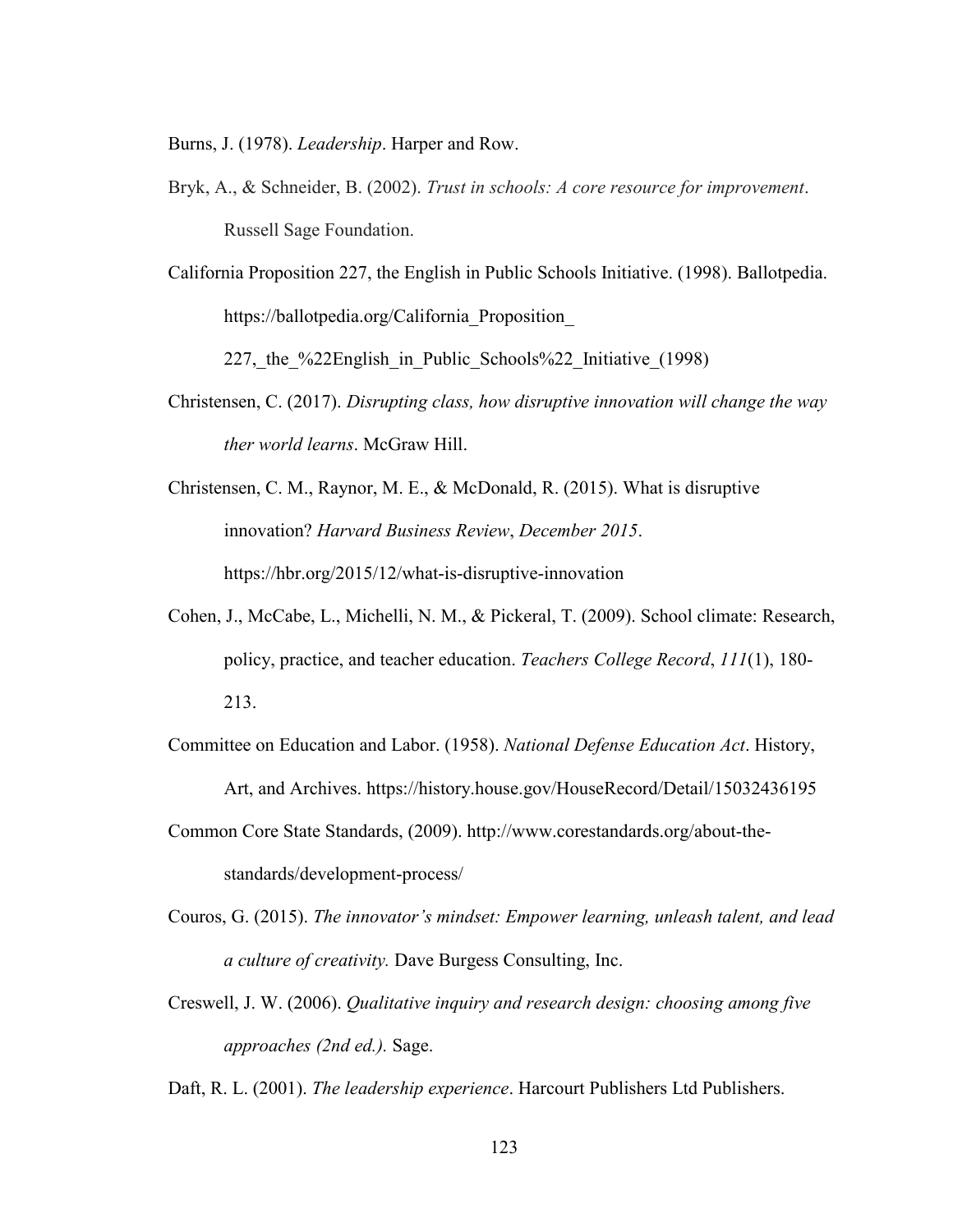- Daly, A. J. (2009). Rigid response in an age of accountability: The Potential of leadership and trust. *Educational Administration Quarterly*, *45*(2), 168–216.
- Deci, E. L., & Ryan, R. M. (1985). *Intrinsic motivation and self-determination in human behavior.* Plenun Press.
- Deci, E. L., & Ryan, R. M. (2008). Facilitating optimal motivation and psychological well-being across life's domains. *Canadian Psychology; Ottawa*, *49*(1), 14–34.
- Dynarski, M. (2015). Using research to improve education under the Every Student Succeeds Act. *Evidence Speaks Reports*, *1*(8), 1-6.
- Emo, W. (2015). Teachers' motivations for initiating innovations. *Journal of Educational Change; Dordrecht*, *16*(2), 171–195.

http://dx.doi.org.jerome.stjohns.edu:81/10.1007/s10833-015-9243-7

- *English Language Learner/Multilingual Learner Regulations & Compliance*. (2014). New York Department of Education. http://www.nysed.gov/bilingual-ed/englishlanguage-learnermultilingual-learner-regulations-compliance
- *Every Student Succeeds Act (ESSA). U.S. Department of Education*. (n.d.). Retrieved December 3, 2019, from https://www.ed.gov/essa?src=rn

Friedman, T. (2017, May 10). Owning Your Future. *New York Times*.

Fullan, M. (1995). The school as learning organization: Distant dreams. *Theory into Practice*, *34*(4), 230–235.

Fullan, M. (2002). The change leader. *Educational Leadership*, *59*(8), 16–20.

Fullan, M. (2014). *The principal: Three keys to maximizing impact (1st ed.)*. Jossey-Bass.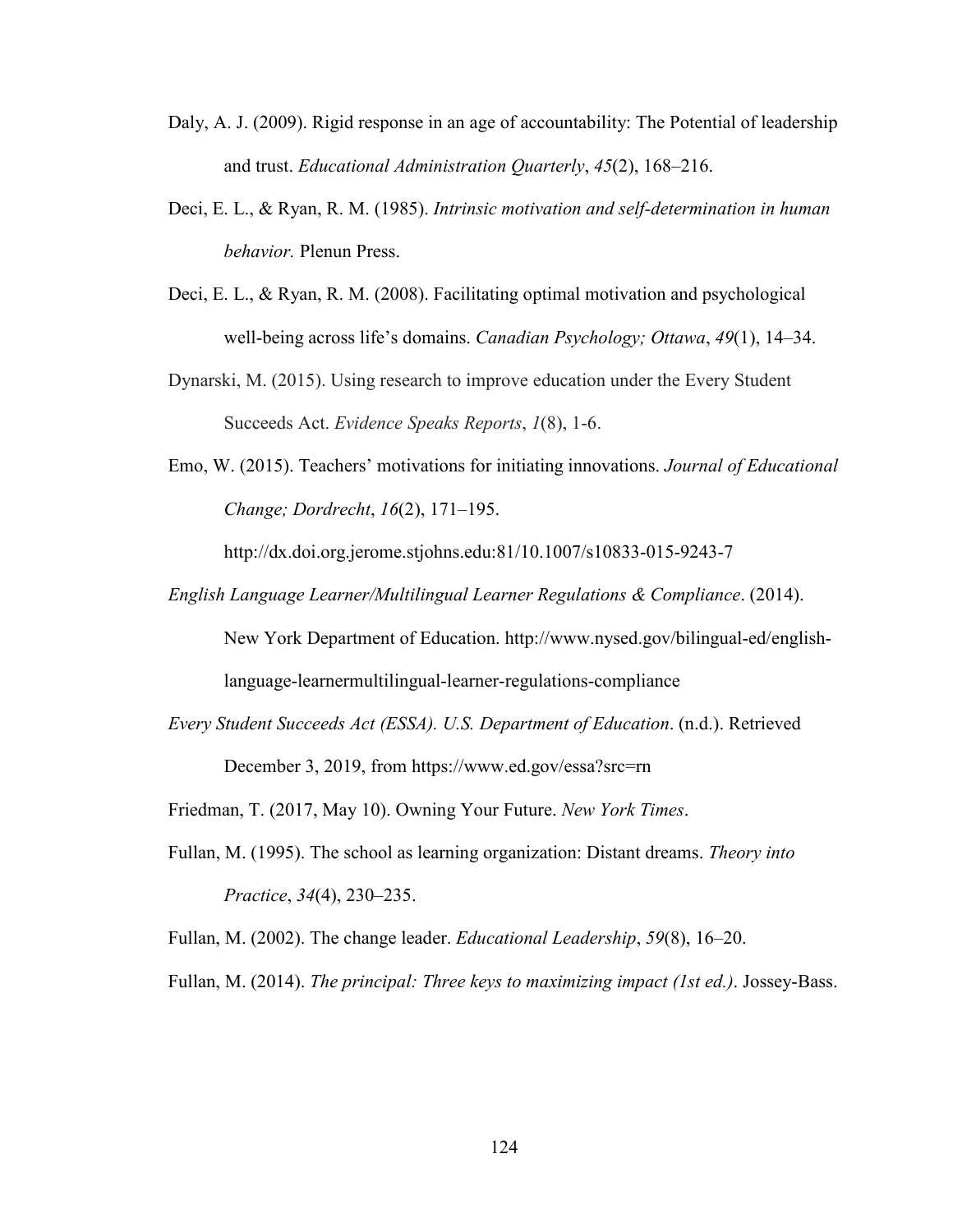Fullan, M. (2016). The elusive nature of whole system improvement in education. *Journal of Educational Change; Dordrecht*, *17*(4), 539–544. http://dx.doi.org.jerome.stjohns.edu:81/10.1007/s10833-016-9289-1

- Gkorezis, P. (2016). Principal empowering leadership and teacher innovative behavior: A Moderated mediation model. *International Journal of Educational Management*, *30*(6), 1030–1044.
- Godin, S. (n.d.). The Learning Doing Gap. *Seth's Blog*. https://seths.blog/2019/06/thelearning-doing-gap/
- Haller, A., Hunt, E., Pacha, J., & Fazekas, A. (2016). Lesson for states: The Every Student Succeeds Act (ESSA) increases focus on and investment in supporting principal preparation and development. *Center for the Study of Education Policy*, 18.
- Hargreaves, Andy. (2018, April 17). *"Transforming Innovation": Andy Hargreaves Keynote at the Global Education Leadership Summit.* [Video]. YouTube. https://www.youtube.com/watch?v=gNMpmFeF62Q
- Hilliard, A. T. (2015). Global blended learning practices for teaching and learning, leadership, and professional development. *Journal of International Education Research; Littleton*, *11*(3), 179-188.
- Holland, D. D., & Piper, R. T. (2016). High-trust leadership and blended learning in the age of disruptive innovation: Strategic thinking for colleges and schools of education. *Journal of Leadership Education*, *15*(2), 74–97.
- Howell, J. M., & Avolio, B. J. (1993). Transformational leadership, transactional leadership, locus of control, and support for innovation: Key predictors of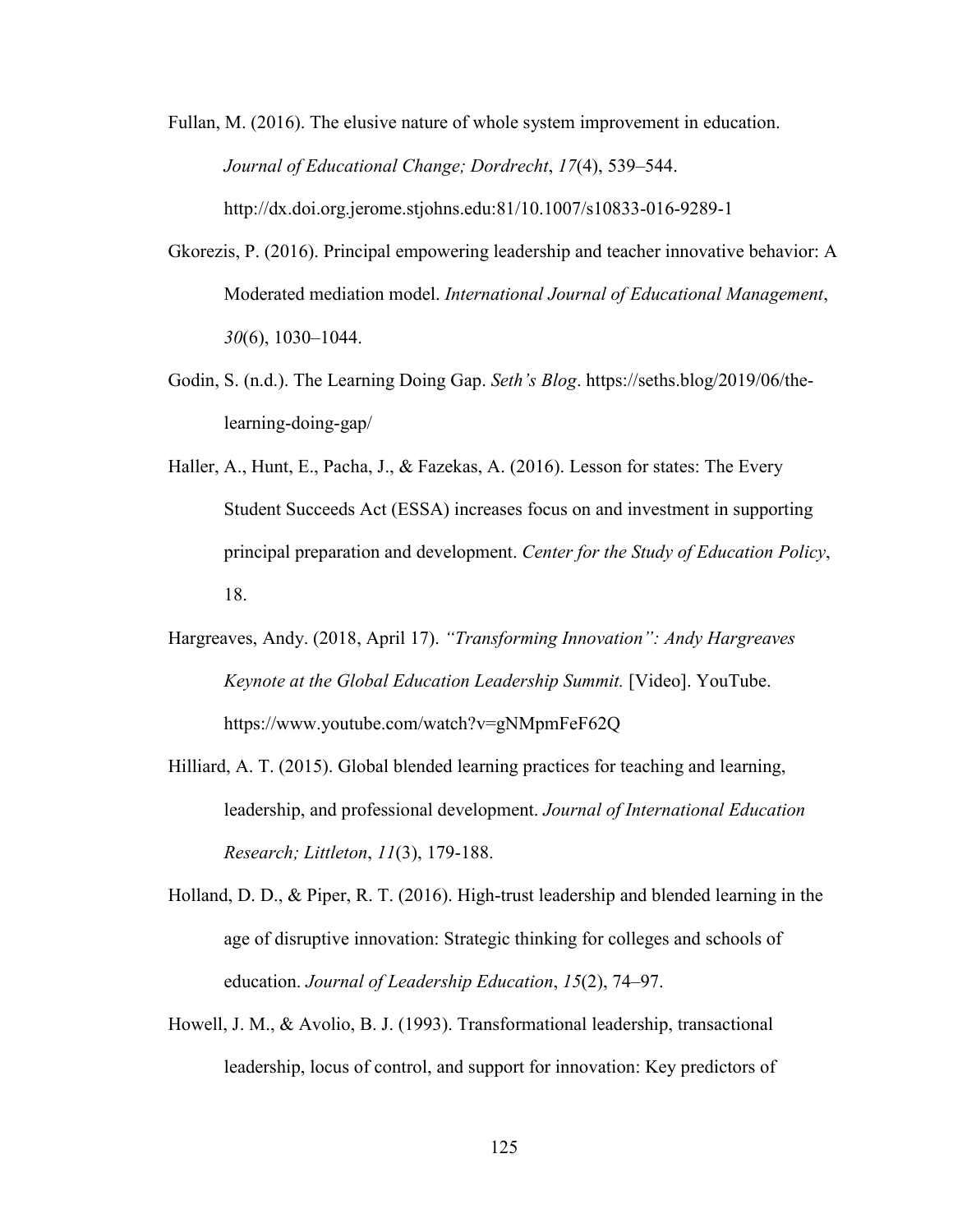consolidated-business-unit performance. *Journal of Applied Psychology*, *78*, 891– 902.

Hoy, W., & Tschannen-Moran, M. (1999). Five faces of trust: An empirical confirmation in urban elementary schools. *Journal of School Leadership*, *9*(3), 184-208.

Innovation. (2021, October 15). In *Wikipedia*. https://en.wikipedia.org/wiki/Innovation

- IGI Global*.* (2021). *What is innovation?* https://www.igi-global.com/dictionary/studysocial-needs-strategic-tool/14682
- *ISTE Standards for Administrators*. (2009). International Society for Technology in Education.
- Juliani, A. J. (2018, September 20). Homepage. *A.J. JULIANI*. http://ajjuliani.com/

Kanter, H., & Lowe, R. (2017). Introduction: What difference did the Coleman Report make? *History of Education Quarterly, 57*(4), 570-578. http://dx.doi.org.jerome.stjohns.edu/10.1017/heq.2017.32

Lau v. Nichols, 414 U.S. 563 (1974). https://www.oyez.org/cases/1973/72-6520

- Leithwood, K., & Jantzi, D. (2005). A review of transformational school leadership research. *Leadership and Policy in Schools 1996–2005*, *4(3),* 177–199.
- Lim, C. P., Zhao, Y., Tondeur, J., Chai, C. S., & Chin-Chung, T. (2013). Bridging the gap: Technology trends and use of technology in schools. *Journal of Educational Technology & Society; Palmerston North*, *16*(2), 59-68.
- Manna, P. (2015). *Developing excellent school principals to advacne teaching and learning: considerations for state policy*. The Wallace Foundation.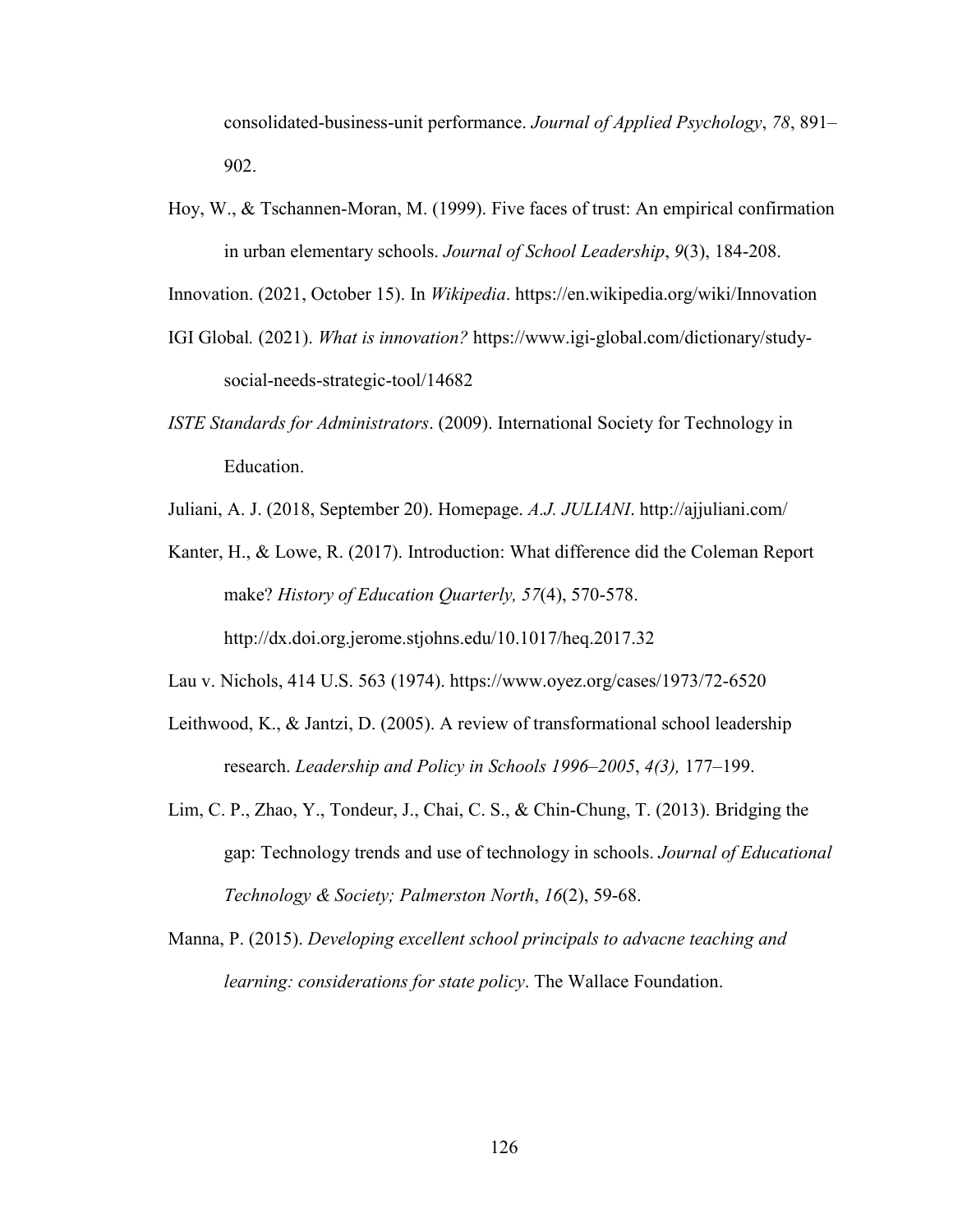- Marks, H., & Printy, S. (2003). Principal leadership and school performance: An integration of transformational and instructional leadership. *Educational Administration Quarterly, 39*(3), 370-397.
- Martin, K. (2018). *Learner centered innovation: Spark curiosity, ignite passion, and unleash genius*. IM Press.
- Merriam-Webster. (n.d.). *Definition of innovation*. Retrieved from https://www.merriamwebster.com/dictionary/innovation?src=search-dict-box
- Moolenaar, N. M., Daly, A. J., & Sleegers, P. J. C. (2010). Occupying the principal position: Examining relationships between transformational leadership, social network position, and schools' innovative climate. *Educational Administration Quarterly*, *46*(5), 623–670. https://doi.org/10.1177/0013161X10378689
- Moss Brown, M., & Berger, A. (2014). *How to innovate: The essential guide for fearless school leaders*. Teachers College Press.
- Mumford, M. D., Scott, G. M., Gaddis, B., & Strange, J. M. (2002). Leading creative people: Orchestrating expertise and relationships. *Leadership Quarterly*, *13*, 705- 750.
- National Commission on Excellence in Education. (1983). *A Nation at Risk*. https://www2.ed.gov/pubs/NatAtRisk/risk.html
- Newman, D. S., & Clare, M. M. (2016). School psychology as a relational enterprise: The role and process of qualitative methodology. *Contemporary School Psychology; Heidelberg*, *20*(4), 327–335.
- No Child Left Behind, Pub. L. No. PL 107-110 (2001).

https://www2.ed.gov/policy/elsec/leg/esea02/pg12.html#sec1502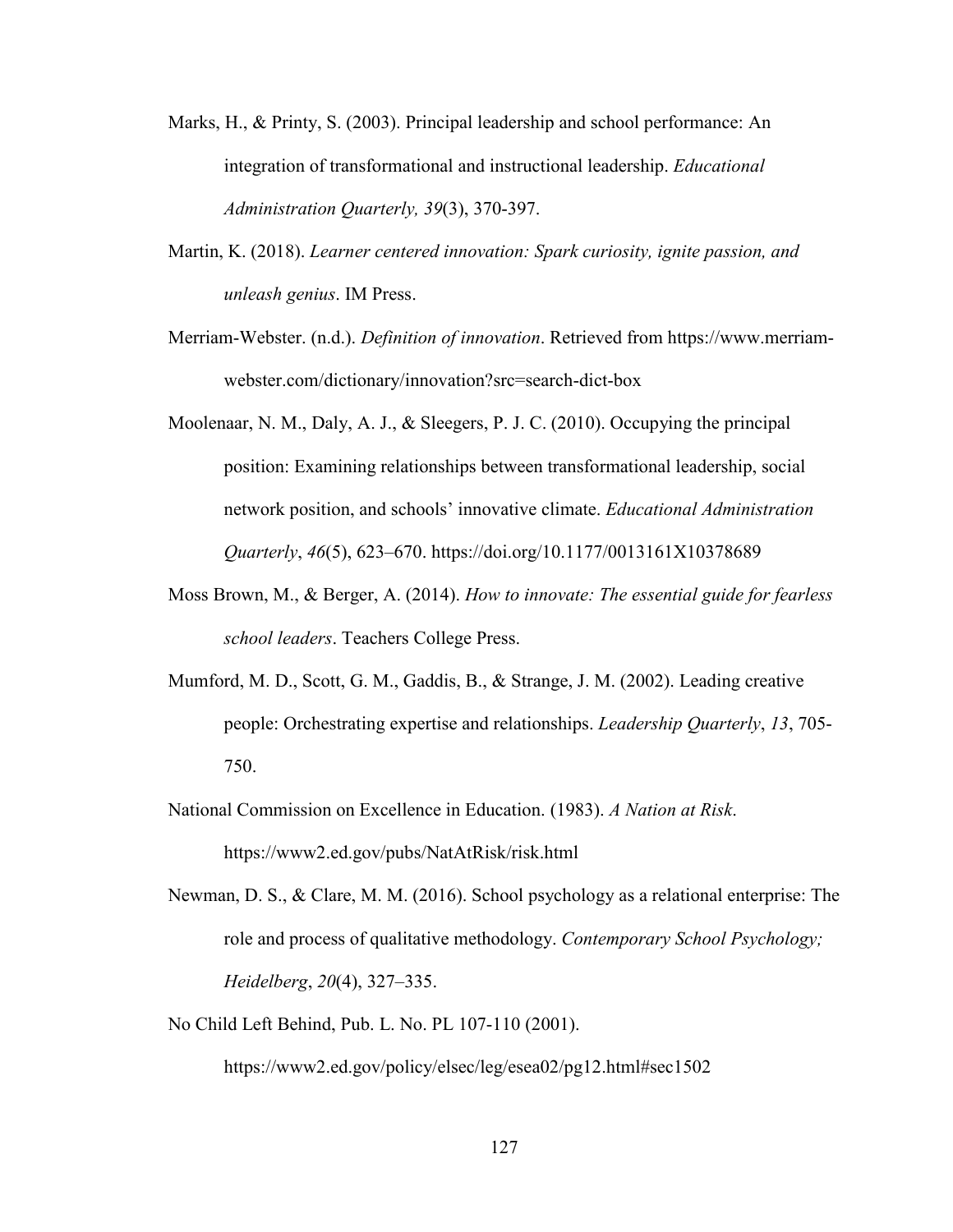- Olneck-Brown, B. (2021, January 14). Public education's response to the Corona virus (COVID-19) pandemic. *National Conference of State Legislatures*. https://www.ncsl.org/research/education/public-education-response-tocoronavirus-covid-19.aspx#accordion
- *Public Law 94-142*. (1975). U.S. Department of Education.

https://www2.ed.gov/about/offices/list/osers/idea35/history/index\_pg10.html

- Ramaswamy, S. (2015, April 16). 155,000 New York kids boycott standardized tests. *USA Today*. https://www.usatoday.com/story/news/nation/2015/04/16/parentsopt-out-standardized-tests/25896607/
- *Reimagining the Role of Technology in Education*. (2017). U.S. Department of Education. http://tech.ed.gov
- Reston, V. (2015). *Professional Standards for Educational Leaders*. National Policy Board for Educational Administration.

Robinson, V. (2011). *Student centered leadership*. Jossey-Bass.

Rogers, E. M. (1995). *Diffusion of innovations (4th ed.).* The Free Press.

Rocketship Public Schools. (2021). https://www.rocketshipschools.org/

- Ryan, R. M., & Deci, E. L. (2000). Self-Determination Theory and the facilitation of intrinsic motivation, social development, and well-being. *American Psychologist*, *55*(1), 68.
- Saldana, J. (2016). *The coding manual for qualitative researchers* (3rd ed.). Sage.
- Sawyer, R. K. (2006). Educating for innovation. *Thinking Skills and Creativity*, *1*(1), 41– 48. https://doi.org/10.1016/j.tsc.2005.08.001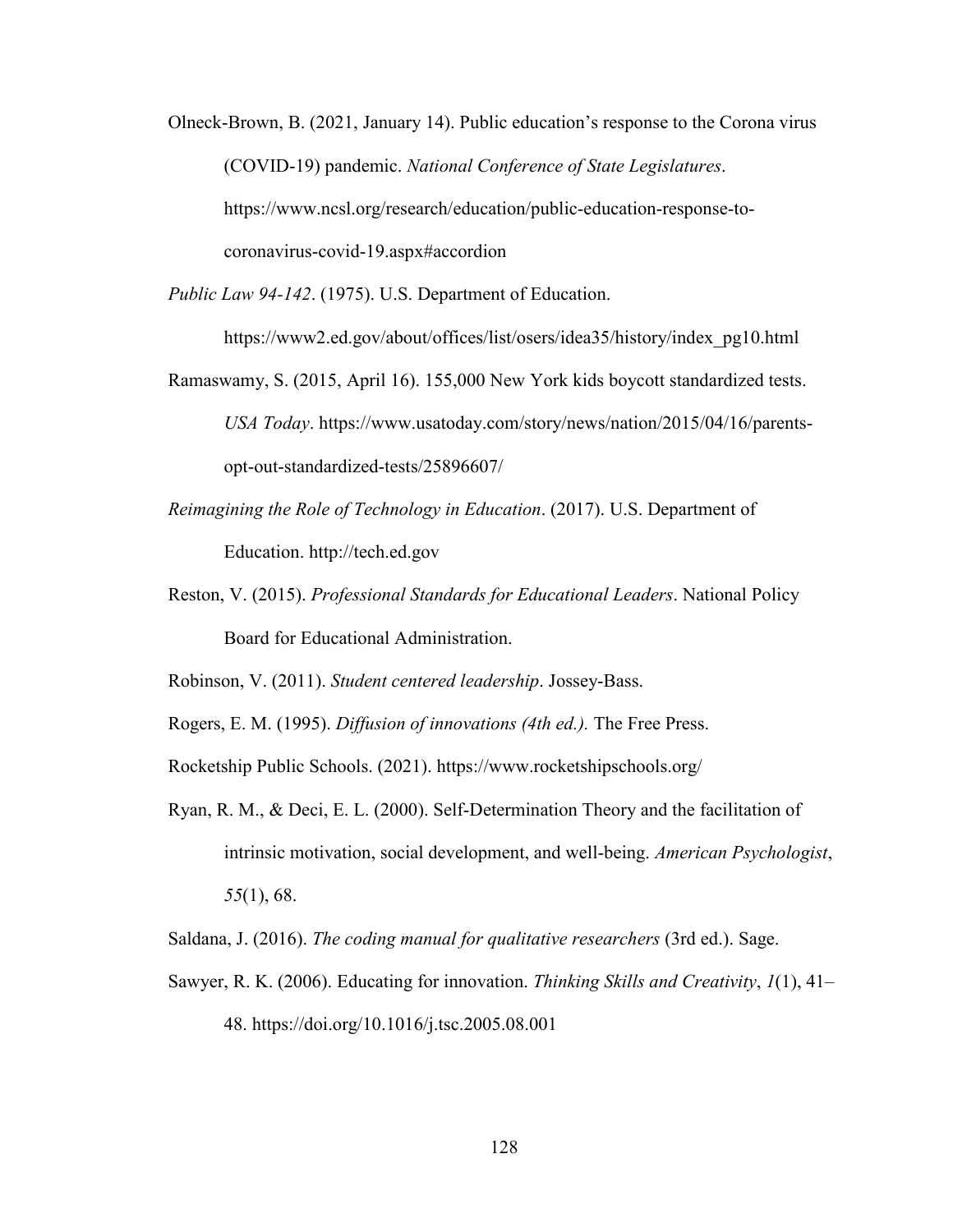- Schein, E. H. (2017). *Organizational culture and leadership* (5th ed.). John Wiley & Sons.
- Seidman, I. (2006). *Interviewing as qualitative research: A guide for researchers in education and the social sciences* (3rd ed.). Teachers College Press.

Sergiovanni, T. (2007). *Rethinking leadership*. Corwin Press.

- Sinek, S. (2009). *Start with why—How great leaders inspire action | Simon Sinek | TEDxPugetSound* [Video]. https://youtu.be/u4ZoJKF\_VuA
- *Smart Schools Bond Act: Educational Management: P-12: NYSED*. (n.d.). Retrieved

December 3, 2019, from http://www.p12.nysed.gov/mgtserv/smart\_schools/

United States Senate. (n.d.). *Sputnik spurs passage of the National Defense Education Act*. https://www.senate.gov/artandhistory/history/minute/

Sputnik\_Spurs\_Passage\_of\_National\_Defense\_Education\_Act.htm

Vygotsky, L. S. (1962). *Thought and language*. MIT press.

- World Economic Forum. (2016). *The future of jobs report*. http://reports.weforum.org/future-of-jobs-2016
- Zhao, Y. (2017). What works may hurt: Side effects in education. *Journal of Educational Change; Dordrecht*, *18*(1), 1–19.

http://dx.doi.org.jerome.stjohns.edu:81/10.1007/s10833-016-9294-4